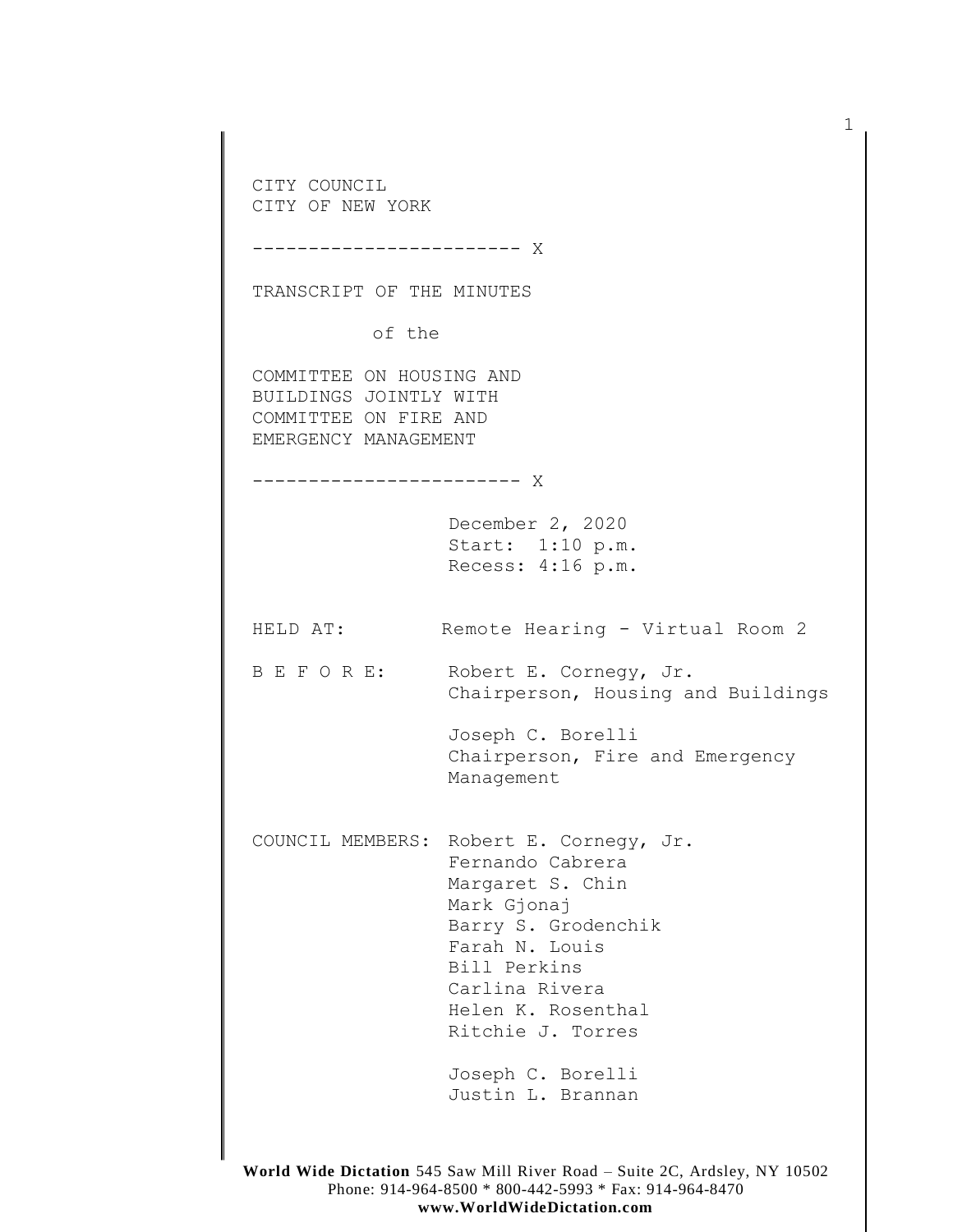Fernando Cabrera Chaim M. Deutsch Alan N. Maisel

## A P P E A R A N C E S (CONTINUED)

Melanie La Rocca Commissioner Department of Buildings

John Hodgens Assistant Chief of Operations FDNY

Julian Bazel Department Counsel FDNY

Joseph Condon

Barika Williams

Ann Heaney-Korchak

Christopher Athineos

Jan Lee

Hal Dorfman

Peter Varsalona

Kate Elvin Yale

Devone Nash

Lyric Thompson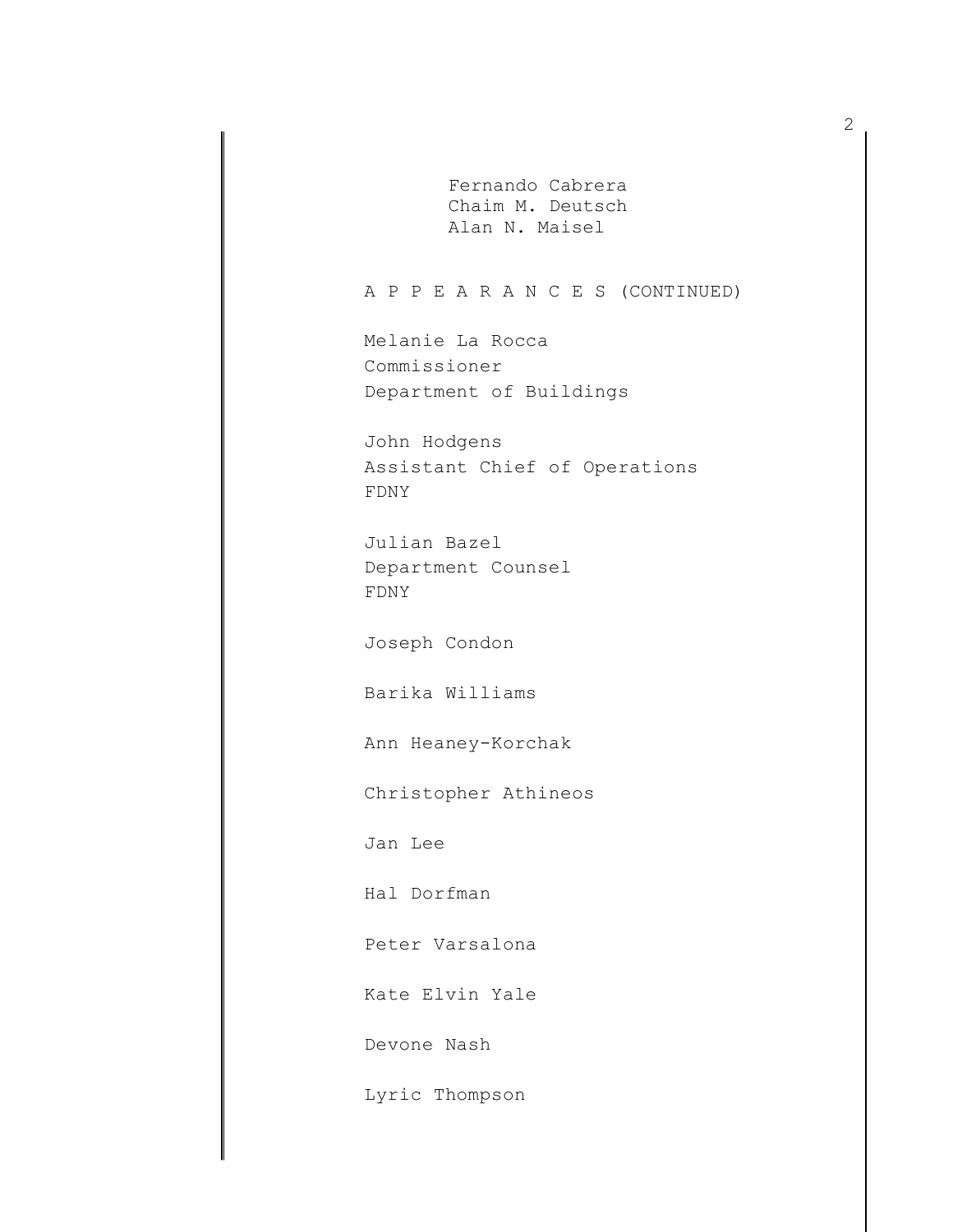Christopher Widelo

Kelly Farrell

Laura Rothrock

Mary Ann Rothman

Melissa Barbour

Michael Wolf

Nathan Fishman

Neil Davidowitz

Richard Flateau

Robert Altman

Joanna Wong

Jules Feinman

John McBride

George Bassolino

April McIver

Arthur Goldstein

Eric Dillenberger

Chi Osse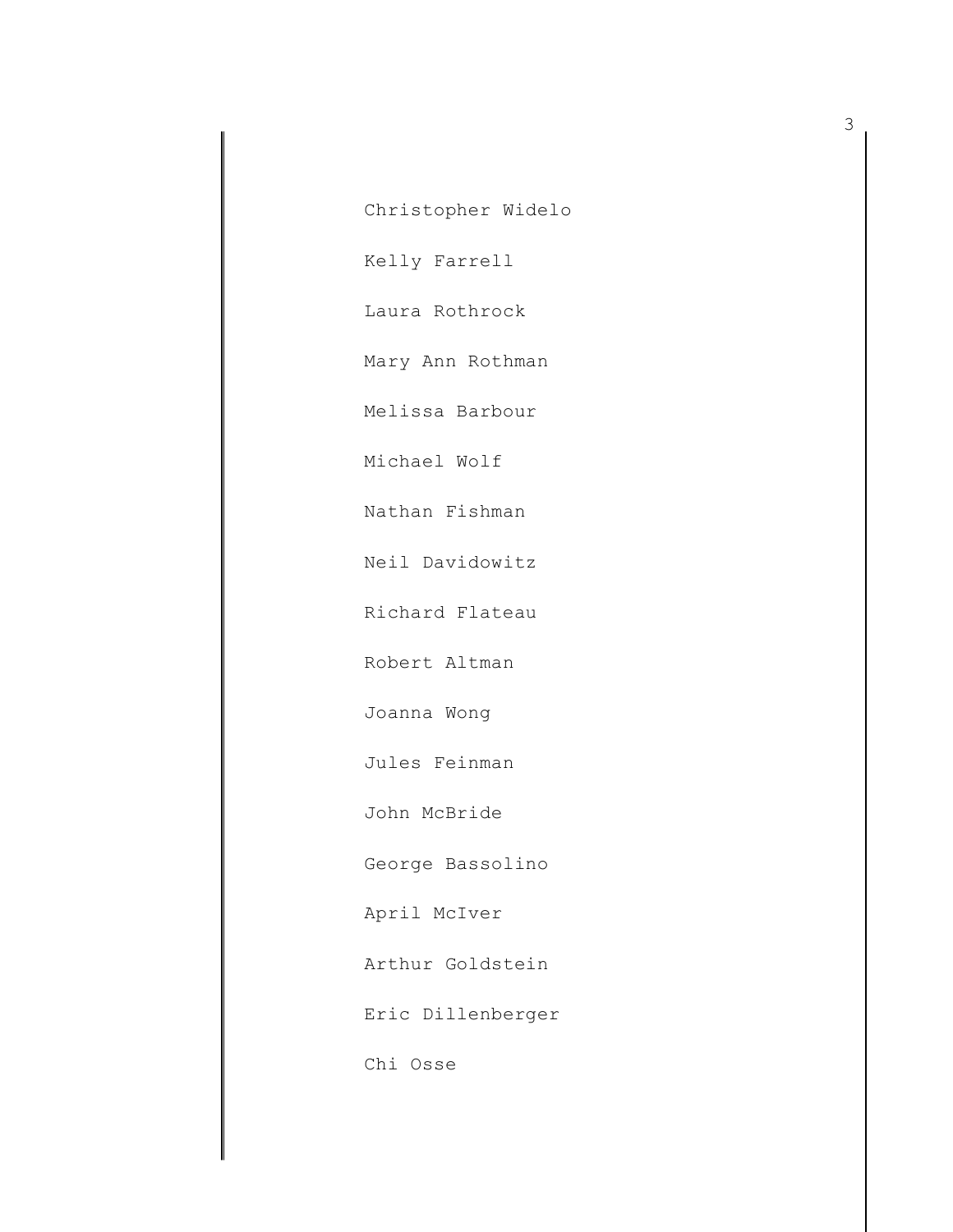Fior Ortiz

A. Gravery

Avi G.

Nikki Scheuer

4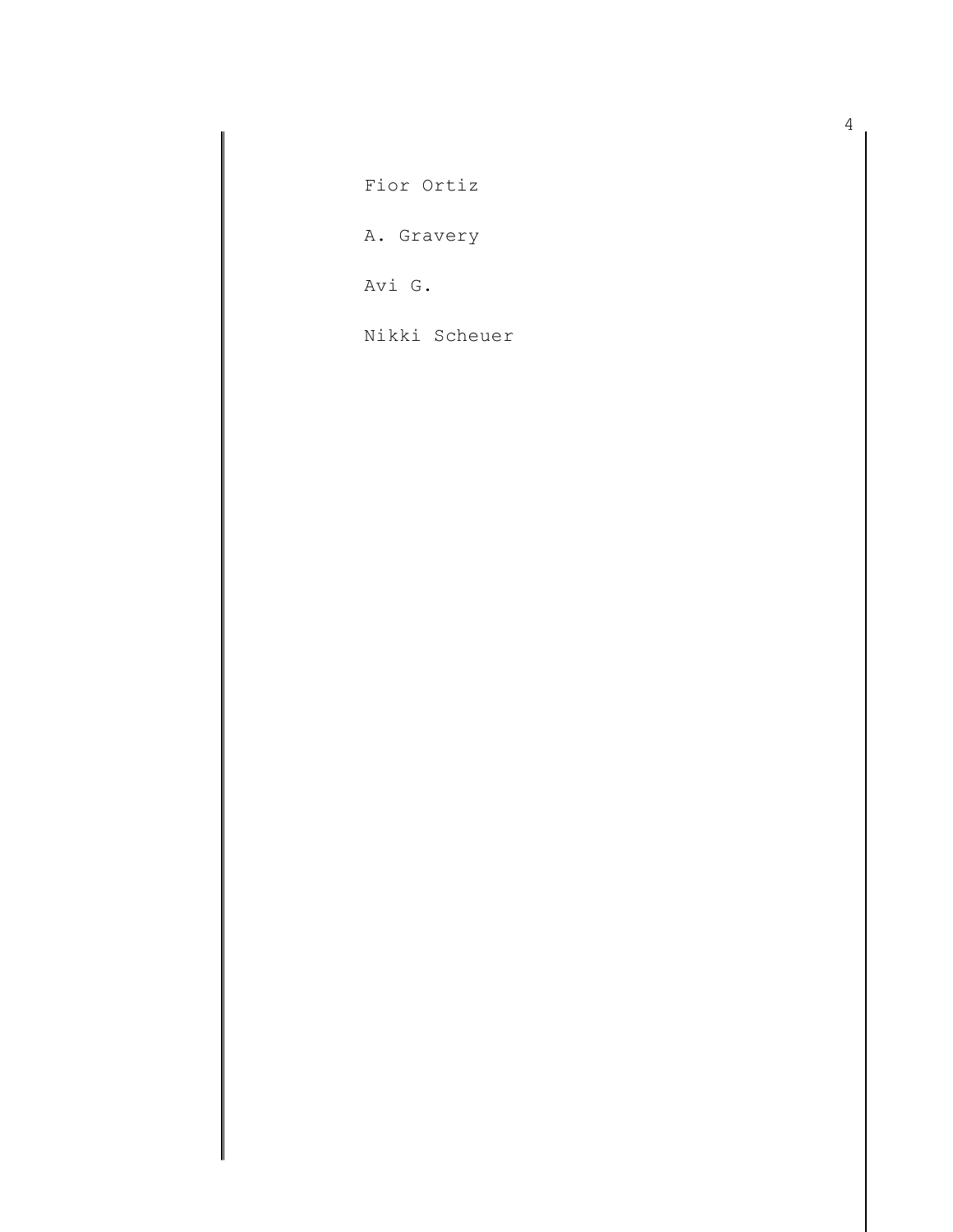1 2 3 4 5 6 7 8 9 10 11 12 13 14 15 16 17 18 19  $20$ 21 22 23 24 25 COMMITTEE ON HOUSING AND BUILDINGS JOINTLY 5 WITH FIRE AND EMERGENCY MANAGEMENT SERGEANT AT ARMS POLITE: Recording to PC all set. SERGEANT AT ARMS SADOWSKY: Recording to the cloud all set. SERGEANT AT ARMS PEREZ: Backup is rolling. SERGEANT AT ARMS HOPE: Thank you. Good afternoon and welcome to the Committee on Housing and Buildings jointly with the Committee on Fire and Emergency Management. At this time will all panelists please turn on your videos. I repeat, all panelists please turn on your videos. Thank you. To minimize disruption, please place all electronic devices to vibrate or silent mode. If you wish to submit testimony you may do so at testimony@council.nyc.gov. I repeat, testimony@council.nyc.gov. Chairs, we are ready to begin. CHAIRPERSON CORNEGY: So I'm gonna go ahead and gavel us in. Chair Borelli, I will, I'll open and obviously then you can, ah, give your opening statement as well [gavel]. Council Member Robert Cornegy, chair of the council's Committee on Housing and Buildings. I want to thank you all for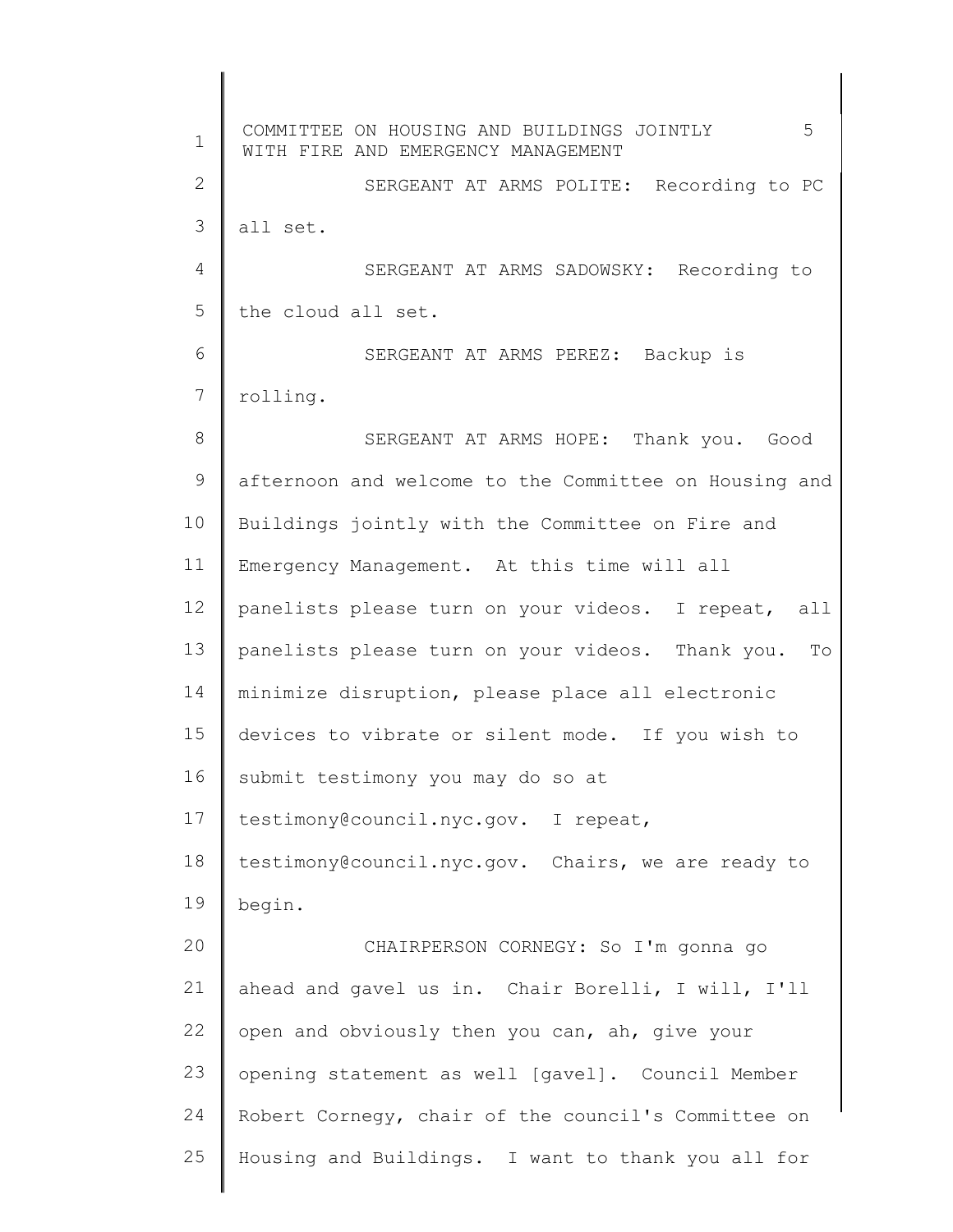1 2 3 4 5 6 7 8 9 10 11 12 13 14 15 16 17 18 19 20 21 22 23 24 25 COMMITTEE ON HOUSING AND BUILDINGS JOINTLY 6 WITH FIRE AND EMERGENCY MANAGEMENT joining this join hearing with the Committee on Fire and Emergency Protection, chaired by my friend, Council Member Joe Borelli, titled Oversight - Fire, Gas, and Carbon Monoxide. I'm passionate that our City Council can protect small homeowners and our affordable housing stock and make it safe. We should not have to choose between safety and supporting homeowners and affordable housing. Safety and home ownership are not contradictory. The goal of this hearing is to demonstrate that and to support both. The most important asset for many people is their home. I'm extremely proud of a long record of protecting homeowners and affordable housing simultaneously. Today we'll be discussing a suite of bills intended to make effective and reasonable legislation that improves the safety and quality of life for home and building owners and their tenants. We need to do a better job preventing death by carbon monoxide poisoning. But we must also make accommodations for building owners during the pandemic. Similarly, gas leaks have lead to preventable deaths, and while we want owners to inspect their buildings we want to give extra time for these inspections due to COVID-19. New Yorkers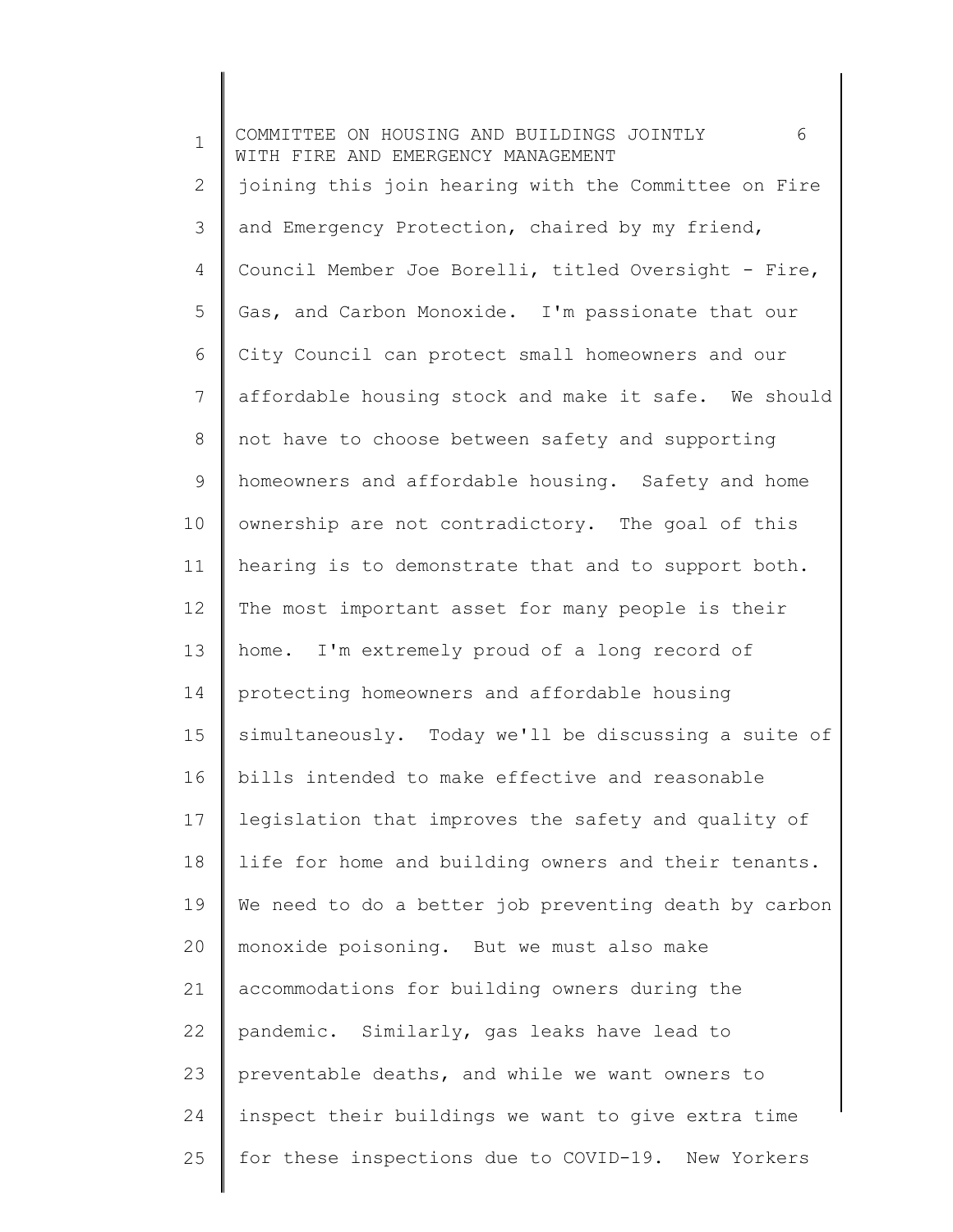1 2 3 4 5 6 7 8 9 10 11 12 13 14 15 16 17 18 19 20 21 22 23 24 25 COMMITTEE ON HOUSING AND BUILDINGS JOINTLY 7 WITH FIRE AND EMERGENCY MANAGEMENT have died unnecessarily because of gaps in our sprinkler laws. We want to improve the relevant legislation and the purpose of this meeting is to start figuring out how. This hearing allows for testimony from stakeholders, including homeowners, architects, fire safety experts, advocates, etcetera. This is a hearing where bills get heard and amendments are made in order to make the best bill possible that takes into account safety and does not negatively impact small homeowners and our affordable housing stock. It allows all stakeholders to help shape a bill through public testimony. We have a chance to hear about what the current dangers of fires and sprinkler safety and carbon monoxide are. This is where we listen and make the necessary adjustments to both protect tenants and support homeowners. In 2004 the council passed Local Law 7, which required carbon monoxide detectors in dwelling units. This law was expanded by Local Law 191 of 2018, which required the installation of carbon monoxide detectors in commercial spaces. Local Law 191 was inspired by the damage caused by a carbon monoxide leak in a commercial space just blocks away from City Hall. Despite these laws the city has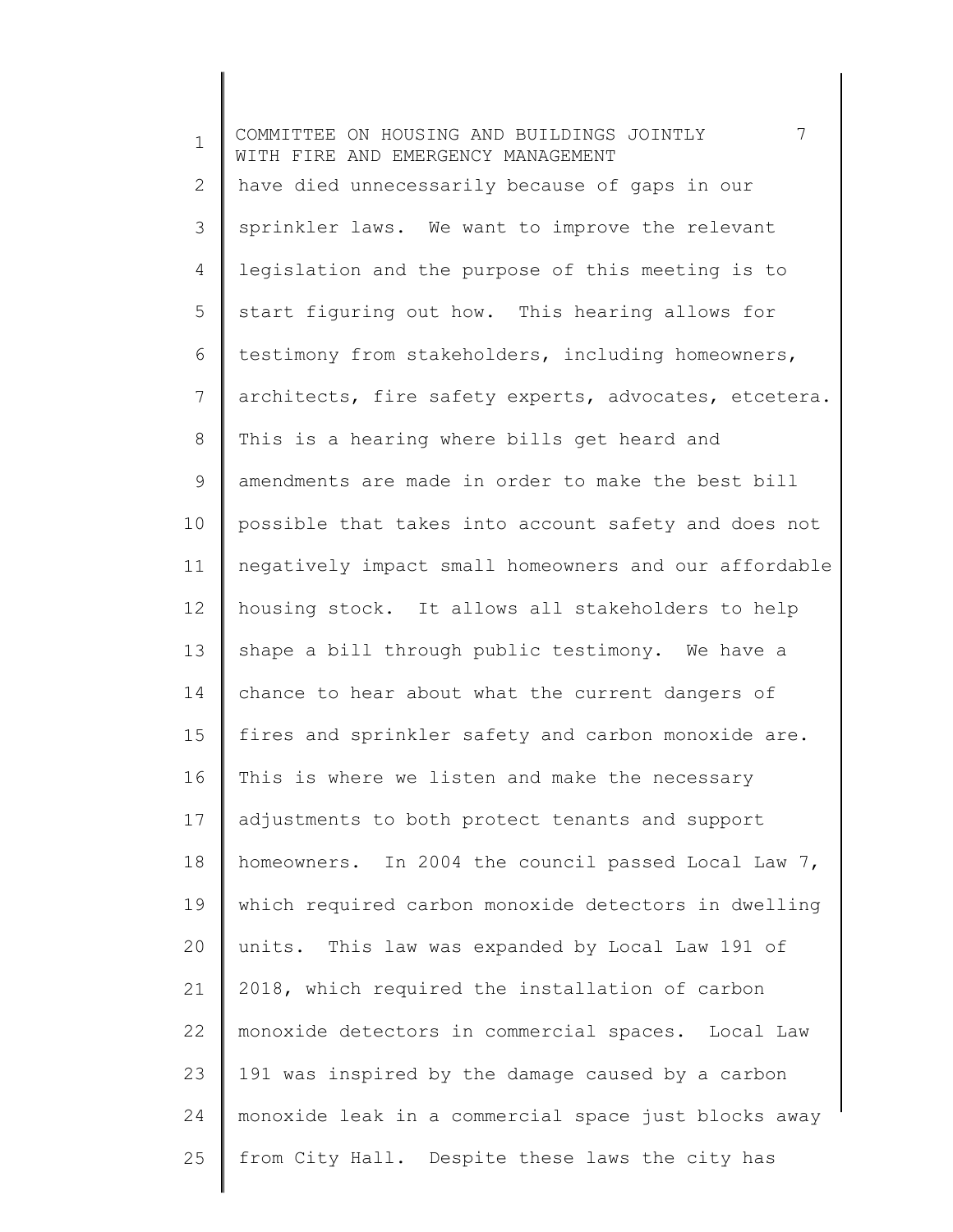| $\mathbf 1$ | 8<br>COMMITTEE ON HOUSING AND BUILDINGS JOINTLY<br>WITH FIRE AND EMERGENCY MANAGEMENT |
|-------------|---------------------------------------------------------------------------------------|
| 2           | suffered a number of carbon monoxide-related deaths                                   |
| 3           | and injuries. In 2018 an elderly married couple, the                                  |
| 4           | parents of an NYPD sergeant, died due to carbon                                       |
| 5           | monoxide exposure. In February of this year seven                                     |
| 6           | residents of a Bronx apartment building were sickened                                 |
| 7           | with carbon monoxide poisoning. Disturbingly, one                                     |
| 8           | resident had a carbon monoxide detector that simply                                   |
| $\mathsf 9$ | didn't go off. In addition to carbon monoxide-                                        |
| 10          | related incidents the city has faced a number of                                      |
| 11          | recently deadly and near-deadly gas-related                                           |
| 12          | incidents. In 2014 there was a gas explosion in East                                  |
| 13          | Harlem that led to the death of eight individuals.                                    |
| 14          | In 2015 an explosion at 121 Second Avenue in the East                                 |
| 15          | Village killed two people. Following these                                            |
| 16          | incidents, the council passed Local Law 152 of 2016,                                  |
| 17          | requiring regular inspection of gas piping systems.                                   |
| 18          | Even with this legislation the city has still                                         |
| 19          | suffered a number of dangerous gas leaks. These                                       |
| 20          | include in October 2019 a gas leak in the Flatiron                                    |
| 21          | that led to the shutdown of several office buildings                                  |
| 22          | in the area. A March 2020 gas leak in Queens schools                                  |
| 23          | and an October 2020 gas leak in the Upper East Side,                                  |
| 24          | where gas levels reached explosive levels, causing                                    |
| 25          | building evacuations and street closure. Failure to                                   |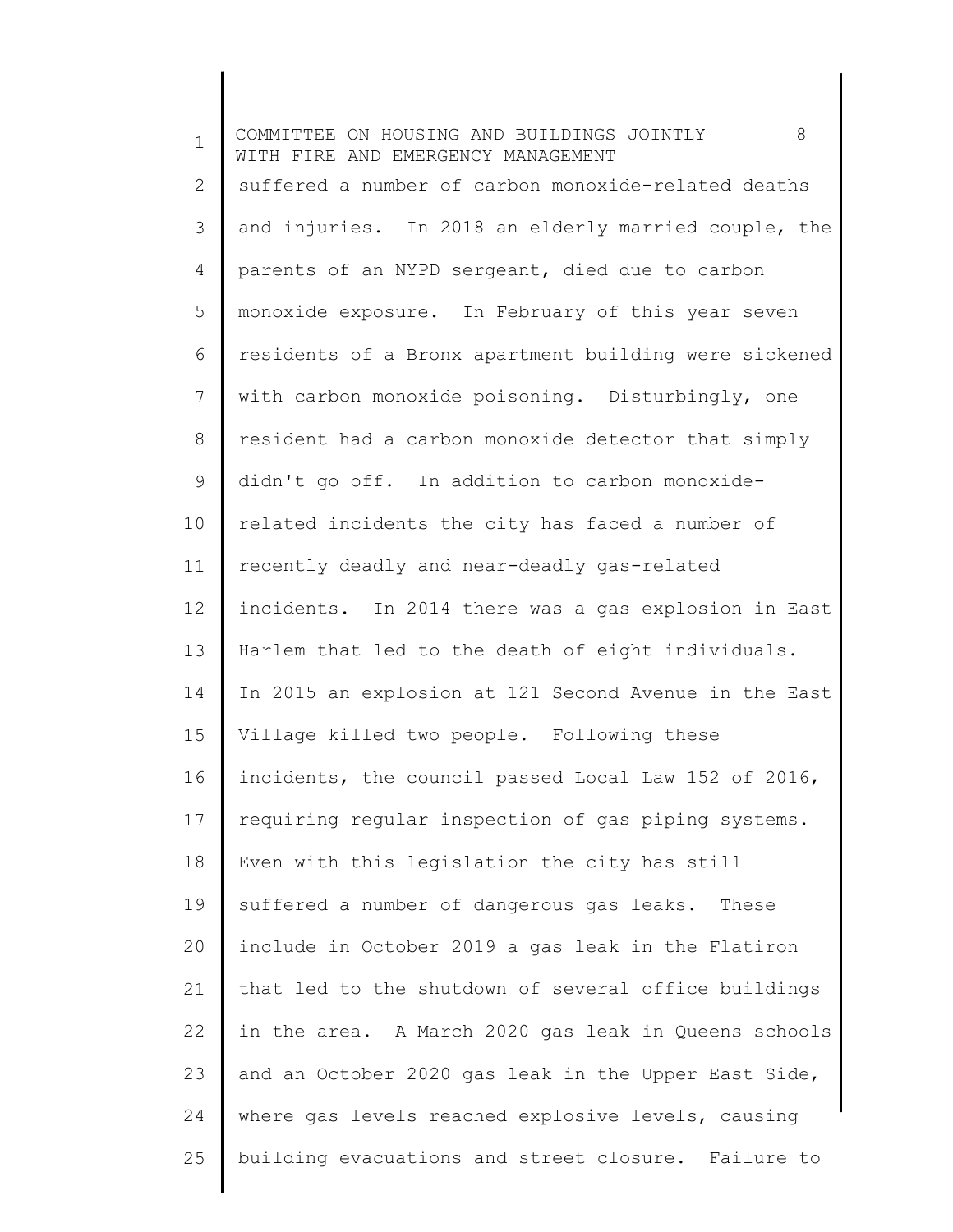| $\mathbf 1$ | 9<br>COMMITTEE ON HOUSING AND BUILDINGS JOINTLY<br>WITH FIRE AND EMERGENCY MANAGEMENT |
|-------------|---------------------------------------------------------------------------------------|
| 2           | act means that small homeowners risk losing their                                     |
| 3           | hard-earned equity. That's why we're working further                                  |
| 4           | to expand and enhance outreach requirements by DOB.                                   |
| 5           | We'll work tirelessly to ensure that DOB to step up                                   |
| 6           | and to help impacted communities understand what                                      |
| 7           | these requirements mean. My goal, especially during                                   |
| 8           | the coronavirus pandemic, is to support homeowners                                    |
| 9           | and our affordable housing stock. I look forward to                                   |
| 10          | forthright discussion from all stakeholders today.<br>$\mathbb{I}$                    |
| 11          | take it as a sacred task to protect the equity and                                    |
| 12          | safety of homeowners and protect their most important                                 |
| 13          | asset. I want to thank my fellow council members for                                  |
| 14          | their hard work in proposing these multiple bills,                                    |
| 15          | ah, and I look forward to hearing testimony from the                                  |
| 16          | public. Thank you.                                                                    |
| 17          | CHAIRPERSON BORELLI: Ah, thank you very                                               |
| 18          | much. Good morning, I'm Council Member Joe Borelli                                    |
| 19          | and I'm the chair of the Committee on Fire and                                        |
| 20          | Emergency Management. Of course, we're joined today                                   |
| 21          | by Council Member Cornegy and the members of both                                     |
| 22          | committees. Today the Committee on Fire and                                           |
| 23          | Emergency Management, along with Housing and                                          |
| 24          | Buildings, will hear a number of bills that aim to                                    |
| 25          | mitigate fire and explosion hazards and prevent                                       |

║

║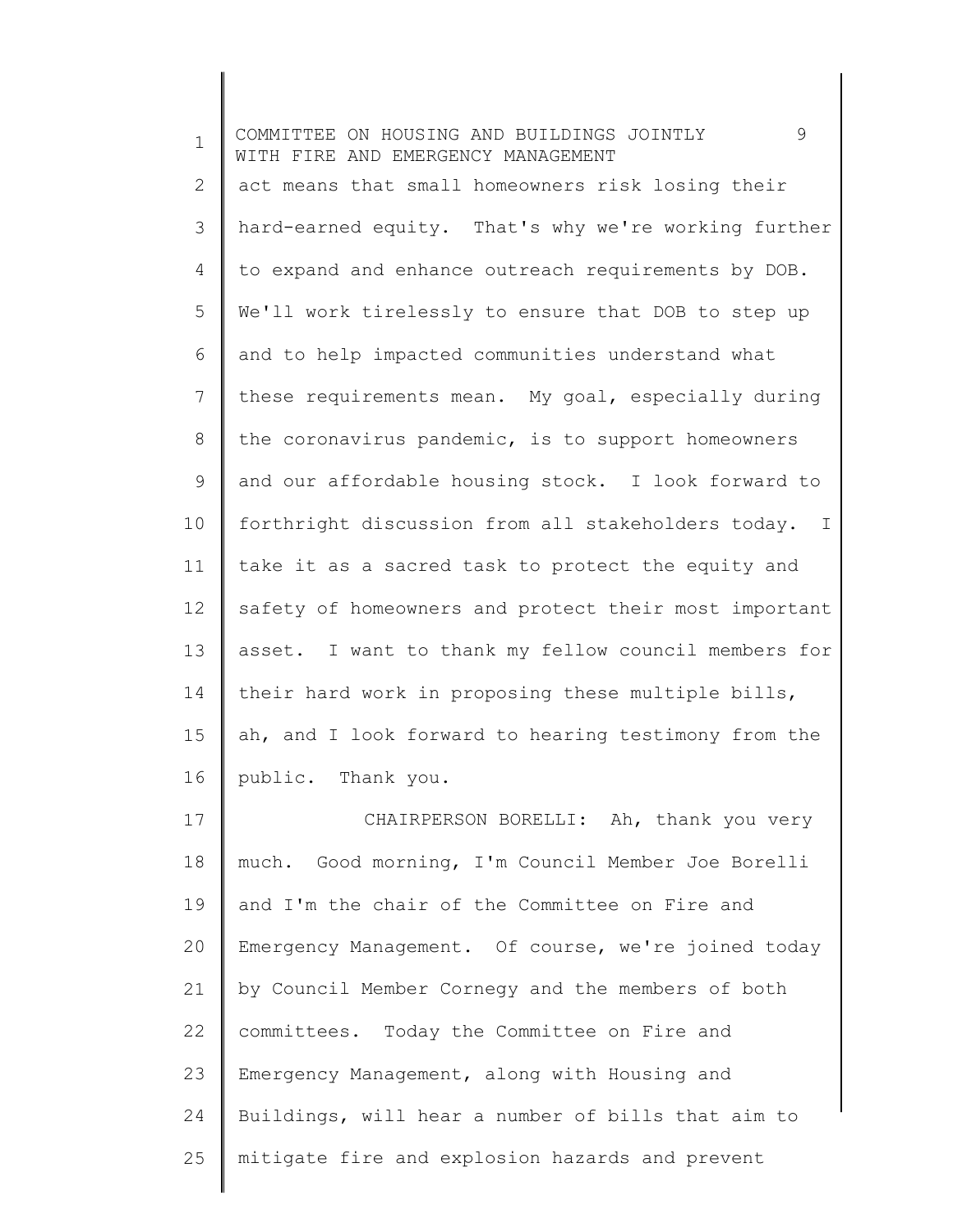1 2 3 4 5 6 7 8 9 10 11 12 13 14 15 16 17 18 19 20 21 22 23 24 25 COMMITTEE ON HOUSING AND BUILDINGS JOINTLY 10 WITH FIRE AND EMERGENCY MANAGEMENT dangerous incidents caused by gas and carbon monoxide [inaudible]. The Fire Department has historically and continues to do an excellent job responding promptly to fire emergencies and saving lives on a daily basis. However, the city must always strive to do more in the hopes of limiting the occurrence of deadly fires and gas explosions and protecting life and property throughout the city. In addition to the bills mentioned by Chairman Cornegy, the committee will also hear two bills sponsored by myself, Intro 1341, which would require certain open parking lots to have fire lanes and allow fire apparatus to reach all portions of the lot. In Staten Island just last year we saw firefighters injured responding to an incident at a salvage yard where cars were stacked and limited access was not given. Ah, there is also preconsidered Intro number 6926, which would require all multifamily apartment buildings install carbon monoxide-detecting devices in basements and common areas of such buildings. Um, and finally we also have Intro 273, sponsored by Council Member Donovan Richards, which is in the Fire Committee and would require the department to submit an annual report to the council on the number of fire and manhole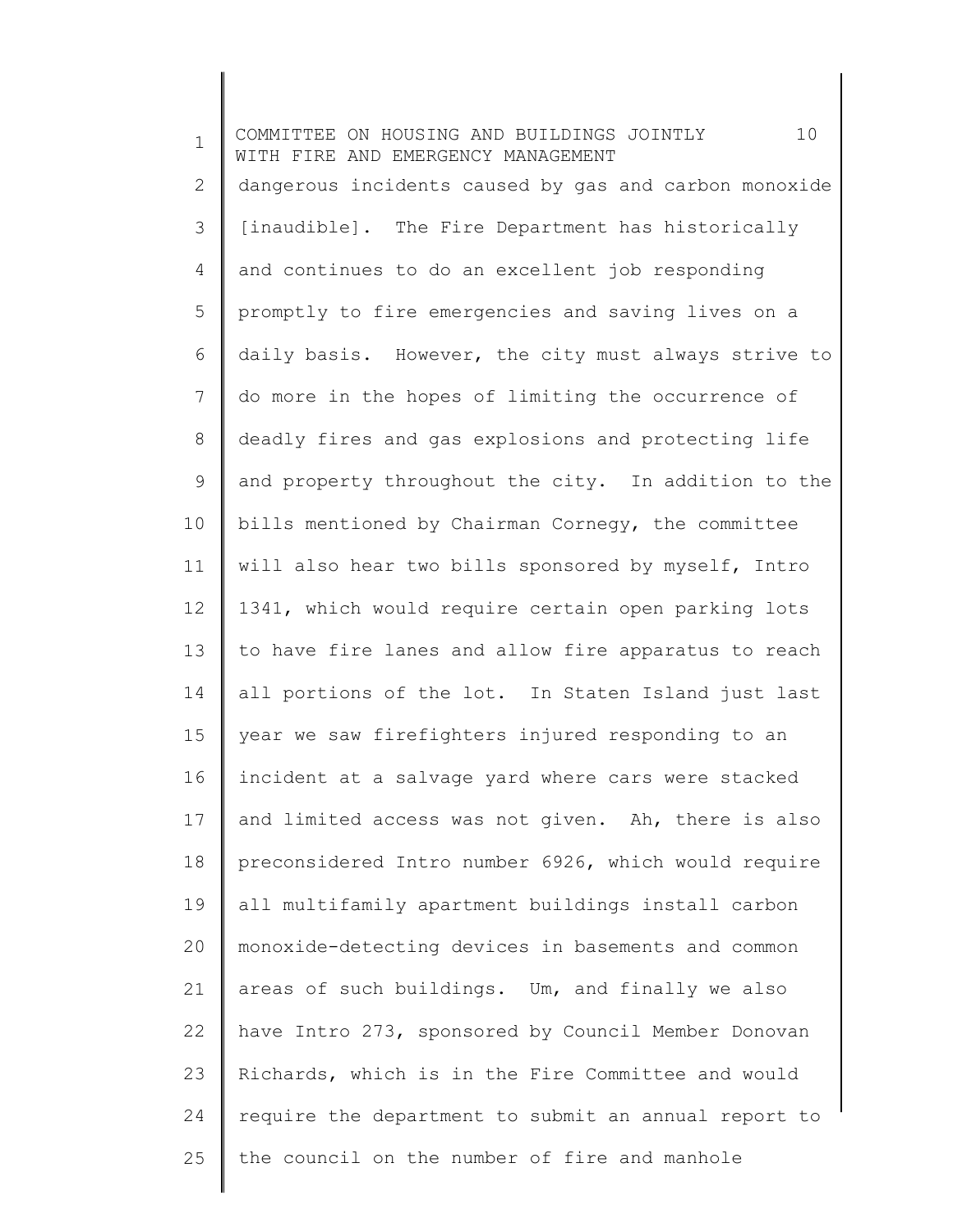| $\mathbf 1$    | 11<br>COMMITTEE ON HOUSING AND BUILDINGS JOINTLY<br>WITH FIRE AND EMERGENCY MANAGEMENT |
|----------------|----------------------------------------------------------------------------------------|
| $\overline{2}$ | explosions which are responded to. And additionally                                    |
| 3              | I want to, ah, get more information on Intro 1146,                                     |
| 4              | which is affectionately known as the sprinkler bill.                                   |
| 5              | Ah, it's very rare when we have ac people coming in                                    |
| 6              | to speak in opposition of this bill, ranging from the                                  |
| 7              | real estate injury to community boards and block                                       |
| 8              | associations. So I, I'm interested to see, ah, how                                     |
| 9              | the city will be able to even cope with the number of                                  |
| 10             | applications, how this bill can be done without                                        |
| 11             | displacing hundreds of thousands of people, ah, and                                    |
| 12             | how we can mitigate the cost on which, in many cases,                                  |
| 13             | are very small mom and pop landlords. So with that                                     |
| 14             | I'll, I'll turn it back to Council Member Cornegy                                      |
| 15             | and, and begin the testimony portion of today's                                        |
| 16             | hearing. Thank you.                                                                    |
| 17             | CHAIRPERSON CORNEGY: Thank you, Chair                                                  |
| 18             | Borelli. Um, I want to say that we've been joined by                                   |
| 19             | my colleagues, ah, Council Member Louis, Council                                       |
| 20             | Member Maisel, Council Member Grodenchik, Council                                      |
| 21             | Member Gjonaj, Council Member Rosenthal, Council                                       |
| 22             | Member Perkins, Council Member Cabrera, and Council                                    |
| 23             | Member Chin. Um, that's who I see on the call. If I                                    |
| 24             | missed somebody please bring it to my attention so                                     |
| 25             | that we can announce your presence. Thank you.                                         |
|                |                                                                                        |

 $\|$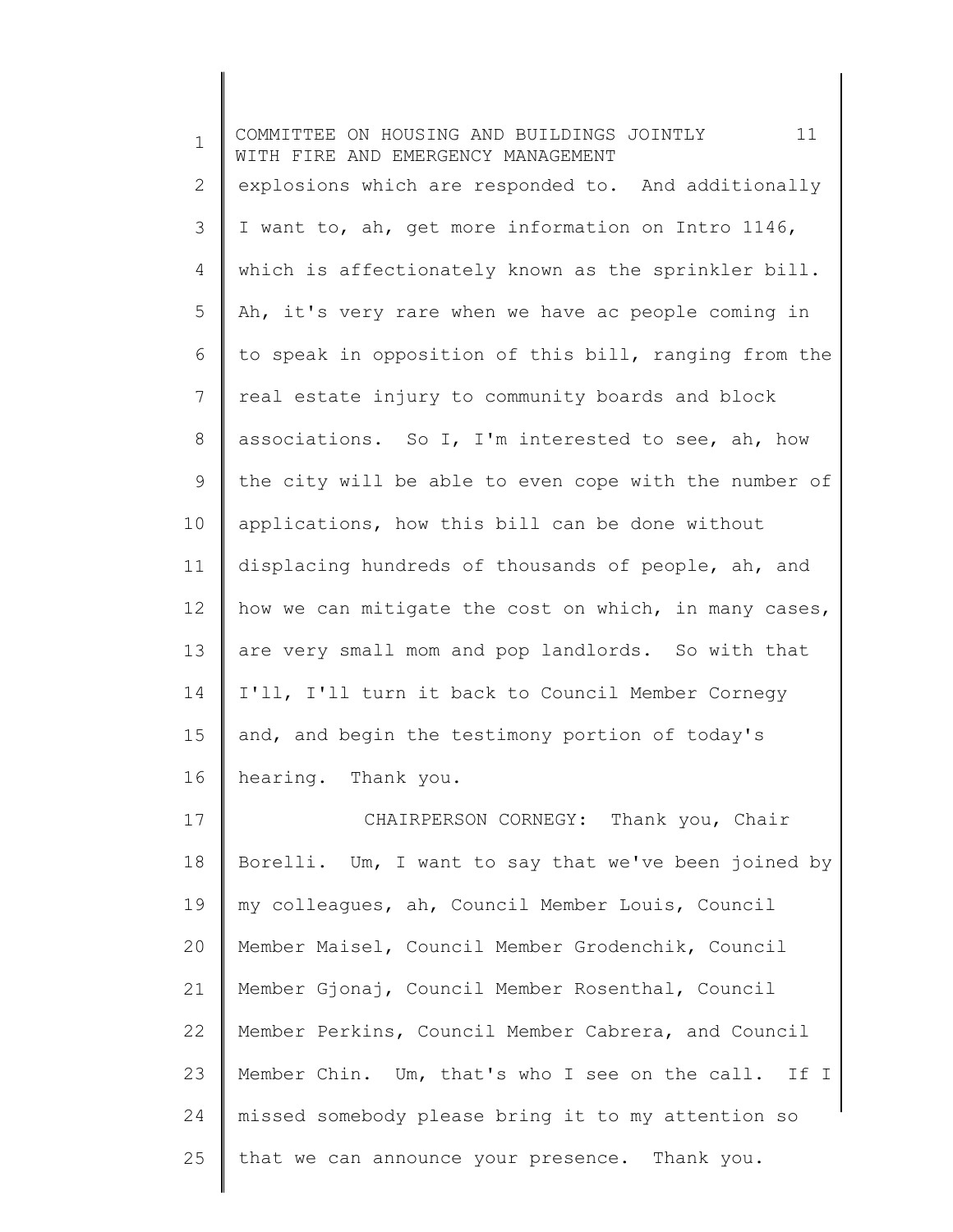1 2 3 4 5 6 7 8 9 10 11 12 13 14 15 16 17 18 19 20 21 22 23 24 25 COMMITTEE ON HOUSING AND BUILDINGS JOINTLY 12 WITH FIRE AND EMERGENCY MANAGEMENT Turning it back over to Committee Counsel. I will use this air time to reiterate that today's hearing is an opportunity to hear from all stakeholders on the suite of bills that we're hearing. I know that I've heard, um, en masse on 1146-B, um, ah, the concerns that the community has, and I echo the sentiments of Chair Borelli, who has articulated the fact that this is actually the first time I've heard from the public, the real estate, small homeowners, the affordable housing stock, responsible developers, all simultaneously in opposition for the bill, to the bill. Um, today give us an opportunity to put that on record and to hopefully come up with a methodology that will not only protect the safety of, ah, tenants in these buildings, but also protect our affordable housing stock, not displace, ah, tenants, and not, um, irresponsibly, ah, add burden onto small homeowners through, um, unnecessary fines and fees. So that is what we intend to do today. Ah, thank you. Committee Counsel. If Committee Counsel doesn't share in I'll keep rambling, so I'm, I'm begging you. COMMITTEE COUNSEL: I was, I was muted by accident. Sorry, I'm back. Thank you. Um, I am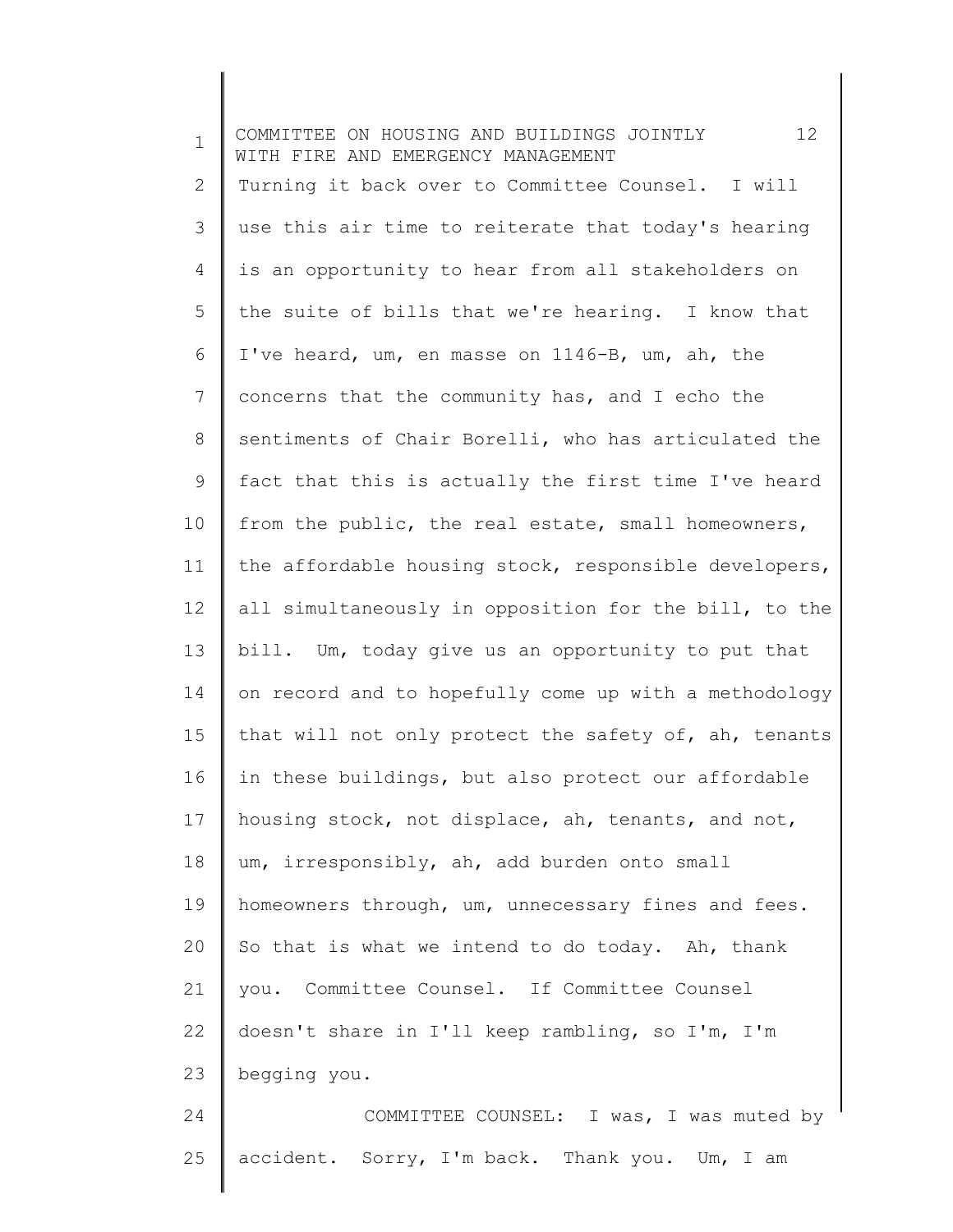| $\mathbf 1$ | 13<br>COMMITTEE ON HOUSING AND BUILDINGS JOINTLY<br>WITH FIRE AND EMERGENCY MANAGEMENT |
|-------------|----------------------------------------------------------------------------------------|
| 2           | Jonzel Afad, counsel to the, ah, committees', ah,                                      |
| 3           | Council's Committee on Housing and Buildings. Before                                   |
| 4           | we begin I want to remind everyone that you will be                                    |
| 5           | on mute until you are called to testify, at which                                      |
| 6           | point you will be unmuted. During the hearing if                                       |
| 7           | council members would like to ask a question, please                                   |
| 8           | use the Zoom raise hand function and I will call on                                    |
| 9           | you in order. We'll be limiting council member                                         |
| 10          | questions to three minutes, including responses.<br>We                                 |
| 11          | will first be hearing testimony from the                                               |
| 12          | administration, which will be followed by testimony                                    |
| 13          | from members of the public. Today the Department of                                    |
| 14          | Buildings Commissioner Melanie La Rocca and FDNY                                       |
| 15          | Assistant Chief of Operations, John Hodgens, will be                                   |
| 16          | testifying. FDNY Counsel Julian Bazel will be                                          |
| 17          | available for Q&A. We will now administer the oaths.                                   |
| 18          | Ah, Commissioner La Rocca, um, John Hodgens, and                                       |
| 19          | Julian Bazel, please raise your right hands. Ah, do                                    |
| 20          | you affirm to tell the truth, the whole truth, and                                     |
| 21          | nothing but the truth before this committee and to                                     |
| 22          | respond honestly to council member questions? Ah,                                      |
| 23          | Councilman, ah, Commissioner La Rocca, do you affirm?                                  |
| 24          | COMMISSIONER LA ROCCA: Thank you, yes.                                                 |

25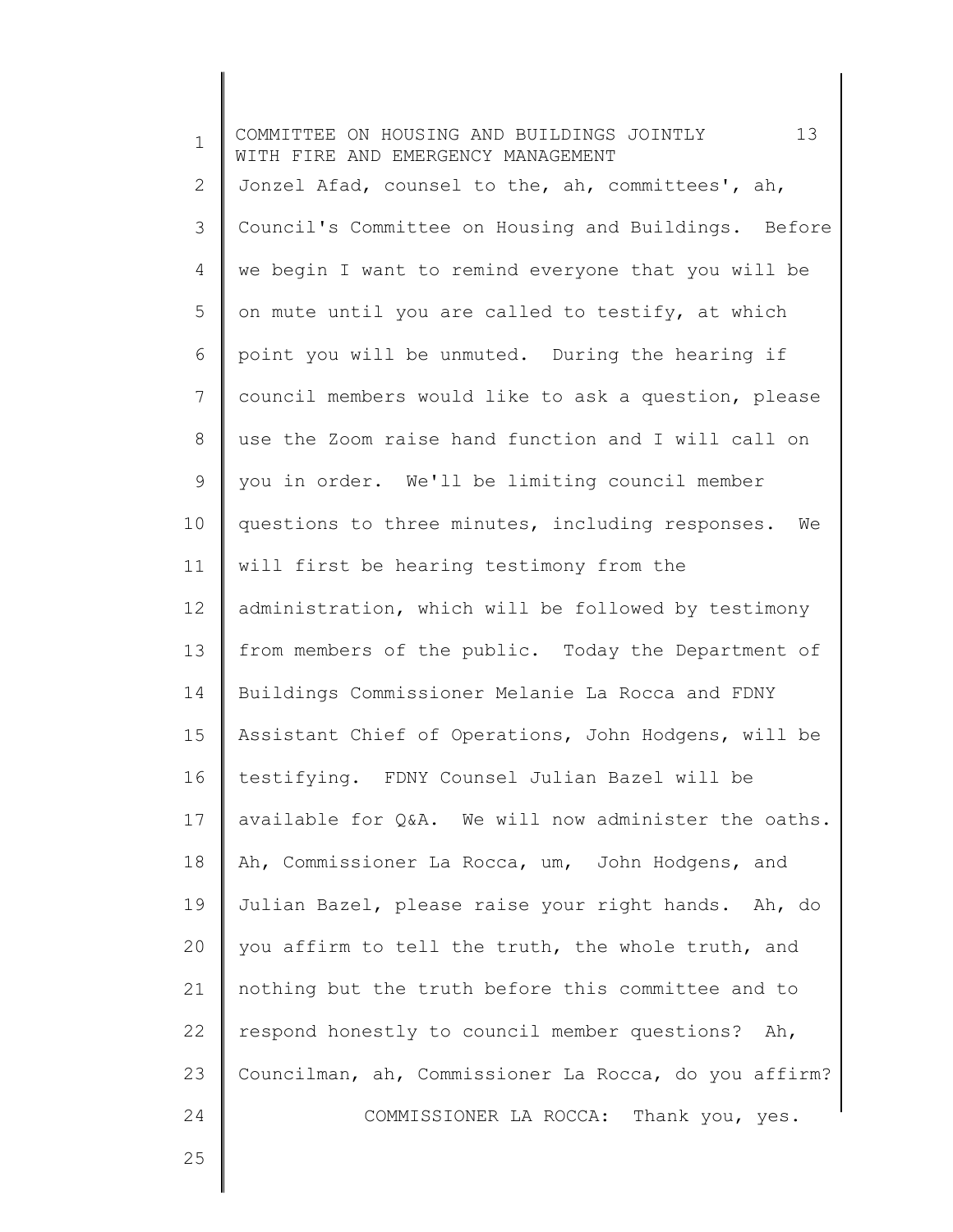1 2 3 4 5 6 7 8 9 10 11 12 13 14 15 16 17 18 19 20 21 22 23 24 25 COMMITTEE ON HOUSING AND BUILDINGS JOINTLY 14 WITH FIRE AND EMERGENCY MANAGEMENT COMMITTEE COUNSEL: FDNY Counsel Julian Bazel, do you affirm? COUNSEL BAZEL: I do. COMMITTEE COUNSEL: Um, Mr. Hodgens, do you affirm? ASSISTANT CHIEF HODGENS: I do. COMMITTEE COUNSEL: Yes, yes I do. COMMITTEE COUNSEL: Thank you. You may begin when ready, ah, Commissioner La Rocca please begin. COMMISSIONER LA ROCCA: Thank you. Good afternoon Chair Cornegy, Chair Borelli, and members of the committees on Housing and Buildings as well as Fire and Emergency Management. I'm Melanie La Rocca, commissioner of the New York City Department of Buildings. I'm joined by my colleagues from the NYC Fire Department, who will also be providing testimony. I'm pleased to be here today to discuss the bills before the committees. And let me start by thanking the council, as I often do, for your continued commitment to improving safety for all New Yorkers. We share, ah, in this goal together. The construction industry is constantly changing and this department is committed to ensuring that our laws and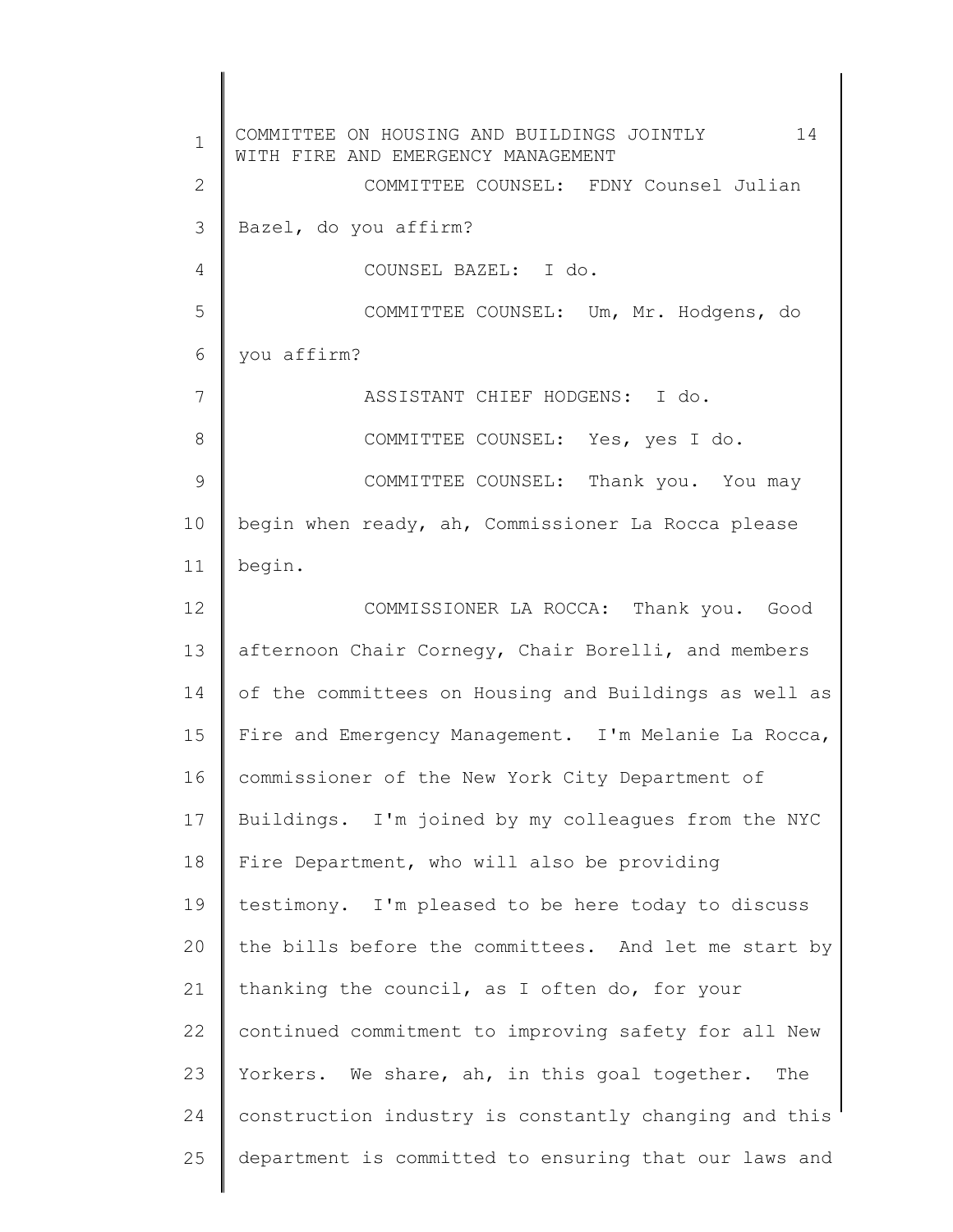1 2 3 4 5 6 7 8 9 10 11 12 13 14 15 16 17 18 19 20 21 22 23 24 25 COMMITTEE ON HOUSING AND BUILDINGS JOINTLY 15 WITH FIRE AND EMERGENCY MANAGEMENT regulations appropriately address developments in the industry. We look forward to partnering with you to revise the New York City construction codes for the benefit of New Yorkers in the coming months. Together we will ensure that our construction codes are up to date and that they reflect advancements in technology, as well as the latest standards for life safety. Now turning to the bills before the committee today, Intro 842 and Intro 1036 would require new and existing residential buildings 40 feet or greater in height to install luminous egress path markings and exit signs. The department supports the intent of these bills as they would improve safety for building occupants by indicating the way out of the building during an emergency. However, the department is concerned about the impact, both practical and financial, that these requirements would have on existing residential buildings, particularly during these unprecedented times. For example, a building owner would need to ensure that existing lighting levels are sufficient to charge luminous egress path markings and that exit signs are appropriately illuminated, which could require electrical work. The requirement that a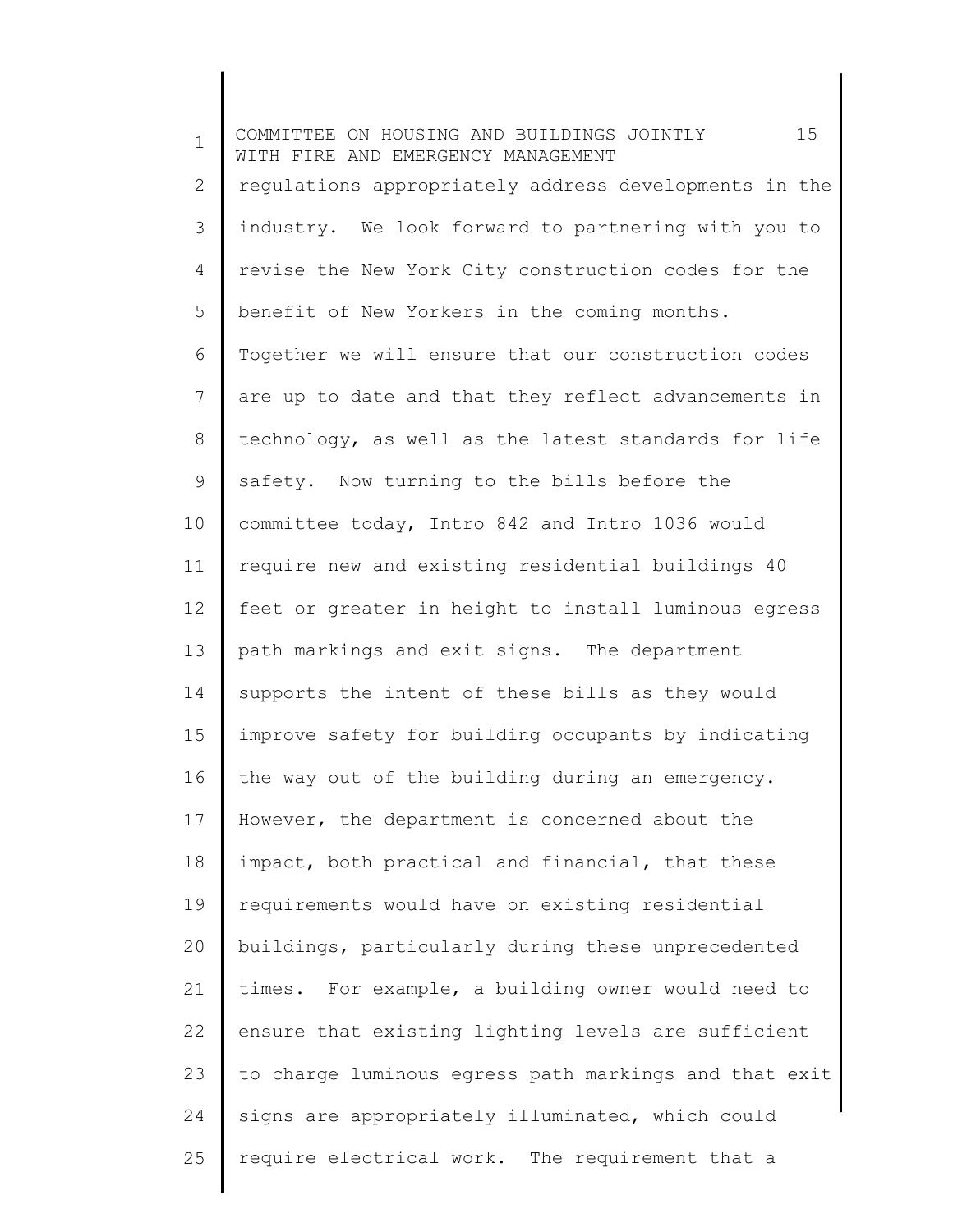1 2 3 4 5 6 7 8 9 10 11 12 13 14 15 16 17 18 19 20 21 22 23 24 25 COMMITTEE ON HOUSING AND BUILDINGS JOINTLY 16 WITH FIRE AND EMERGENCY MANAGEMENT registered design professional verify that luminous egress path markings are appropriately installed would also add cost for a building owner undertaking this retrofit. Intro 1146 would require existing residential buildings 40 feet or greater in height to install automatic sprinkler systems. Kike requiring existing residential buildings to install luminous egress path markings and exit signs this requirement would improve safety for building occupants by providing a heightened level of fire protection. While the department supports the intent of this bill, from our experience with Local Law 26 of 2004, which required existing office buildings 100 feet greater, 100 feet or greater in height to install automatic sprinkler systems, we are far too familiar with the challenges a requirement like this, ah, posed for existing buildings. For example, because these residential buildings, ah, because these are residential buildings access to occupied multiple dwelling units for the purposes of installing sprinkler systems will present a significant challenge for building owners and will be disruptive to tenants. Water supply and water pressure in existing buildings must also be taken into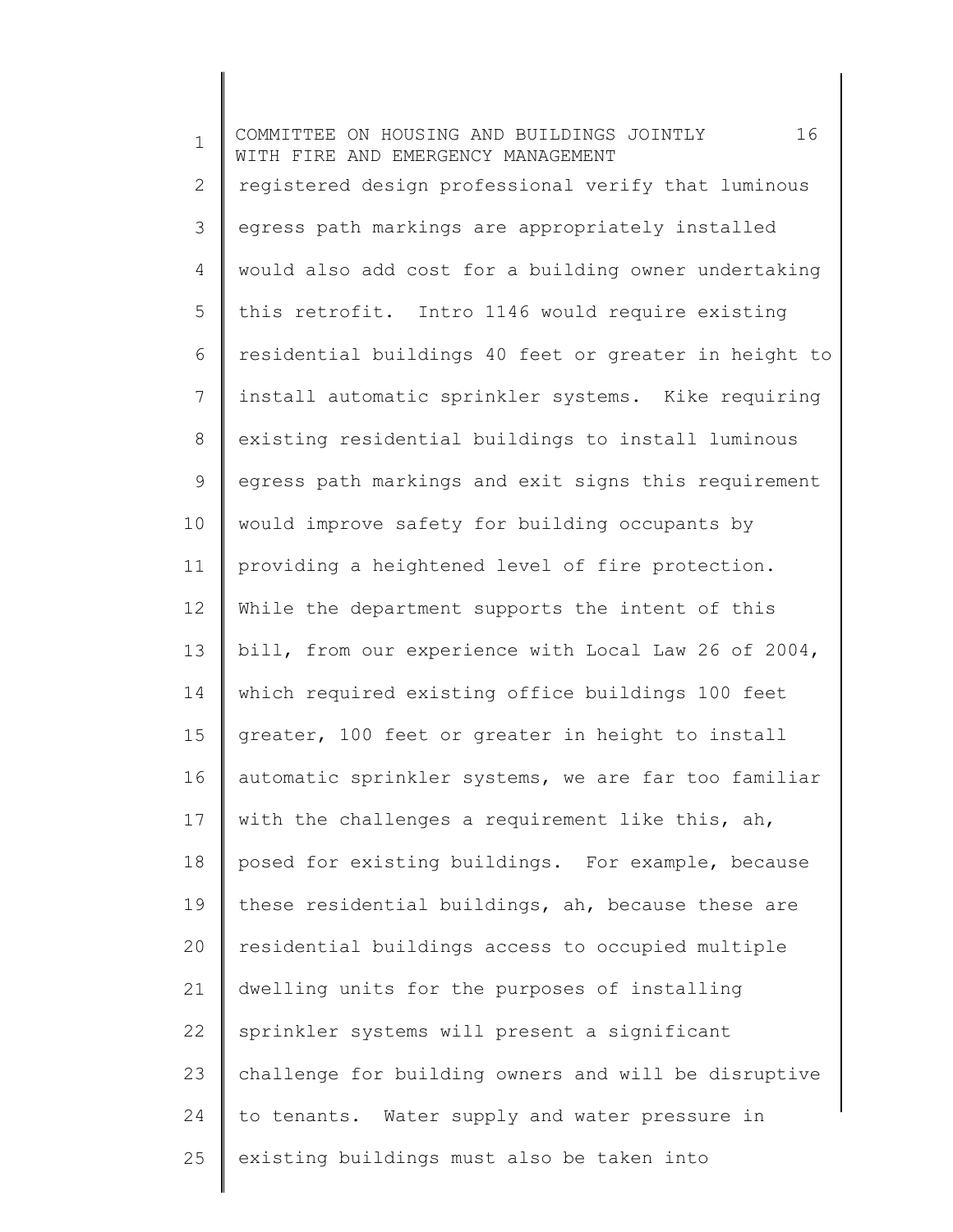1 2 3 4 5 6 7 8 9 10 11 12 13 14 15 16 17 18 19 20 21 22 23 24 25 COMMITTEE ON HOUSING AND BUILDINGS JOINTLY 17 WITH FIRE AND EMERGENCY MANAGEMENT consideration. Inadequate water supply and water pressure could require a dedicated connection to the city's water main and the installation of a fire pump, all of which could add additional time and cost for a building owner undertaking this retrofit. Additionally, from our experience with Local Law 26, 10 years may not be sufficient time for a building owner to complete this work in an existing building. This proposal merits further discussion with building owners to fully understand the challenges it may present for them. Intro 356 would require the department to inspect 10% of buildings constructed before 1969 to determine whether such buildings have party wall balconies or fire escapes. The bill would require the department to conduct tens of thousands of inspections to ascertain whether a building has a party wall balcony or a fire escape. The department's existing resources do not account for this substantial workload, which means this requirement would significantly burden our valuable inspectorial resources. As such, we do not support this bill. But we look forward to discussing it further with the committees and sponsor to better understand the issues the bill seeks to address. It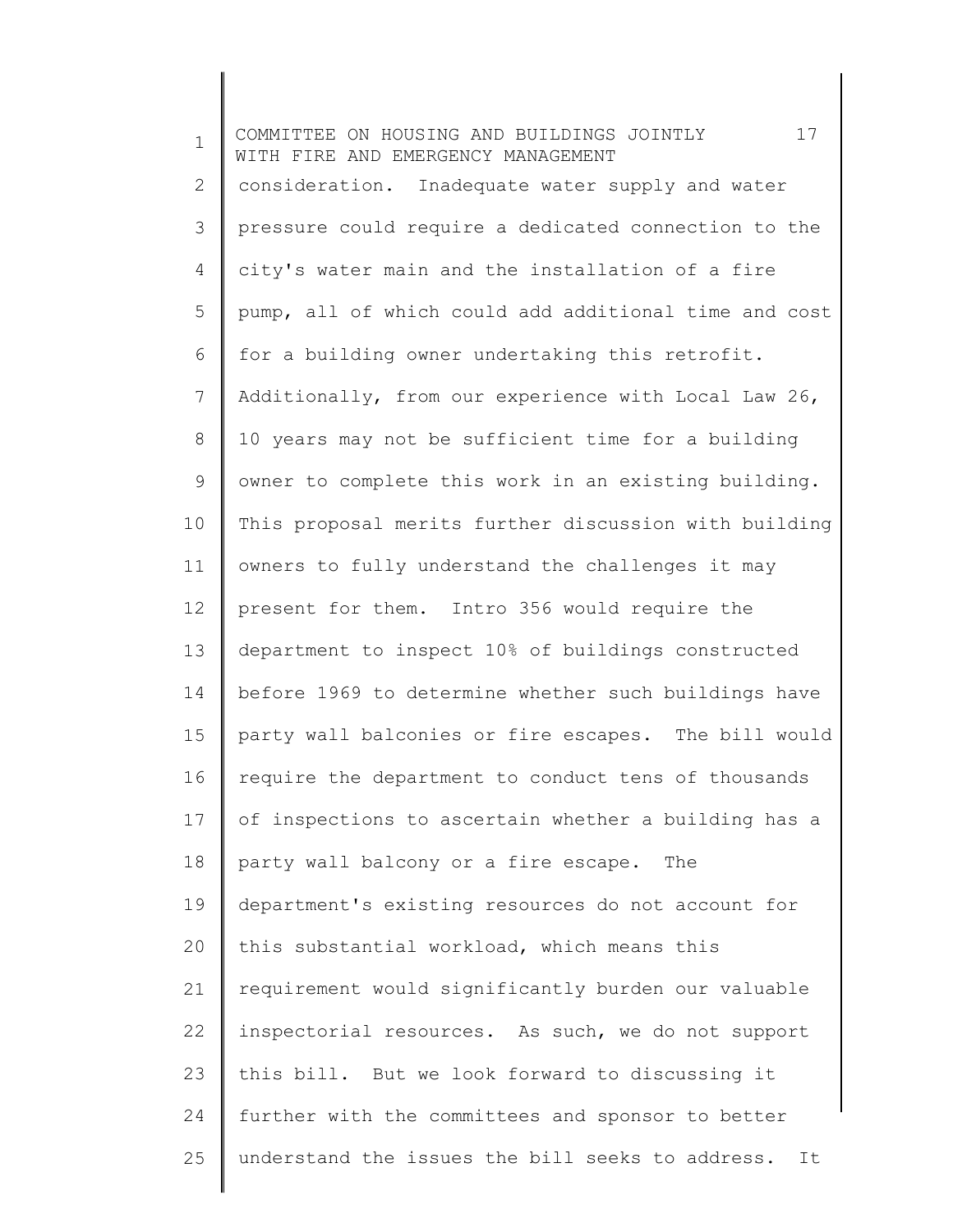1 2 3 4 5 6 7 8 9 10 11 12 13 14 15 16 17 18 19 20 21 22 23 24 25 COMMITTEE ON HOUSING AND BUILDINGS JOINTLY 18 WITH FIRE AND EMERGENCY MANAGEMENT should also be noted that the construction codes require owners to maintain their buildings, including party wall balconies and fire escapes in a safe condition. Further, all buildings greater than six stories must have their exterior walls inspected periodically. These inspections include any pertinences on a building, including party wall balconies and fire escapes. Any deficiencies identified during these inspections must be reported to the department and addressed by building owners. Intro 859 would require that the department conduct certain gas inspections within five days. Specifically, after a hazardous gas condition is addressed an inspection from the department is requested. The department would be required to perform an inspection within five days. Restoring gas to a building is a priority for this department, given the impact a gas outage has on tenants. The department recently released a service level tracker, a new online tool that allows the public to see average wait times for department services, including plumbing inspections. This tool provides increased transparency to the public and allows building owners to see how long they have to wait for an inspection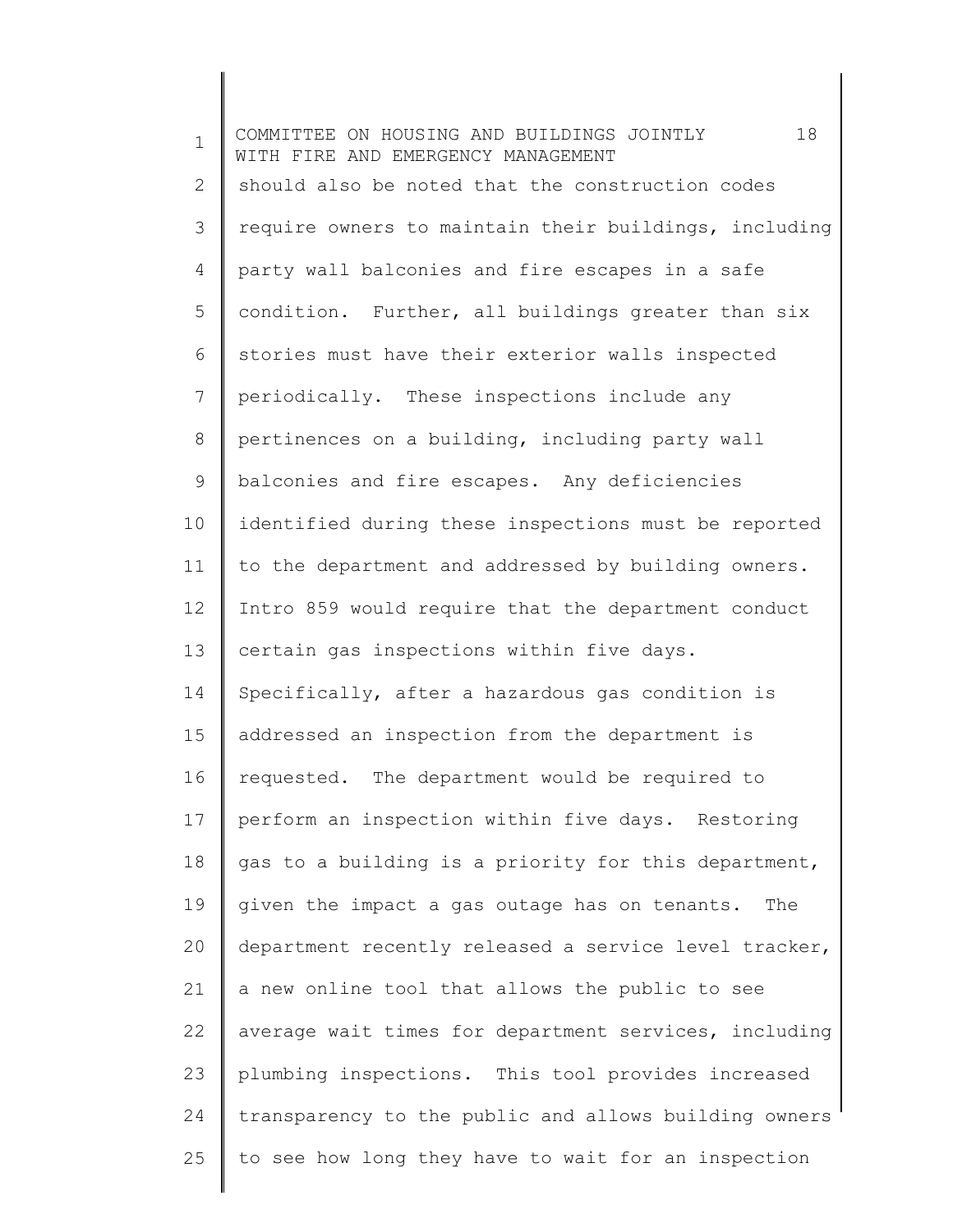1 2 3 4 5 6 7 8 9 10 11 12 13 14 15 16 17 18 19 20 21 22 23 24 25 COMMITTEE ON HOUSING AND BUILDINGS JOINTLY 19 WITH FIRE AND EMERGENCY MANAGEMENT after that inspection is requested. The department is currently meeting the demand for development inspections at service levels not seen in the department's history, and is already meeting the service level being proposed in this bill with existing resources. However, we're concerned that codifying this service level may result in the need for additional inspectorial resources in the future. And additionally the gas inspections, ah, additionally, pardon me, gas inspections can, ah, be requested through DOB Now inspections, which allows for nearly all types of development inspections to be scheduled online. This is important because it's easier for our customers to schedule inspection appointments. It offers more precise inspection scheduling and improves, ah, inspection tracking and notification. The bill would roll back the progress we've made with DOB Now, which provides our customers with the ability to schedule their inspections when it's most convenient for them. Intro 1459 would prohibit mechanically exhausted air from interfering with natural ventilation sources. The department is supportive of further clarifying that exhaust systems must not interfere with natural ventilation sources.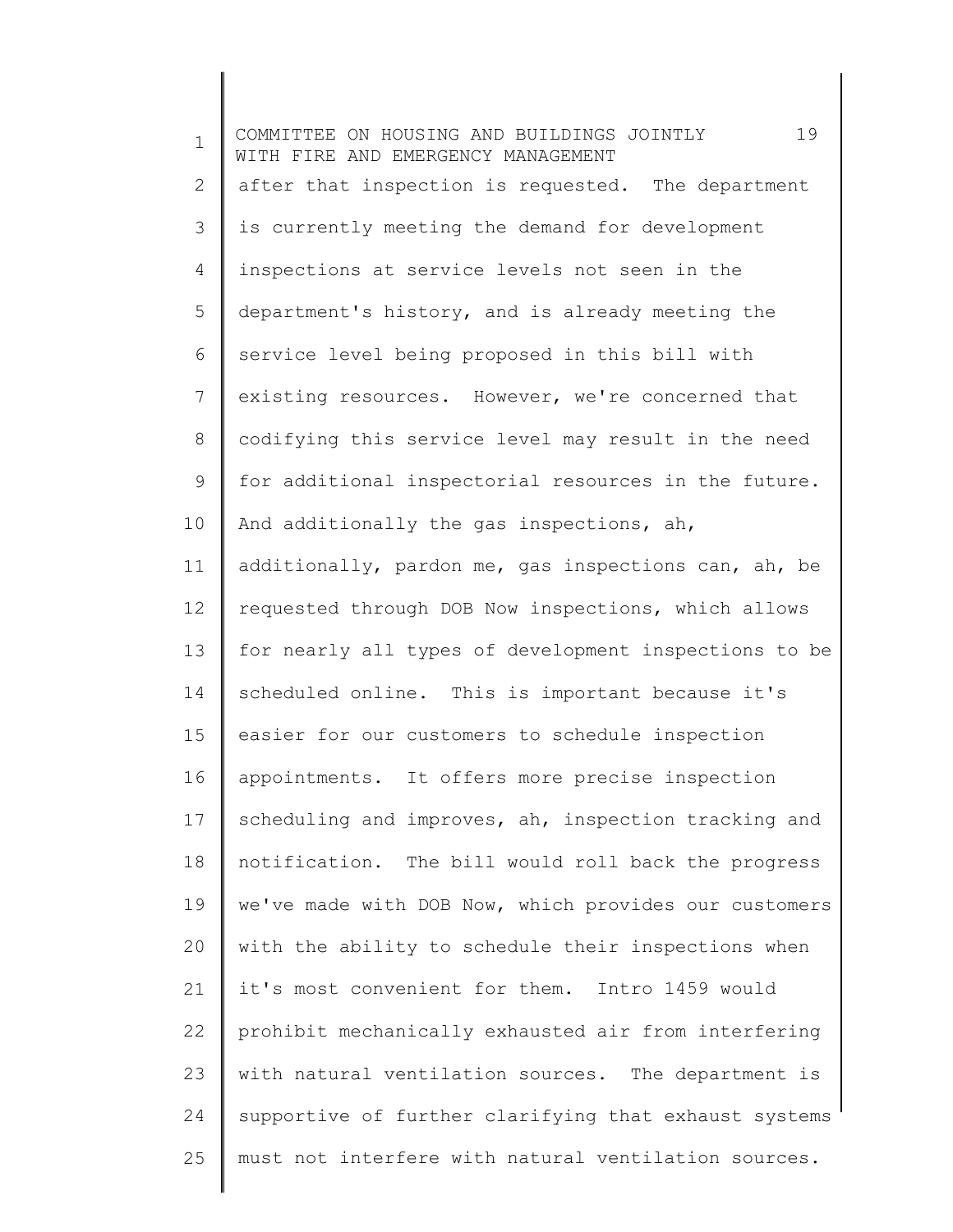1 2 3 4 5 6 7 8 9 10 11 12 13 14 15 16 17 18 19 20 21 22 23 24 25 COMMITTEE ON HOUSING AND BUILDINGS JOINTLY 20 WITH FIRE AND EMERGENCY MANAGEMENT The New York City mechanical code addresses exhaust systems and provides that air removed by mechanical exhaust systems must be discharged outdoors at a point where it will not cause a nuisance. Further, the mechanical code provides minimum clearances, ah, exhaust outlets must meet, ah, which take into access other building openings, including those used to provide natural ventilation. Even existing buildings altering their mechanical systems must comply with these requirements. Ah, lastly, the department is still reviewing the four bills that were recently added to the agenda for this hearing, but I will briefly discuss two of those, um, which both, ah, dealt with extending upcoming deadlines. Intro 2151 and preconsidered Intro extend the deadlines associated with the inspection of gas piping systems in certain community districts and with the installation of carbon monoxide detectors in certain assembly business and mercantile occupancies. The department has no objections to these extensions, but urges building owners to not delay compliance with these requirements. With that, thank you for the opportunity to testify before you. I'll now turn it over to my colleagues at the Fire Department, who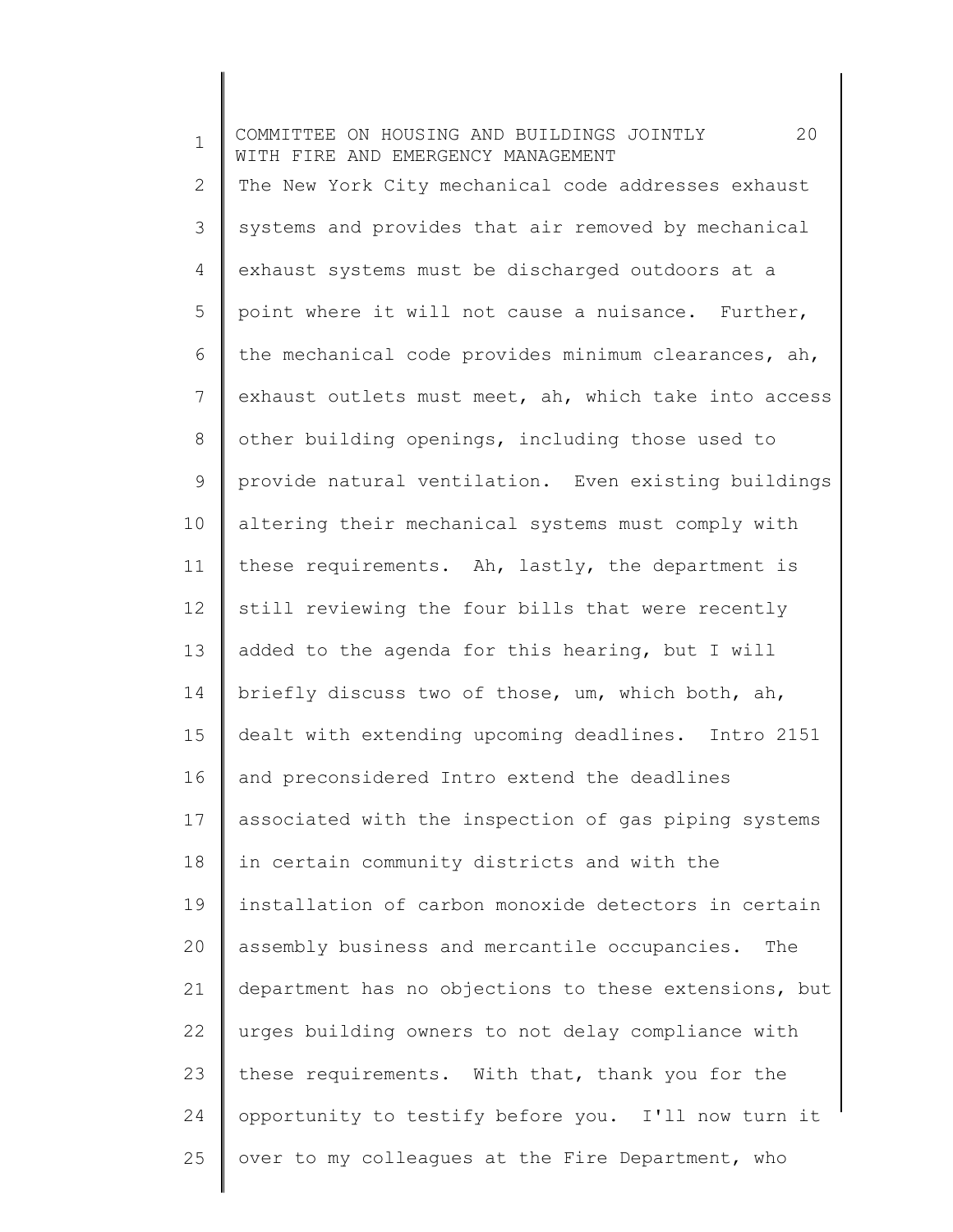1 2 3 4 5 6 7 8 9 10 11 12 13 14 15 16 17 18 19 20 21 22 23 24 25 COMMITTEE ON HOUSING AND BUILDINGS JOINTLY 21 WITH FIRE AND EMERGENCY MANAGEMENT will offer testimony on the remainder of the bills on today's agenda. ASSISTANT CHIEF HODGENS: Good afternoon Chair Borelli, Chair Cornegy, and all the council members present. My name is John Hodgens and I am the assistant chief of fire operations at the New York City Fire Department. Thank you for the opportunity to speak with you today about the 15 bills before the committee today. When it comes to fire emergencies the City of New York is currently in the safest period in its history. In the 20th century it was not uncommon to experience hundreds of fire deaths each year. Over the last two decades these numbers have fallen and continue to fall. Over the course of the de Blasio administration the city has experienced fewer than 90 fire deaths each year. In 2019 the total number of fire fatalities was 66, and we are on pace for a lower number in 2020. The number of serious fires has also decreased over the last 20 years. This success which has been achieved here and in cities across the country is not accidental or inevitable. It is the result of hardworking and well-trained firefighters operating in conjunction with strong fire codes and building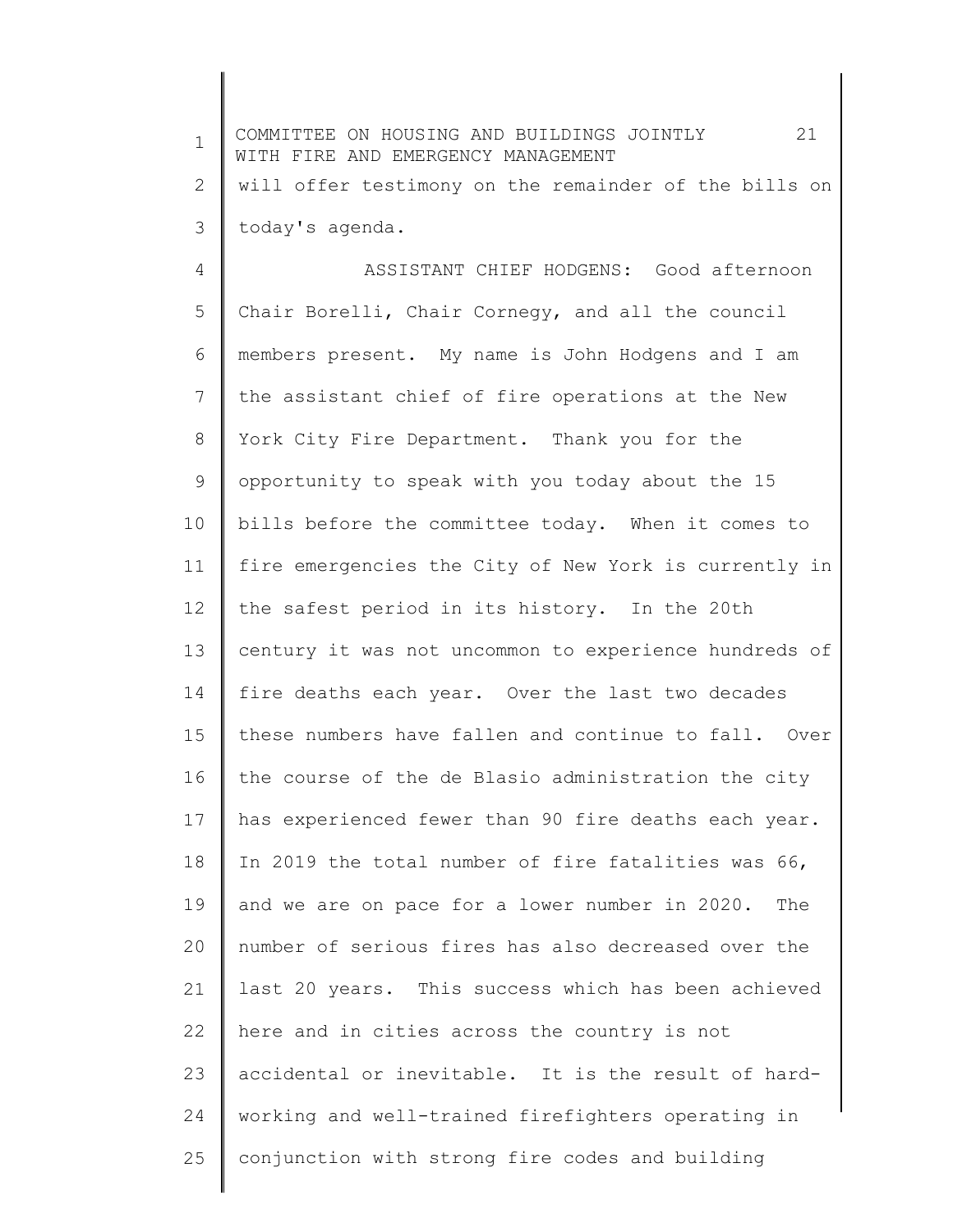1 2 3 4 5 6 7 8 9 10 11 12 13 14 15 16 17 18 19 20 21 22 23 24 25 COMMITTEE ON HOUSING AND BUILDINGS JOINTLY 22 WITH FIRE AND EMERGENCY MANAGEMENT codes. As a result of thoughtful planning and legislation, buildings are safer and New York City experiences fewer serious fires than ever. When buildings do experience emergencies, both occupants and first responders are safer and better able to manage the situation. The City Council has played a key role in these advances by working with the Department of Buildings and the Fire Department to strengthen and maintain effective codes. We thank you for your previous work in this area and we are pleased to continue discussing additional changes here today on a variety of topics by way of these 15 pieces of legislation on fire, gas, and carbon monoxide. Intro 273, this bill would require the Fire Department to submit an annual report to the council regarding the department's responses to manhole fires and explosions. The department tracks these responses and would be able to report them. The Fire Department has no objection to this bill. Intro 1341, this bill would require certain open parking lots to have fire lanes so that a fire truck may reach all portions of the lot. The Fire Department supports this bill. Intro 312, this bill would require all R2 occupancies to install portable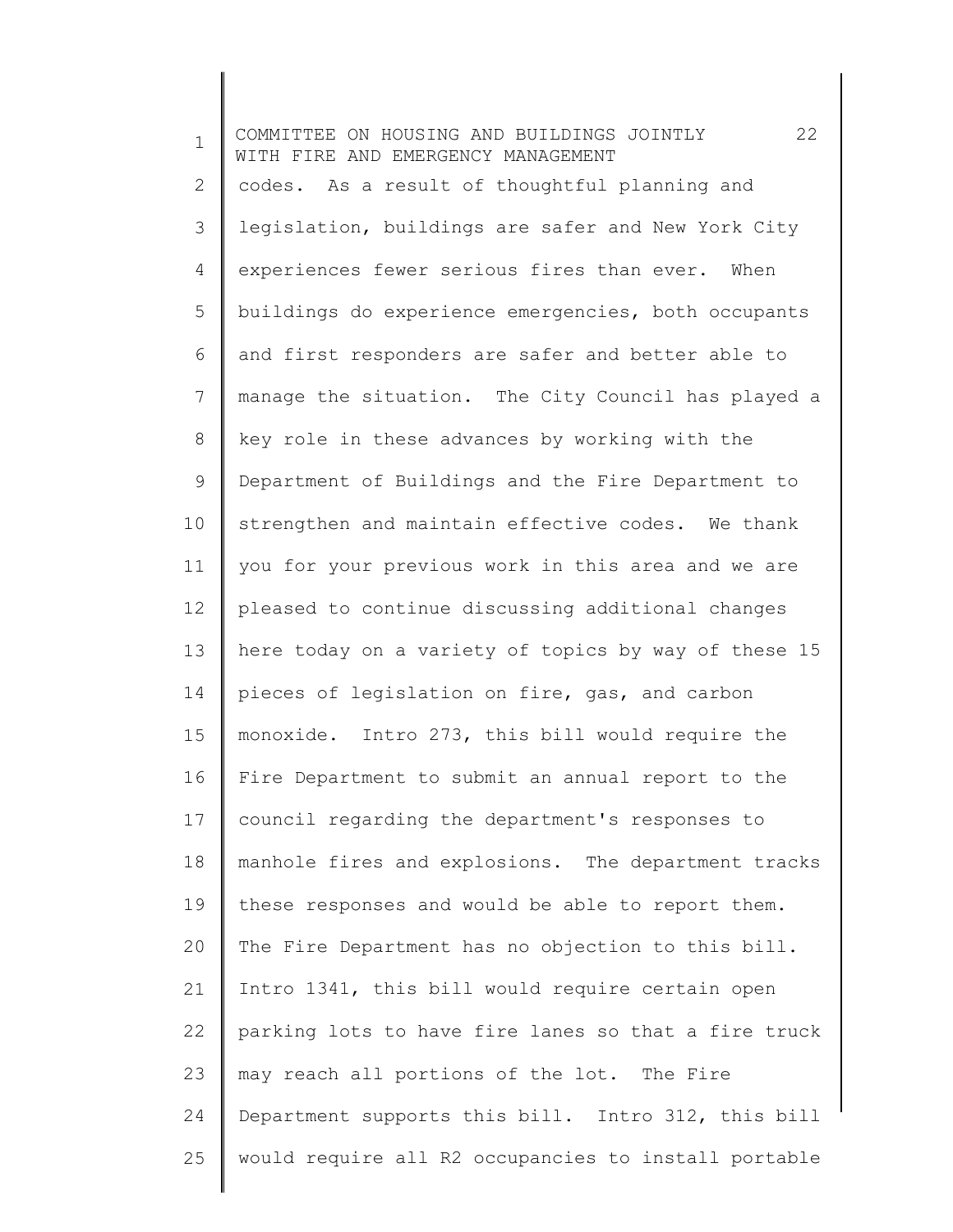1 2 3 4 5 6 7 8 9 10 11 12 13 14 15 16 17 18 19 20 21 22 23 24 25 COMMITTEE ON HOUSING AND BUILDINGS JOINTLY 23 WITH FIRE AND EMERGENCY MANAGEMENT fire extinguishers in a common area on every floor with at least one occupied unit. It may seem counterintuitive, but attempting to extinguish an apartment fire with a portable fire extinguishers from the hallway may do more harm than good. Our basic fire safety message to apartment residents is that they and their family members should leave when there is a fire, close the door behind them, and immediately dial 911 as soon as possible. A fire may grow in the time that it takes for a resident to access a fire extinguishers from a common area and return to the unit to try to fight the fire. Opening the apartment door may also cause a draft, which provides oxygen that can fuel the fire, causing it to grown spread. The resident may be faced with a larger and more dangerous event when they re-enter the apartment with an extinguisher. Also, apartment residents are not trained to fight a fire and doing so can be more complicated than you would think. For example, grease fires in the kitchen are common and best extinguished by smothering. If you a fire extinguisher not designed for a grease fire it may, it may blast the grease fire with, with a burst of air that can spread the grease and the fire. The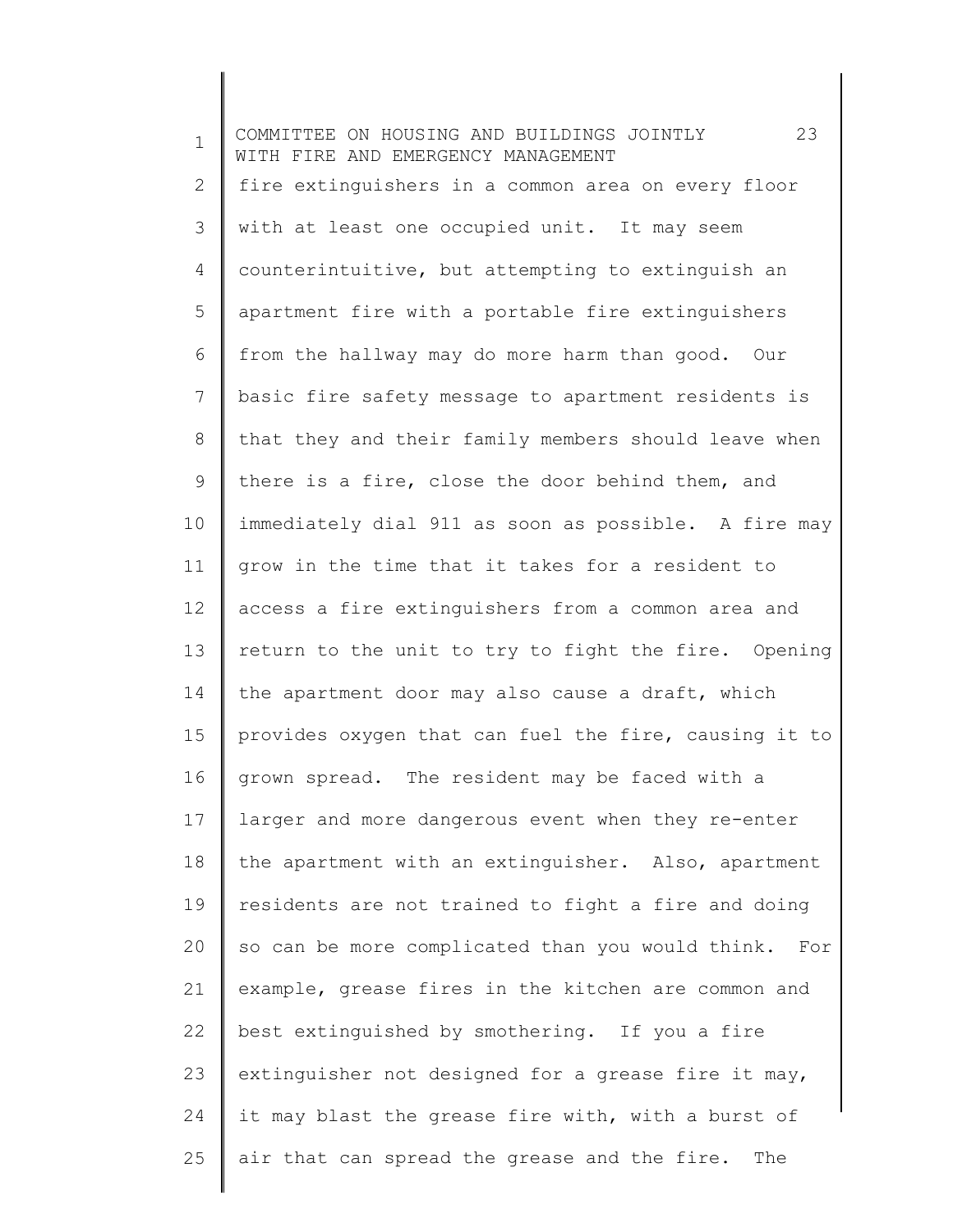| $\mathbf 1$ | 24<br>COMMITTEE ON HOUSING AND BUILDINGS JOINTLY<br>WITH FIRE AND EMERGENCY MANAGEMENT |
|-------------|----------------------------------------------------------------------------------------|
| 2           | safest course for an individual experiencing an                                        |
| 3           | apartment fire is to follow proper evacuation                                          |
| 4           | procedures and alert the Fire Department by calling                                    |
| 5           | 911. We are concerned that this legislation may                                        |
| 6           | detract from that course and inadvertently put                                         |
| 7           | residents in greater danger. Intro 1256, this bill                                     |
| 8           | would require residential occupancies with three or                                    |
| 9           | more dwellings that are part of a mixed use building                                   |
| 10          | to create a fire and emergency preparedness plan. It                                   |
| 11          | would also require mercantile occupancies that are                                     |
| 12          | part of a mixed use building to create a fire and                                      |
| 13          | emergency preparedness plan, or Level 2 plan.<br>The                                   |
| 14          | Fire Department supports the concept of this                                           |
| 15          | legislation and the concept of preparedness in                                         |
| 16          | buildings of all types. However, Level 2 plans are                                     |
| 17          | designated for buildings which may experience                                          |
| 18          | challenges in addressing fires or non-fire                                             |
| 19          | emergencies due to their type, size, or complexity,                                    |
| 20          | such as malls and other large mercantile                                               |
| 21          | establishments and healthcare facilities. Such plans                                   |
| 22          | anticipate that there is a staff on site to implement                                  |
| 23          | the plan, including communicating with residents and                                   |
| 24          | providing assistance to the Fire Department.                                           |
| 25          | Additionally, the fire code already requires                                           |
|             |                                                                                        |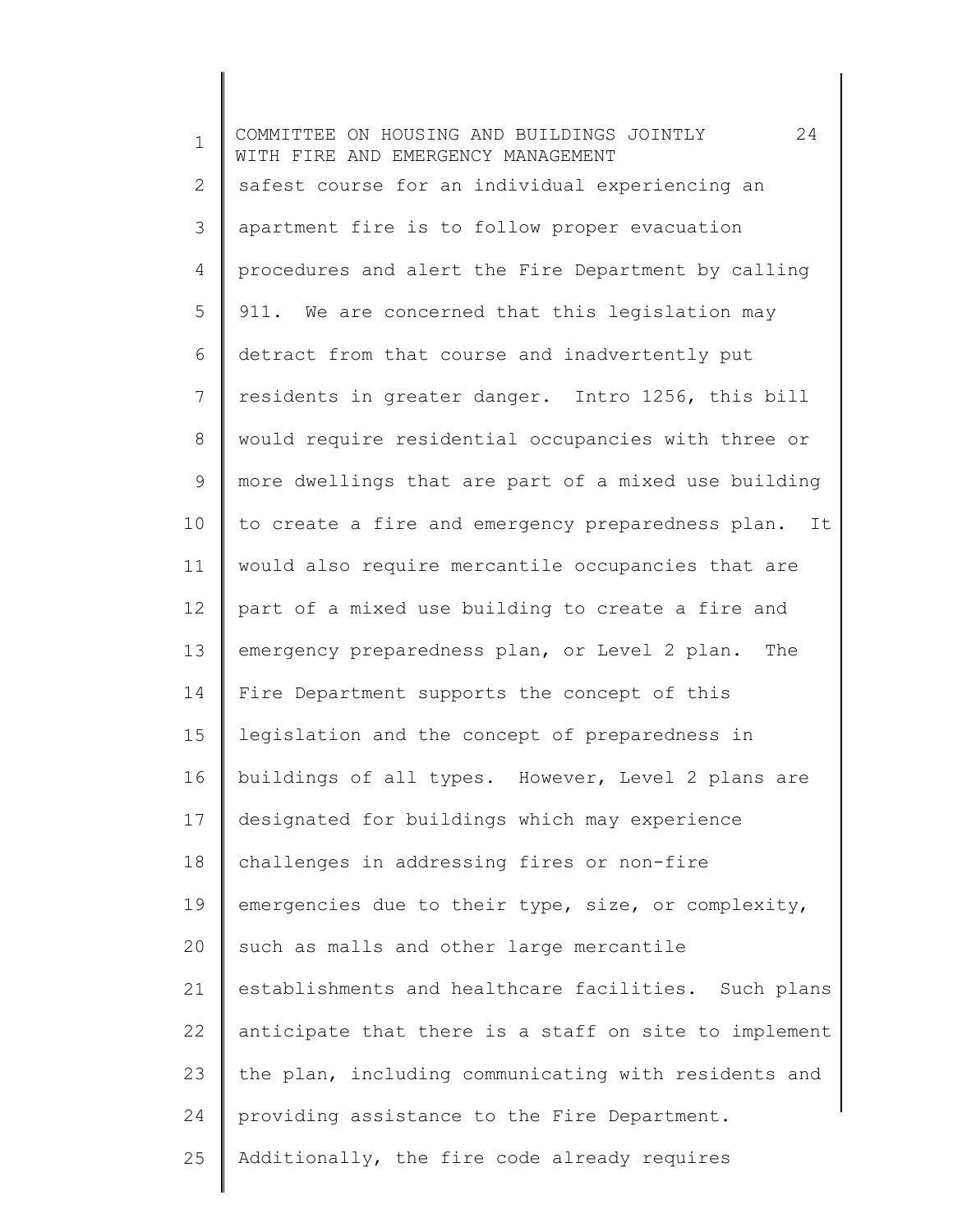1 2 3 4 5 6 7 8 9 10 11 12 13 14 15 16 17 18 19 20 21 22 23 24 25 COMMITTEE ON HOUSING AND BUILDINGS JOINTLY 25 WITH FIRE AND EMERGENCY MANAGEMENT coordination of emergency preparedness plans in a single mixed use building. We do not believe that all mixed use buildings would benefit from developing a Level 2 plan. Mixed use buildings with storefront spaces or other occupancies of limited size or complexity would not have the resources or need to have such a plan. Recently we have greatly enhanced and expanded the emergency preparedness information and materials distributed to apartment buildings to help them address emergency preparedness, and we think this may be a better approach. We are happy to work with the sponsor to discuss how to best promote emergency preparedness in mixed use and other types of buildings. Intro 1746, this bill would require any gas-fired low-pressure boiler that is not fully automatic to be operated by or under the supervision of a person who holds a certificate of fitness issued by the fire commissioner. After conferring with colleagues at the Department of Buildings and in the sponsor's office, we have been unable to identify any widespread use of non-automated low-pressure gas boilers. If these units do exist, it is unclear why they would necessitate monitoring by an individual with a certificate of fitness. We would like to know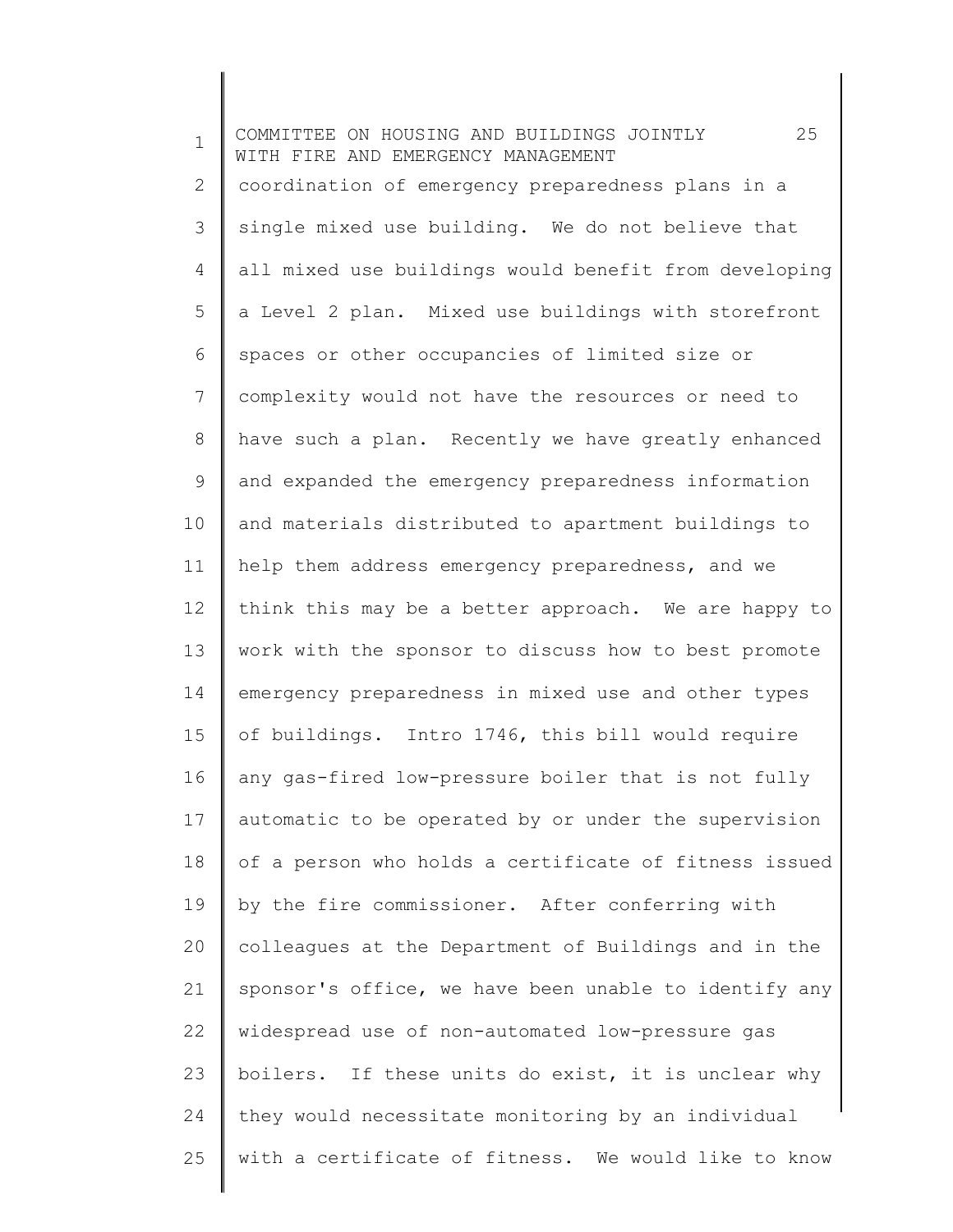| $\mathbf 1$    | 26<br>COMMITTEE ON HOUSING AND BUILDINGS JOINTLY<br>WITH FIRE AND EMERGENCY MANAGEMENT |
|----------------|----------------------------------------------------------------------------------------|
| $\overline{2}$ | more about the motivation for this legislation before                                  |
| 3              | taking a position. We thank the council and the                                        |
| 4              | committees for the opportunity today to discuss this                                   |
| 5              | legislation. We would be happy to take your                                            |
| 6              | questions at this time.                                                                |
| 7              | COMMITTEE COUNSEL: Thank you. I will                                                   |
| 8              | now turn it over to questions from Chair Cornegy and                                   |
| 9              | Chair Borelli. As a reminder, the council members                                      |
| 10             | other than Chair [inaudible] would like to ask a                                       |
| 11             | question of the administration please use the Zoom                                     |
| 12             | hand function and I will call on you [inaudible].                                      |
| 13             | Chair Cornegy, please begin.                                                           |
| 14             | UNIDENTIFIED: Chair Cornegy, you're on                                                 |
| 15             | mute.                                                                                  |
| 16             | CHAIRPERSON CORNEGY: Thank you. Before                                                 |
| 17             | I begin my testimony, I want to say thank you to, um,                                  |
| 18             | Commissioner La Rocca for, for being here. Ah, thank                                   |
| 19             | you for, um, Assistant Chief John Hodgens for, for                                     |
| 20             | showing, um, and for testifying. Um, and, and, I                                       |
| 21             | want to let just the general public know that today                                    |
| 22             | is a hearing. There is no vote or action to be taken                                   |
| 23             | today. Ah, so I know that many people have reached                                     |
| 24             | out to my office, ah, for a no vote on several bills.                                  |
| 25             | There is no vote today. We are hearing these bills                                     |
|                |                                                                                        |

 $\overline{\phantom{a}}$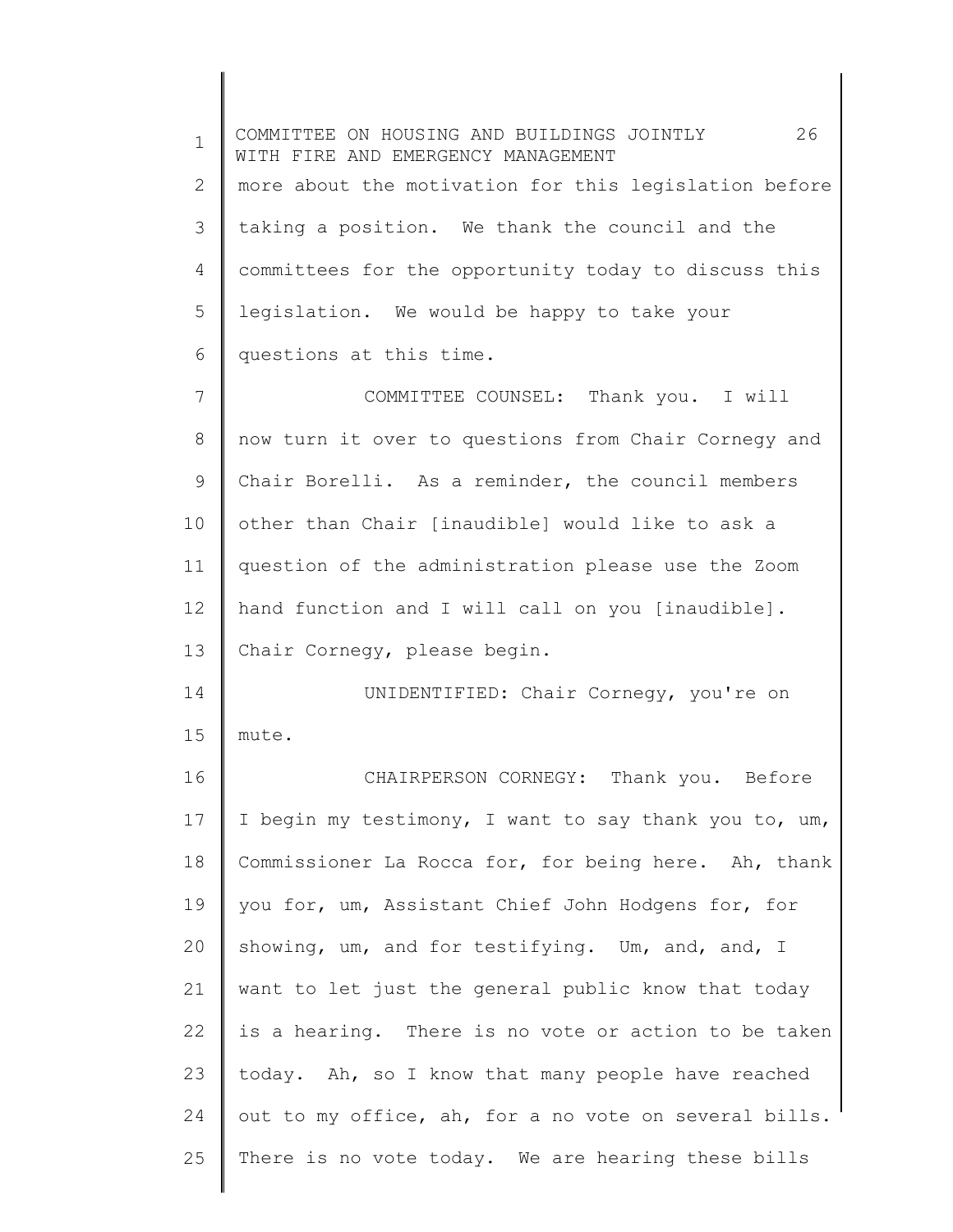| $\mathbf 1$ | COMMITTEE ON HOUSING AND BUILDINGS JOINTLY 27<br>WITH FIRE AND EMERGENCY MANAGEMENT |
|-------------|-------------------------------------------------------------------------------------|
| 2           | in an effort to make sure that we could get the most,                               |
| 3           | the best and most productive and efficient                                          |
| 4           | [inaudible] and your input is, is greatly                                           |
| 5           | appreciated, ah, in this process. Um, so with that                                  |
| 6           | being said, um, I, I believe that we were going to                                  |
| 7           | hear from or get statements from the bills', ah,                                    |
| 8           | sponsors, Committee Counsel?                                                        |
| 9           | COMMITTEE COUNSEL: Yes, ah                                                          |
| 10          | CHAIRPERSON CORNEGY: [inaudible].                                                   |
| 11          | COMMITTEE COUNSEL: That's gonna happen                                              |
| 12          | during the question and answer.                                                     |
| 13          | CHAIRPERSON CORNEGY: OK. So I'll begin,                                             |
| 14          | ah, my questions in, in a general fashion, um, and I                                |
| 15          | quess it's to, um, Commissioner La Rocca. Ah, does                                  |
| 16          | DOB keep track of fire, gas, and carbon monoxide                                    |
| 17          | incidences that occur in the city?                                                  |
| 18          | COMMISSIONER LA ROCCA: So, ah, thank                                                |
| 19          | you, Chair. The department, um, ah, does not keep                                   |
| 20          | track of those incidences. Um, however, we do play                                  |
| 21          | an important role in that, um, our colleagues at                                    |
| 22          | Fire, who are our first responders, will on a number                                |
| 23          | of occasions request the services of the department                                 |
| 24          | for incidences that fall within, um, one of those                                   |
| 25          | three that you mentioned. So we do certainly respond                                |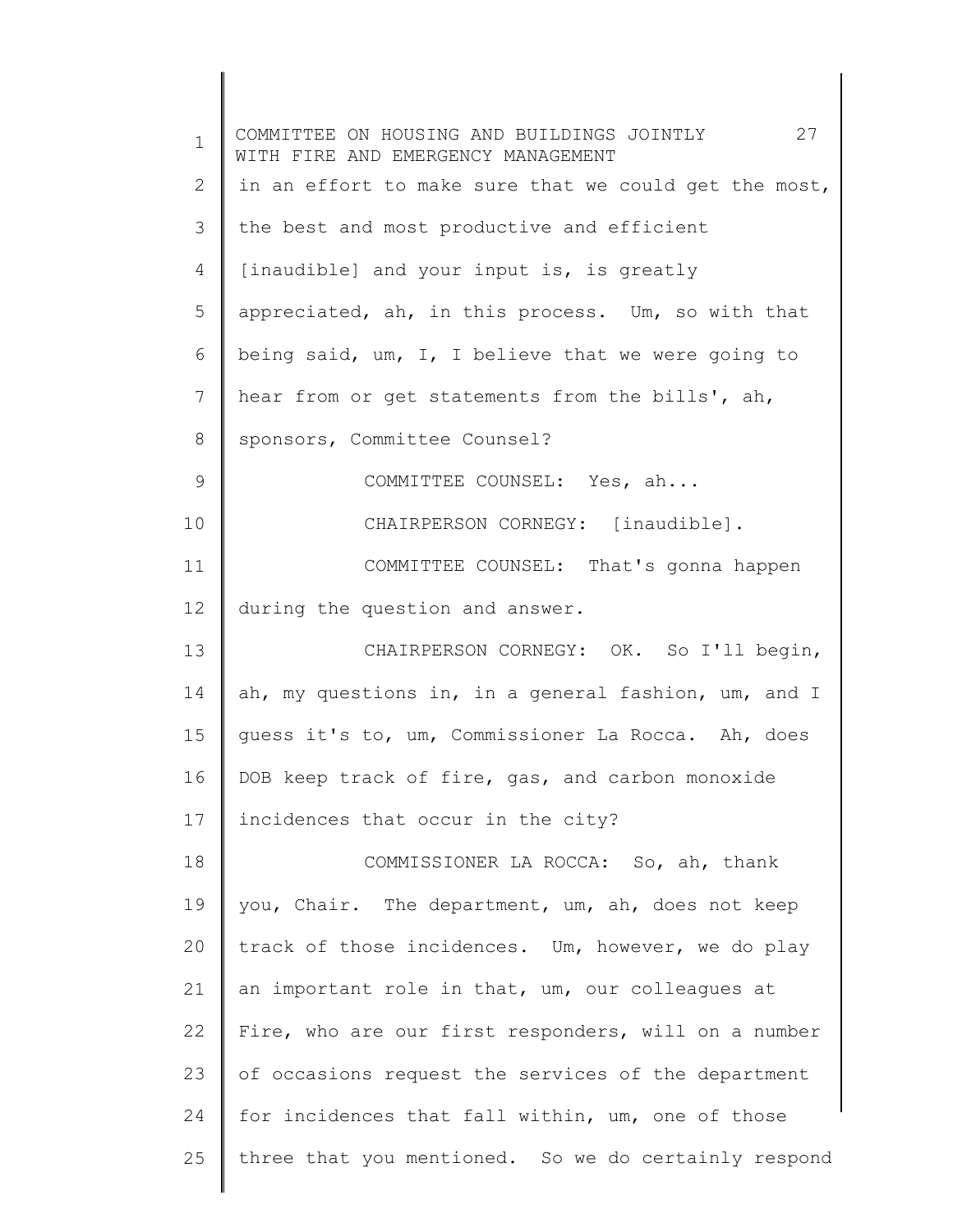1 2 3 4 5 6 7 8 9 10 11 12 13 14 15 16 17 18 19 20 21 22 23 24 25 COMMITTEE ON HOUSING AND BUILDINGS JOINTLY 28 WITH FIRE AND EMERGENCY MANAGEMENT to incidences where department resources are needed. Typically that does look, um, at, ah, structural concerns related to fire. CHAIRPERSON CORNEGY: So, so I guess the, the same question I would pose to FDNY. Does FDNY keep track of fire, gas, and carbon monoxide incidences that occur in the city? ASSISTANT CHIEF HODGENS: Well, yes. If we receive a 911 call or an alarm through a different, um, you know, transmission, not that, um, we, um, go to the scene to mitigate the emergency. All of these actions and its response is, is tracked in our, in our CAD system, which is our computer assist dispatch system. So, yes, I mean, we do have records of these incidents, um, in, in, ah, in our CAD system. CHAIRPERSON CORNEGY: So, so who and where can, ah, this warehouse of information be accessed? Can it be accessed from the general public? Can it be accessed from the council? Or is it just an internal, um, ah, kind of mechanism that you, that you [inaudible]? ASSISTANT CHIEF HODGENS: For the most part it's an internal mechanism. It is available on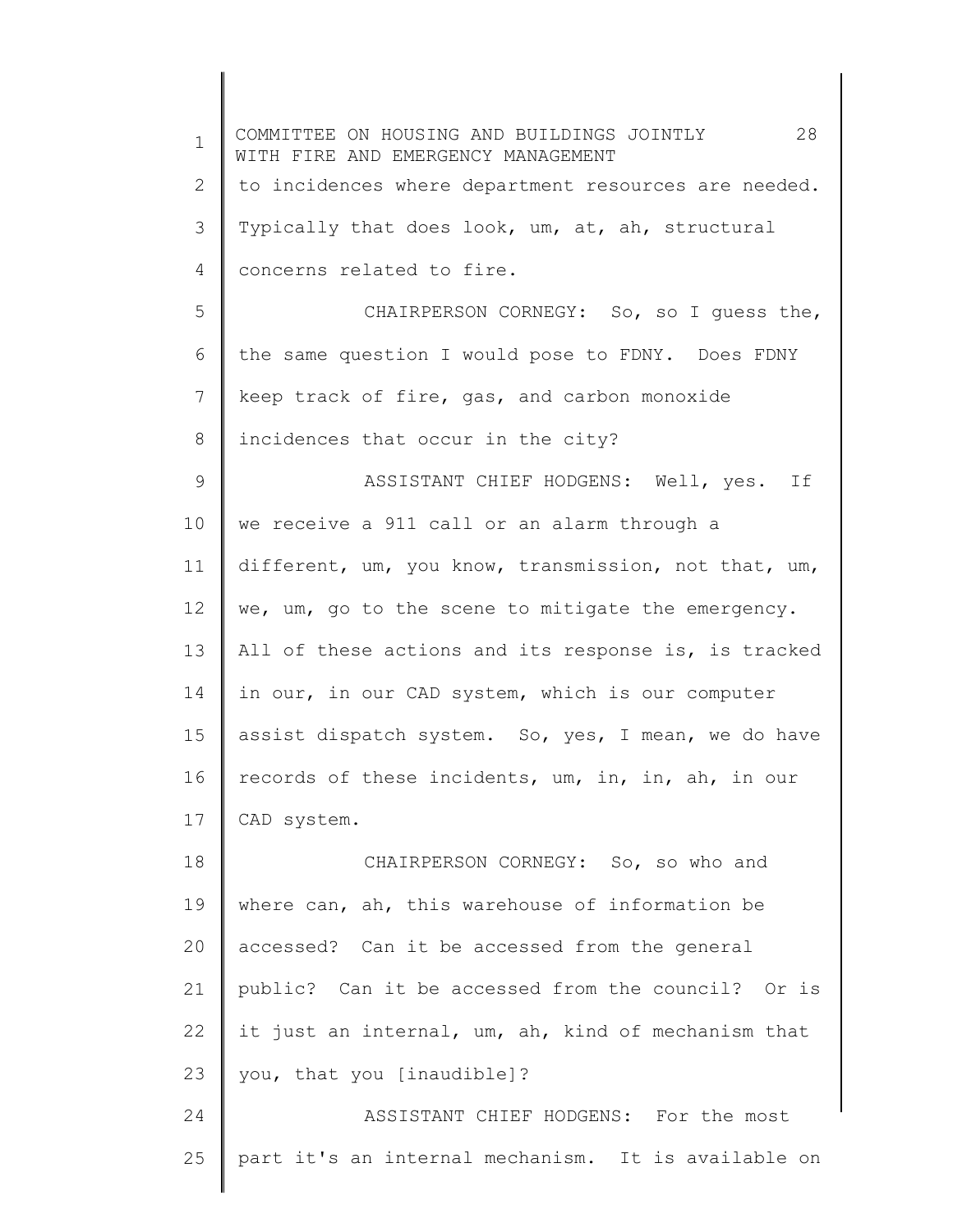1 2 3 4 5 COMMITTEE ON HOUSING AND BUILDINGS JOINTLY 29 WITH FIRE AND EMERGENCY MANAGEMENT open source data. Um, it may not be broken down into individual addresses, but the, um, the information is available as to how many incidents the department has responded to.

6 7 8 9 10 11 12 13 14 15 16 17 18 19 20 21 22 23 24 25 CHAIRPERSON CORNEGY: Ah, and, and, I think it's important for us to know that as we're crafting bills that we think anecdotally we're getting information on, on some of the incidences. It would be great to be able to have, ah, as a resource, um, ah, that system, ah, access to us. And you said about open source we can get it. But I certainly as the chair of the committee would like to have a, ah, a more effective and efficient way to share that information with the council, at least with this committee. Yes, um, you know, we, we, um, we would be open to further discussion on, on providing that type of information. CHAIRPERSON CORNEGY: Yeah. I, I wasn't try to nail you to the wall on that one... ASSISTANT CHIEF HODGENS: No. CHAIRPERSON CORNEGY: ...ah, Assistant Chief. So, yes, I'd like to offline talk about how we can do that and have a better line of communication on these incidences that take place so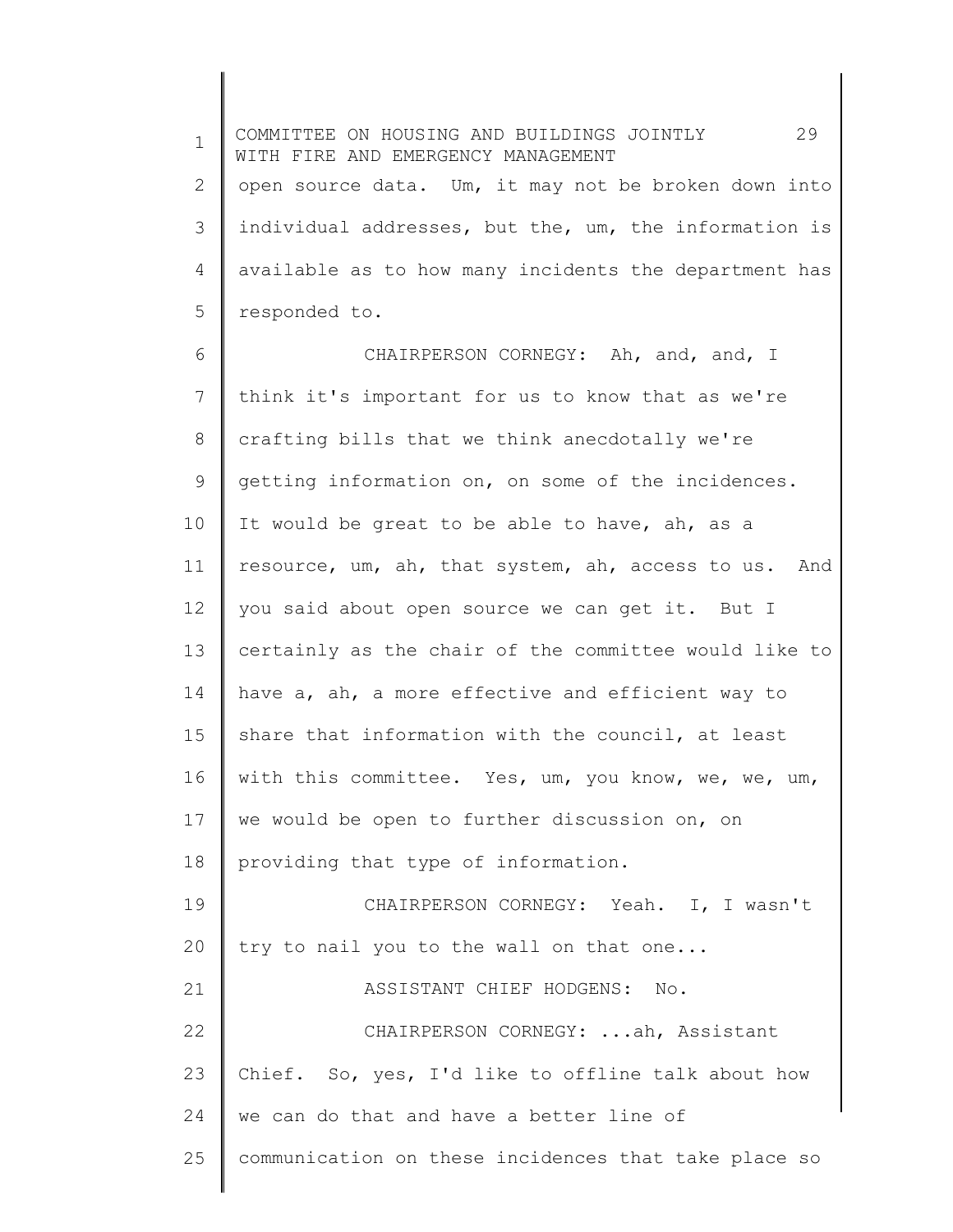| $\mathbf 1$ | 30<br>COMMITTEE ON HOUSING AND BUILDINGS JOINTLY<br>WITH FIRE AND EMERGENCY MANAGEMENT |
|-------------|----------------------------------------------------------------------------------------|
| 2           | we could better craft legislation jointly, ah, around                                  |
| 3           | safety. So, ah, I look forward to that. Um, so                                         |
| 4           | what's the process for reporting, I'm sorry, ah, is                                    |
| 5           | DOB the proper entity to receive and respond to                                        |
| 6           | reports of these incidents? I know that you, you                                       |
| 7           | know, you get your colleagues from FDNY and some                                       |
| 8           | other places, um, to report this information. Is                                       |
| 9           | that the best system for DOB? Um, and if not what                                      |
| 10          | would be a better, ah, system for DOB to have that                                     |
| 11          | information?                                                                           |
| 12          | COMMISSIONER LA ROCCA: Yeah, I mean, I                                                 |
| 13          | would say, obviously for anybody who has a                                             |
| 14          | circumstance, ah, for one of those three that you                                      |
| 15          | mentioned, Chair, obviously 911 is the right                                           |
| 16          | response, immediate response for any individual. Um,                                   |
| 17          | and yes, I think the process we have with the Fire                                     |
| 18          | Department is exceptional. We have a great                                             |
| 19          | partnership between our two agencies, um, and work                                     |
| 20          | very closely together to ensure, ah, that our                                          |
| 21          | buildings are safe for occupants. So, yes.                                             |
| 22          | CHAIRPERSON CORNEGY: So gas leakages                                                   |
| 23          | that are reported are generally done directly from                                     |
| 24          | the [inaudible], ah, you get that information from                                     |
| 25          | the 311 system? Is it self-reporting? Can someone                                      |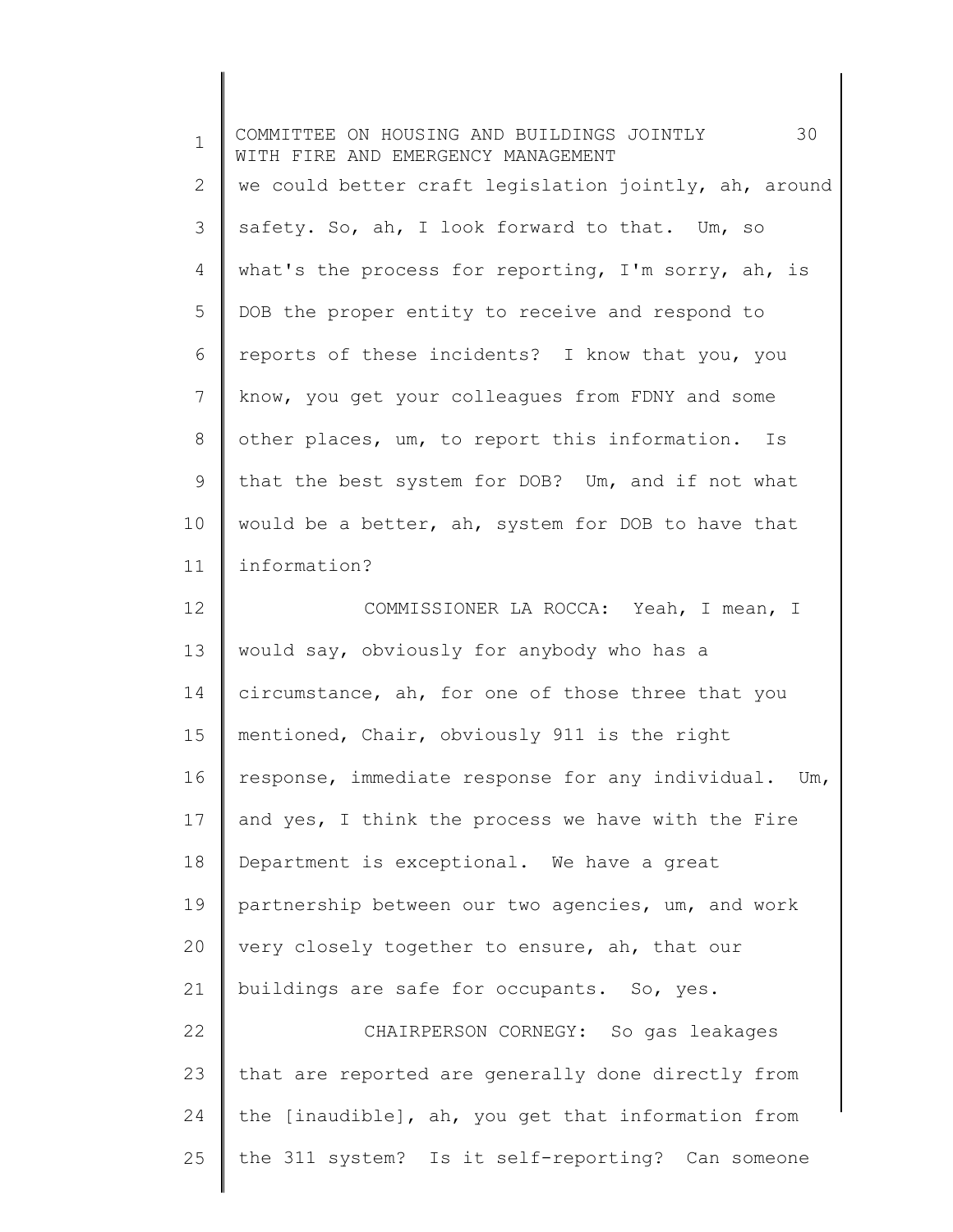| $\mathbf 1$     | 31<br>COMMITTEE ON HOUSING AND BUILDINGS JOINTLY<br>WITH FIRE AND EMERGENCY MANAGEMENT |
|-----------------|----------------------------------------------------------------------------------------|
| 2               | else report? What's the mechanism for reporting, ah,                                   |
| 3               | gas leakages or fire code violations?                                                  |
| 4               | COMMISSIONER LA ROCCA: So I'll start and                                               |
| 5               | Fire, you can chime in on, on the second part there.                                   |
| 6               | But obviously the bulk of the work from the                                            |
| $7\phantom{.0}$ | Department of Buildings is through the 311 system and                                  |
| 8               | we think that system is very, ah, works very well for                                  |
| 9               | us. It provides the, ah, community with a level of                                     |
| 10              | transparency since those complaints do live our, ah,                                   |
| 11              | website at the associated address, um, where a                                         |
| 12              | complaint comes in. So, so we think the transparency                                   |
| 13              | that that system has right now for us is a very                                        |
| 14              | beneficial one. Fire, if you want to add more?                                         |
| 15              | CHAIRPERSON CORNEGY: Thank you, John.                                                  |
| 16              | ASSISTANT CHIEF HODGENS: For a gas leak                                                |
| 17              | that's considered, ah, you know, an immediate, ah,                                     |
| 18              | emergency and we would, ah, the best method of, you                                    |
| 19              | know, notifying us would be through 911. And we                                        |
| 20              | would have an immediate response to any type of gas                                    |
| 21              | leak. As far as fire code violations, um, that could                                   |
| 22              | be reported through the 311 system, and we all                                         |
| 23              | address through our complaints, ah, the complaint                                      |
| 24              | process.                                                                               |
| 25              |                                                                                        |

25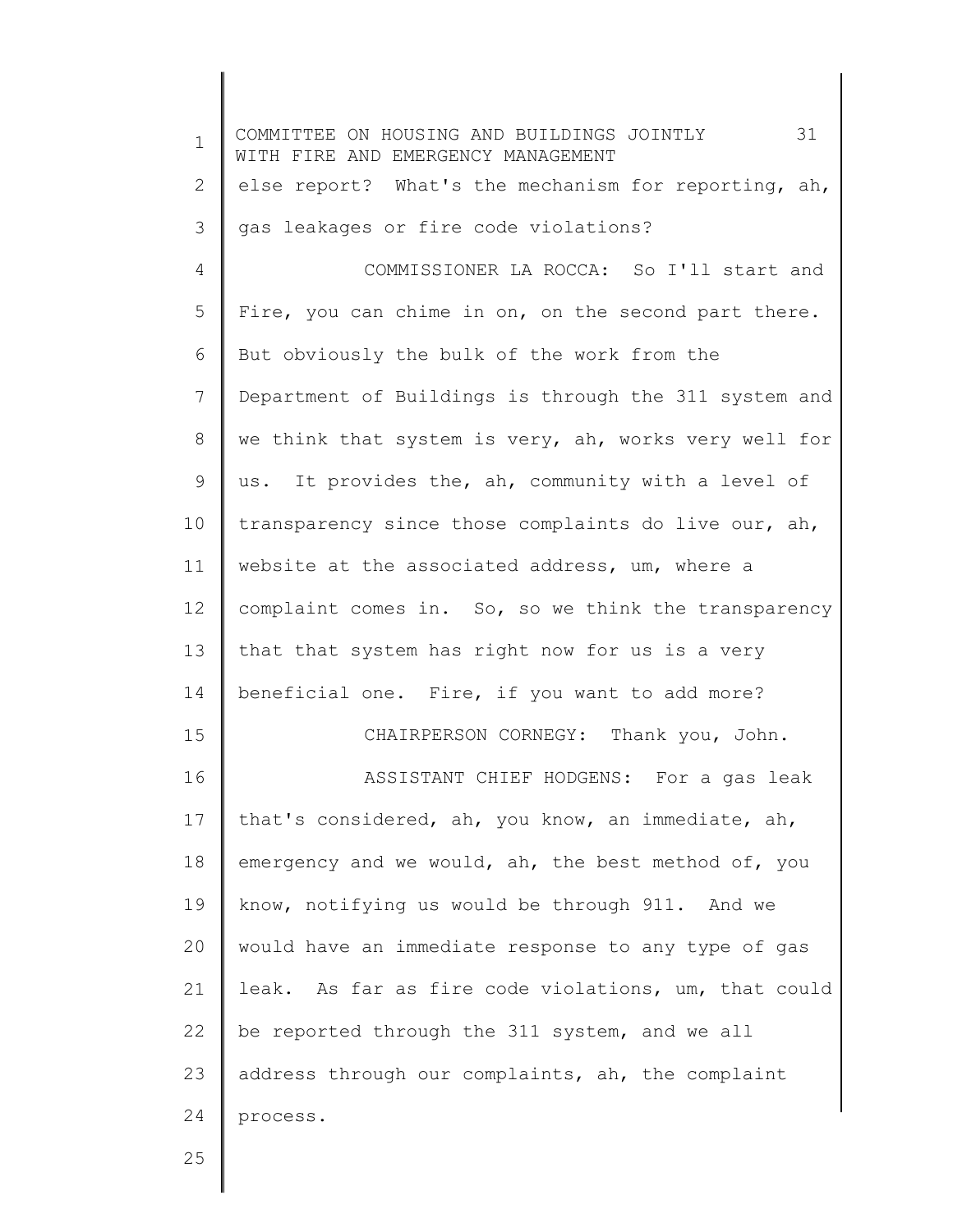1 2 3 4 5 6 7 8 9 10 11 12 13 14 15 16 17 18 19 20 21 22 23 24 25 COMMITTEE ON HOUSING AND BUILDINGS JOINTLY 32 WITH FIRE AND EMERGENCY MANAGEMENT CHAIRPERSON CORNEGY: Do, do either one of the agencies know how many, um, ah, gas leak reports from 311 came in in 2019? Or any subsequent years? ASSISTANT CHIEF HODGENS: Um, so, you're asking about 311. I, I'm unaware of, of, ah, how many [inaudible]. We can, we can look into and, ah, get back to you with that. CHAIRPERSON CORNEGY: Again, I just think that that's pertinent information to be able to, ah, really drill down on legislation that, um, gets to the safety issues that we want to address today, but also doesn't target, um, small homeowners or affordable housing stock or those kind of things that I, I think the, the more we drill down and the more central we can get to those reports, um, we'll have a better picture on where we should be focusing, ah, the legislation. So thank you, and, again, offline, um, I'd, I'd like to have a conversation with you about, ah, those annual reports, um, especially for 2019. ASSISTANT CHIEF HODGENS: From the Fire Department perspective we continually message that for any type of gas leak or odor of gas to call 911.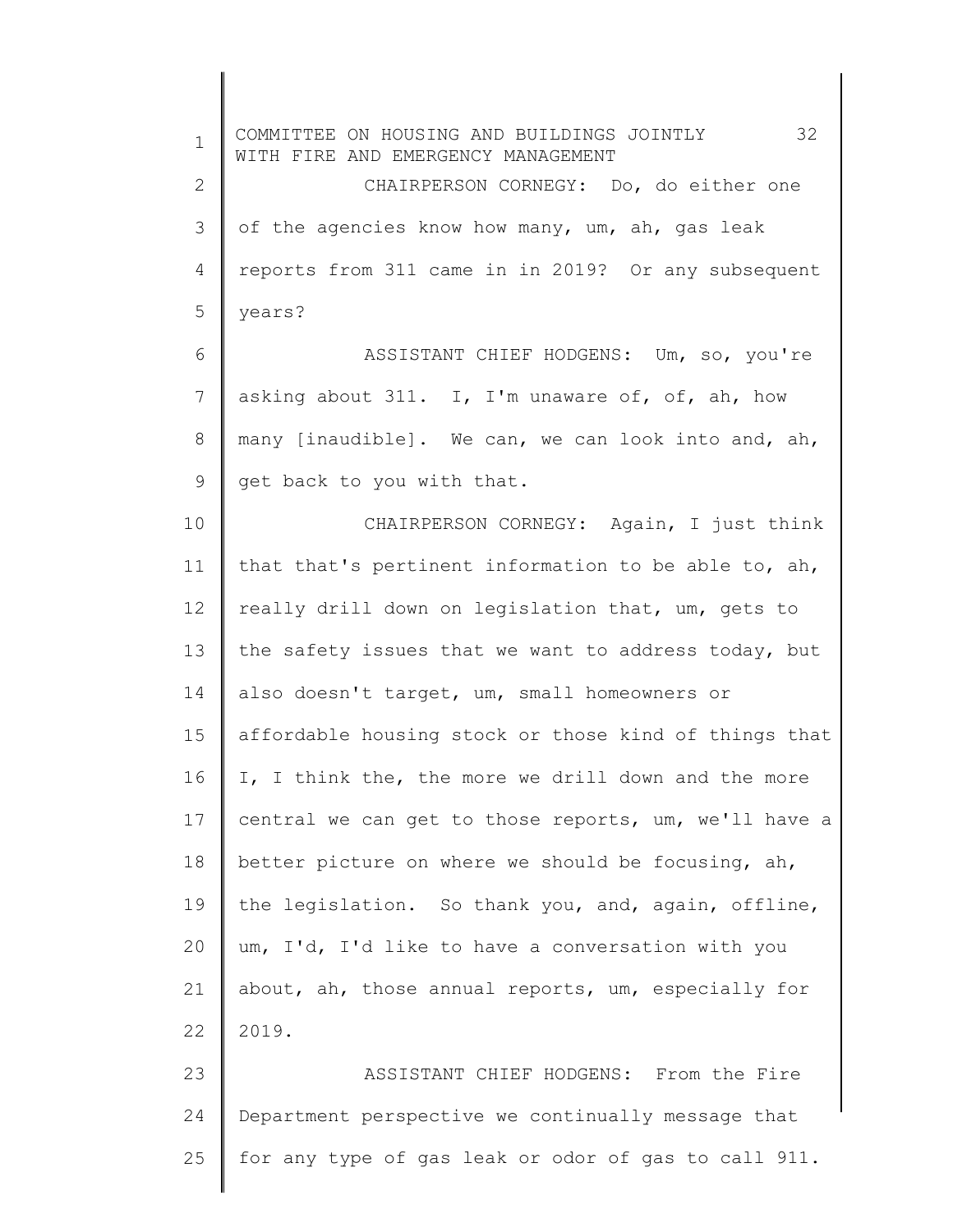| $\mathbf 1$ | 33<br>COMMITTEE ON HOUSING AND BUILDINGS JOINTLY<br>WITH FIRE AND EMERGENCY MANAGEMENT |
|-------------|----------------------------------------------------------------------------------------|
| 2           | Um, it's an emergency and it requires a response, ah,                                  |
| 3           | an immediate response in my units. Um, so, you know,                                   |
| 4           | the, the best method of, um, ah, reporting a gas leak                                  |
| 5           | is definitely through the 911 system.                                                  |
| 6           | CHAIRPERSON CORNEGY: OK. Um, and then                                                  |
| 7           | lastly before I, I go to my, my colleague and                                          |
| 8           | cochair, Joe Borelli, um, what measures, ah, ah,                                       |
| 9           | Commissioner La Rocca, what measures does DOB have in                                  |
| 10          | place to ensure proper certification of fire, gas,                                     |
| 11          | and carbon monoxide incident prevention within the                                     |
| 12          | buildings inspected?                                                                   |
| 13          | COMMISSIONER LA ROCCA: Certainly. So                                                   |
| 14          | with respect to, ah, carbon monoxide and gas, ah, and                                  |
| 15          | fire, ah, the department does not perform proactive                                    |
| 16          | inspections around, um, ah, these devices and the                                      |
| 17          | functionality of them. Ah, we certainly do                                             |
| 18          | [inaudible] plans, ah, to ascertain whether carbon                                     |
| 19          | monoxide, ah, devices are appropriately installed in                                   |
| 20          | a building, ah, that is being constructed or where                                     |
| 21          | you have major alterations, ah, to a building or a                                     |
| 22          | space. Um, and I will note that the construction                                       |
| 23          | code, ah, does, ah, establish a, a maintenance                                         |
| 24          | requirement for, um, particularly carbon monoxide                                      |
| 25          | detectors, ah, devices, and requires that they are                                     |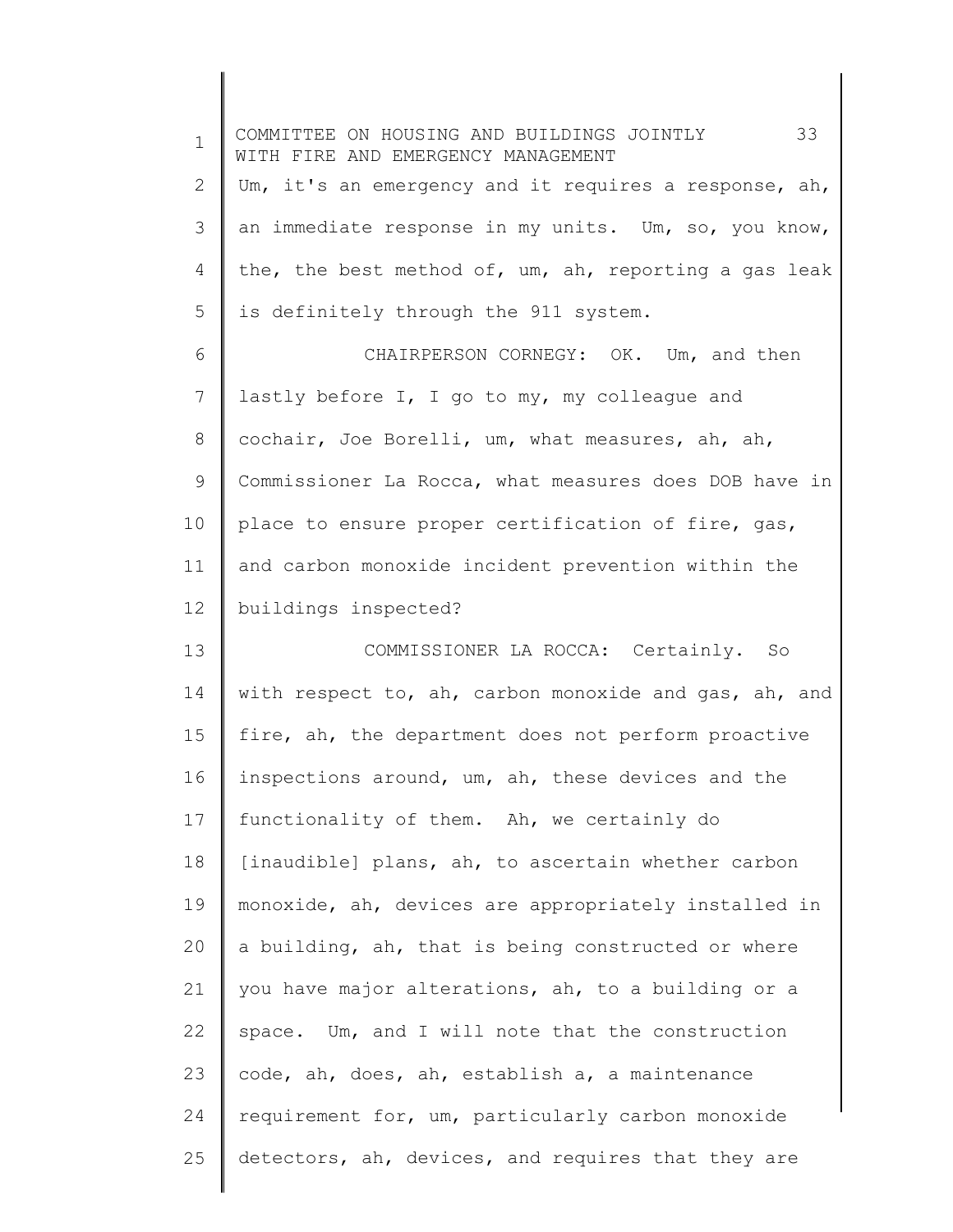1 2 3 4 5 6 7 8 9 10 11 12 13 14 15 16 17 18 19 20 21 22 23 24 25 COMMITTEE ON HOUSING AND BUILDINGS JOINTLY 34 WITH FIRE AND EMERGENCY MANAGEMENT periodically replaced. Um, that is on top of, ah, the housing maintenance code, ah, that requires for residential buildings owners to do, ah, effectively the same. CHAIRPERSON CORNEGY: Ah, so the remainder of my questions I will come back on a second round. I throw or pass the baton to my, ah, cochair, ah, Council Member Borelli. CHAIRPERSON BORELLI: Thank you, thank you very much, ah, for handing it over to me for a brief second. Um, I have questions about Intro 1146, but I just want to, ah, I want to ask, ah, the assistant chief if he, ah, I mean, frankly, if he misses seeing me in the gym. That's, that's what I really want to, ah, I want to know about. I don't think he's listening. ASSISTANT CHIEF HODGENS: [laughs]. CHAIRPERSON CORNEGY: [laughs] CHAIRPERSON BORELLI: [inaudible] gym. CHAIRPERSON BORELLI: Yeah, yeah, yeah [laughs]. ASSISTANT CHIEF HODGENS: Yeah, now I'm [inaudible] we're, we're closed down [inaudible]. CHAIRPERSON BORELLI: Unfortunately.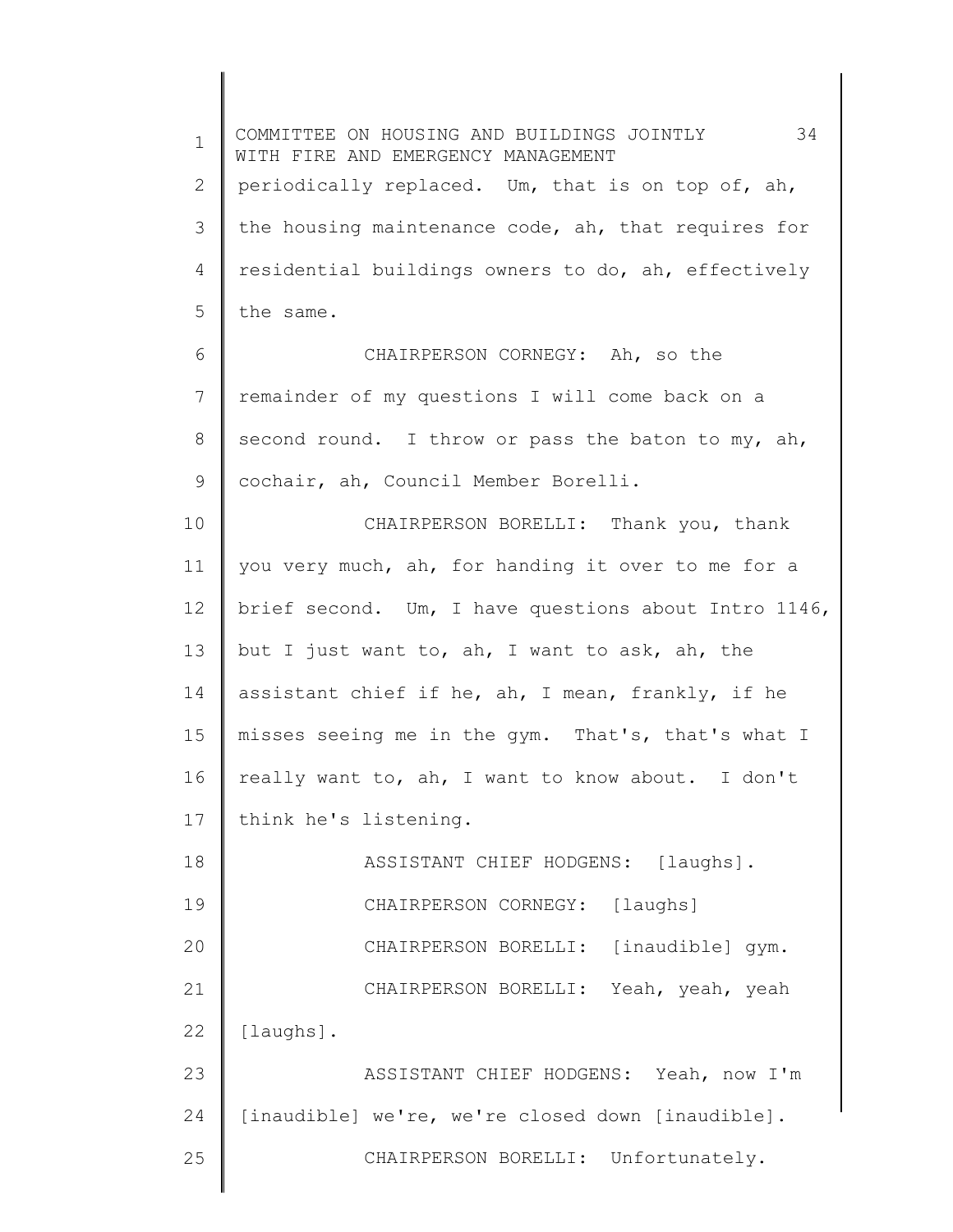| $\mathbf 1$ | COMMITTEE ON HOUSING AND BUILDINGS JOINTLY 35<br>WITH FIRE AND EMERGENCY MANAGEMENT |
|-------------|-------------------------------------------------------------------------------------|
| 2           | ASSISTANT CHIEF HODGENS: Yeah, I know.                                              |
| 3           | CHAIRPERSON BORELLI: Ah, Commissioner La                                            |
| 4           | Rocca, I just, you mentioned Intro 26 of 2004 and                                   |
| 5           | you, you referenced some of the problems, ah, that                                  |
| 6           | have arisen from that. So do you know what was the                                  |
| 7           | timeline written into the bill? I tried to look it                                  |
| 8           | up, to be honest, while we were doing this. I just                                  |
| 9           | didn't have time. Ah, but do you remember when the                                  |
| 10          | timeline was for that bill?                                                         |
| 11          | COMMISSIONER LA ROCCA: Fifteen years.                                               |
| 12          | CHAIRPERSON BORELLI: So we have just                                                |
| 13          | crossed that threshold. Are, are we in 100%                                         |
| 14          | compliance?                                                                         |
| 15          | COMMISSIONER LA ROCCA: Ah, we are, ah,                                              |
| 16          | not at 100% compliance, and certainly while we've                                   |
| 17          | seen the number of buildings, um, move forward, um,                                 |
| 18          | and, ah, come into compliance with, ah, Local Law 26,                               |
| 19          | as of, ah, this moment we're at about 52%.                                          |
| 20          | CHAIRPERSON BORELLI: So half, ah, half,                                             |
| 21          | roughly, are done within the timeframe prescribed by                                |
| 22          | law. Can you just go through some of the challenges                                 |
| 23          | that, um, have resulted in that noncompliance?                                      |
| 24          | COMMISSIONER LA ROCCA: You know, I think                                            |
| 25          | we've heard certainly from owners who have expressed,                               |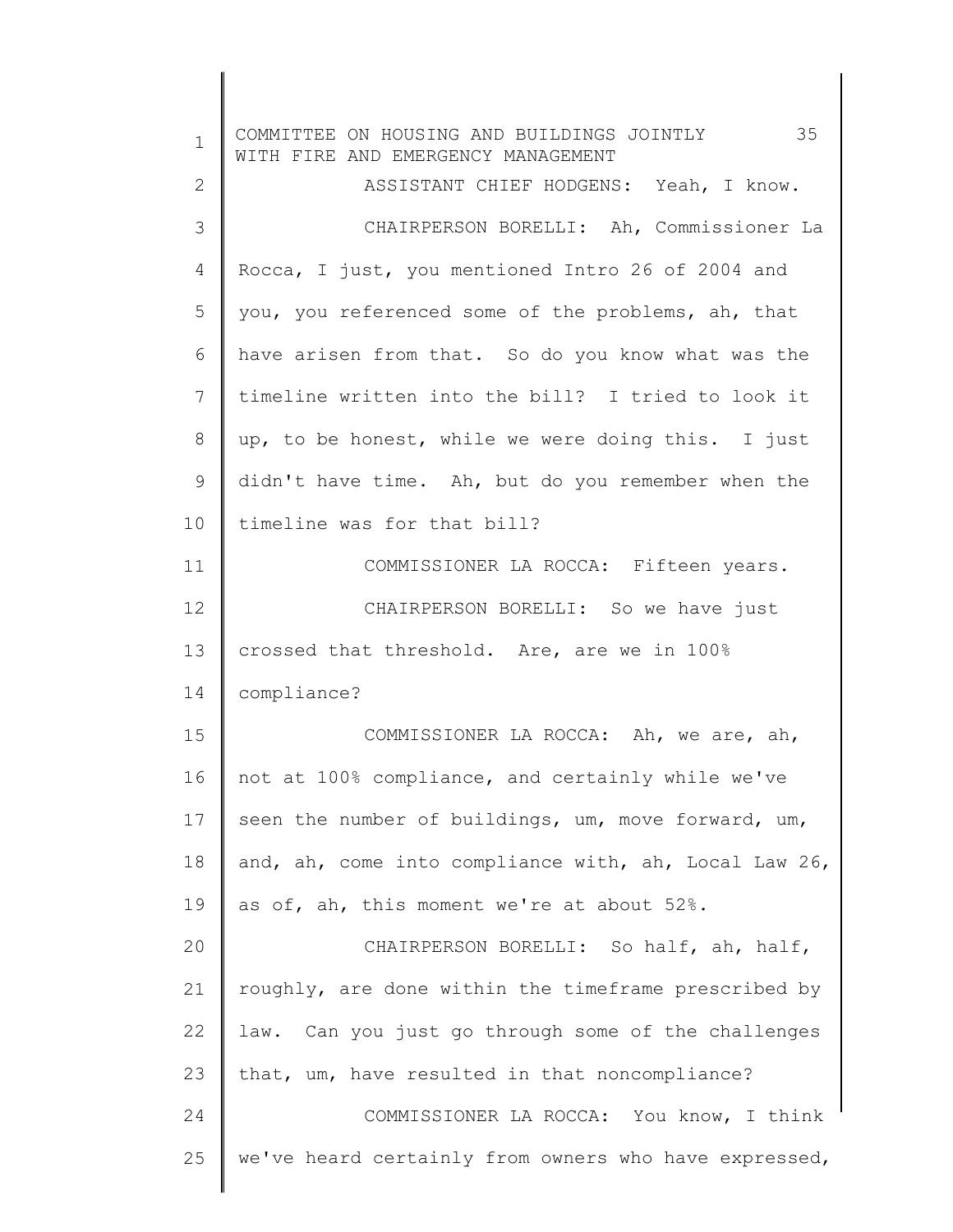| $\mathbf 1$ | 36<br>COMMITTEE ON HOUSING AND BUILDINGS JOINTLY<br>WITH FIRE AND EMERGENCY MANAGEMENT |
|-------------|----------------------------------------------------------------------------------------|
| 2           | ah, a concern around, um, ah, the lack of vacancy,                                     |
| 3           | ah, in the units with, ah, that being a, ah,                                           |
| 4           | limitation on their ability to get in and, ah,                                         |
| 5           | sprinkler those spaces and, again, um, Local Law 26                                    |
| 6           | of 2004 was specific to commercial buildings. Um,                                      |
| 7           | and so that is, you know, certainly a challenge. Um,                                   |
| 8           | um, it does require a significant investment of                                        |
| 9           | resources as well as, um, you know, the need to look                                   |
| 10          | at your building system to ensure that you have the                                    |
| 11          | capacity to increase, um, ah, ah, service on the                                       |
| 12          | [inaudible].                                                                           |
| 13          | CHAIRPERSON BORELLI: And can, can you                                                  |
| 14          | just explain how long, ah, the Department of                                           |
| 15          | Buildings procedure is or how long it takes from                                       |
| 16          | when, ah, an architect or engineer files for a                                         |
| 17          | sprinkler permit to when it's finally signed off on?                                   |
| 18          | COMMISSIONER LA ROCCA: Um, respectfully,                                               |
| 19          | Council Member, a lot of that is dependent on the                                      |
| 20          | applicant and their ability to, ah, submit to the                                      |
| 21          | department code-compliant documentation. So I will                                     |
| 22          | say this. Our, ah, I'm sorry, I got a little                                           |
| 23          | feedback there. So our turnaround time for first                                       |
| 24          | reviews of, ah, applications, ah, is probably at our,                                  |
| 25          | our best levels that we've seen, um, in modern                                         |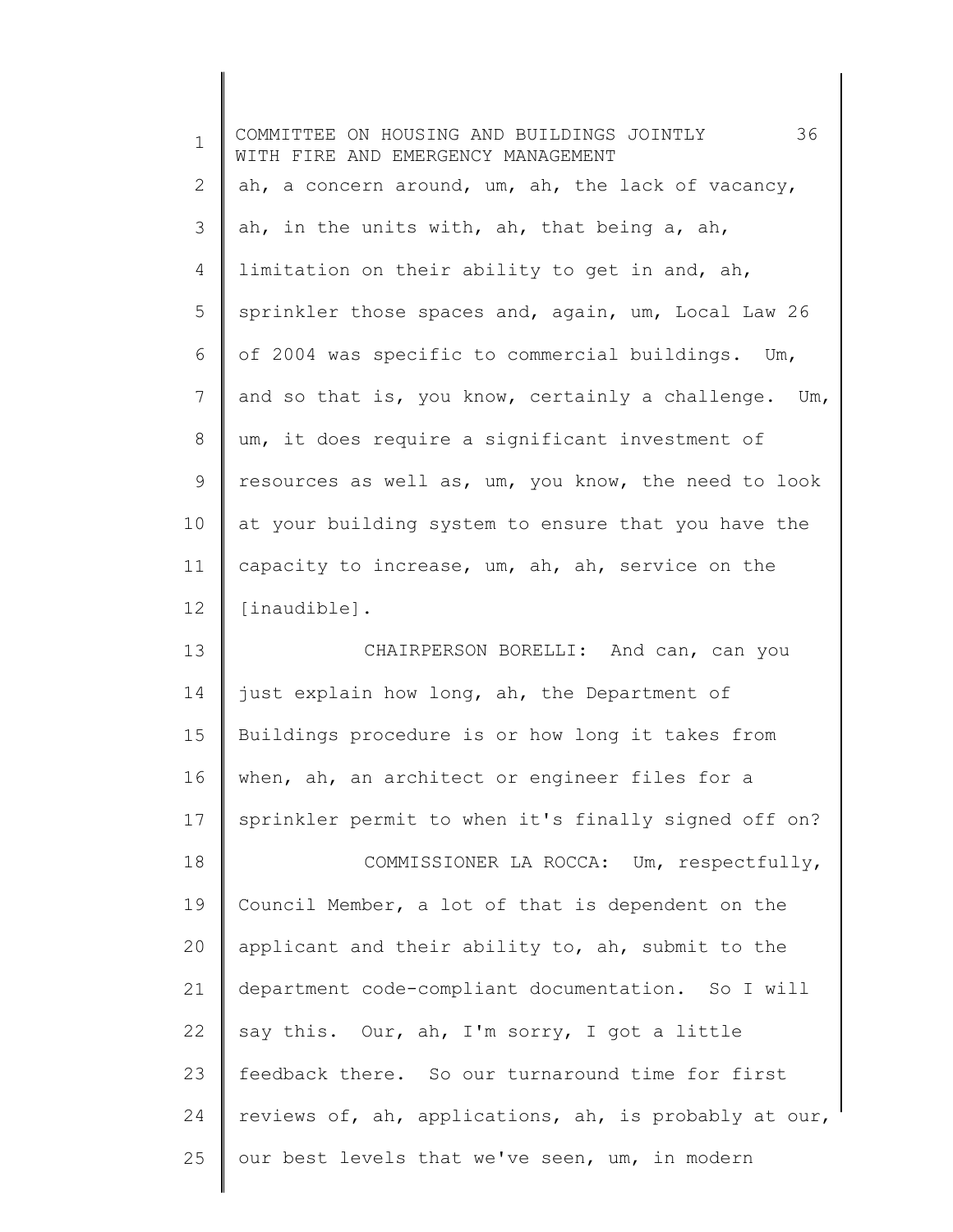| $\mathbf 1$ | 37<br>COMMITTEE ON HOUSING AND BUILDINGS JOINTLY<br>WITH FIRE AND EMERGENCY MANAGEMENT |
|-------------|----------------------------------------------------------------------------------------|
| 2           | history for the department. So you're looking at an                                    |
| 3           | applicant that is received from the department and                                     |
| 4           | you're under 10 days, um, for that first review. So                                    |
| 5           | our, I feel very confident in our ability to review                                    |
| 6           | documentation, um, and I certainly feel equally as                                     |
| 7           | strong when it comes to the, ah, end of that process                                   |
| 8           | or, ah, inspection sign-off, again an area where                                       |
| 9           | we've seen tremendous                                                                  |
| 10          | CHAIRPERSON BORELLI: Yeah, my, my                                                      |
| 11          | question wasn't meant to be a criticism of the length                                  |
| 12          | of time, but rather, um, how many people does it take                                  |
| 13          | in your department to provide that turnaround time?                                    |
| 14          | COMMISSIONER LA ROCCA: I mean, that's,                                                 |
| 15          | ah, you know, it is a team effort to do that, right?                                   |
| 16          | You have, ah, applications that are submitted that                                     |
| 17          | take the, I apologize, my lights turned off, that                                      |
| 18          | take the work of the borough office that those are                                     |
| 19          | submitted to. So, um, hard to quantify an exact                                        |
| 20          | number. I'd be happy to come back to you, um, with                                     |
| 21          | a                                                                                      |
| 22          | CHAIRPERSON BORELLI: Do you how many                                                   |
| 23          | COMMISSIONER LA ROCCA:  more refined                                                   |
| 24          | answer.                                                                                |
| 25          |                                                                                        |
|             |                                                                                        |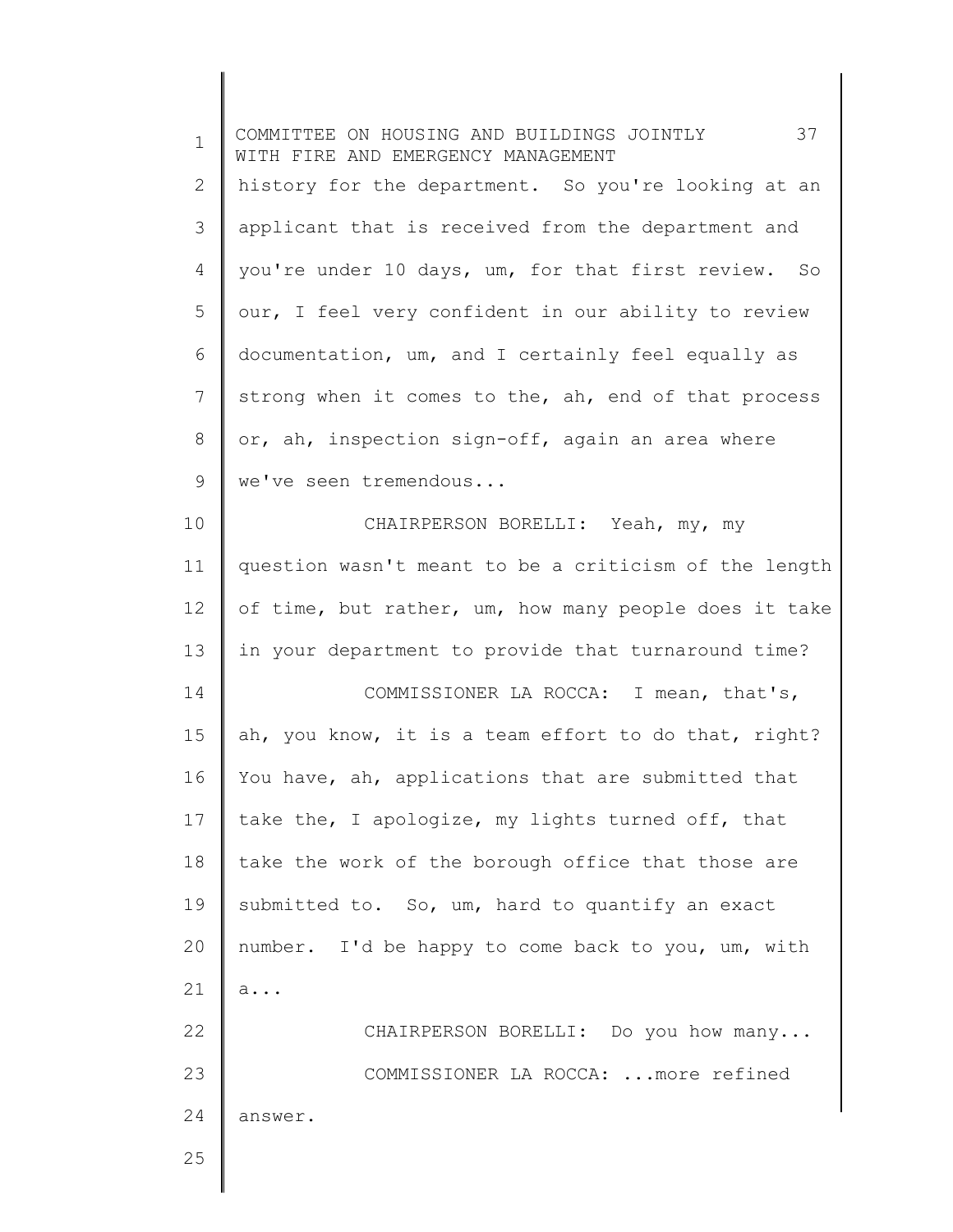1 2 3 4 5 6 7 8 9 10 11 12 13 14 15 16 17 18 19 20 21 22 23 24 25 COMMITTEE ON HOUSING AND BUILDINGS JOINTLY 38 WITH FIRE AND EMERGENCY MANAGEMENT CHAIRPERSON BORELLI: Do we know how many buildings there are that are covered by Intro 26, or how many hundred-story buildings there are? COMMISSIONER LA ROCCA: Ah, of Intro 26 of 2005 the number is 1321. CHAIRPERSON BORELLI: Is there, so, right, that's, that's, I mean, to me that sounds like a workable number in 15 years. Do we even have an estimate on how many buildings are over 40 feet tall in the City of New York? COMMISSIONER LA ROCCA: Ah, I am looking. I thought I had a estimate but, ah, about 85,000. CHAIRPERSON BORELLI: So, you know, we're, we're talking a significantly more, a significantly larger number of buildings that would have to go through almost an identical process to buildings that are over 100 stories, albeit the, the plans might not be as complex or as elaborate or large, but the process is, is roughly the same. COMMISSIONER LA ROCCA: Correct. CHAIRPERSON BORELLI: And it would take perhaps 85 times as many people for your agency to provide the same turnaround time in terms of man hours as it would to provide the level of service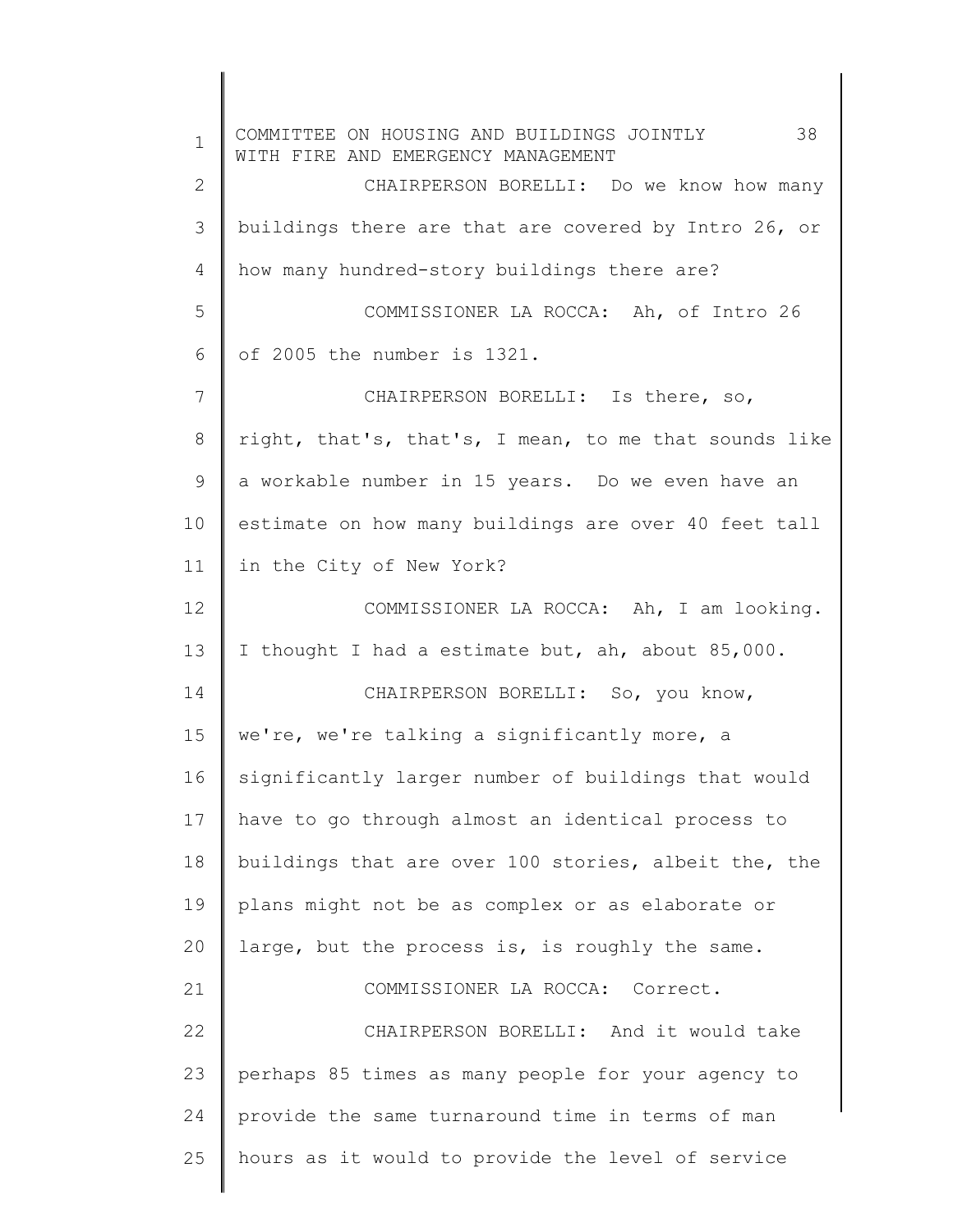1 2 3 4 5 6 7 8 9 10 11 12 13 14 15 16 17 18 19 20 21 22 23 24 25 COMMITTEE ON HOUSING AND BUILDINGS JOINTLY 39 WITH FIRE AND EMERGENCY MANAGEMENT you're providing now to the one thousand and change buildings that we're dealing with. COMMISSIONER LA ROCCA: I could certainly see a universe where additional, ah, work for this population of approximately 85,000 buildings would have an impact in our staff. CHAIRPERSON BORELLI: Frankly speaking, I mean, this would be something that would be tremendously burdensome on the agency with current manpower limits. COMMISSIONER LA ROCCA: We are currently not staffed to accommodate this. CHAIRPERSON BORELLI: Um, can, can you go through some of the, um, and this might be secondhand, and if it is secondhand I think we have other people coming up, but in your experience what has been some of the hardships faced by tenants of Intro 26? COMMISSIONER LA ROCCA: You know, I would defer to owners who could speak more accurately about the interactions they're having with their tenants. But I will say, broadly speaking, we do know that, um, the installation of sprinklers can be, um, um, ah, invasive work. It does require the removal of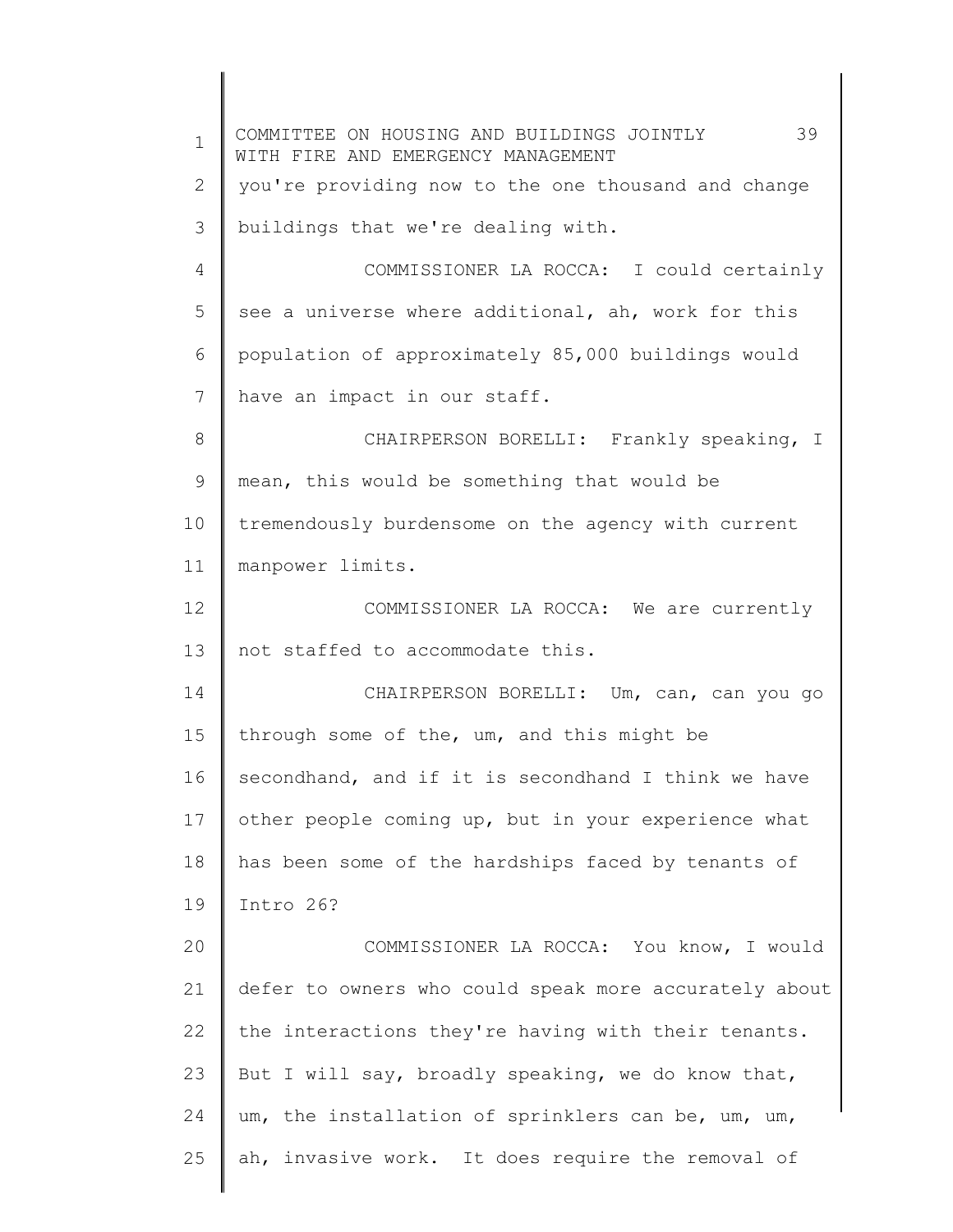| $\mathbf 1$ | 40<br>COMMITTEE ON HOUSING AND BUILDINGS JOINTLY<br>WITH FIRE AND EMERGENCY MANAGEMENT |
|-------------|----------------------------------------------------------------------------------------|
| 2           | certain portions of a wall. Um, ah, so that is                                         |
| 3           | certainly a, ah, true statement that, you know,                                        |
| 4           | sprinkler work is, um, very much so ah, ah, you know,                                  |
| 5           | a real, um, amount of labor. That being said, again,                                   |
| 6           | as I mentioned in my testimony, um, you know, we are                                   |
| 7           | certainly as a department, ah, very interested in                                      |
| 8           | any, ah, opportunity to discuss improvements, um, to                                   |
| 9           | safety and certainly, ah, ah, do believe that                                          |
| 10          | sprinklers are an element, um, to help, ah, ah, move                                   |
| 11          | that forward.                                                                          |
| 12          | CHAIRPERSON BORELLI: In your experience                                                |
| 13          | is, is the work typically done by, um, using an                                        |
| 14          | existing water main to charge the lines or is a                                        |
| 15          | separate water main needed that could be, ah, could                                    |
| 16          | ascend through common areas?                                                           |
| 17          | COMMISSIONER LA ROCCA: Um, it would be                                                 |
| 18          | an, ah, individual building assessment.                                                |
| 19          | CHAIRPERSON BORELLI: But in, in a                                                      |
| 20          | building that might be 41 stories, ah, 41 feet high,                                   |
| 21          | um, we're not talking the type of building that might                                  |
| 22          | have some, some central chamber with which they can                                    |
| 23          | put these lines that go vertical easily in, correct?                                   |
| 24          | COMMISSIONER LA ROCCA: Again, I would                                                  |
| 25          | defer to the individual nature of the building and                                     |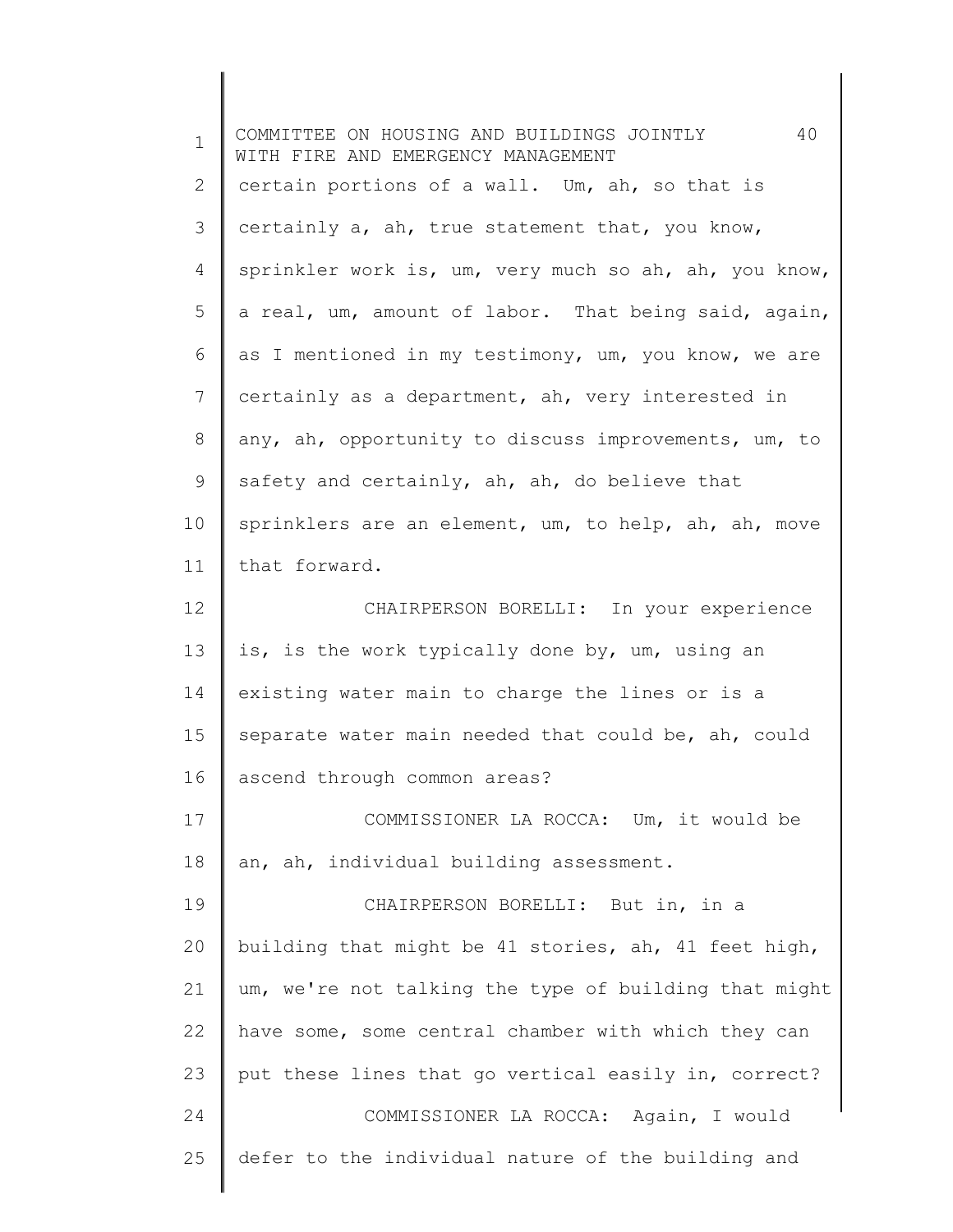1 2 3 4 5 6 7 8 9 10 11 12 13 14 15 16 17 18 19 20 21 22 23 24 25 COMMITTEE ON HOUSING AND BUILDINGS JOINTLY 41 WITH FIRE AND EMERGENCY MANAGEMENT how it's designed. But I could certainly, ah, see a scenario where there would be, ah, a need to have, ah, ah, some work done in order to accommodate, um, the system. CHAIRPERSON BORELLI: OK. I, I will leave it at that. Um, I mean, to be honest I think all the other bills we're hearing today, ah, um, we can spend some time talking about them, but I don't think any of them really come to the same threshold as Intro 1146, because with 1146 we are potentially looking at displacing hundreds of thousands of residents, ah, with an extremely costly process, ah, with a potential, ah, bureaucratic nightmare because we don't have the staffing to handle 85%, or 85 times more applications than this. But I will turn it back to, ah, Chairman Cornegy and, um, we will move on from here. Thank you. CHAIRPERSON CORNEGY: Ah, thank you so much for that line of questioning, ah, Chair Borelli. Um, I want to, ah, let us know that we've been joined by, ah, Council Member Brannan, Council Member Powers, Council Member Rodriguez, and Council Member Deutsch. Um, I think it's we are at that point where we'll hear from colleagues, um, who will ask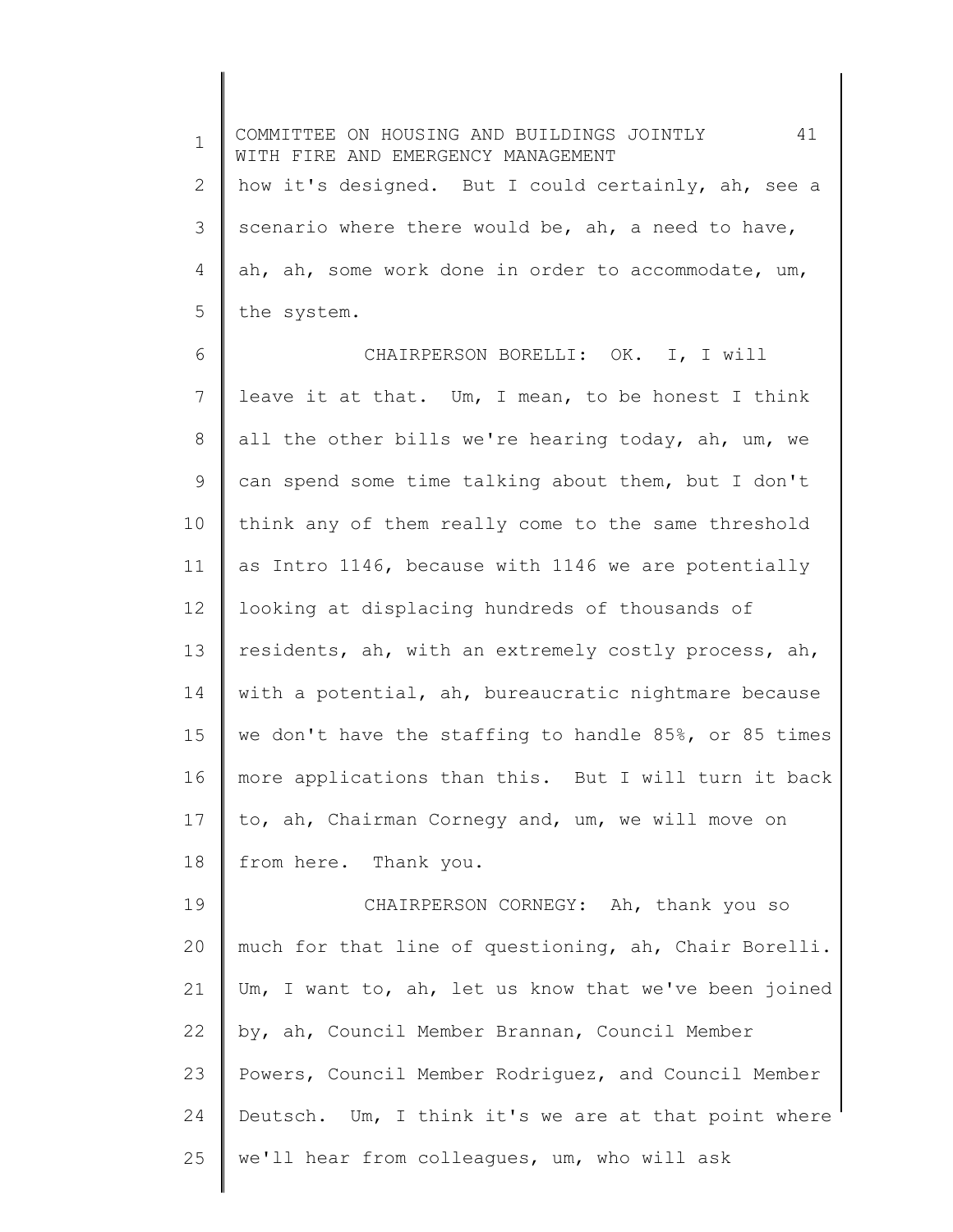1 2 3 4 5 6 7 8 9 10 11 12 13 14 15 16 17 18 19 20 21 22 23 24 25 COMMITTEE ON HOUSING AND BUILDINGS JOINTLY 42 WITH FIRE AND EMERGENCY MANAGEMENT questions, first from the sponsors of bills and they will have five minutes on the clock, ah, to talk about their bill and to ask any question that they may seem, may feel that's relevant, ah, to this hearing. So, Committee Counsel, we have five minutes on the clock for bill sponsors at this point. COMMITTEE COUNSEL: Thank you, ah, thank you, Chair. Um, I will now call on council members to ask questions. First I will go by sponsors of bills that are being heard today. So if you are a sponsor of a bill please raise your hand. Um, for, ah, openings, ah, for, ah, sorry, for sponsors who are making statements we are limiting it to five minutes. Otherwise, questions will be three minutes. Um, um, there will be three minutes allotted for the second round of questioning. Um, first we are gonna go to Council Member Grodenchik. SERGEANT AT ARMS: Time starts now. COUNCIL MEMBER GRODENCHIK: Ah, thank you. Ah, thank you, Chairs, um, my chair and, ah, Cornegy and Chair Borelli. I thank you for holding this hearing. I would like to read a brief statement and then I probably will have a question, ah, for the Fire Department. Um, I'm pleased today to have three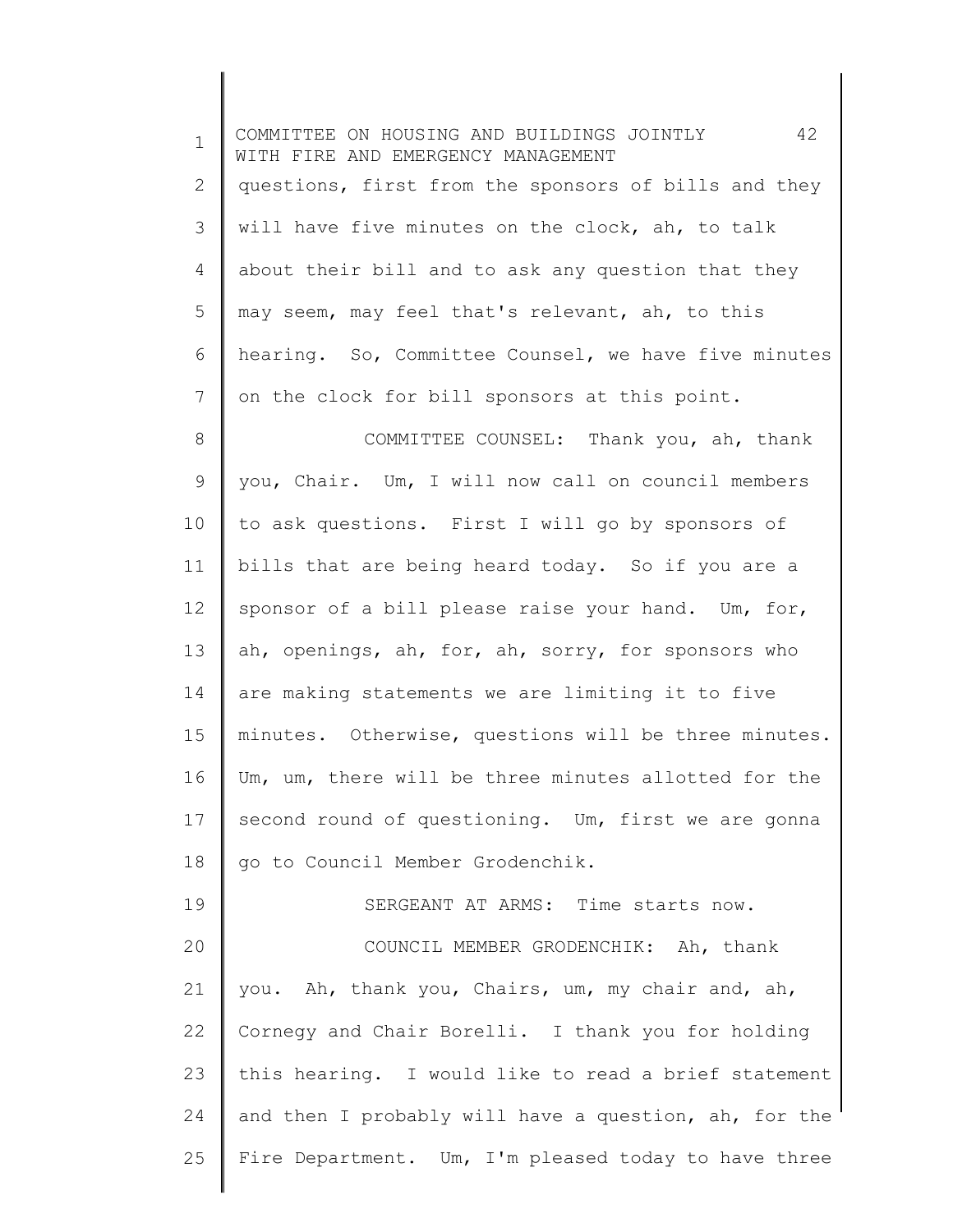1 2 3 4 5 6 7 8 9 10 11 12 13 14 15 16 17 18 19 20 21 22 23 24 25 COMMITTEE ON HOUSING AND BUILDINGS JOINTLY 43 WITH FIRE AND EMERGENCY MANAGEMENT bills that are being heard during this hearing and they all relate to fire safety. Ah, we have heard about Intro 842, which would require owners of all new and existing buildings 40 feet or higher to install luminous egress path markings to delineate an exit path, making getting of a smoking, um, fire much easier. Intro 1036 would require, ah, as well, ah, installing directional signs in buildings 40 feet or higher, and, um, what seems to be the main topic of concern today, ah, Intro 1146-B would require owners of residential buildings over 40 feet tall to install automatic sprinklers, ah, by the end of this decade. The original plan on this bill was drafted a couple of years ago, I want to, ah, add to that, ah, it for upgrades to take place over a 10-year period. I, I understand and I've heard the concerns, and I foresee amendments to this bill, um, that would track that 10-year plan. Ah, building owners would, ah, need to file an interim report describing a plan for compliance over a several-year period of time, and this bill, as has been mentioned, was modeled after local, ah, 2004, local law that required commercial buildings, ah, to retrofit with sprinkles. Ah, I am not oblivious to the need, ah, for financing here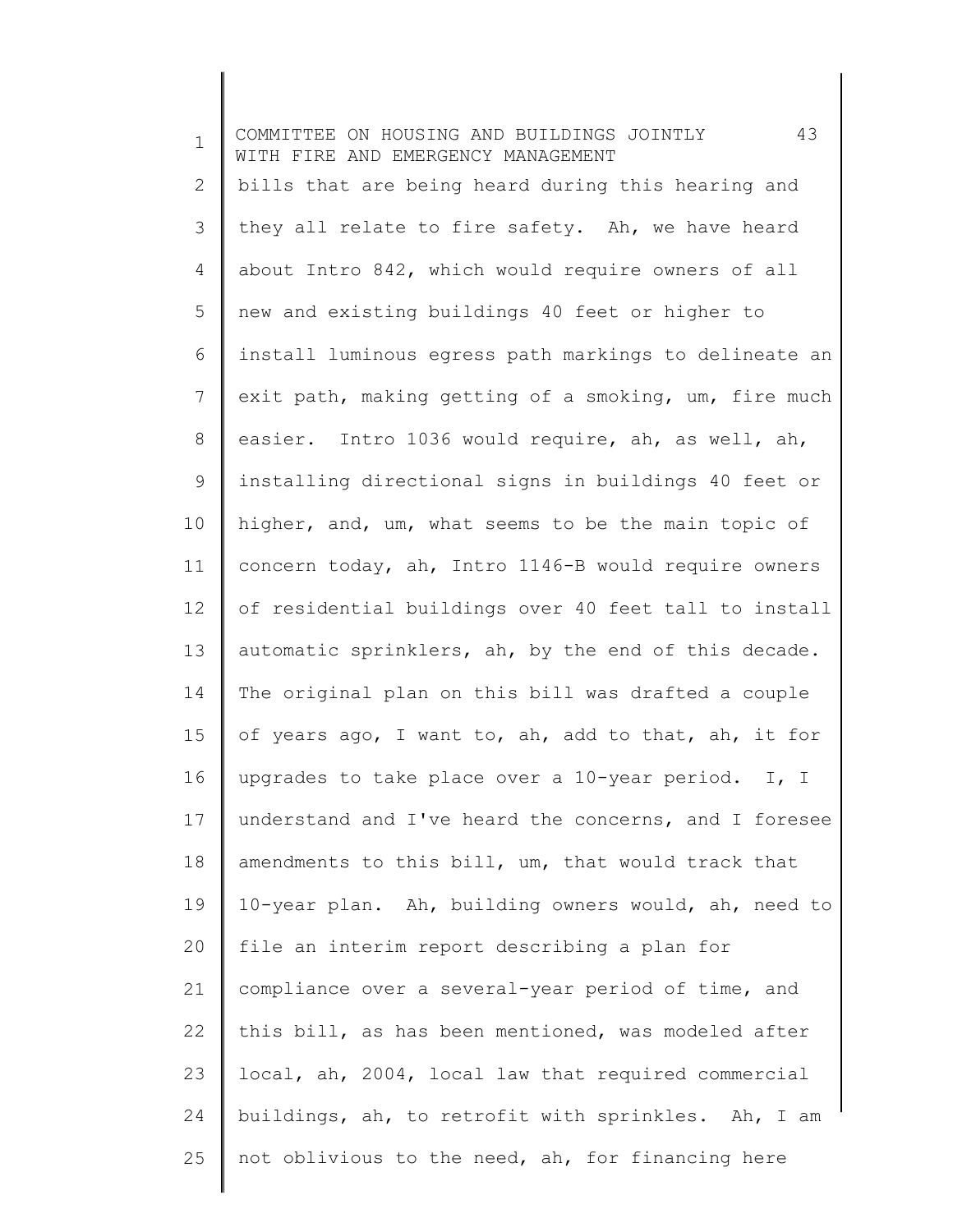1 2 3 4 5 6 7 8 9 10 11 12 13 14 15 16 17 18 19 20 21 22 23 24 25 COMMITTEE ON HOUSING AND BUILDINGS JOINTLY 44 WITH FIRE AND EMERGENCY MANAGEMENT and, um, a year ago we have asked for legislation to be drafted that would accompany this bill, um, that would give either, um, tax credits or, um, ah, very, very reasonable loans, and, again, that was before the pandemic hit. Ah, these bills were drafted, ah, in the wake of, ah, several very severe fires that occurred in New York City, um, which were quite deadly, um, and among the deadliest fires that had occurred over the past quarter century. Ah, having said all that, I have heard from, um, many people, my colleagues included. I have met, ah, via Zoom meetings, ah, with associations. I've heard from individual owners and co-ops in my district, and I know that my colleagues have as well. And, um, the bills, of course, were drafted with the idea that, ah, we promote as best as possible, um, public safety. And I guess my, my question would be for the FDNY, although it's always good to see Commissioner La Rocca, um, the FDNY, ah, outside of, um, sprinklers, Chief, um, 'cause I'm not on Chair Borelli's committee, um, but I am on this committee, ah, Housing and Buildings, ah, outside of sprinklers what's the single most important thing? I know we have laws, um, for, ah, smoke detectors, carbon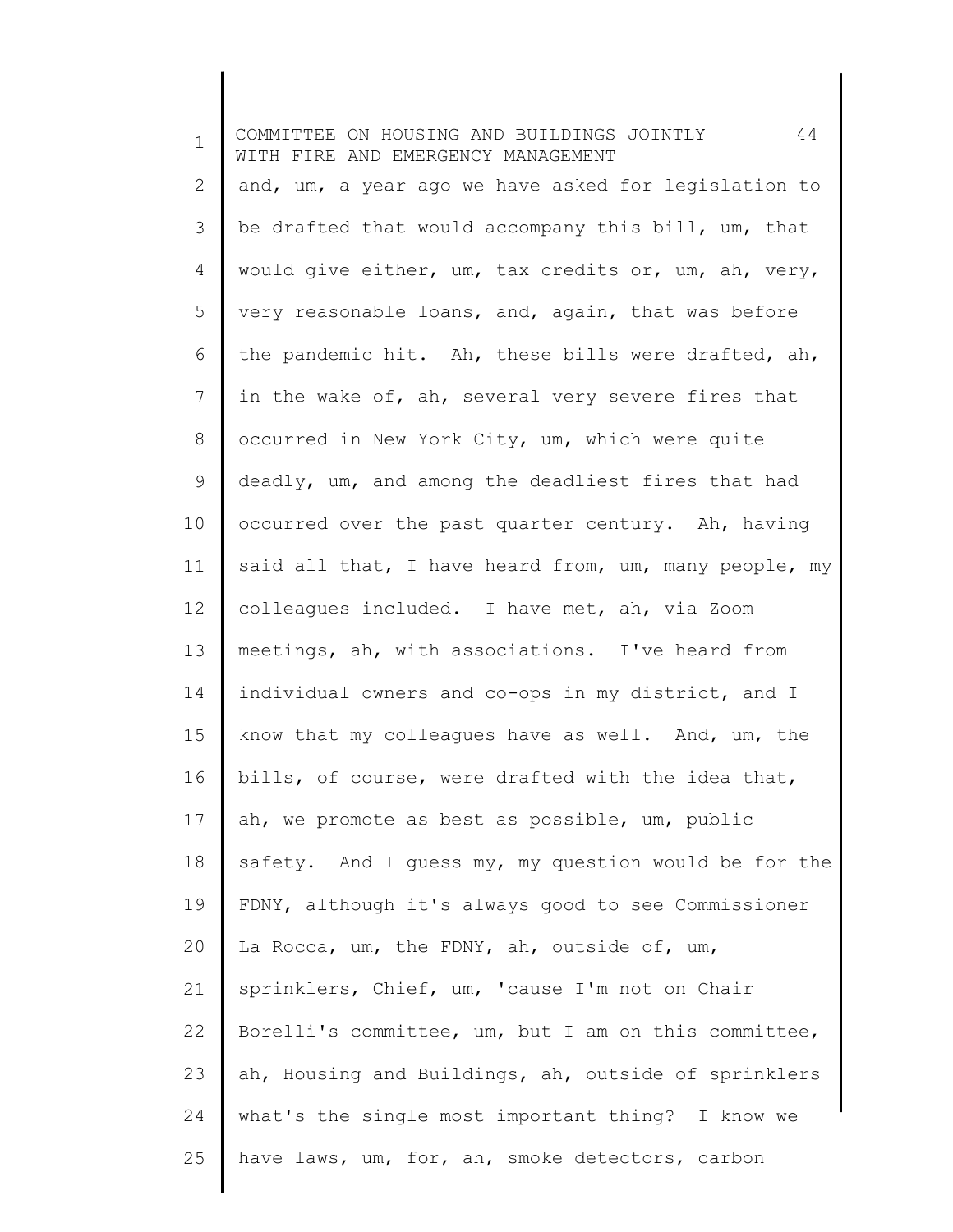| $\mathbf 1$ | 45<br>COMMITTEE ON HOUSING AND BUILDINGS JOINTLY<br>WITH FIRE AND EMERGENCY MANAGEMENT |
|-------------|----------------------------------------------------------------------------------------|
| 2           | monoxide detectors, and I, I would be interested in                                    |
| 3           | hearing your opinion, um, on how important it would                                    |
| 4           | be to retrofit buildings and what other steps we                                       |
| 5           | could take as we go forward. And I know we're gonna                                    |
| 6           | hear from a lot of people today and I look forward to                                  |
| 7           | hearing from people about our bills today as well.                                     |
| 8           | So, Chief, if you could?                                                               |
| 9           | ASSISTANT CHIEF HODGENS: Yes. Um, so,                                                  |
| 10          | ah, automatic sprinkler systems are always ah                                          |
| 11          | positive things, ah, thing to have, ah, to mitigate,                                   |
| 12          | you know, fires. They, they, they give you early                                       |
| 13          | detection and, um, immediately, you know, apply water                                  |
| 14          | to the fire. I mean, [inaudible] Fire Department's                                     |
| 15          | perspective, ah, sprinkler systems are a good thing.                                   |
| 16          | Ah, we do, ah, we are aware there are challenges for                                   |
| 17          | other agencies than the home owner with this, um,                                      |
| 18          | with this, you know, bill. Um, but the Fire                                            |
| 19          | Department is always in favor of sprinkler systems.                                    |
| 20          | COUNCIL MEMBER GRODENCHIK: I appreciate                                                |
| 21          | that. Um, I don't have, I think, ah, Commissioner La                                   |
| 22          | Rocca has made herself quite clear, as always, ah,                                     |
| 23          | and Chair Cornegy, Chair Borelli, I'm gonna, ah, give                                  |
| 24          | back the balance of my time for now, um, and I look                                    |
| 25          | forward to hearing, ah, from the many people who are                                   |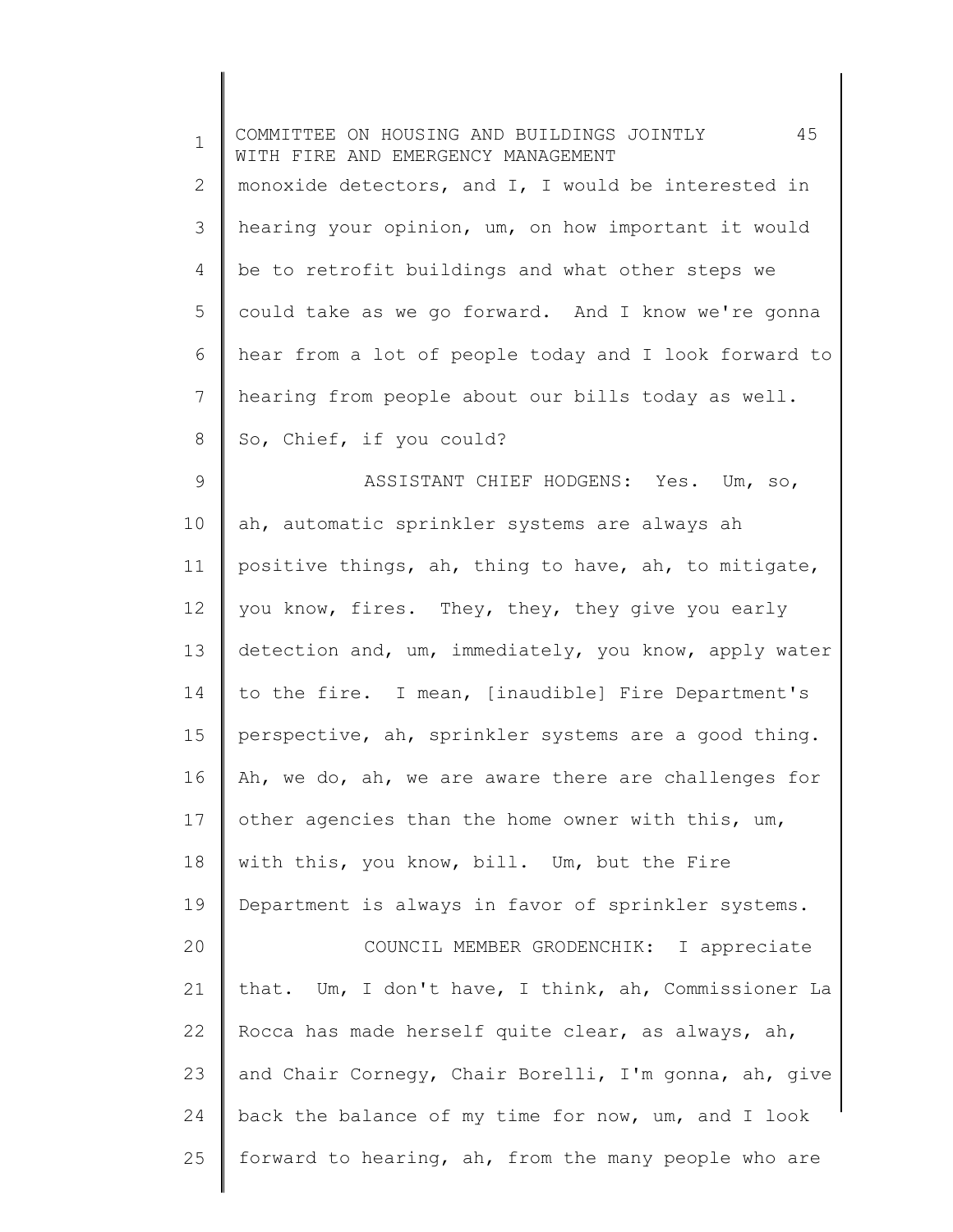| $\mathbf 1$    | 46<br>COMMITTEE ON HOUSING AND BUILDINGS JOINTLY<br>WITH FIRE AND EMERGENCY MANAGEMENT |
|----------------|----------------------------------------------------------------------------------------|
| $\overline{2}$ | going to be testifying today about all the                                             |
| 3              | legislation. Thank you.                                                                |
| 4              | COMMITTEE COUNSEL: Thank you, Council                                                  |
| 5              | Member. Ah, next we are going to be hearing from                                       |
| 6              | Council Member Rosenthal, followed by Council Member                                   |
| 7              | Dromm. As a reminder, council members who are making                                   |
| $\,8\,$        | an opening please raise your hand. Um, otherwise we                                    |
| $\mathsf 9$    | will move on to straight questioning. Um, Council                                      |
| 10             | Member Rosenthal, please go ahead.                                                     |
| 11             | SERGEANT AT ARMS: Time starts now.                                                     |
| 12             | COUNCIL MEMBER ROSENTHAL: Ah, thank you                                                |
| 13             | very much. I'm not making an opening statement. I'm                                    |
| 14             | just going to question. Is that all right?                                             |
| 15             | COMMITTEE COUNSEL: That's fine.                                                        |
| 16             | COUNCIL MEMBER ROSENTHAL: Thank you.                                                   |
| 17             | Um, my questions are actually geared toward, um, the                                   |
| 18             | deputy commissioner from the Fire Department, um, and                                  |
| 19             | have to do with, ah, the experience we've had, um,                                     |
| 20             | with small fires in our district. Um, I'm wondering,                                   |
| 21             | we've had situations where ah, um, the fire people                                     |
| 22             | had gone into a smaller building and there are walls                                   |
| 23             | that are illegally put up, um, so that the, ah,                                        |
| 24             | firefighters don't really know what's in there.<br>And                                 |
| 25             | I just wanted to know about your experience with                                       |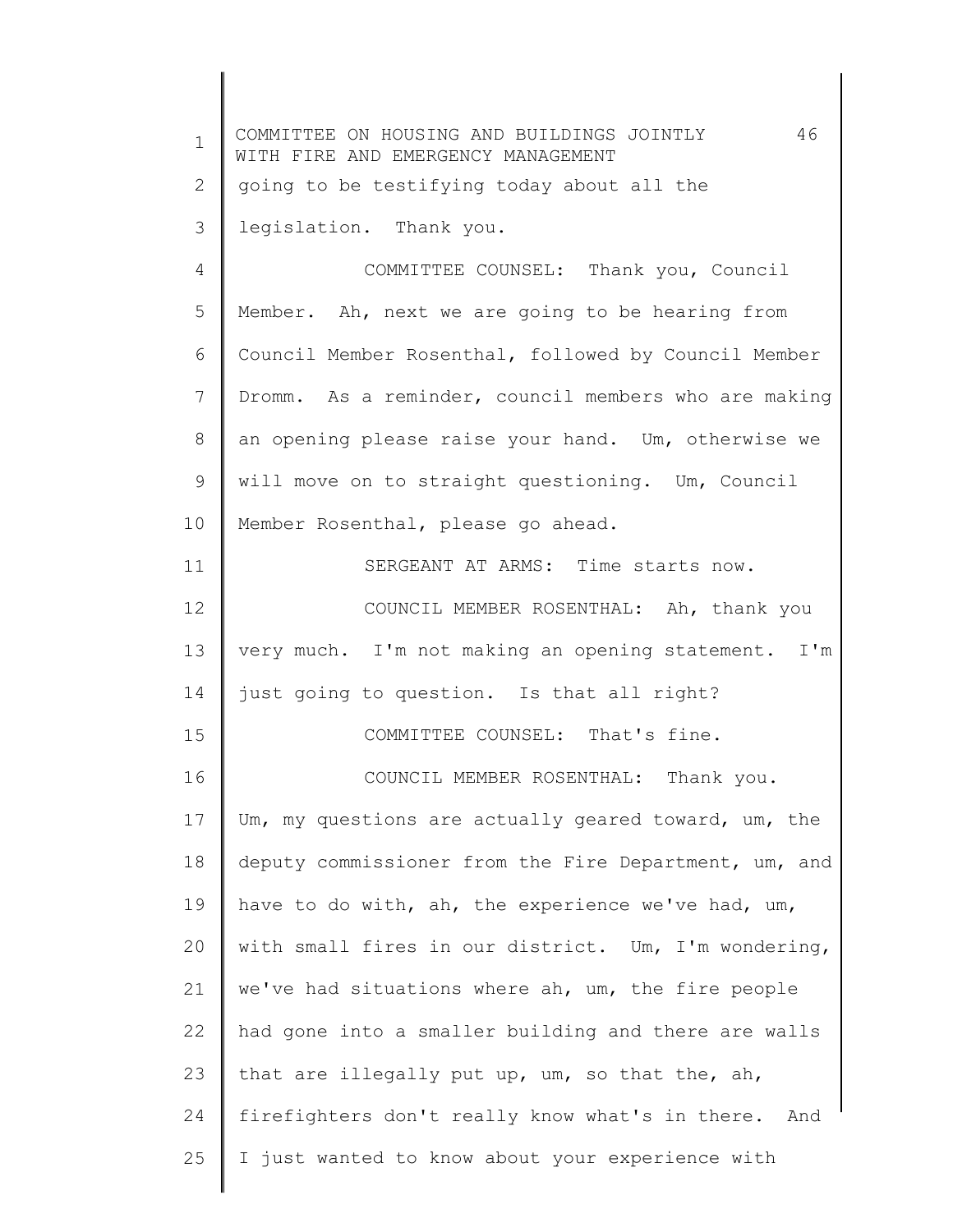1 2 3 4 5 6 7 8 9 10 11 12 13 14 15 16 17 18 19 20 21 22 23 24 25 COMMITTEE ON HOUSING AND BUILDINGS JOINTLY 47 WITH FIRE AND EMERGENCY MANAGEMENT that? I'm gonna actually give you all three questions to answer 'cause I think they're all related. Um, there are also a lot of times when the DOB safety plan for a building does not match the FDNY safety plan and I'm wondering what work you do around that. Um, and then lastly, ah, my bill related to the party wall balconies, um, a complete actually is, is probably more for, ah, Commissioner La Rocca, but, um, Deputy Commissioner if you have any thoughts about that one, um, we'd appreciate it. The genesis of that bill is a situation when a building owner, ah, had to repair their stairwell and so asked, sent a note around to all the residents saying that if they wanted to go in and out of the building they had to use the fire escape, um, which then drew our attention to the party balconies, which were also quite shabby. Um, anyway, so, so those are my questions, ah, Chief. Thank you. ASSISTANT CHIEF HODGENS: OK, so just to reiterate to be sure your first question is, ah, in regards to, ah, illegal alterations done within a building? COUNCIL MEMBER ROSENTHAL: Yeah.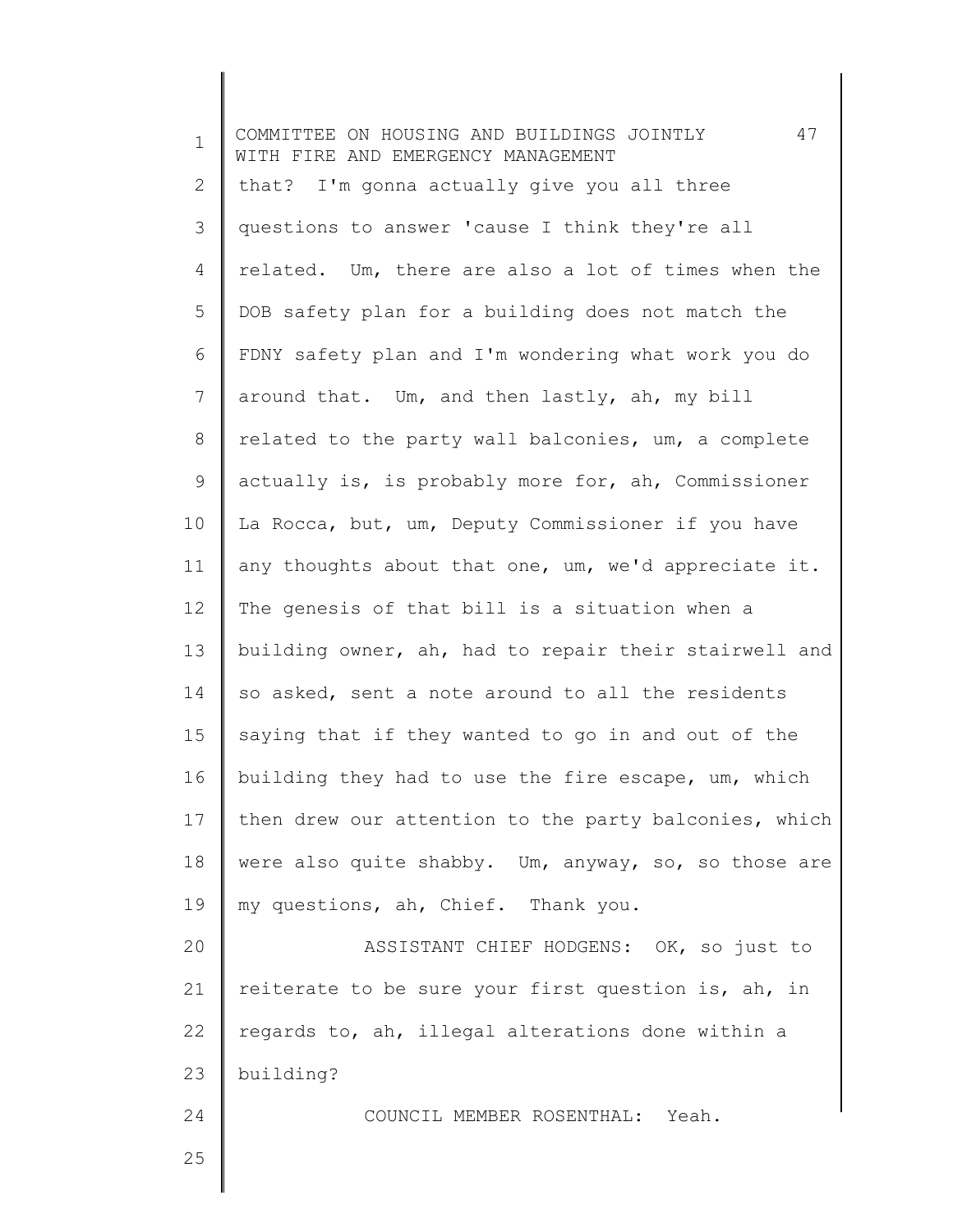| $\mathbf 1$ | 48<br>COMMITTEE ON HOUSING AND BUILDINGS JOINTLY<br>WITH FIRE AND EMERGENCY MANAGEMENT |
|-------------|----------------------------------------------------------------------------------------|
| 2           | ASSISTANT CHIEF HODGENS: OK, so when we                                                |
| 3           | come across this we, um, we, our process is to, is to                                  |
| 4           | notify the Department of Buildings. Um, we also take                                   |
| 5           | into consideration the impact of the alteration and                                    |
| 6           | if it poses a risk for the occupants, um, such as                                      |
| 7           | egress or, or usually it would be an egress issue.                                     |
| 8           | And if that's the case we, um, we have a process, ah,                                  |
| 9           | internal, which is to actually vacate the                                              |
| 10          | SERGEANT AT ARMS: Time.                                                                |
| 11          | ASSISTANT CHIEF HODGENS:  the area.                                                    |
| 12          | But, um, you know, but these are what we cal                                           |
| 13          | referrals, because it is Department of Buildings, ah,                                  |
| 14          | you know, function to, to look into the illegal                                        |
| 15          | alterations and, ah, and, and, you know, matters like                                  |
| 16          | that. But we do take immediate action if there is a                                    |
| 17          | life, life hazard, a safety hazard.                                                    |
| 18          | COUNCIL MEMBER ROSENTHAL: Um, can I just                                               |
| 19          | real quickly, Chairs, may I have a little bit more                                     |
| 20          | time so the, ah, ah, FDNY can answer these questions?                                  |
| 21          | CHAIRPERSON CORNEGY: Ah, Rosenthal, this                                               |
| 22          | is a recurring theme with you. I feel like, ah, I'm                                    |
| 23          | the, I'm the principal, in the principal's office.                                     |
| 24          | COUNCIL MEMBER ROSENTHAL: [laughs]                                                     |
| 25          |                                                                                        |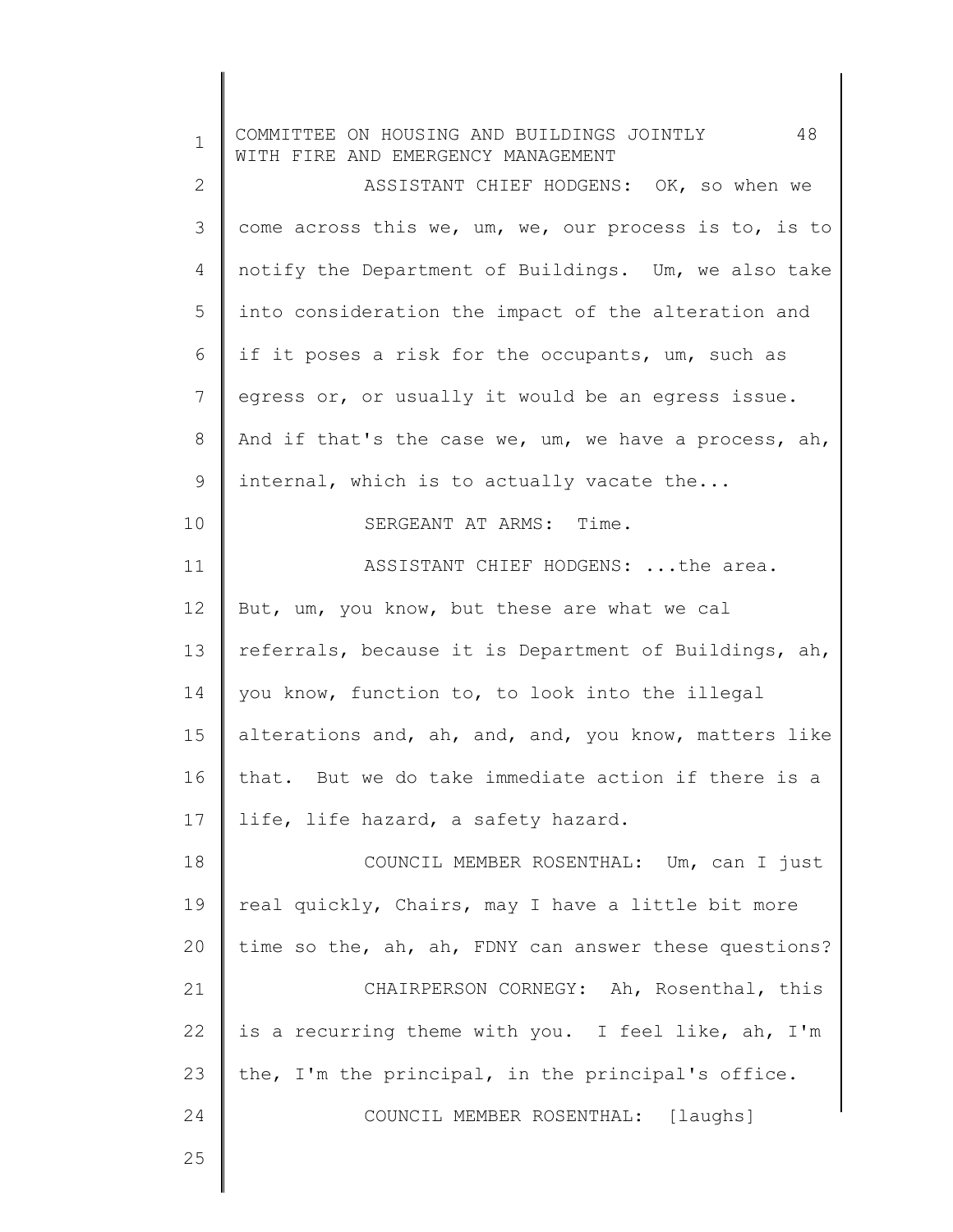1 2 3 4 5 6 7 8 9 10 11 12 13 14 15 16 17 18 19 20 21 22 23 24 25 COMMITTEE ON HOUSING AND BUILDINGS JOINTLY 49 WITH FIRE AND EMERGENCY MANAGEMENT CHAIRPERSON CORNEGY: I guess. I hope we're not setting a, a terrible precedent here. COUNCIL MEMBER ROSENTHAL: All right. I, I will actually keep it very short. Um, just wondering even to the point you just made, um, Chief, if, ah, you have a, if you have a sense of how many times that happens over the course of a year? ASSISTANT CHIEF HODGENS: Um, unfortunately I do not have that, you know, at my, ah, you know, right now. COUNCIL MEMBER ROSENTHAL: OK. You can move on. That's fine. ASSISTANT CHIEF HODGENS: You know, we'll be willing to work with you. COUNCIL MEMBER ROSENTHAL: And then similarly with the difference between the safety plans between DOB and FDNY? ASSISTANT CHIEF HODGENS: So on that I'm not exactly sure. I would need an, um, I might need an example, um, as to where that occurs. I'm not, not aware. COUNCIL MEMBER ROSENTHAL: I guess in some ways it's similar to the first question. It's when you would show up at a site, you have the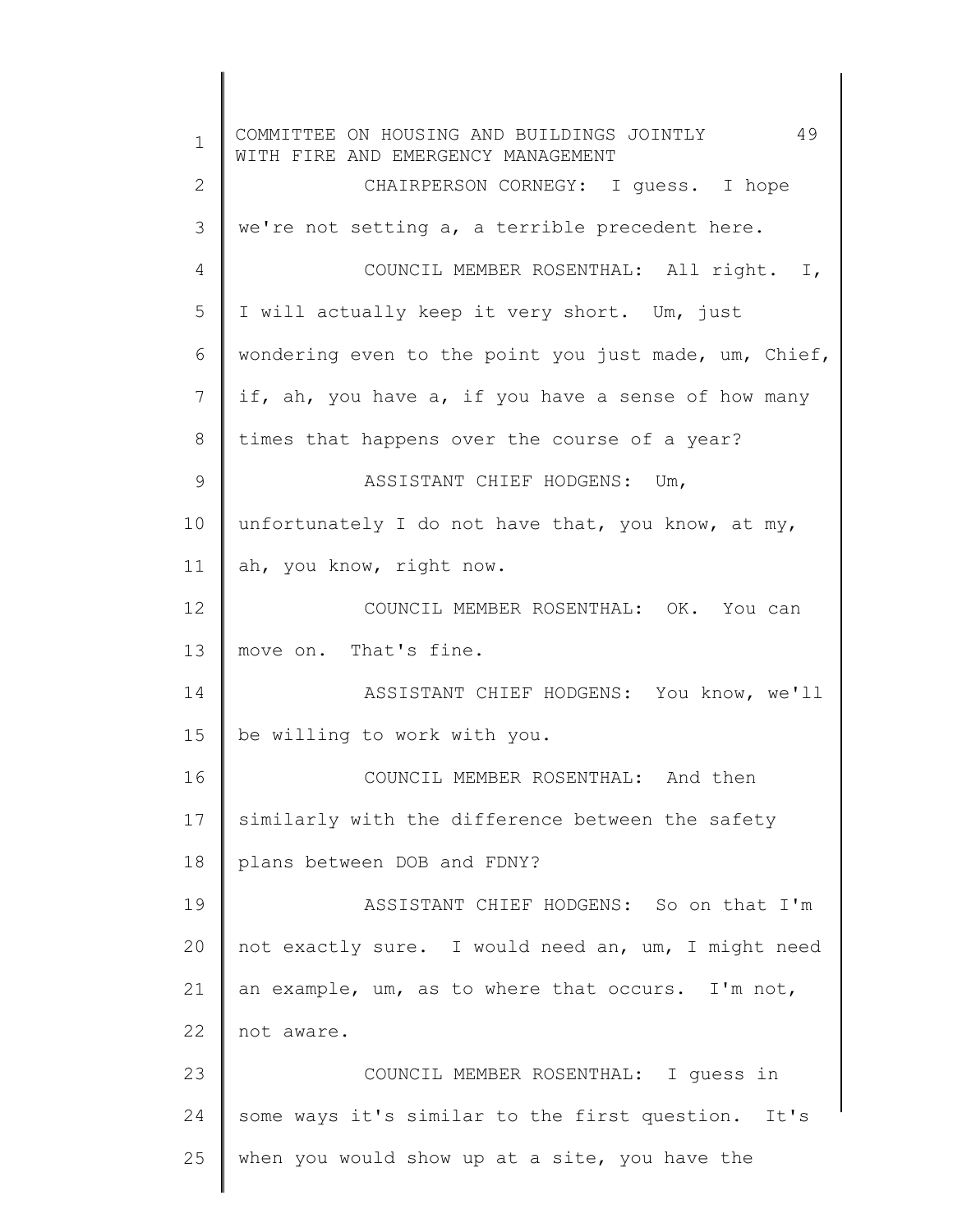| $\mathbf 1$    | 50<br>COMMITTEE ON HOUSING AND BUILDINGS JOINTLY<br>WITH FIRE AND EMERGENCY MANAGEMENT |
|----------------|----------------------------------------------------------------------------------------|
| $\overline{2}$ | building on your, on your board based on, you know,                                    |
| 3              | your building plans that you have on record and then                                   |
| 4              | should there be illegal walls, um, you run into that                                   |
| 5              | problem.                                                                               |
| 6              | ASSISTANT CHIEF HODGENS: Yes, and, and                                                 |
| 7              | that the process would be as I described.                                              |
| 8              | COUNCIL MEMBER ROSENTHAL: OK.                                                          |
| $\mathcal{G}$  | ASSISTANT CHIEF HODGENS: [inaudible].                                                  |
| 10             | COUNCIL MEMBER ROSENTHAL: OK. Thank you                                                |
| 11             | all very much. Thank you, Chair.                                                       |
| 12             | COMMITTEE COUNSEL: Thank you, Council                                                  |
| 13             | Member. Next we're gonna be hearing by Council                                         |
| 14             | Member Dromm, followed by Council Member Rodriguez.                                    |
| 15             | SERGEANT AT ARMS: Time starts now.                                                     |
| 16             | Thank you very<br>COUNCIL MEMBER DROMM:                                                |
| 17             | much, Chair Cornegy and Chair Borelli. I'm gonna                                       |
| 18             | make a statement first and then, ah, another                                           |
| 19             | statement. We need more time. That's the plea I                                        |
| 20             | hear from Buildings, particularly co-ops in my                                         |
| 21             | district when confronted with the city's gas line                                      |
| 22             | inspection deadline in the middle of the COVID-19                                      |
| 23             | crisis. In 2016, faced with the recent memory of two                                   |
| 24             | explosive tragedies and aging gas infrastructure                                       |
| 25             | citywide this council passed legislation that was                                      |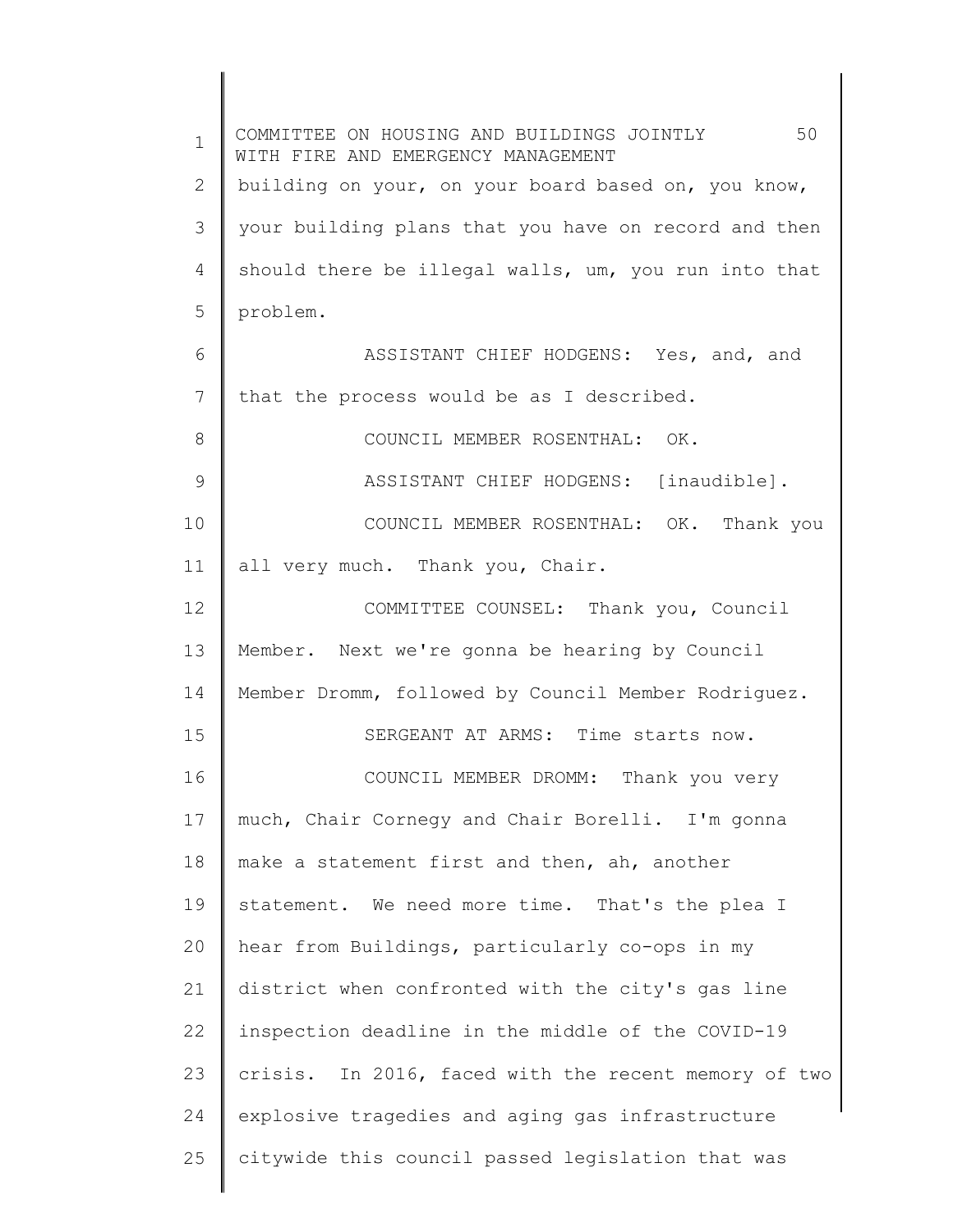| $\mathbf 1$  | 51<br>COMMITTEE ON HOUSING AND BUILDINGS JOINTLY<br>WITH FIRE AND EMERGENCY MANAGEMENT |
|--------------|----------------------------------------------------------------------------------------|
| $\mathbf{2}$ | then enacted as Local Law 152. Our goal, whenever we                                   |
| 3            | pass legislation aimed at promoting building safety                                    |
| 4            | is to get individuals and entities to comply. Gas                                      |
| 5            | lines are such important issue that we have to do                                      |
| 6            | everything we can to facilitate compliance. But                                        |
| 7            | Local Law 152 co-ops and other residential buildings                                   |
| 8            | in my district and throughout the city are left                                        |
| 9            | scrambling at a time when we are all dealing with an                                   |
| 10           | epidemic, pandemic-induced challenge. Gas line                                         |
| 11           | inspections and especially remediation can entail a                                    |
| 12           | whole host of concerns, from a hefty but critical                                      |
| 13           | financial investment to the displacement of                                            |
| 14           | residents. For this initial round of inspections                                       |
| 15           | extending the deadline to six months is quite                                          |
| 16           | reasonable. Intro 2151-A also includes measures to                                     |
| 17           | solicit public comment and implement education and                                     |
| 18           | outreach. I appreciate Chair Cornegy and his work,                                     |
| 19           | ah, his work, for his work with me to ensure that                                      |
| 20           | these items were included in the current legislation.                                  |
| 21           | And I just want to say it is good to see our                                           |
| 22           | commissioner, ah, Commissioner La Rocca, who I have                                    |
| 23           | not seen in this role. I am more familiar with you                                     |
| 24           | in your previous role with the School Construction                                     |
| 25           | Authority and I appreciate your support of the                                         |

 $\begin{array}{c} \hline \end{array}$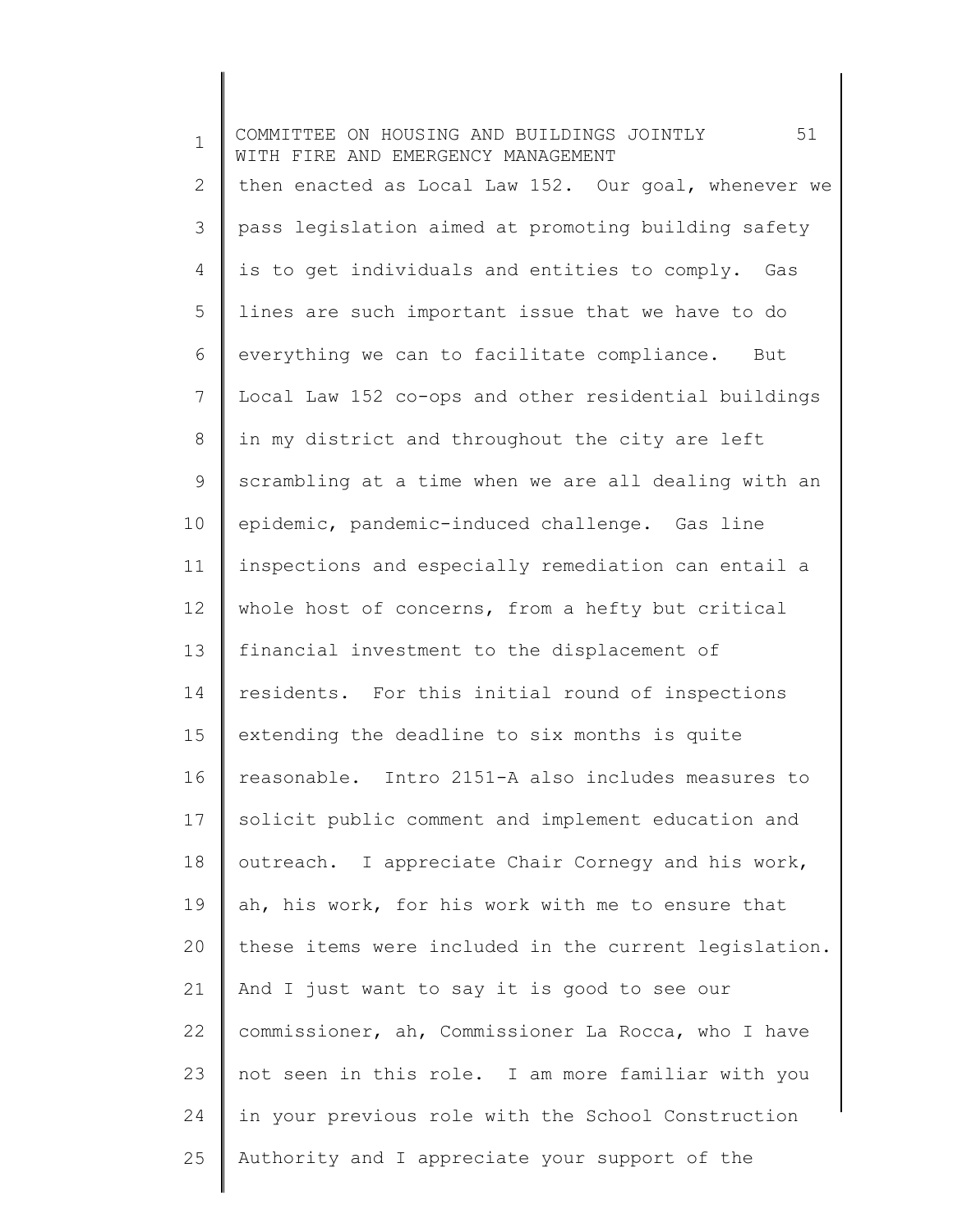| $\mathbf 1$  | 52<br>COMMITTEE ON HOUSING AND BUILDINGS JOINTLY<br>WITH FIRE AND EMERGENCY MANAGEMENT |
|--------------|----------------------------------------------------------------------------------------|
| $\mathbf{2}$ | legislation, um, and, um, and just want to remind you                                  |
| 3            | that the deadline for Community Districts 1, 3, and                                    |
| 4            | 10 are coming up at the end of December, so it's my                                    |
| 5            | hope that we can work together quickly to pass this                                    |
| 6            | legislation before that deadline, um, occurs. And,                                     |
| 7            | again, thank you, Chair Cornegy, for your input into                                   |
| 8            | the legislation and Chair Borelli for giving me time                                   |
| 9            | to speak today as well. Thank you very much.                                           |
| 10           | CHAIRPERSON CORNEGY: Ah, Chair Dromm, I                                                |
| 11           | want to let you know that whatever is necessary for                                    |
| 12           | us to get this passed before the deadline, ah, you                                     |
| 13           | can count on me and this committee to work with you                                    |
| 14           | to get it done.                                                                        |
| 15           | COUNCIL MEMBER DROMM:<br>Thank you very                                                |
| 16           | much, thank you, Chair Cornegy. Next up we'll be                                       |
| 17           | hearing from Council Member Rodriguez, followed by                                     |
| 18           | Council Member Chin.                                                                   |
| 19           | SERGEANT AT ARMS: Time starts now.                                                     |
| 20           | COUNCIL MEMBER RODRIGUEZ: Thank you,                                                   |
| 21           | Chairs. Today I would like to talk about Intro 312,                                    |
| 22           | eh, which I'm a prime sponsor alongside Council                                        |
| 23           | Member Brannan, which would amend the New York City                                    |
| 24           | Fire Code in relationship to requiring portable fire,                                  |
| 25           | fire extinguish, extinguisher, in all multiple                                         |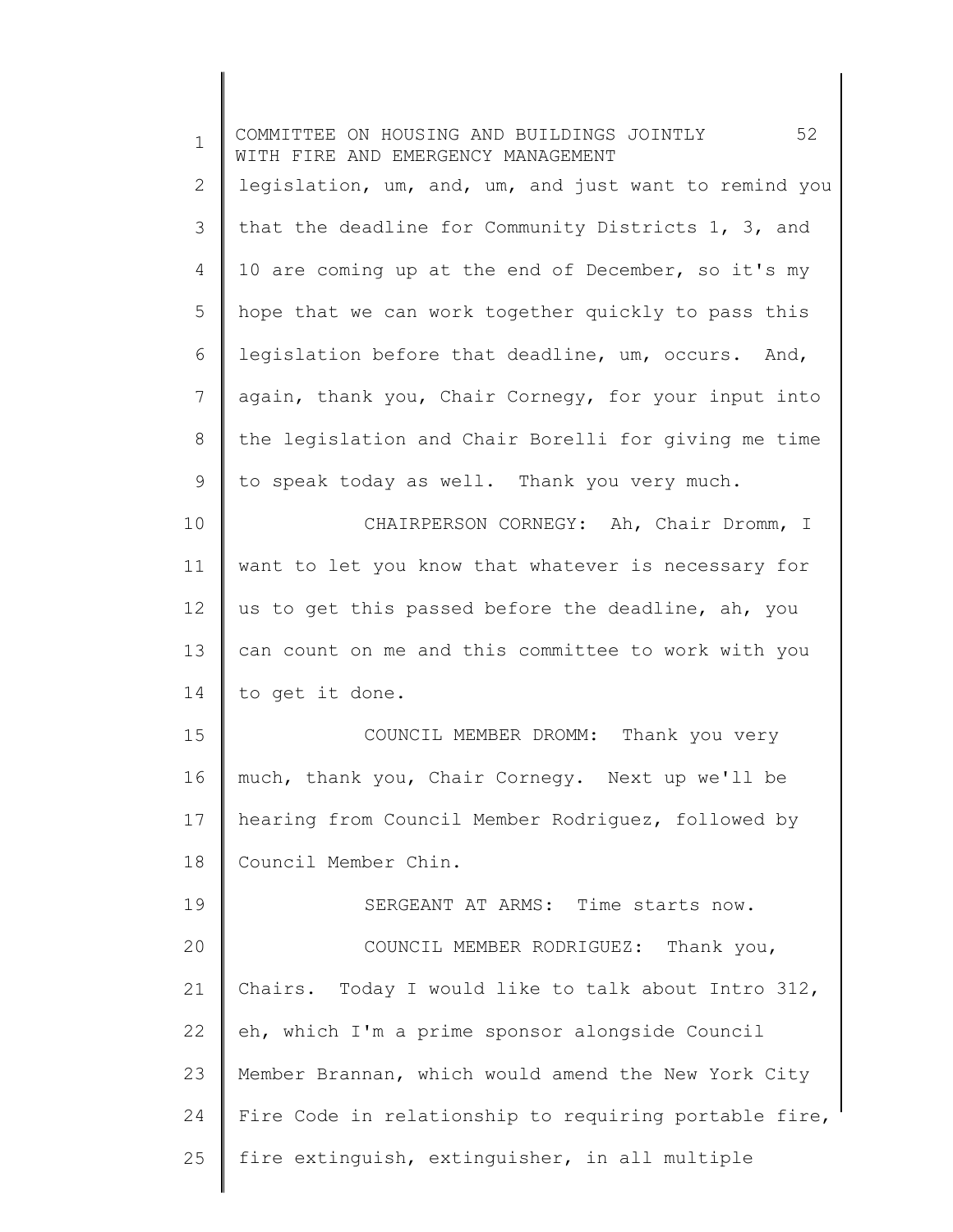1 2 3 4 5 6 7 8 9 10 11 12 13 14 15 16 17 18 19 20 21 22 23 24 25 COMMITTEE ON HOUSING AND BUILDINGS JOINTLY 53 WITH FIRE AND EMERGENCY MANAGEMENT dwellings. We know that everyone is going through a tough financial situation, but we need to invest to save lives. Recently we lost two life in my district in the Bridges building in a fire. I believe that the city should work with the private sector to help install these fire extinguisher. It's necessary. But our priority has to be the safety of New Yorkers, especially during these oncoming colder month. In the month of November along with [inaudible] multiple fires occurred in residential buildings in northern Manhattan and Murray Hill. Some of these buildings did not portable fire extinguisher ready and quickly available for residents to use. [inaudible] one of those were two individual lost their life. The last fire happened two days ago, three days ago in Murray Hill. We don't know what will have happened if this bill will happen in place which will require portable fire extinguisher to be installed in a common area on every floor with at least one dwelling unit. I would like to first of all, I mean, I would like to end thanking the men and women the Fire Department for the great job that they do every day [inaudible] a race to save others and I would like to hear from the Fire Department and what is your stand on this bill?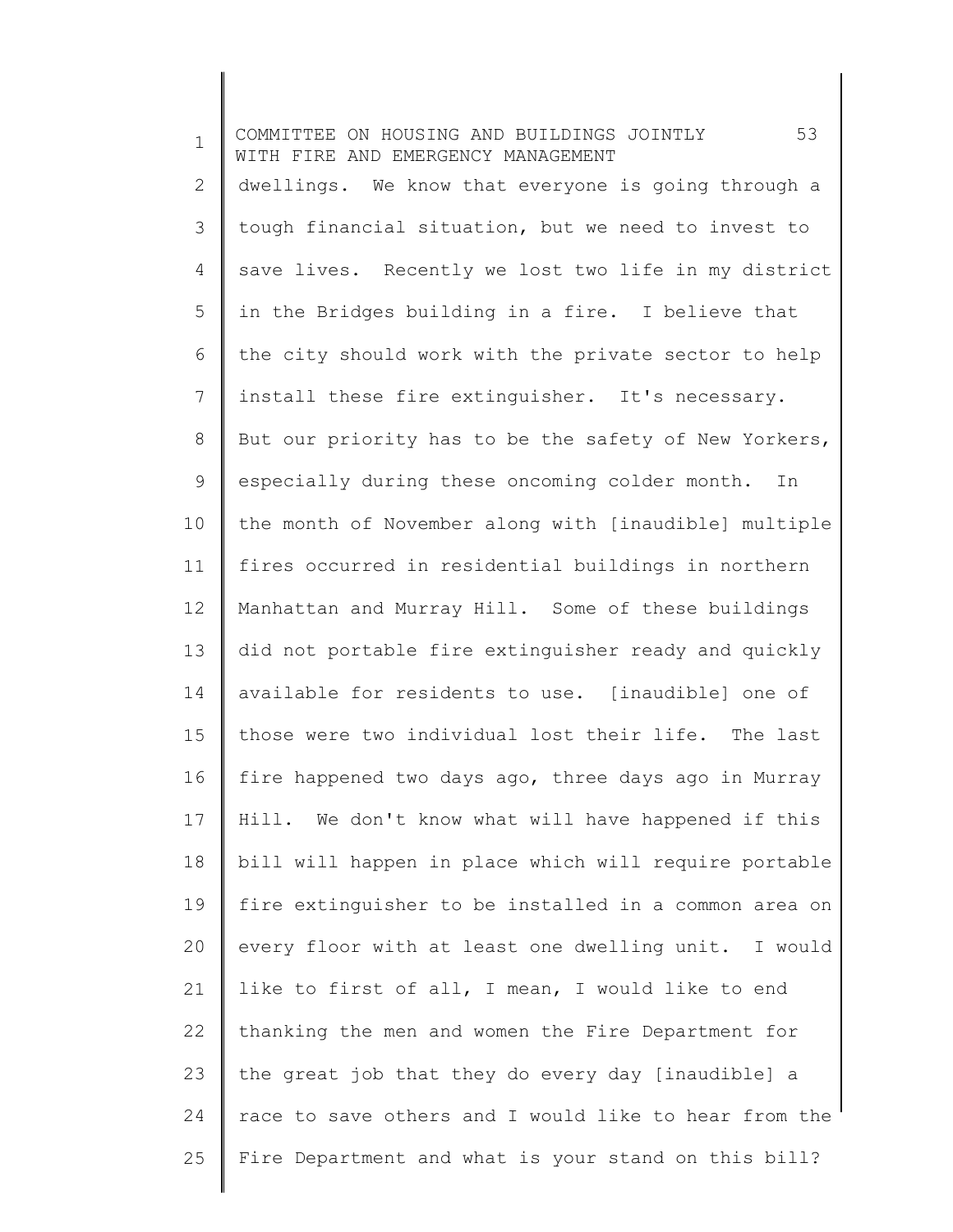1 2 3 4 5 6 7 8 9 10 11 12 13 14 15 16 17 18 19 20 21 22 23 24 25 COMMITTEE ON HOUSING AND BUILDINGS JOINTLY 54 WITH FIRE AND EMERGENCY MANAGEMENT ASSISTANT CHIEF HODGENS: OK, um, well, first of all, sorry, sorry about the residents of your community. We, we did respond to that fire and we're aware of it, you know, the last, in the last few days. But as far as portable fire extinguishers in a common area of a multiple dwelling, we feel, we, we don't support that. It seems counterintuitive, but the fact is that to operate a fire extinguisher requires, although it's not complicated, a little bit of training. There's many, um, components, um, that have to be taken into consideration if somebody was to use a portable fire extinguisher. I mean, one of the, um, one of our most important messages to residents is when there's a fire to, to leave the apartment or the dwelling, close the door, and, and dial 911. We feel that is the best course of action. If, if there was a fire extinguisher our fear is that a person would open the door to their apartment, go into the hallway, I don't know how many feet away the fire extinguisher is. Once they open the door there, there is inrush of air that feeds the fire. So all the time that's going on the fire could be growing exponentially. And, and the person who, ah, takes the fire extinguisher may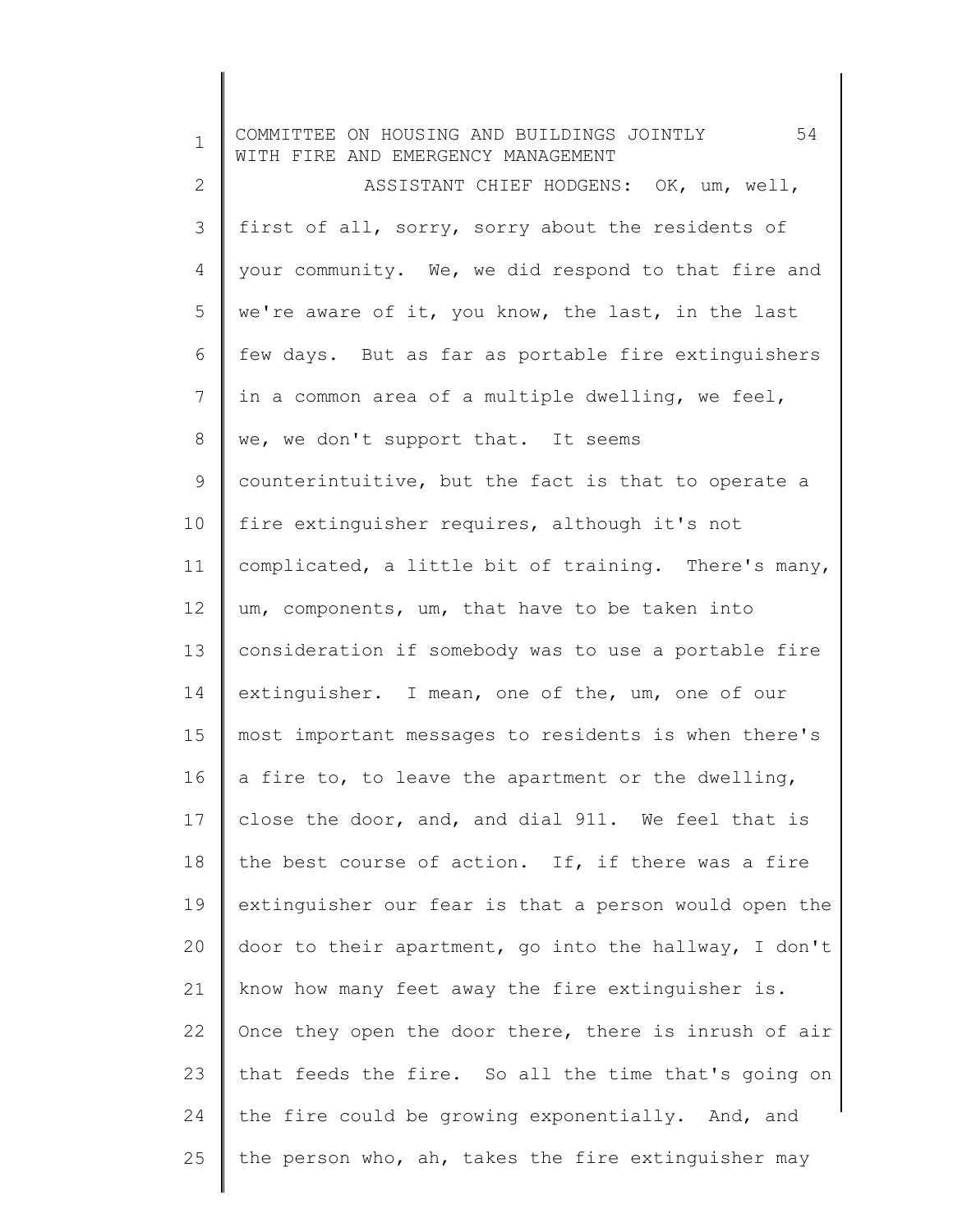| $\mathbf 1$ | 55<br>COMMITTEE ON HOUSING AND BUILDINGS JOINTLY<br>WITH FIRE AND EMERGENCY MANAGEMENT |
|-------------|----------------------------------------------------------------------------------------|
| 2           | not be familiar with its use and, and, and when its                                    |
| 3           | use would even be detrimental in the hands of a, a                                     |
| 4           | firefighter, because a fire extinguisher is designed                                   |
| 5           | for a small fire. Now if this fire started to expand                                   |
| 6           | and you attempt to use a fire extinguisher it's, it's                                  |
| 7           | actually a dangerous operation. Um, there are also                                     |
| 8           | different types of fire extinguishers and that are                                     |
| 9           | designed to be used for different materials that are                                   |
| 10          | on fire. Ah, regular combustibles require water.                                       |
| 11          | Um, flammable liquids require a dry chemical or foam,                                  |
| 12          | and electrical fires even require a, a specific type                                   |
| 13          | of fire extinguisher. Um, so I think that that's the                                   |
| 14          | reason why we don't think that this is, um, we don't                                   |
| 15          | really, we don't support this, this, this bill.                                        |
| 16          | COUNCIL MEMBER RODRIGUEZ: OK. I just                                                   |
| 17          | hope that we can continue having conversation in that                                  |
| 18          | even though we look as a pilot project, eh, to see                                     |
| 19          | how we working in particular area in that unless we                                    |
| 20          | and, and, and I do respect your knowledge and, and,                                    |
| 21          | and as a department that we rely on to keep us safe                                    |
| 22          | when it comes to fire, but I feel that, I understand                                   |
| 23          | your knowledge about this, but I also feel that we                                     |
| 24          | have not had it yet so we don't know what the result                                   |
| 25          | is and, and, I do believe that if, we have to look at                                  |
|             |                                                                                        |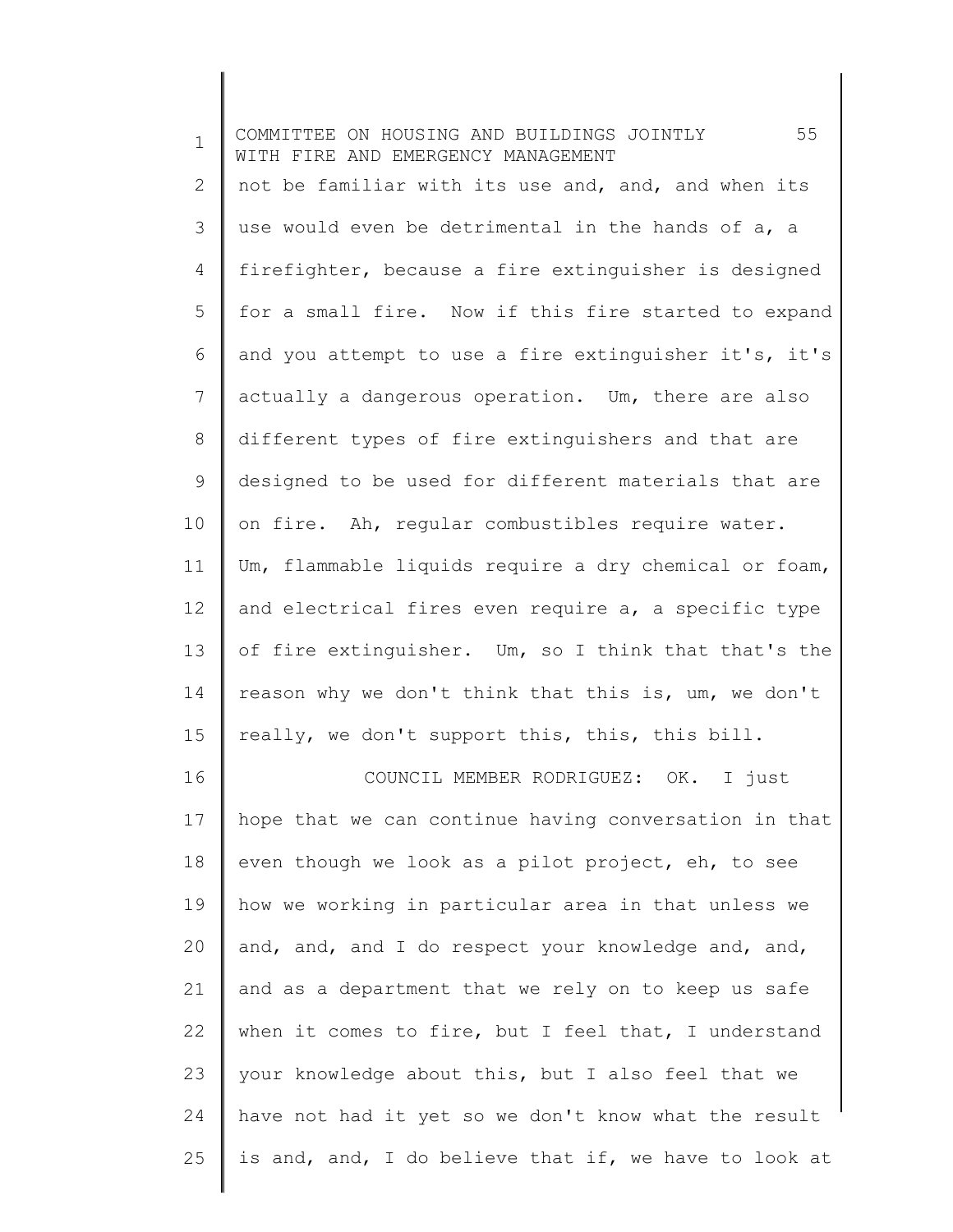1 2 3 4 5 6 7 8 9 10 11 12 13 14 15 16 17 18 19 20 21 22 23 24 25 COMMITTEE ON HOUSING AND BUILDINGS JOINTLY 56 WITH FIRE AND EMERGENCY MANAGEMENT a pilot project to see how they work and here in my district it's... SERGEANT AT ARMS: Time expired. COUNCIL MEMBER RODRIGUEZ: ...[inaudible] we lost, you know, one of my neighbors a few years ago who used to run the largest [inaudible] here in Manhattan and I think that if there would be a fire extinguisher there his life could be saved and of course this is assumption based on what I could know. We will rely on you for your knowledge, but I think that we, if we can look at the possibility, even if we could do a pilot project I, I hope that we can have conversation about. ASSISTANT CHIEF HODGENS: Oh, yes, we are always open to, you know, further discussion for, you know, to make, ah, fire safety, ah, um, improve fire safety in any situation. Um, one thing very important also to emphasize is that, ah, that members, ah, that people have working smoke detectors, um, and how important it is to change the batteries two times a year, usually when you change your clocks back, ah, the two times during the year it's a good time to change the battery in your smoke detector, and that will save lives because when the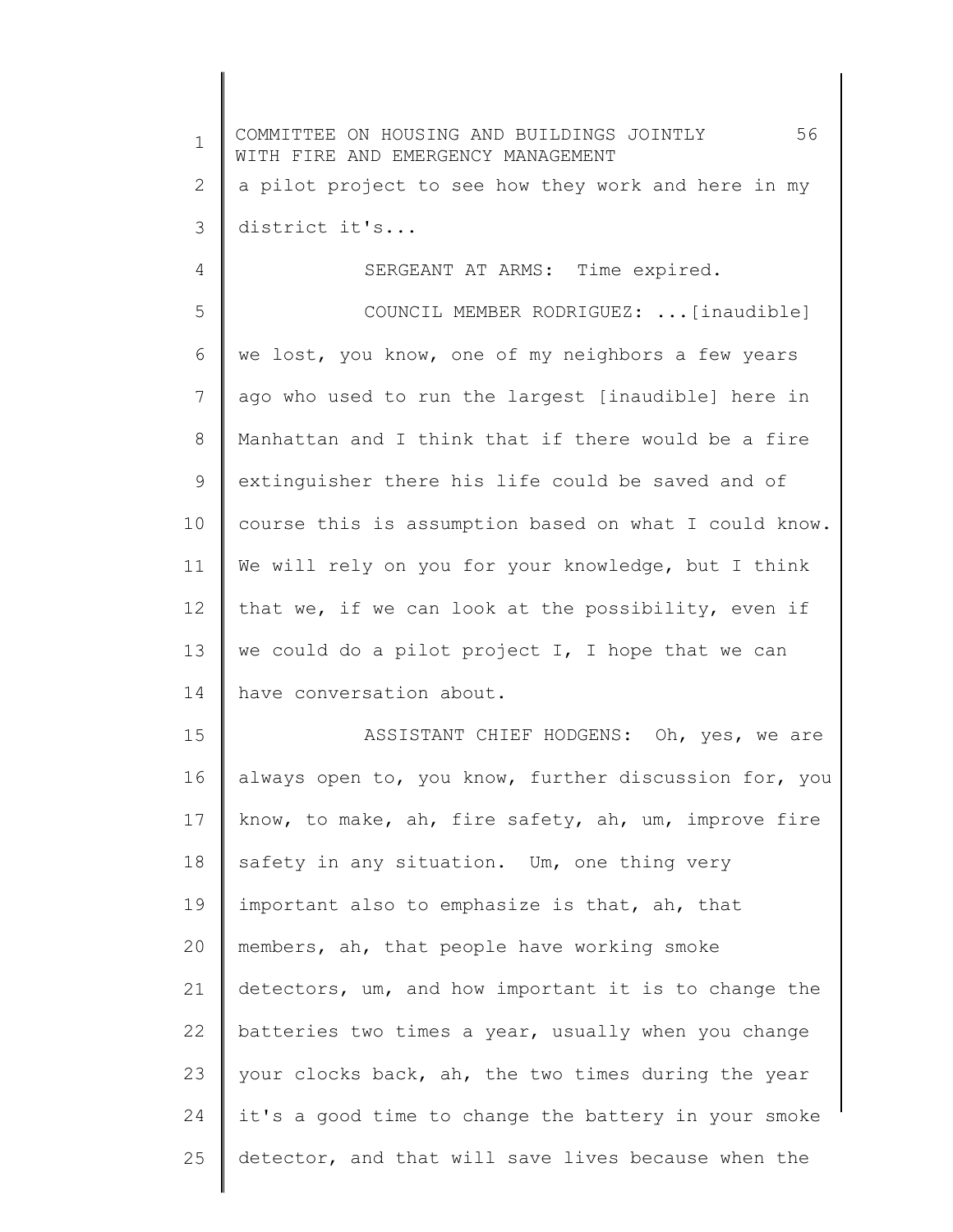1 2 3 4 5 6 7 8 9 10 11 12 13 14 15 16 17 18 19 20 21 22 23 24 25 COMMITTEE ON HOUSING AND BUILDINGS JOINTLY 57 WITH FIRE AND EMERGENCY MANAGEMENT smoke detector also notifies you in the very early stages of a fire that you still have a chance to get out safely, and always close the door. COUNCIL MEMBER RODRIGUEZ: OK, thank you. Thanks, Chairs, thanks. COMMITTEE COUNSEL: OK, next we're going to be hearing from Council Member Chin, who will be asking a question, followed by Council Member Rosenthal, who will be asking a second round of questions. Thank you. SERGEANT AT ARMS: Time starts now. COUNCIL MEMBER CHIN: Um, thank you. Ah, thank you to all the chairs. Um, I wanted to talk about 1146-A, and I just heard from the fire chief and I agree with you that we need to do more on education on fire safety. In my district I have a lot of, you know, old tenement building and we had some tragic fires, um, since I've been, you know, in the City Council and that is a concern that I have, and that's why I signed on to as a cosponsor for the sprinkler bill, because that's, I automatically think that the sprinkler system would be the best because if there's a fire, you know, water comes down and would put out the fire. And I was, um, I also want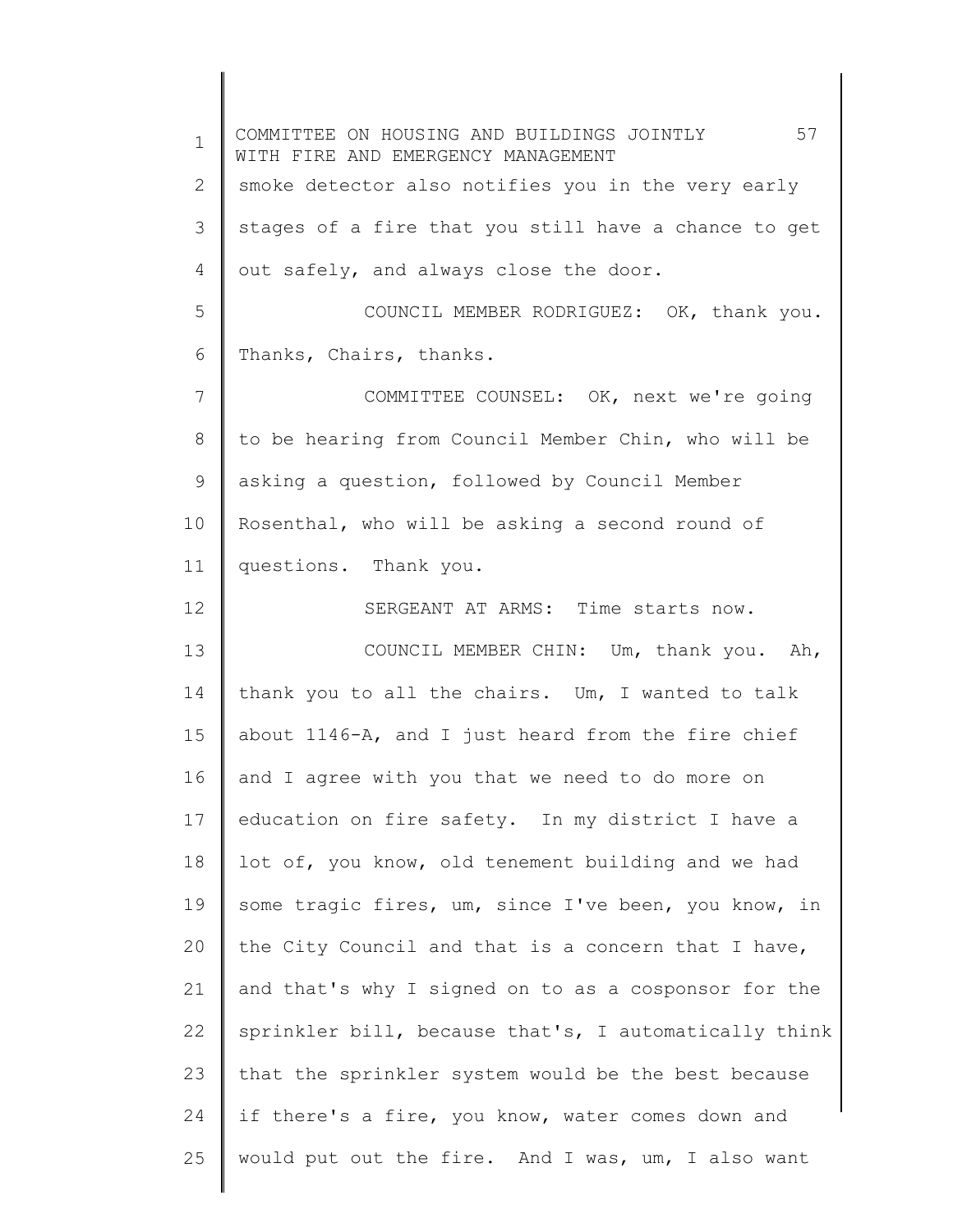| $\mathbf 1$ | 58<br>COMMITTEE ON HOUSING AND BUILDINGS JOINTLY<br>WITH FIRE AND EMERGENCY MANAGEMENT |
|-------------|----------------------------------------------------------------------------------------|
| 2           | to thank a lot of my, ah, constituent who are small                                    |
| 3           | property owner who have reached out, ah, in the last                                   |
| 4           | couple of days about their concern, ah, of the cost                                    |
| 5           | factor, the invasiveness, and also issues that we                                      |
| 6           | haven't thought about. I chair the Committee on                                        |
| 7           | Aging and a lot of the residents are seniors and I                                     |
| $8\,$       | just can't imagine, ah, seeing them having to be                                       |
| 9           | relocated in order for the sprinkler system, ah, to                                    |
| 10          | be installed, and I think the Commissioner La Rocca                                    |
| 11          | talked about that. And so I think that what can we                                     |
| 12          | do, ah, with property owners and owners to really                                      |
| 13          | improve, ah, you know, fire safety, ah, education.                                     |
| 14          | Let's see if there's a way that we can work together,                                  |
| 15          | 'cause some seniors don't know how to change the                                       |
| 16          | battery, ah, of their alarm so, I mean, if we can                                      |
| 17          | work together with the owner to really do that for                                     |
| 18          | the resident, ah, that might be helpful. I think                                       |
| 19          | fire safety is a big concern. Ah, so, you know,                                        |
| 20          | we're really ready to work with, with everyone, ah,                                    |
| 21          | on that and, ah, I guess the deputy, ah, the                                           |
| 22          | assistant chief, I mean, how can the Fire Department                                   |
| 23          | really work with us to work with landlords to do more                                  |
| 24          | of the regular inspections and, and safety education,                                  |
| 25          | ah, so that we can prevent tragedy from happening.                                     |
|             |                                                                                        |

 $\begin{array}{c} \hline \end{array}$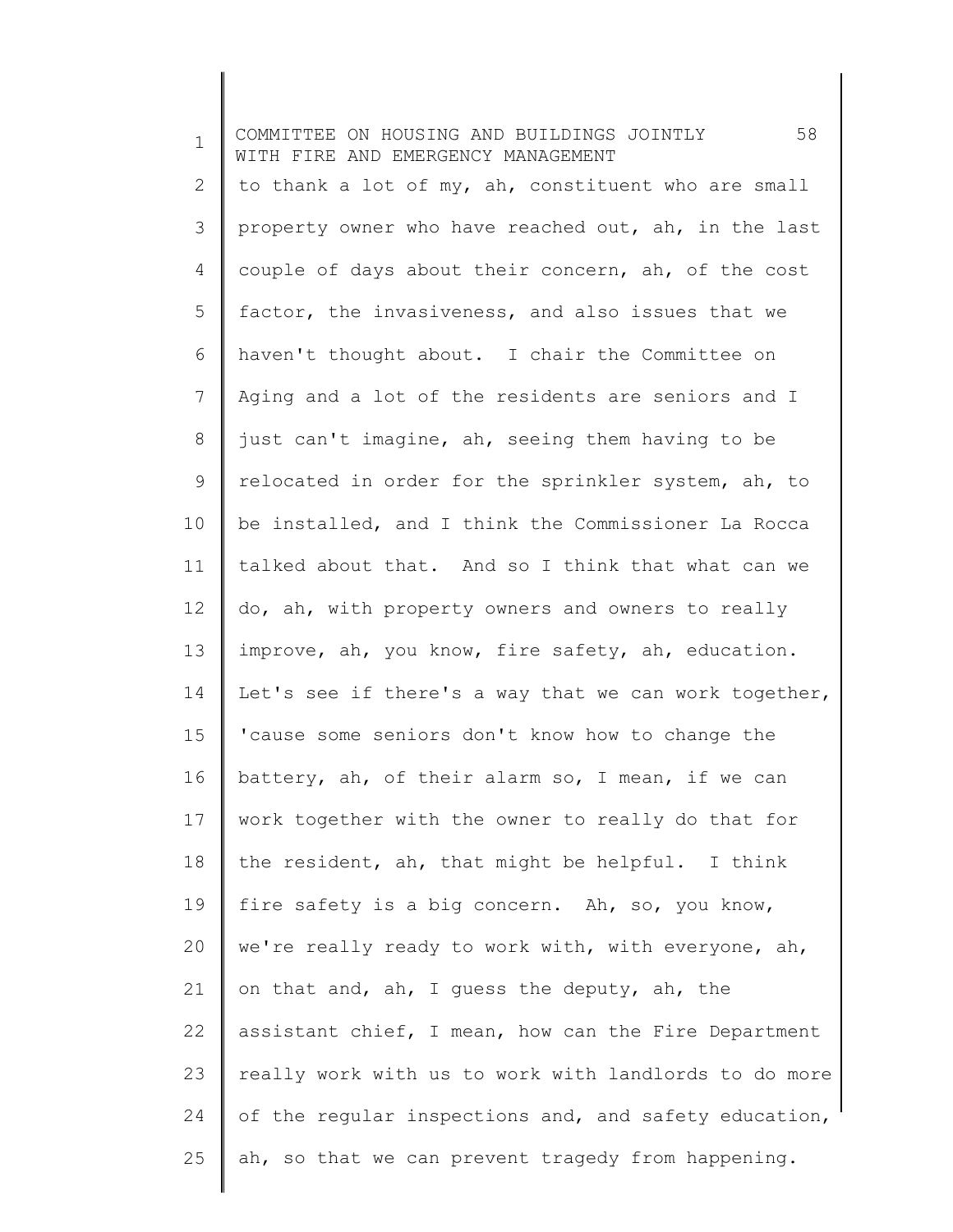| $\mathbf 1$  | 59<br>COMMITTEE ON HOUSING AND BUILDINGS JOINTLY<br>WITH FIRE AND EMERGENCY MANAGEMENT |
|--------------|----------------------------------------------------------------------------------------|
| $\mathbf{2}$ | ASSISTANT CHIEF HODGENS: Ah, well, the                                                 |
| 3            | Fire Department is, ah, a big component of fire                                        |
| 4            | safety and you did touch upon the working smoke                                        |
| 5            | detectors, and that would be the number one, um, you                                   |
| 6            | know, failsafe or, you know, fire safety measure that                                  |
| 7            | could be taken by, by a building owners to make sure                                   |
| $8\,$        | that all the apartments have working smoke detectors,                                  |
| 9            | and also the individual, um, apartment, ah, owner or                                   |
| 10           | renter. Ah, so that is key, that is one of the main                                    |
| 11           | components of that, and also                                                           |
| 12           | SERGEANT AT ARMS: Time expired.                                                        |
| 13           | ASSISTANT CHIEF HODGENS:  always                                                       |
| 14           | maintaining a means of egress, making sure that you                                    |
| 15           | have access to, you know, the fire escape or whatever                                  |
| 16           | it may be. So that in conjunction with the smoke                                       |
| 17           | detectors is a great fire safety lesson that the Fire                                  |
| 18           | Department is, is always, you know, reinforcing.                                       |
| 19           | COUNCIL MEMBER CHIN: I think because of                                                |
| 20           | all the, a lot of unanswered questions, ah, to 1146-B                                  |
| 21           | and all the concern that's being raised right now                                      |
| 22           | that, that I have been heard about, and there are                                      |
| 23           | really important issue. Um, I am gonna get off the                                     |
| 24           | bill. Ah, I'm withdrawing my support right now for                                     |
| 25           | 1146, um, but I still want to make sure that we work                                   |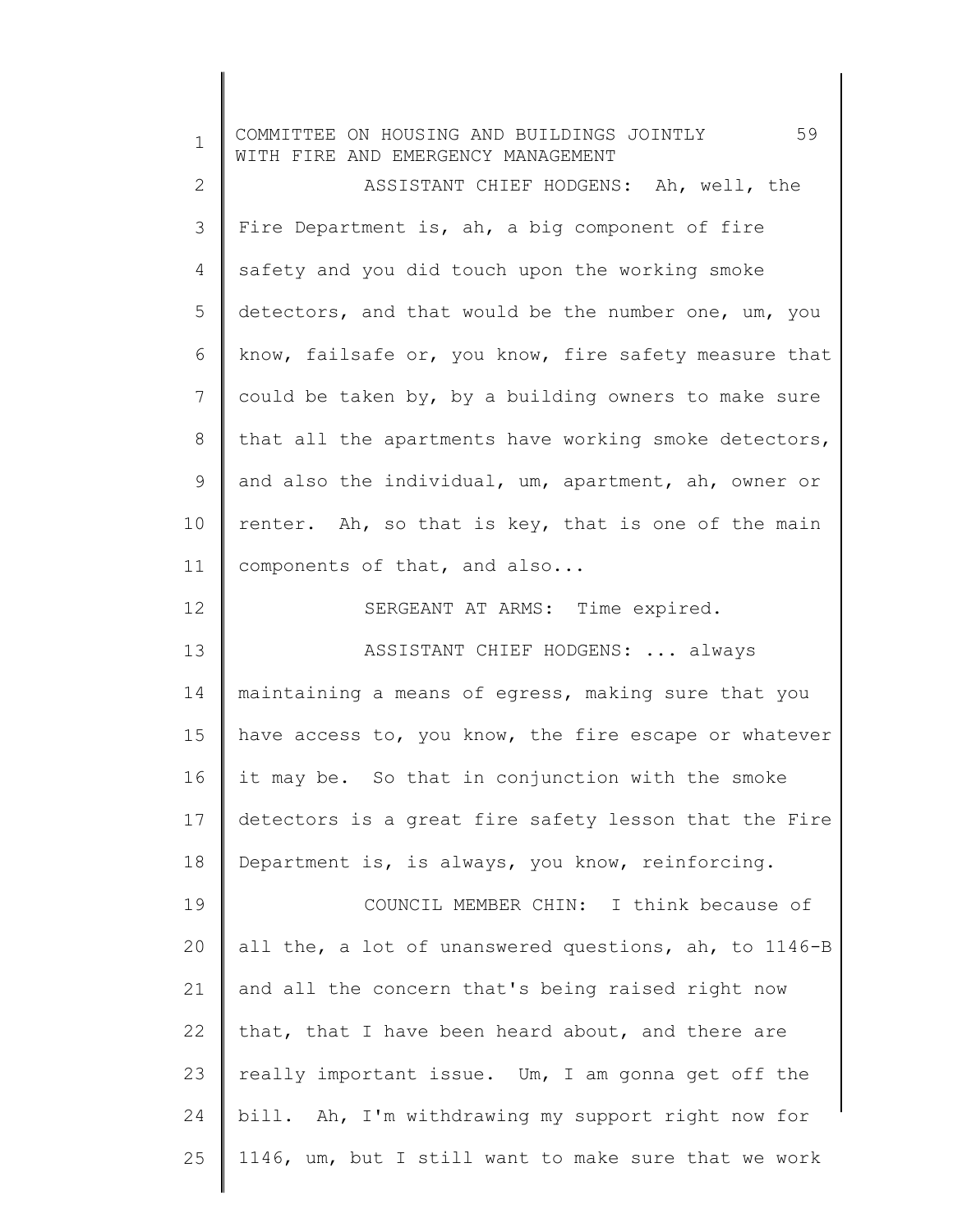1 2 3 4 5 6 7 8 9 10 11 12 13 14 15 16 17 18 19 20 21 22 23 24 25 COMMITTEE ON HOUSING AND BUILDINGS JOINTLY 60 WITH FIRE AND EMERGENCY MANAGEMENT with, ah, you know, property owner, small building owner, ah, to ensure, ah, fire safety and if there's ways that we can develop program to do that I look forward to working with the Fire Department and the small property owner. Thank you. ASSISTANT CHIEF HODGENS: OK, I do have also from the Fire Department is Julian Bazel, our FDNY counsel. If we have a minute I would pass it on to him if he has anything to say about this question. DEPARTMENT COUNSEL BAZEL: Yeah, I... CHAIRPERSON CORNEGY: Absolutely. DEPARTMENT COUNSEL BAZEL: Yes, thank you. Um, ah, Council Member, I do want to emphasize that in recent years the Fire Department has, um, really, ah, enhanced and expanded the public information about emergency preparedness and fire safety in apartment buildings. Ah, we put out an expanded emergency preparedness guide and, um, pursuant to, ah, a recent local law we have an evacuation checklist. And, and HPD has also joined us on the landlord side in terms of encouraging building owners to talk to, ah, apartment residents about emergency preparedness. This isn't just about fire safety, it's also about weather emergencies and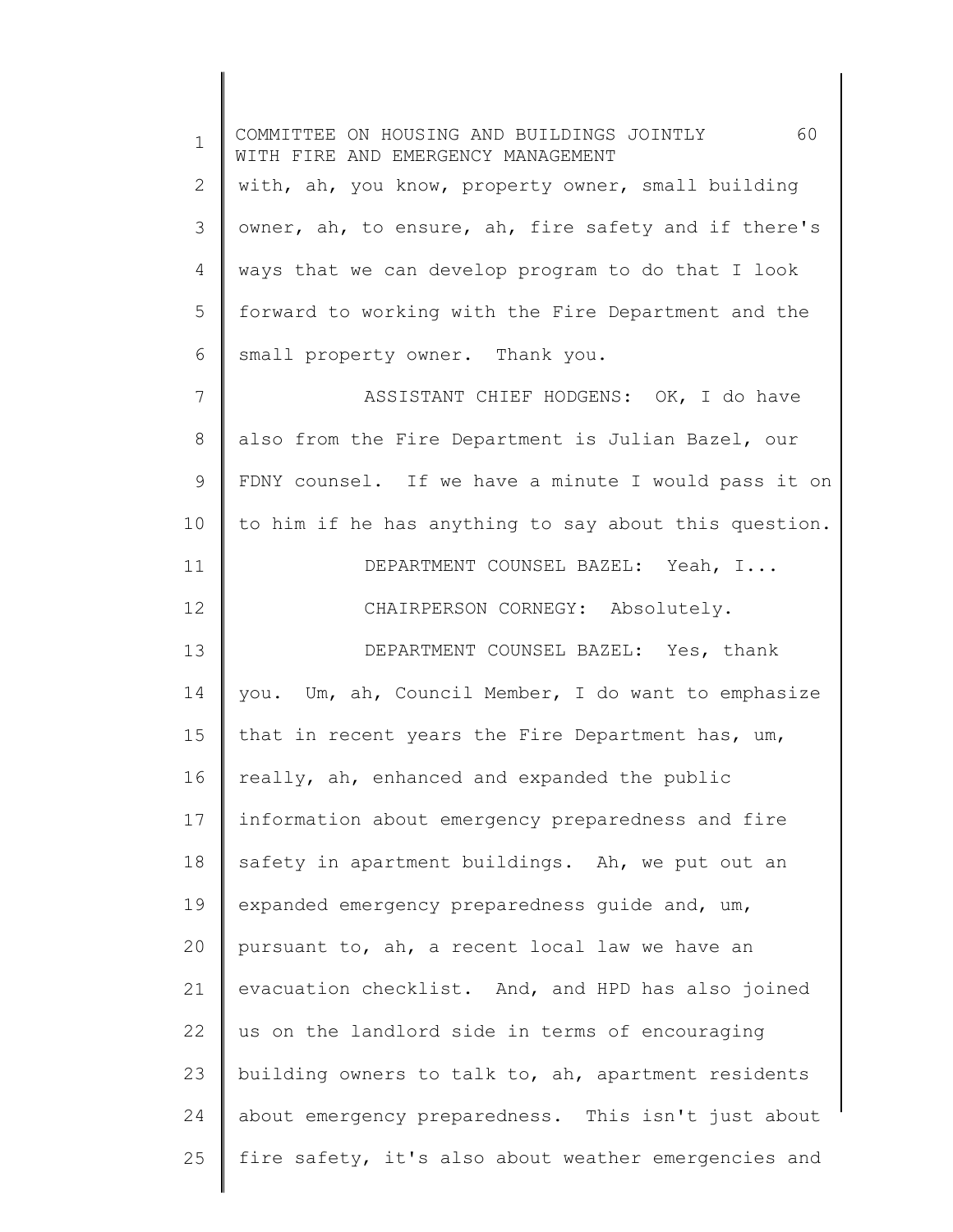| $\mathbf 1$ | 61<br>COMMITTEE ON HOUSING AND BUILDINGS JOINTLY<br>WITH FIRE AND EMERGENCY MANAGEMENT |
|-------------|----------------------------------------------------------------------------------------|
| 2           | all kinds of other conditions that might affect the                                    |
| 3           | building, loss of power, um, things of that sort. So                                   |
| 4           | we have been trying to, ah, encourage building owners                                  |
| 5           | to talk to apartment residents and have a discussion                                   |
| 6           | about what can be done by the building owner and what                                  |
| 7           | can't be done by the building owner, what residents                                    |
| 8           | themselves should be preparing for in the event of                                     |
| 9           | various kinds of fire safety or other emergencies.                                     |
| 10          | Ah, from a fire safety perspective, as the chief                                       |
| 11          | explained, you know, the key is usually the, ah, the                                   |
| 12          | smoke detector. In the absence of a sprinkler system                                   |
| 13          | the, the smoke detector is the key thing that they                                     |
| 14          | need to maintain and we, the Fire Department also has                                  |
| 15          | a fire safety education unit that does a lot of                                        |
| 16          | outreach activity with seniors and other community                                     |
| 17          | groups about, um, helping them, ah, either get or                                      |
| 18          | install um, um, fire safety directors, ah, sorry, ah,                                  |
| 19          | ah, fire alarms and/or maintaining them. And so we,                                    |
| 20          | we do have a fairly active program to promote this,                                    |
| 21          | but, you know, it is a big city and there are a lot                                    |
| 22          | of people in it and not everyone is paying attention                                   |
| 23          | to this particular issue.                                                              |
| 24          | COUNCIL MEMBER CHIN: No, we appreciate                                                 |
| 25          | all the great work that the Fire Department has been                                   |
|             |                                                                                        |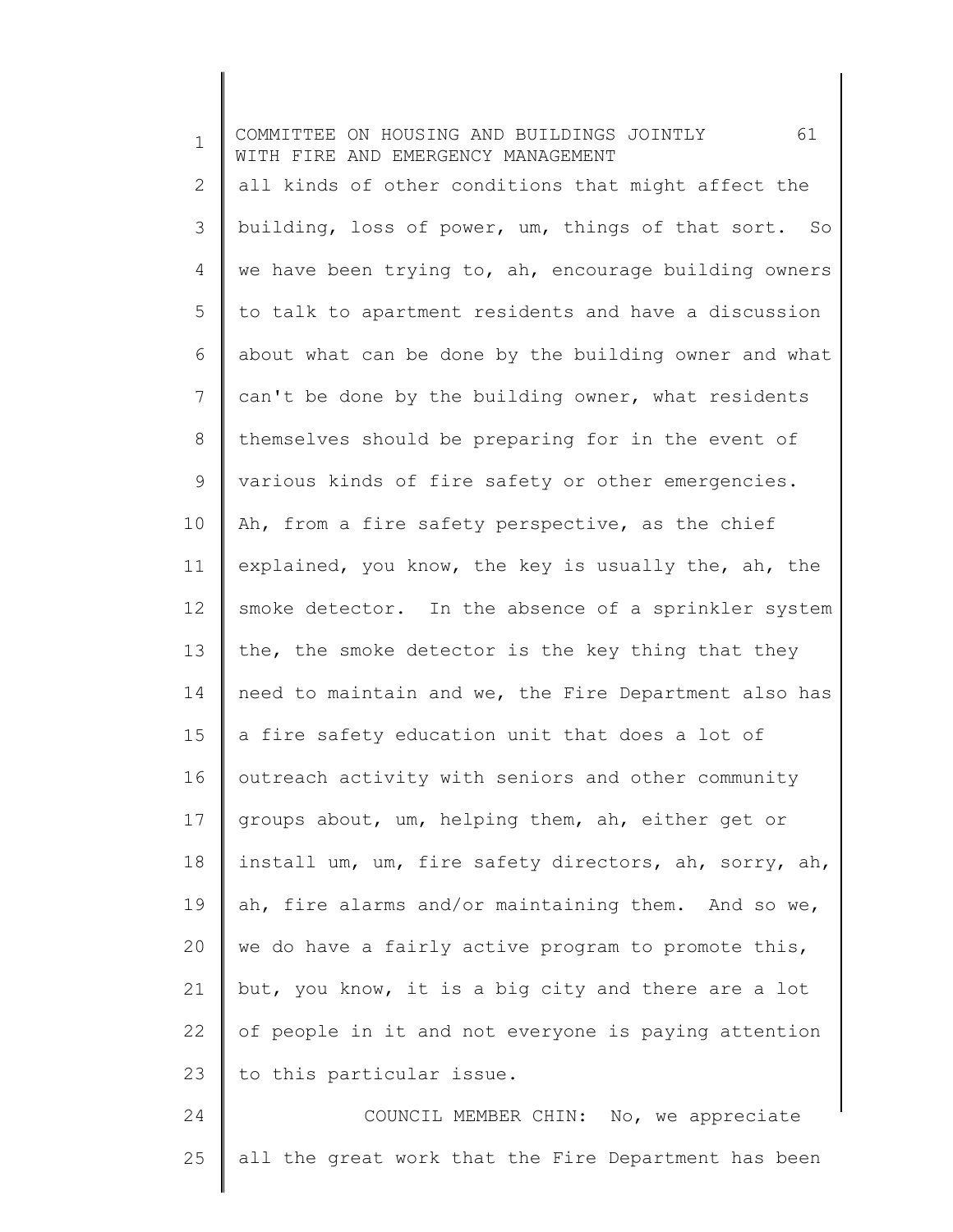| $\mathbf{1}$   | 62<br>COMMITTEE ON HOUSING AND BUILDINGS JOINTLY<br>WITH FIRE AND EMERGENCY MANAGEMENT |
|----------------|----------------------------------------------------------------------------------------|
| $\overline{2}$ | doing. I think hopefully with this discussion                                          |
| 3              | because of this bill that we can encourage, ah,                                        |
| 4              | property owner to really work together with FDNY, ah,                                  |
| 5              | to really promote, ah, safeties, fire safety                                           |
| 6              | emergency, um, in every building, um, especially                                       |
| 7              | these older buildings in our district. Thank you                                       |
| 8              | very much.                                                                             |
| $\mathcal{G}$  | COMMITTEE COUNSEL: Thank you, Council                                                  |
| 10             | Member. Now I'll be calling on Council Member                                          |
| 11             | Rosenthal for a question. If any other council                                         |
| 12             | members have a question please raise your hand or                                      |
| 13             | else after this we'll be moving on to the public                                       |
| 14             | testimony.                                                                             |
| 15             | CHAIRPERSON CORNEGY: Ah, wait, before we                                               |
| 16             | go to, ah, ah, Council Member Rosenthal I just wanted                                  |
| 17             | to acknowledge the presence of Council Member Powers.                                  |
| 18             | SERGEANT AT ARMS: Time starts now.                                                     |
| 19             | COUNCIL MEMBER ROSENTHAL: Thank you.                                                   |
| 20             | Um, you know, I've heard Commissioner La Rocca state                                   |
| 21             | in her testimony that my bill about the party or                                       |
| 22             | whatever terraces would significantly burden DOB's                                     |
| 23             | inspection budget and I respect that totally. If we                                    |
| 24             | could just put in a pin in that for one second. Can                                    |
| 25             | you speak to any problems that DOB inspectors have                                     |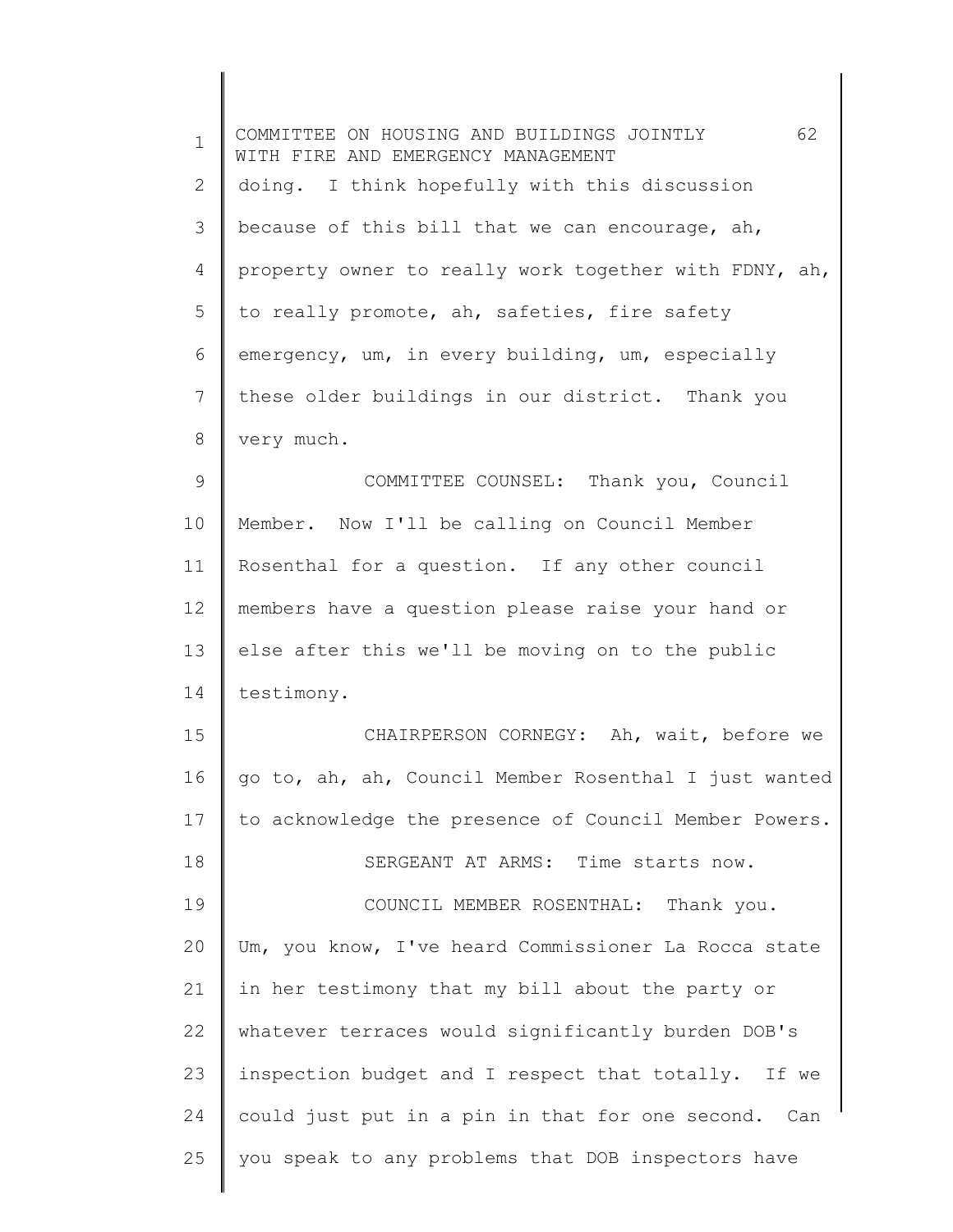1 2 3 4 5 COMMITTEE ON HOUSING AND BUILDINGS JOINTLY 63 WITH FIRE AND EMERGENCY MANAGEMENT encountered with the, um, with these terraces or small balconies? And later on I would love feedback from both the Fire Department and Department of Buildings on this bill.

6 7 8 9 10 11 12 13 14 15 16 17 18 19 20 21 22 23 24 COMMISSIONER LA ROCCA: Certainly. Um, so putting a pin in, in staffing considerations, um, certainly welcome the opportunity to talk more about, ah, what drove the bill although you alluded to it in your previous question, Council Member. Um, from our perspective, um, you know, to your point about whether inspectors have voiced concerns I have not heard. But, again, you know, we have, ah, property owners who already have an established requirement to maintain their building, which includes any, um, ah, fixtures on the exterior of a building, ah, such as a fire escape, um, um, as well as the heightened, um, ah, workload for our buildings that are six stories or greater, um, where obviously Local Law 11 applies. So, um, from our mind's eye, ah, certainly any opportunity to talk to the council about ways we can improve, um, the maintenance and safety of a building is one we would, ah, value. So I certainly would value that conversation.

25

COUNCIL MEMBER ROSENTHAL: Thank you.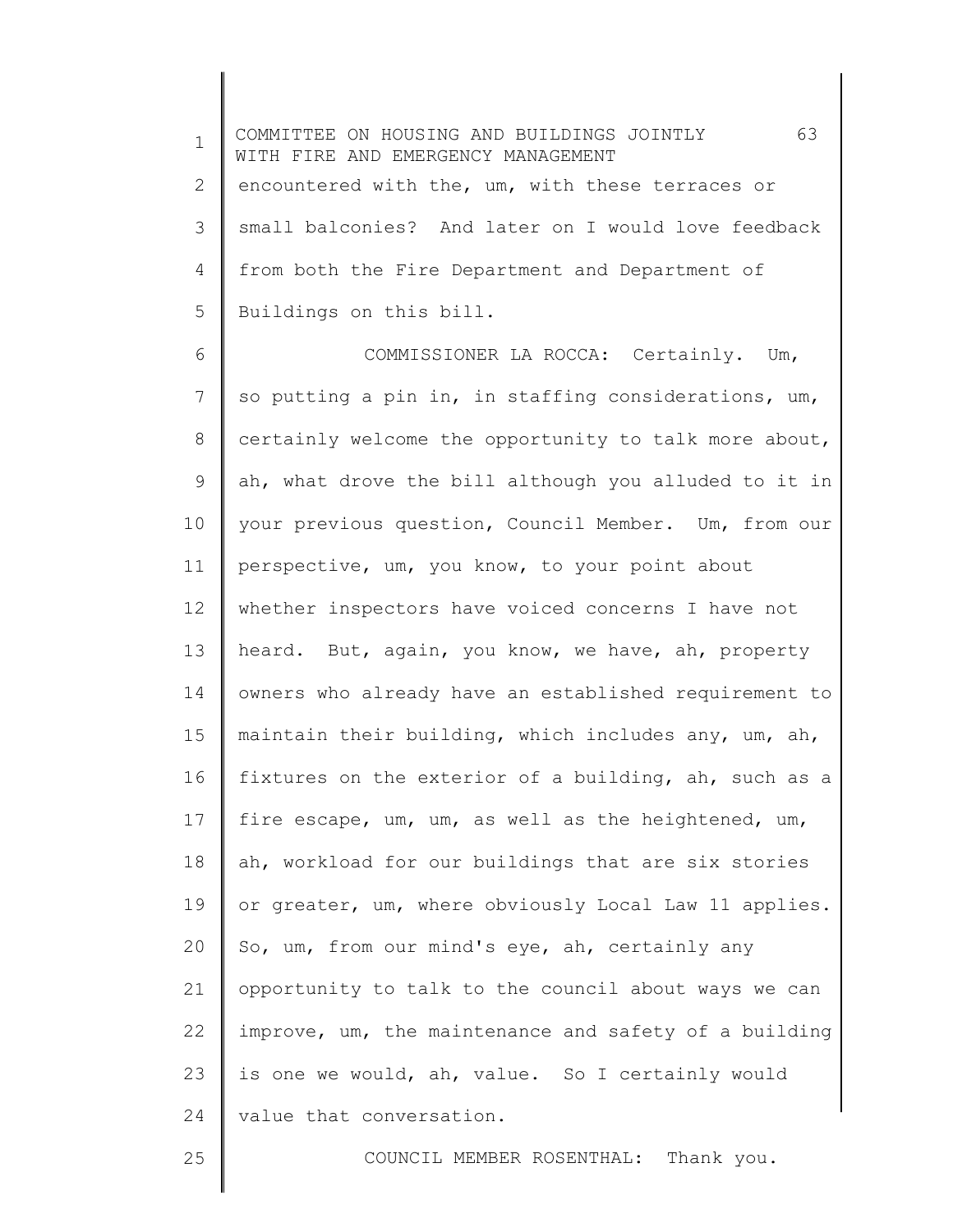| $\mathbf 1$ | 64<br>COMMITTEE ON HOUSING AND BUILDINGS JOINTLY<br>WITH FIRE AND EMERGENCY MANAGEMENT |
|-------------|----------------------------------------------------------------------------------------|
| 2           | COMMITTEE COUNSEL: If there are no more                                                |
| 3           | questions, um, we will now be moving on to public                                      |
| 4           | testimony. Um, as a reminder, um, unlike in in-                                        |
| 5           | person hearings where we call on a panel, we'll be                                     |
| 6           | calling on individuals on a one-by-one basis. Once,                                    |
| 7           | once your name is called a member of our staff will                                    |
| 8           | unmute you and the Sergeant at Arms will set a timer                                   |
| 9           | and announce that you may begin. Your testimony will                                   |
| 10          | be limited to three people, two minutes, I'm sorry.                                    |
| 11          | Um, today first we're gonna be hearing from Joseph                                     |
| 12          | Condon, followed by Barika Williams, Albert                                            |
| 13          | [inaudible].                                                                           |
| 14          | SERGEANT AT ARMS: Time starts now.                                                     |
| 15          | JOSEPH CONDON: Ah, good afternoon, ah,                                                 |
| 16          | everyone, council members, ah, committee chairs.                                       |
| 17          | Thank you for the opportunity to testify today.<br>Мy                                  |
| 18          | name is Joseph Condon. This testimony is provided on                                   |
| 19          | behalf the Community Housing Improvement Program,                                      |
| 20          | which is an organization representing thousands of                                     |
| 21          | small- and medium-sized rent stabilized housing                                        |
| 22          | providers, ah, throughout New York City. We are                                        |
| 23          | focusing the testimony on Intro 1146-B because it has                                  |
| 24          | the most severe impact on, ah, housing providers and                                   |
| 25          | their residents, ah, of all the bills being                                            |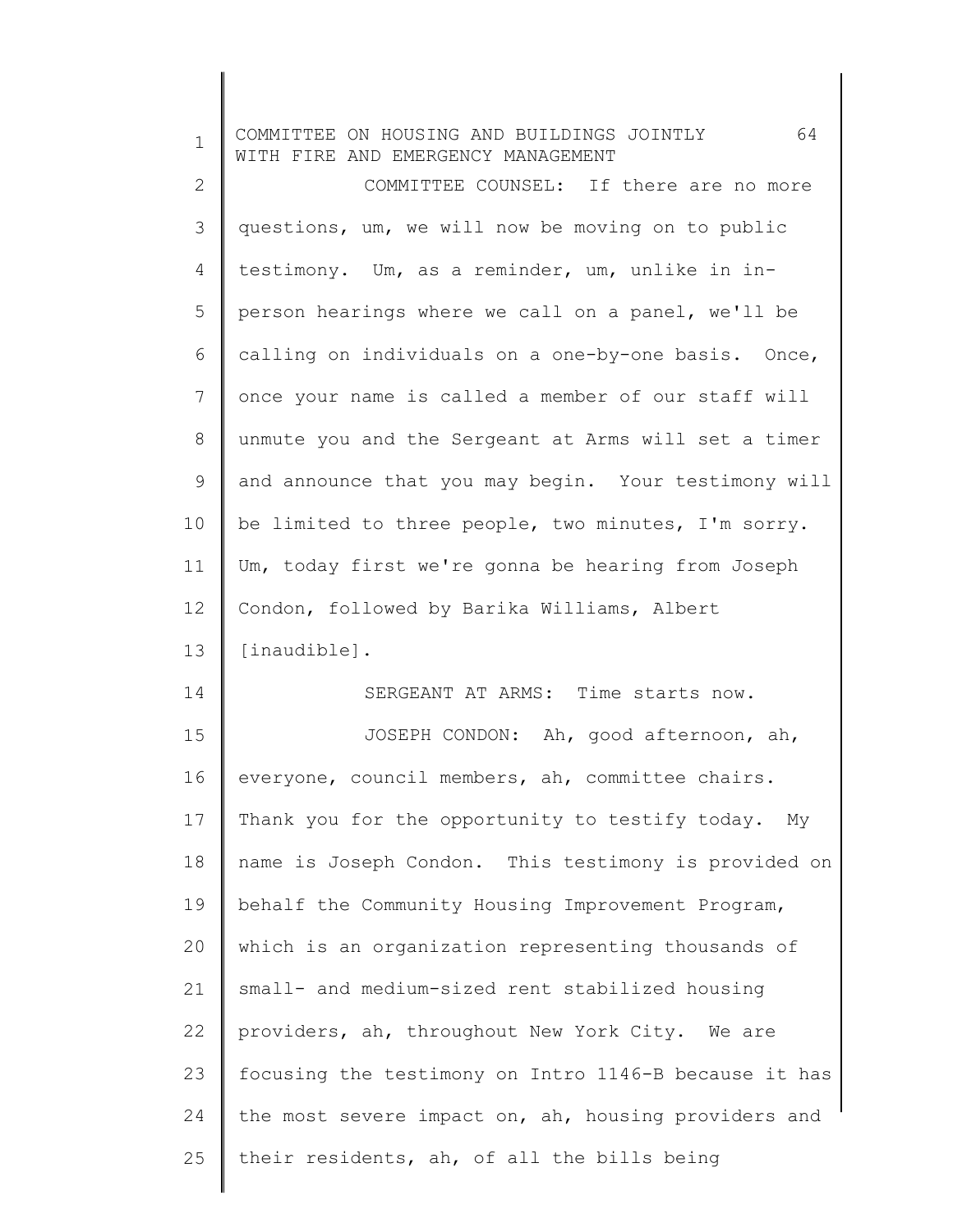1 2 3 4 5 6 7 8 9 10 11 12 13 14 15 16 17 18 19 20 21 22 23 24 25 COMMITTEE ON HOUSING AND BUILDINGS JOINTLY 65 WITH FIRE AND EMERGENCY MANAGEMENT considered today. We do understand that safety is the number one priority here, um, and we do agree with that goal. However, we do have some concerns with the lack of tools available, ah, right now, ah, to deal with the real-life circumstances that will be forced upon owners and their tenants because of 1146- B. In particular, um, the, the bill would turn buildings into construction sites. It would disrupt tenant lives for months, ah, potentially requiring relocation of tenants and their families during that time. Ah, there are also other concerns. Ah, cost of compliance is a major concern. Logistics of accessing tenant apartments is a major concern, ah, especially if there are collier conditions or other types of conditions already existing in the apartment, ah, and of course just accomplishing the building-wide installation within the timeframe. And on top of all that this bill is being consequated, ah, during an economic recession, ah, the depths of which are still unknown. Um, but just as an example of the disruption, ah, you can look at the difficulties associated with a similar situation that occurs when having to install or repipe cooking gas lines throughout a building. In that situation, each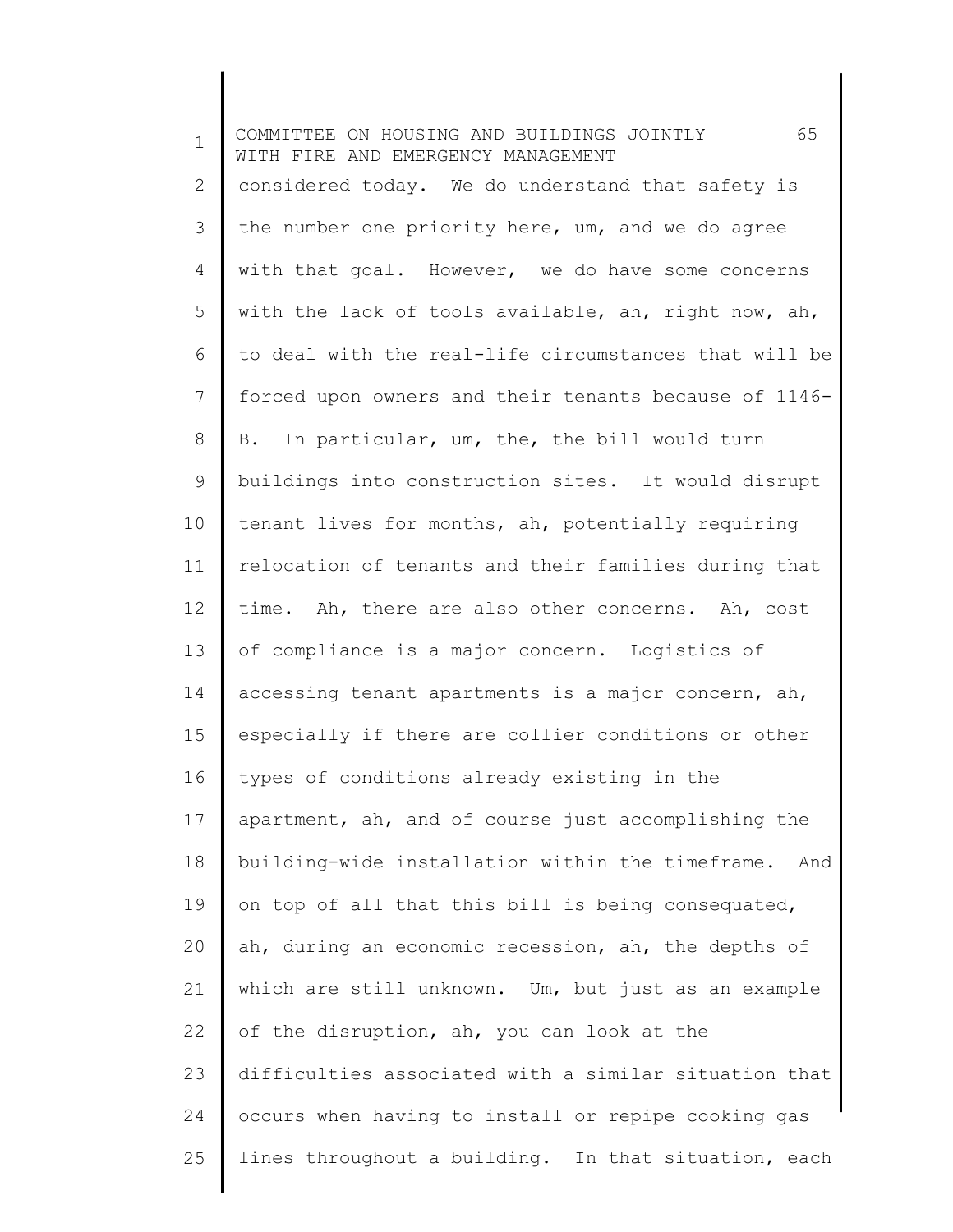| $\mathbf 1$ | 66<br>COMMITTEE ON HOUSING AND BUILDINGS JOINTLY<br>WITH FIRE AND EMERGENCY MANAGEMENT |
|-------------|----------------------------------------------------------------------------------------|
| 2           | apartment must be repiped, just like would be                                          |
| 3           | required under 1146-B. In those situations, you                                        |
| 4           | know, six months is a, is a normal timeframe.                                          |
| 5           | SERGEANT AT ARMS: Time expired.                                                        |
| 6           | JOSEPH CONDON: I just want to say thank                                                |
| 7           | you to the committee for considering, ah, comments                                     |
| 8           | and, um, we would be happy to work on the details of                                   |
| 9           | 1146-B to, ah, limit disruption and dislocation of                                     |
| 10          | tenants, ah, and address all the logistical concerns                                   |
| 11          | as well as the cost concerns. Thank you.                                               |
| 12          | CHAIRPERSON CORNEGY: Ah, I just want to                                                |
| 13          | say thank you so much for your testimony and being                                     |
| 14          | clear and concise, ah, with it. I think if everybody                                   |
| 15          | can, can do that we can hear from, ah, the amount of                                   |
| 16          | people who have signed up to testify, which is a                                       |
| 17          | large number. So, ah, I, I think you've set a fairly                                   |
| 18          | decent precedent outside of going over just a little                                   |
| 19          | bit of, of how the testimony can be received, ah, in                                   |
| 20          | a way that's very productive for us to make a                                          |
| 21          | determination on continuing or not continuing with                                     |
| 22          | this bill. So thank you so much for your testimony.                                    |
| 23          | COMMITTEE COUNSEL: Thank you. Next                                                     |
| 24          | we'll be hearing from Barika Williams, followed by                                     |
| 25          | Anne Corta, followed by Tanya Friedberg.                                               |
|             |                                                                                        |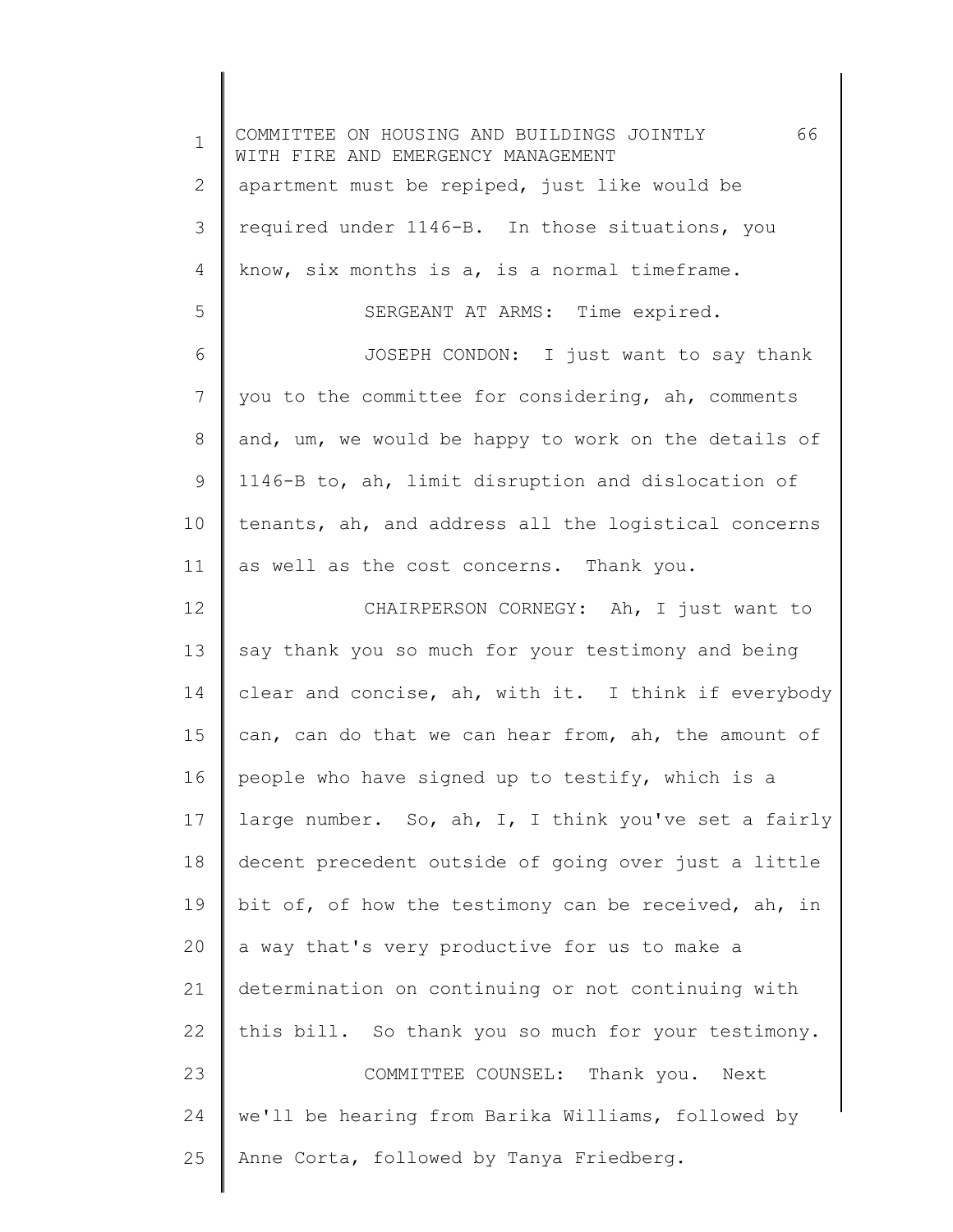1 2 3 4 5 6 7 8 9 10 11 12 13 14 15 16 17 18 19 20 21 22 23 24 25 COMMITTEE ON HOUSING AND BUILDINGS JOINTLY 67 WITH FIRE AND EMERGENCY MANAGEMENT SERGEANT AT ARMS: TIME STARTS NOW. BARIKA WILLIAMS: [inaudible], um, and per Chair Cornegy I'll try to keep it brief, so I'll, I'll pick some of the pieces. I just want to thank, ah, the committees for, for having me here. My name is Barika Williams. I'm the... CHAIRPERSON CORNEGY: Wait, wait, Barika, we can, we can barely hear you, I'm sorry. BARIKA WILLIAMS: Can you hear me? OK. Is this any better? Better? CHAIRPERSON CORNEGY: Yeah, much better. BARIKA WILLIAMS: All right. CHAIRPERSON CORNEGY: Please start over and can you start her time over, that was my fault. BARIKA WILLIAMS: No, no. Ah, my name is Barika Williams. I'm the executive director of the Association for Neighborhood and Housing Development, or ANHD, and I want to say thank you to Chair Cornegy, to Chair Borelli, and members of the committee for having me here today to speak. Ah, I'm speaking on behalf of both ANHD and for our 80-plus neighborhood-based affordable housing and equitable economic development organizations that we serve across New York City. Um, and to hop right to the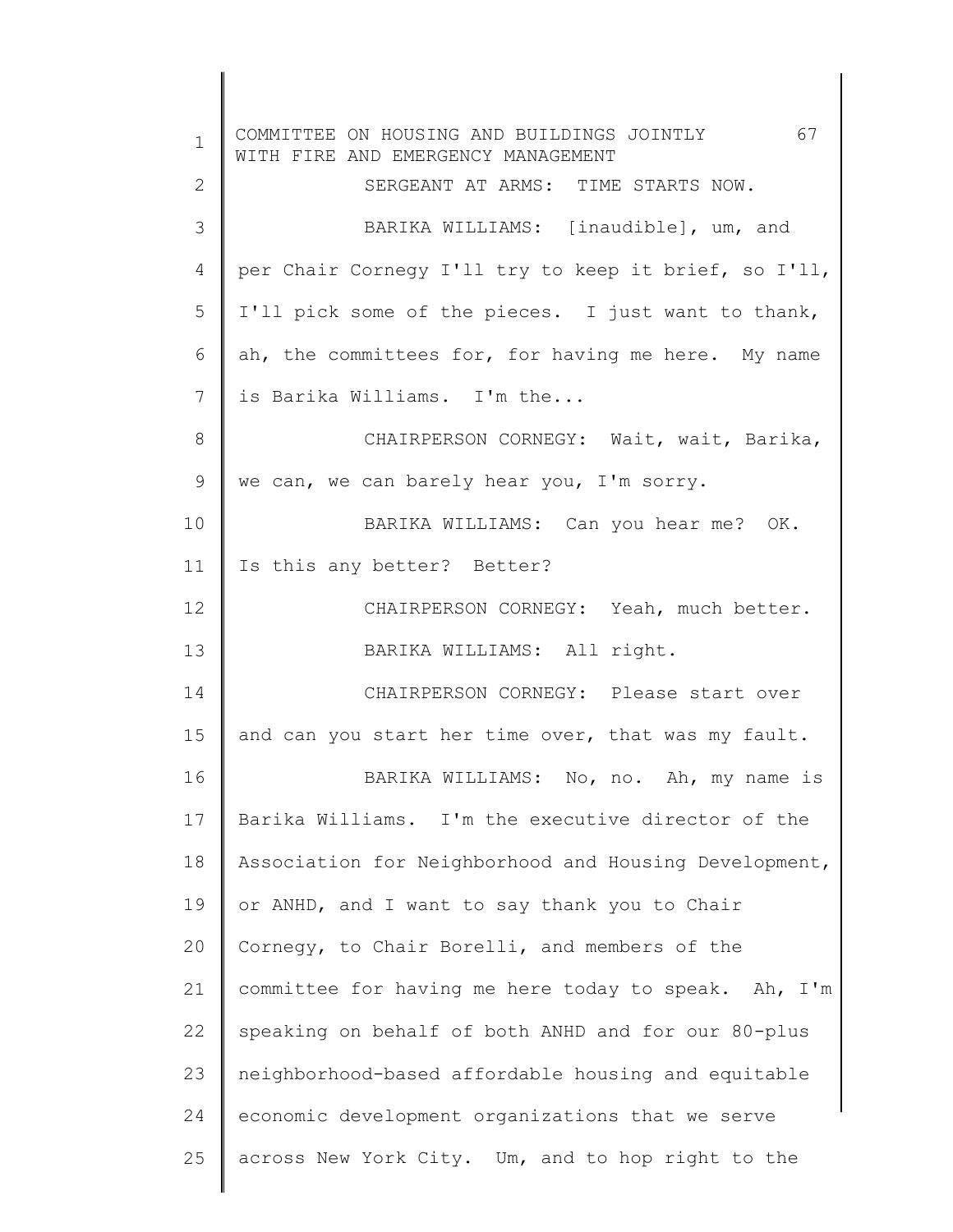| $\mathbf 1$ | 68<br>COMMITTEE ON HOUSING AND BUILDINGS JOINTLY<br>WITH FIRE AND EMERGENCY MANAGEMENT |
|-------------|----------------------------------------------------------------------------------------|
| 2           | point, um, I'm specifically semi-speaking about the                                    |
| 3           | impact of Intro, um, 1146-B. Um, ah, we understand,                                    |
| 4           | similar to the previous, ah, ah, testimony that the                                    |
| 5           | priority here is, is safety and security of tenants                                    |
| 6           | and residents, um, and very much understand and                                        |
| 7           | support that intent, ah, but have serious concerns                                     |
| 8           | about the proposed, ah, bill's impact to specifically                                  |
| 9           | small homeowners, affordable housing stock, um,                                        |
| 10          | public housing, and generally, ah, the potential                                       |
| 11          | impact, the, the disparate impact for communities of                                   |
| 12          | color and immigration communities. Um, so                                              |
| 13          | specifically want to speak to the cost of affordable,                                  |
| 14          | to affordable housing developers, so this is                                           |
| 15          | obviously the installation of sprinklers would                                         |
| 16          | potentially add a huge cost to eligible buildings.                                     |
| 17          | Um, it doesn't, the bill doesn't address how those                                     |
| 18          | costs would be absorbed by affordable housing                                          |
| 19          | developers which operate within the confines of                                        |
| 20          | government subsidy and government support. Um, ah,                                     |
| 21          | normally and traditionally, ah, our members come back                                  |
| 22          | to folks like [inaudible] the city like HPD in order                                   |
| 23          | to make large-scale infrastructure improvements in                                     |
| 24          | investments, um, and there are a number of programs,                                   |
| 25          | for example, the Green Housing Preservation Program,                                   |
|             |                                                                                        |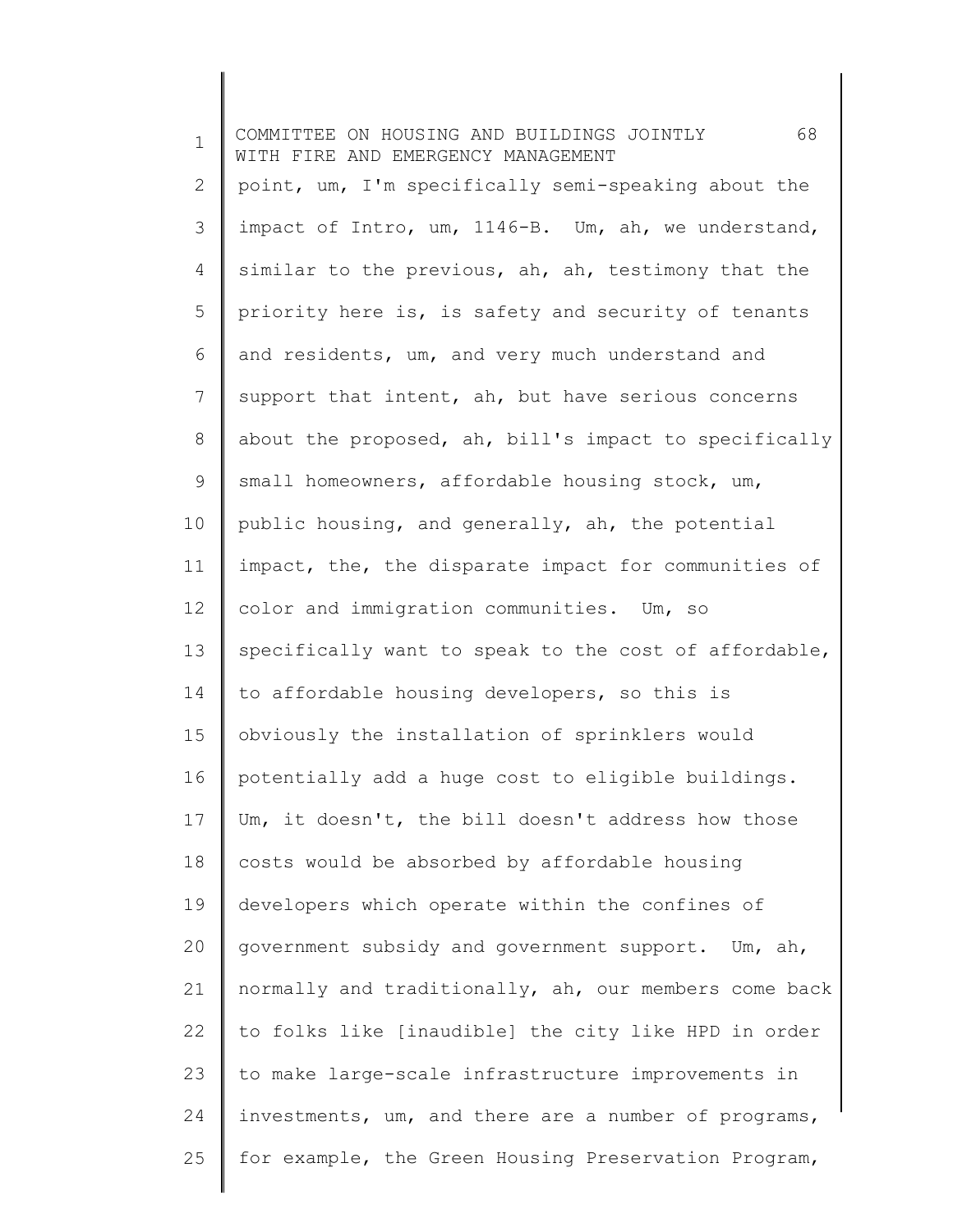| $\mathbf 1$ | 69<br>COMMITTEE ON HOUSING AND BUILDINGS JOINTLY<br>WITH FIRE AND EMERGENCY MANAGEMENT |
|-------------|----------------------------------------------------------------------------------------|
| 2           | that are set up to be able to do, ah, these kind of                                    |
| 3           | infrastructure investments and so absent some sort of                                  |
| 4           | capital pool of funds it's not clear how affordable                                    |
| 5           | housing, um, projects, um, and developments would be                                   |
| 6           | able to absorb and handle these costs. Um, this is                                     |
| 7           | prior to, ah, but only exacerbated by in light of                                      |
| 8           | COVID where many of our buildings have                                                 |
| 9           | SERGEANT AT ARMS: Time expired.                                                        |
| 10          | BARIKA WILLIAMS: OK. Have faced cuts of                                                |
| 11          | up to 20% in their rent rolls. The two other things                                    |
| 12          | that I'll say is, um, addressing access to credit for                                  |
| 13          | small homeowners and recognizing that it's                                             |
| 14          | specifically black and brown homeowners will not have                                  |
| 15          | access to credit to address this the same way, that                                    |
| 16          | our understanding is it is an eligible MCI expense,                                    |
| 17          | um, and that there is also is no provision or and                                      |
| 18          | it's not clear if NYCHA could comply with this bill.                                   |
| 19          | Thank you.                                                                             |
| 20          | CHAIRPERSON CORNEGY: Wait. So, so, ah,                                                 |
| 21          | Barika, on behalf of ANHD I, I felt like you had some                                  |
| 22          | recommendations to get us to a place of safety that                                    |
| 23          | didn't include, ah, what you are, ah, what you're                                      |
| 24          | detailing as onerous, ah, kind of ways of                                              |
| 25          | implementation. If you could just take a minute to,                                    |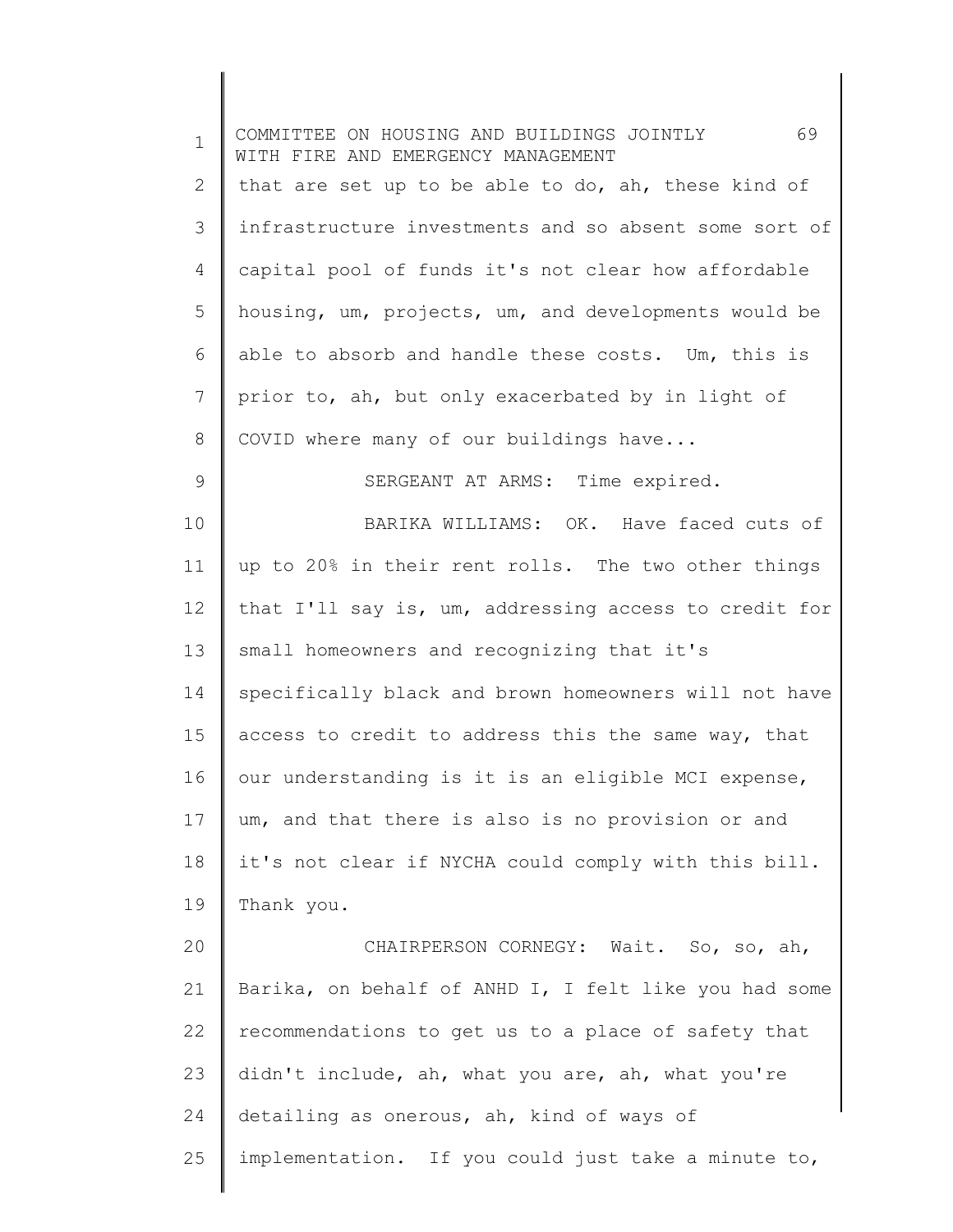1 2 3 4 5 6 7 8 9 10 11 12 13 14 15 16 17 18 19 20 21 22 23 24 25 COMMITTEE ON HOUSING AND BUILDINGS JOINTLY 70 WITH FIRE AND EMERGENCY MANAGEMENT ah, I'm going extend you the courtesy, I know you have a recommendation. BARIKA WILLIAMS: Yes, well... CHAIRPERSON CORNEGY: At least, at least one recommendation. BARIKA WILLIAMS: So I think our, our recommendation and, and, ah, would be that, that any sort of, um, ah, mandate around sprinklers would need to be paired with a, a pool of capital funds both for small homeowners and small landlords who don't have the same access to credit, especially understanding that we know that this is gonna hit black and brown homeowners, immigrant homeowners, and black and brown small businesses, which are small landlords, um, who are not gonna be able to access those funds, ah, let alone be able to afford it, but then likely not get the same, um, ah, credit access and recognition from, from banks and lenders, um, and then, ah, a pool of money as well for, for affordable housing, um, ah, landlords and, and property managers, ah, so that they can then go and access a zero interest pool of funds to be able to make any modifications that are proposed. So we, we've just got to understand that the expectation that affordable housing projects are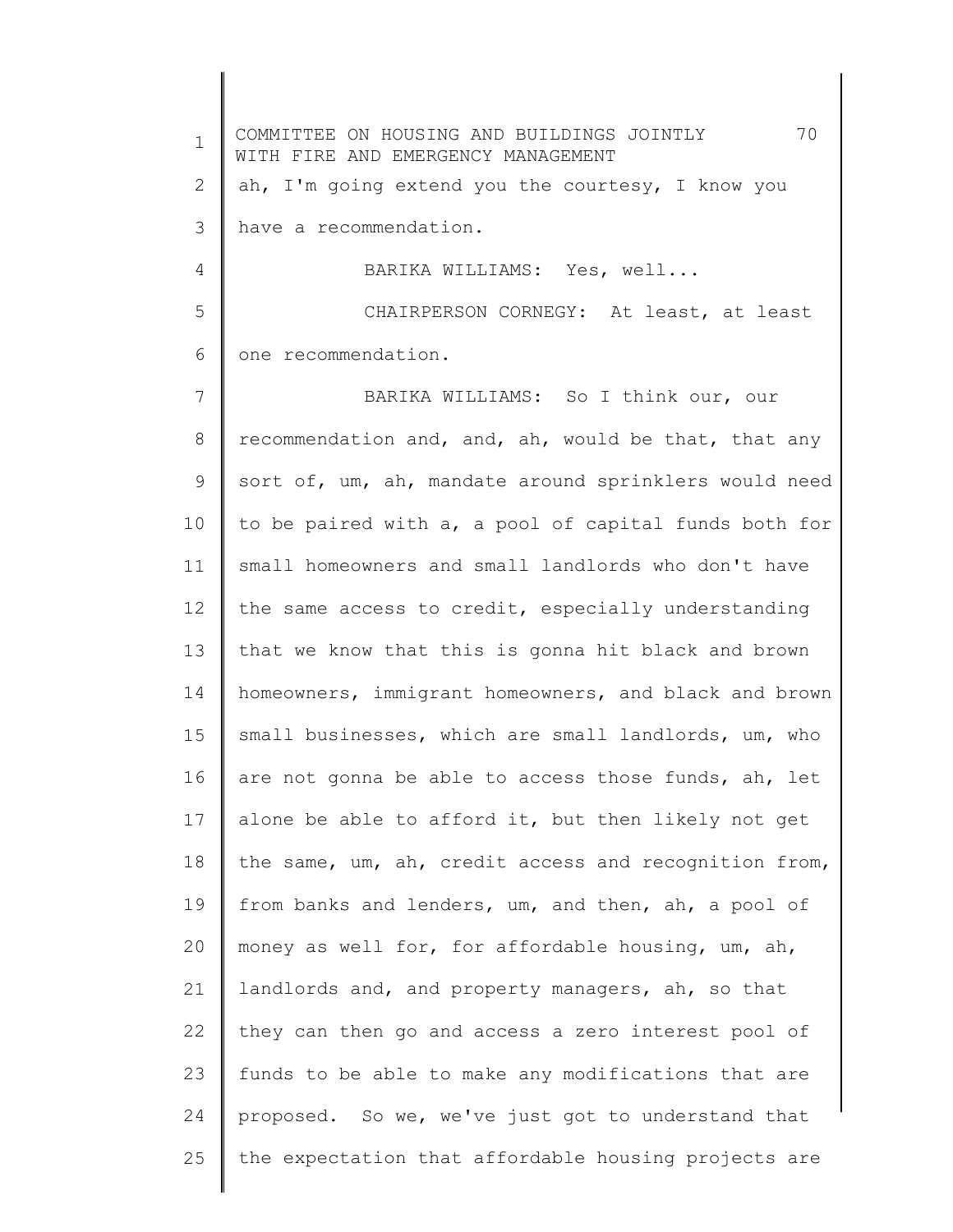| $\mathbf 1$ | COMMITTEE ON HOUSING AND BUILDINGS JOINTLY 71<br>WITH FIRE AND EMERGENCY MANAGEMENT |
|-------------|-------------------------------------------------------------------------------------|
| 2           | able to make any of these improvements without a pool                               |
| 3           | of, of funds to, to support the implementation, ah,                                 |
| 4           | is, is, um, highly unlikely and unrealistic.                                        |
| 5           | CHAIRPERSON CORNEGY: Thank you, thank                                               |
| 6           | you for your testimony, and thank you for the                                       |
| 7           | recommendation.                                                                     |
| 8           | BARIKA WILLIAMS: Thank you.                                                         |
| 9           | COMMITTEE COUNSEL: Next up we're going                                              |
| 10          | to be hearing from Ann Heaney-Korchak, followed by                                  |
| 11          | Christopher Athineos, followed by Jan Lee.                                          |
| 12          | SERGEANT AT ARMS: Time starts now. Ann,                                             |
| 13          | you're on mute.                                                                     |
| 14          | ANN HEANEY-KORCHAK: I apologize, sorry.                                             |
| 15          | Um, I'm a landlord to 20 tenants on the Upper West                                  |
| 16          | Side in District 6. Um, I spoke to an engineer about                                |
| 17          | installing sprinklers in each of our apartments and                                 |
| 18          | he said it cost me \$20,000 per unit to do this work.                               |
| 19          | Ah, the COVID crisis has exhausted all of our                                       |
| 20          | resources and we simply cannot afford to do, you                                    |
| 21          | know, work of this cope. Um, but small building                                     |
| 22          | owners like myself, you know, have lots of questions.                               |
| 23          | Um, firstly, ah, DEP agree that we have the                                         |
| 24          | infrastructure to support sprinkler systems to all of                               |
| 25          | these buildings? Are there enough licensed and                                      |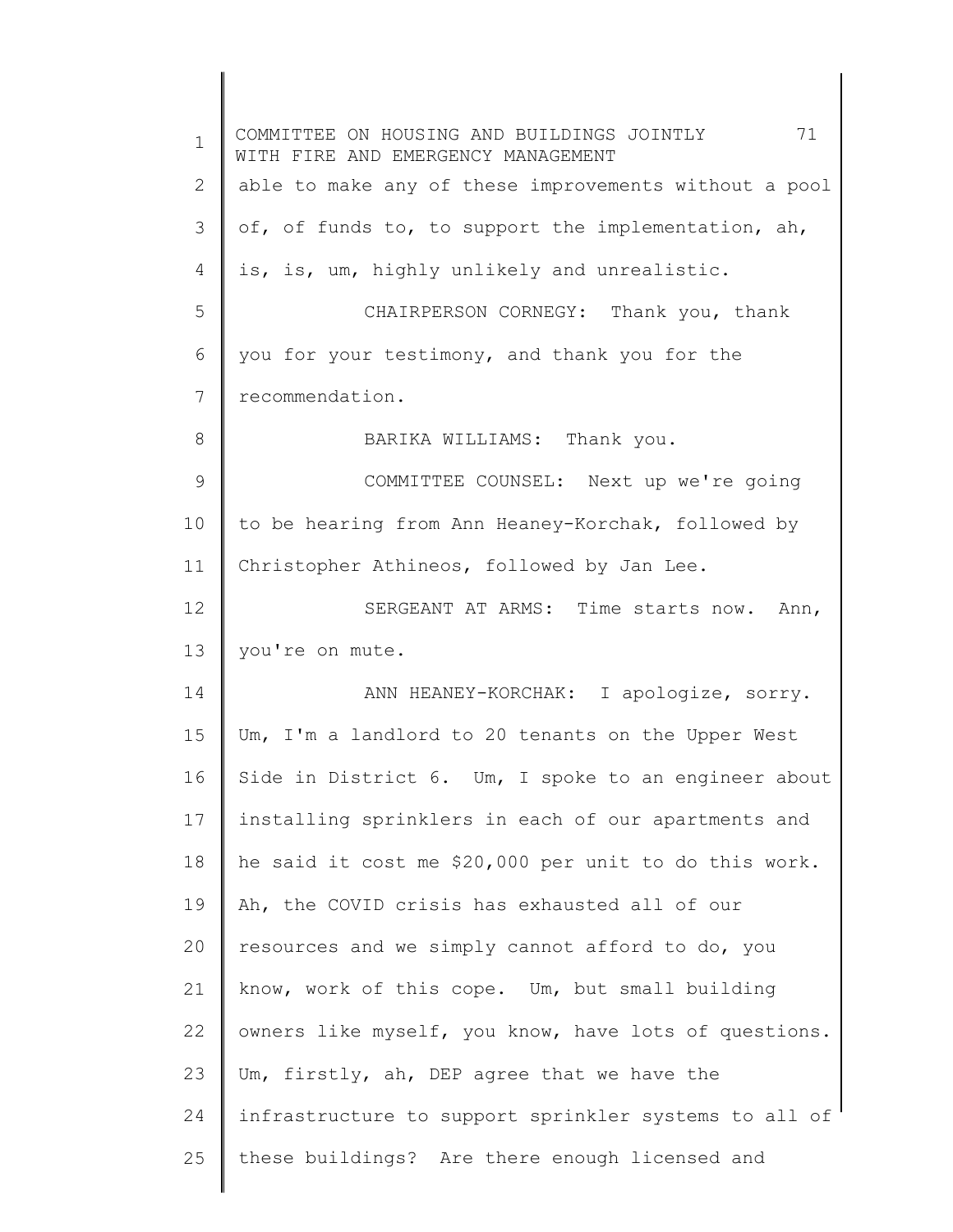1 2 3 4 5 6 7 8 9 10 11 12 13 14 15 16 17 18 19 20 21 22 23 24 25 COMMITTEE ON HOUSING AND BUILDINGS JOINTLY 72 WITH FIRE AND EMERGENCY MANAGEMENT qualified contractors to do this work in New York City? Does the DOB have enough staff to do the inspections in a timely manner? Will Landmarks allow me to install a water tank on my roof? Will APS be responsible for dealing with a tenant who has not left her apartment in 20 years and won't give us access to do this installation? Much of New York City's housing stock is old. Retrofitting a 120 year-old building that my family owns is near impossible to implement while the building is occupied. I offer this solution for fire safety. Let's increased the funding to the FDNY budget so that they have enough personnel, enough firehouses, and enough equipment to quickly respond to all of our calls. They are our greatest resource in protecting people and property. Thanks for your attention. CHAIRPERSON CORNEGY: Thank, thank you for your testimony. As, as it was said earlier, we're gonna hear from stakeholders from the entire city, whether it's homeowners, fire safety, um, ah, experts, ah, ah, advocates, and I, I think it's important to hear every single person's voice and not to mute that voice and that's what these hearings are about. So thank you for your testimony.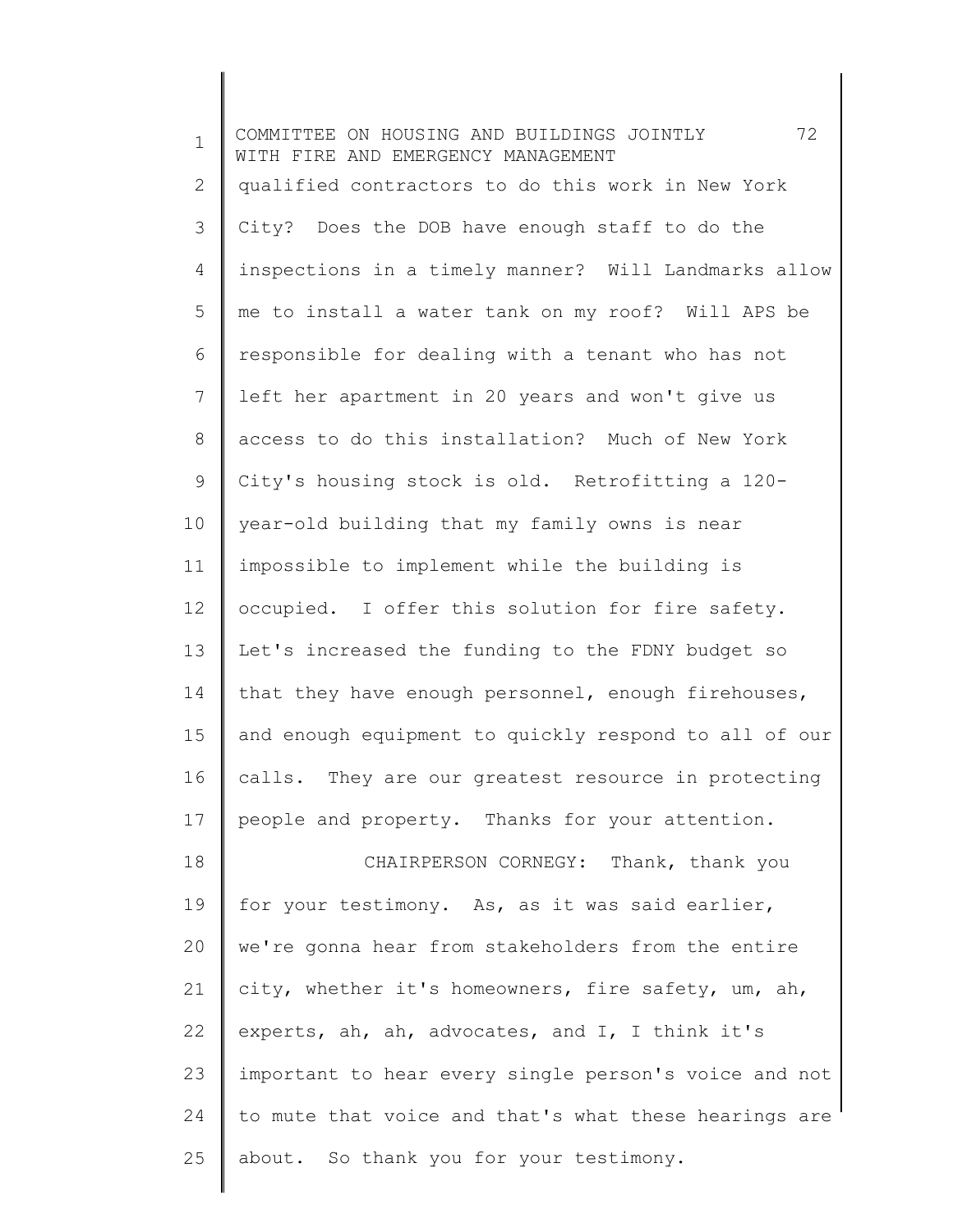1 2 3 4 5 6 7 8 9 10 11 12 13 14 15 16 17 18 19 20 21 22 23 24 25 COMMITTEE ON HOUSING AND BUILDINGS JOINTLY 73 WITH FIRE AND EMERGENCY MANAGEMENT COMMITTEE COUNSEL: Thank you. Um, next we'll be hearing from, um, Christopher Athineos, followed by Jan Lee, followed by Hal Dorfman. SERGEANT AT ARMS: Time starts now. CHRISTOPHER ATHINEOS: Hi, my name is Christopher Athineos. I'm a small property owner from Brooklyn and, um, I'm here to emphasize that, ah, and oppose 1146-B because, um, you know, our buildings have a building that's built in 1850. There would be no way, ah, for us to feasibly, um, and physically, ah, make such an installation. It's just impossible. I mean, we have, it's a landmark building. Inside we have very ornate, you know, landmark plaster moldings that, ah, it would create such disruption to the tenants. I mean, it's not even that, I mean, cost is like astronomical, but even you gave me the money to do it we still would not be able to do it. It's not a matter of, um, you know, of course it's a matter of money, but it's not even, for me even if you gave it to me we still would not be able to do it. I mean, I'm not being sarcastic but, I mean, you might as well just knock the building down and build up a new building. And, and for new construction I can clearly see the need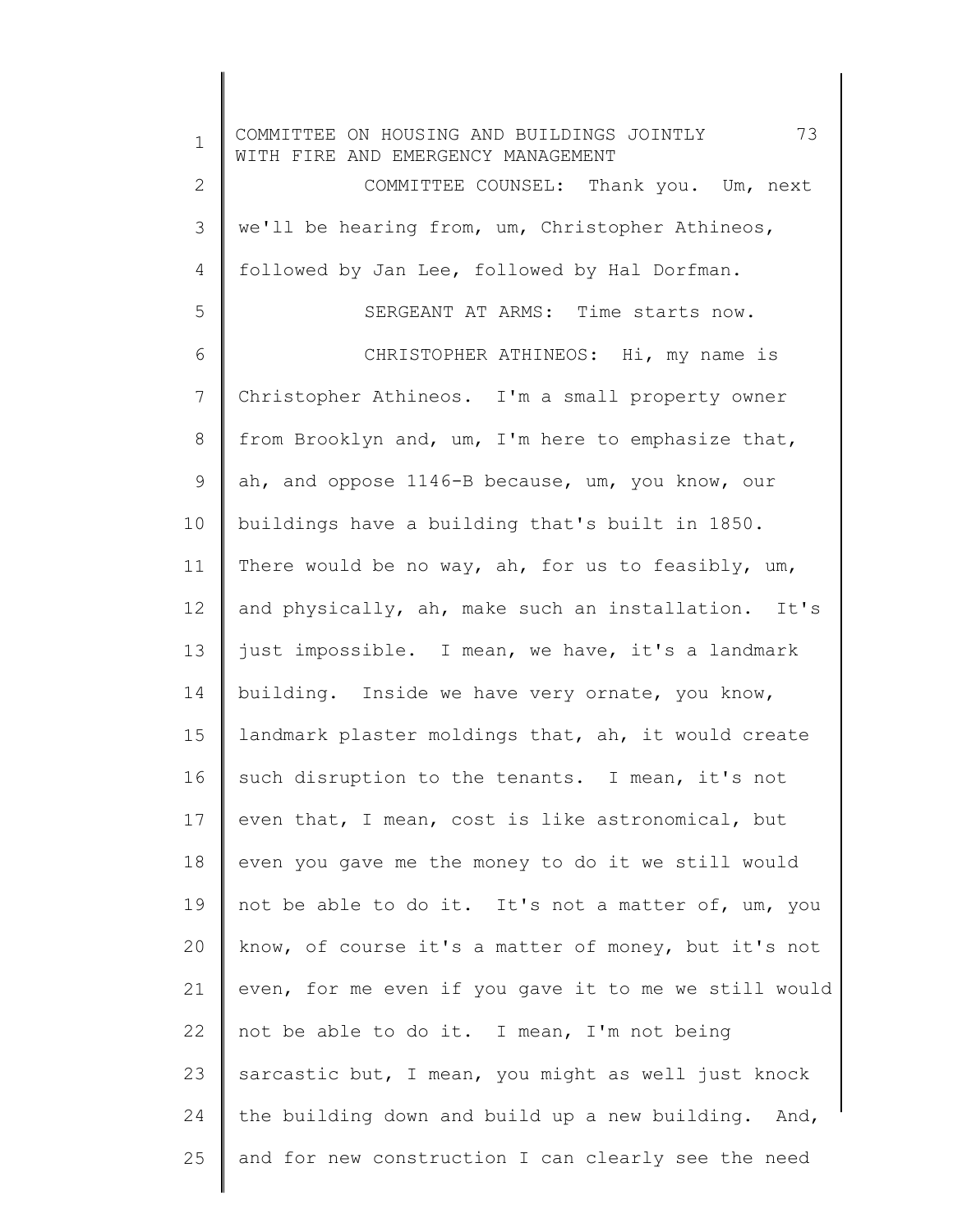| $\mathbf{1}$ | 74<br>COMMITTEE ON HOUSING AND BUILDINGS JOINTLY<br>WITH FIRE AND EMERGENCY MANAGEMENT |
|--------------|----------------------------------------------------------------------------------------|
| 2            | and, and the requirement to put in new, to put in                                      |
| 3            | sprinklers. I mean, it makes sense. When we build                                      |
| 4            | new buildings we make them energy efficient. We make                                   |
| 5            | them, um, safer than the buildings that were built so                                  |
| 6            | many years ago. But, um, you know, from, just                                          |
| 7            | telling you from someone who has his boots on the                                      |
| 8            | ground it's just not feasible. Um, I have building,                                    |
| 9            | a larger building, 30 units, that has solar panels on                                  |
| 10           | the roof. I talked to a plumber. He said he would                                      |
| 11           | need a water tank on the roof. My roof is full of                                      |
| 12           | solar panels. I don't know I would put structurally,                                   |
| 13           | I don't think, ah, it would support additional                                         |
| 14           | weight, not to mention if we put a big tank on my                                      |
| 15           | roof I wouldn't have any sun to save energy. Um, ah,                                   |
| 16           | you know, I just think that you have to consider, ah,                                  |
| 17           | increasing the Fire Department budget. I know                                          |
| 18           | everyone likes to cut, cut budgets when times are                                      |
| 19           | tough. Ah, years ago they cut the Fire Department                                      |
| 20           | budget and when you reduce response times that has an                                  |
| 21           | effect on fires. I mean, I think, um, the, the best                                    |
| 22           | way to fight a fire is to have the experienced men                                     |
| 23           | and women of the                                                                       |
| 24           | SERGEANT AT ARMS: Time expired.                                                        |
| 25           |                                                                                        |
|              |                                                                                        |

 $\begin{array}{c} \hline \end{array}$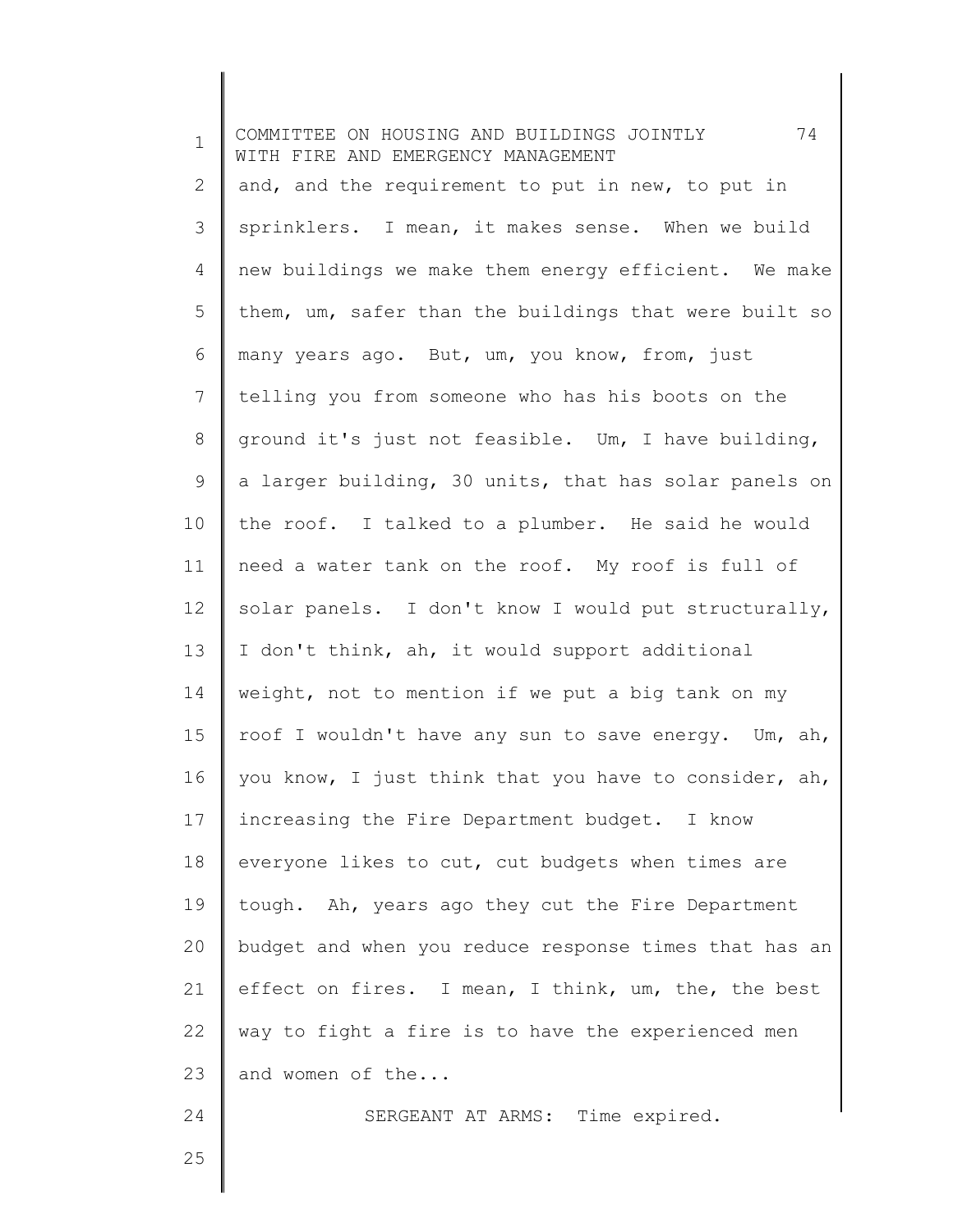1 2 3 4 5 6 7 8 9 10 11 12 13 14 15 16 17 18 19 20 21 22 23 24 25 COMMITTEE ON HOUSING AND BUILDINGS JOINTLY 75 WITH FIRE AND EMERGENCY MANAGEMENT CHRISTOPHER ATHINEOS: ...[inaudible], um, and, and I hope you consider expanding the Fire Department's budget. Thank you. CHAIRPERSON CORNEGY: Ah, Chris, just for the record, ah, no one wants to cut the budgets of our first responders. Nobody likes to do that. CHRISTOPHER ATHINEOS: I know, but someone has, someone, they've done it before. I'm not saying this, maybe not this committee but, um. CHAIRPERSON CORNEGY: No, a hundred percent, and I just had, ah, both you and Ann, how many units in your buildings? CHRISTOPHER ATHINEOS: Um, I, I have, ah, my family owns and operates nine buildings, about 145 units, um, in Brooklyn. CHAIRPERSON CORNEGY: What is, what's the, what's the smaller, ah, height density of, of one of your smaller units? CHRISTOPHER ATHINEOS: I have, ah, buildings as small as three units and buildings that are six stories, ah, high. CHAIRPERSON CORNEGY: OK, OK. Thank you, thank you, Chris. Ann?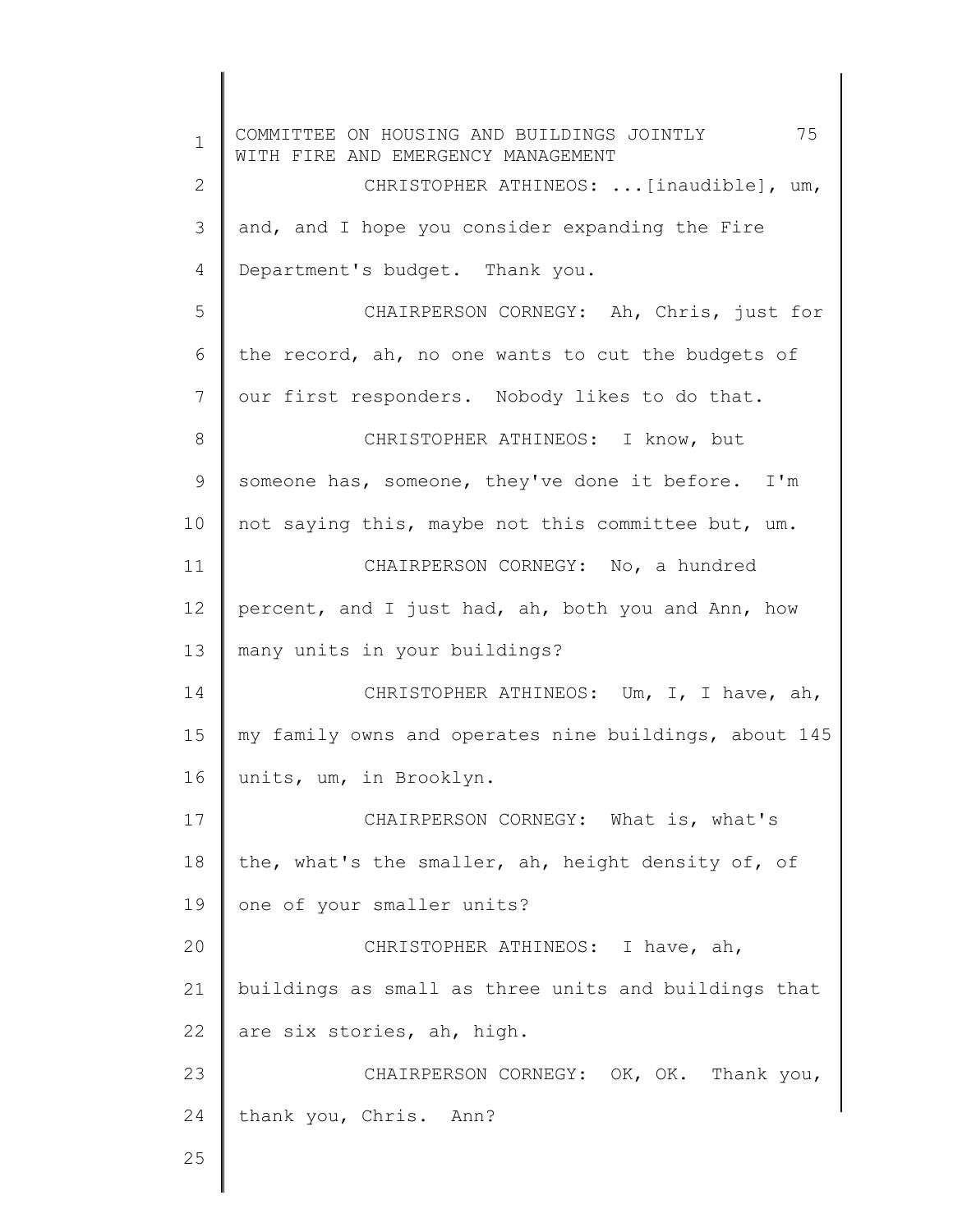1 2 3 4 5 6 7 8 9 10 11 12 13 14 15 16 17 18 19 20 21 22 23 24 25 COMMITTEE ON HOUSING AND BUILDINGS JOINTLY 76 WITH FIRE AND EMERGENCY MANAGEMENT ANN HEANEY-KORCHAK: Ah, yeah, we have two, um, five-story brownstones on the Upper West Side. So, um, they have 10 units in each building, um, so they would each exceed that, you know, 40 foot, um, threshold that you've set in the bill. CHAIRPERSON CORNEGY: Right, so I'm, I'm just asking so that we as a, as a, you know, as the people that are listening can actually get a picture of what, what these units look like. ANN HEANEY-KORCHAK: Right. CHAIRPERSON CORNEGY: And, and what kind of density we're talking about, right? So, so I'm not gonna put you on the spot, but just so we can... ANN HEANEY-KORCHAK: Yeah, no, yeah, it makes sense. CHRISTOPHER ATHINEOS: Most of them are brownstones. The highest one for me is the six-story building. And I apologize if I sound a little like fire in my voice or fire in my belly but, um, you know, I'm just speaking from the heart. CHAIRPERSON CORNEGY: No, thank you, Christopher, for your testimony. CHRISTOPHER ATHINEOS: Thank you.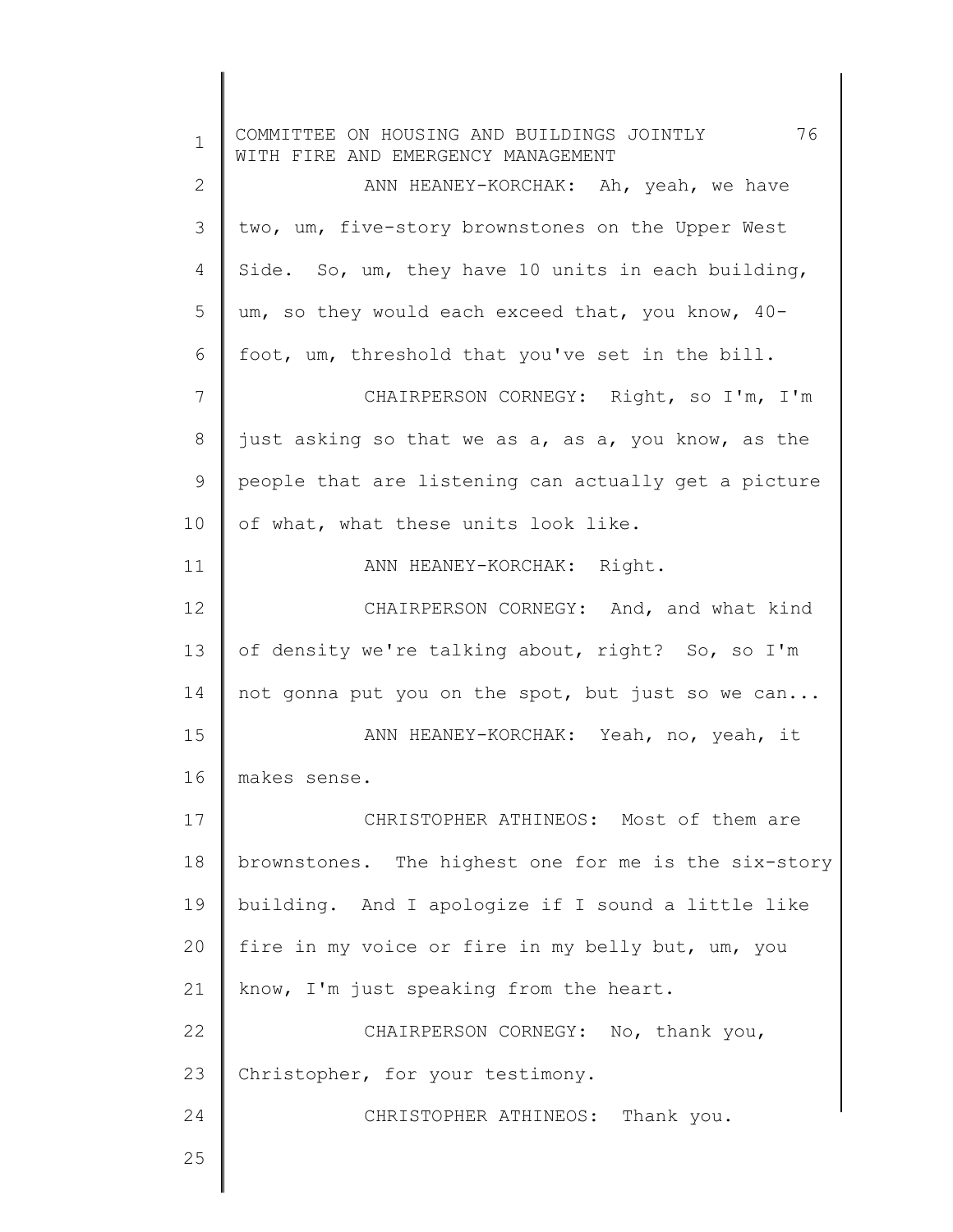1 2 3 4 5 6 7 8 9 10 11 12 13 14 15 16 17 18 19 20 21 22 23 24 25 COMMITTEE ON HOUSING AND BUILDINGS JOINTLY 77 WITH FIRE AND EMERGENCY MANAGEMENT COMMITTEE COUNSEL: Thank you. Um, next we're gonna be hearing from Jan Lee, followed by Hal Dorfman, followed by Peter Varsalona. SERGEANT AT ARMS: Time starts now. JAN LEE: Thank you to both of the chairs. Um, Chair Borelli, you hit so many high points on this and, and so glad that your hitting those high points, because it's the same questions that we have. And I want to thank Council Member Chin for having the ear... CHAIRPERSON BORELLI: Thank you. JAN LEE: ...listening to the people in her district, particularly small property owners and, and certainly our seniors. It's so important. I, um, a third-generation property owner. We have owned two tenement buildings in Chinatown for going on 96 years. We have provided excellent service to our low-income, 100% rent-stabilized tenants. And it is through that lens I want to express to you it is, the spirit of your 1146-B is great. We all want to preserve life. We all want to extend the lives of our tenants and make sure that they are comfortable and safe, as we have done for 96 years. So it makes sense to ask us first and am disappointed that since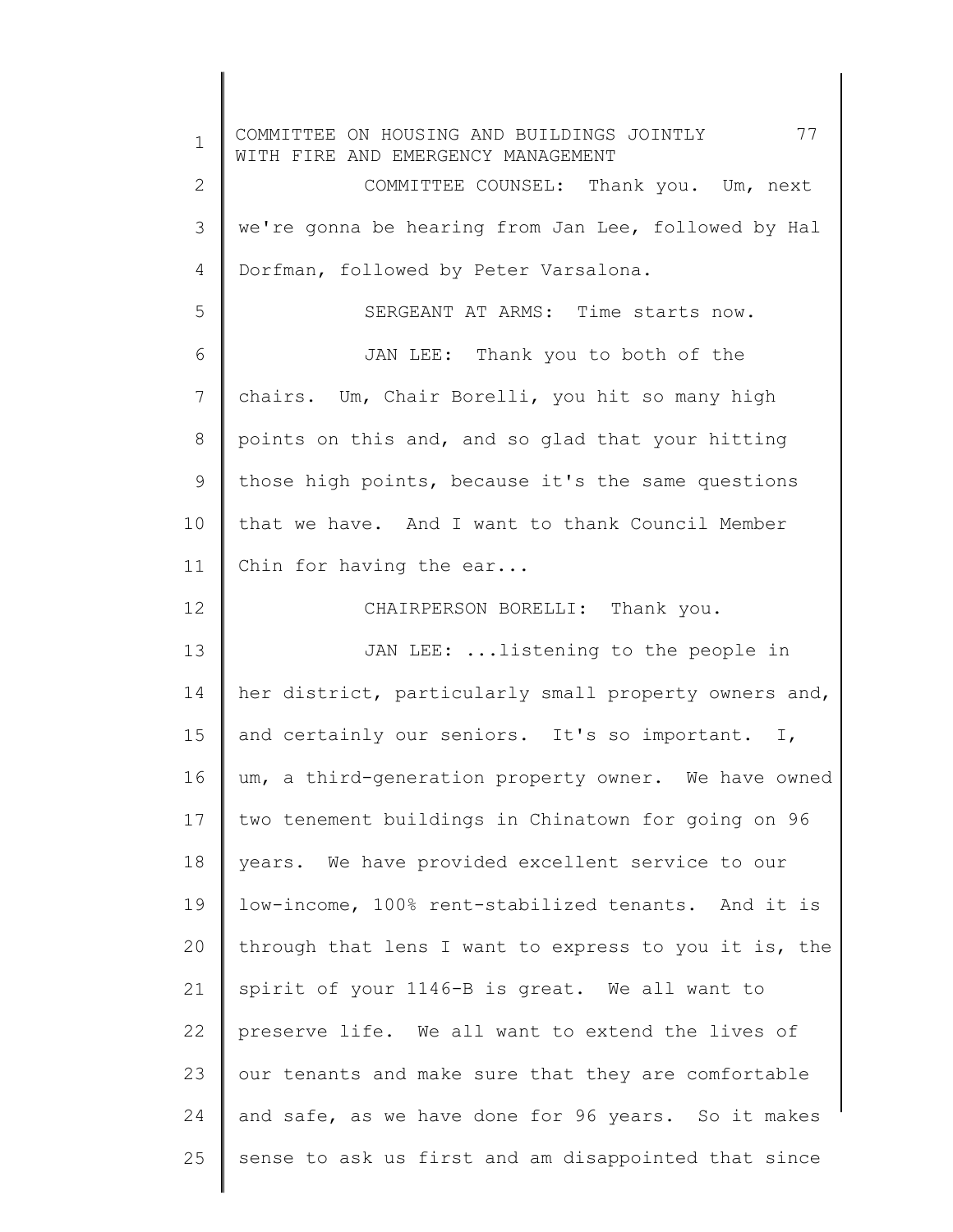| $\mathbf 1$ | 78<br>COMMITTEE ON HOUSING AND BUILDINGS JOINTLY<br>WITH FIRE AND EMERGENCY MANAGEMENT |
|-------------|----------------------------------------------------------------------------------------|
| 2           | 2018 small property owners haven't been consulted                                      |
| 3           | about this in any organized way. With that said,                                       |
| 4           | relocation stress syndrome is a real thing. And I                                      |
| 5           | urge the council to really look into relocation                                        |
| 6           | stress syndrome and how that actually can diminish                                     |
| 7           | and kill many more people than what your bill is                                       |
| 8           | designed to do. What it purports to do is preserve                                     |
| 9           | life. If we turn our tenants' lives upside down, as                                    |
| 10          | they're trying to get their lives back on track as we                                  |
| 11          | emerge from COVID-19 it is simply not fair. And I'm                                    |
| 12          | insulted that, that the only thing that, um, the                                       |
| 13          | Chair Grodenchik could say is maybe we can give you a                                  |
| 14          | loan. We don't want more loans. We are in debt.                                        |
| 15          | You don't understand. We cannot be thrust further                                      |
| 16          | into debt as we emerge from COVID-19. And many of us                                   |
| 17          | don't qualify for loans. So please don't insult us                                     |
| 18          | by saying that the best you can do is give us loans.                                   |
| 19          | So with that said, just like Christopher, you can                                      |
| 20          | hear in my voice, I have fire in my voice because we                                   |
| 21          | absolutely cannot bear the responsibility. Don't                                       |
| 22          | take a fire hose approach to something that really                                     |
| 23          | should be done with surgical                                                           |
| 24          | SERGEANT AT ARMS: Time's expired.                                                      |
| 25          |                                                                                        |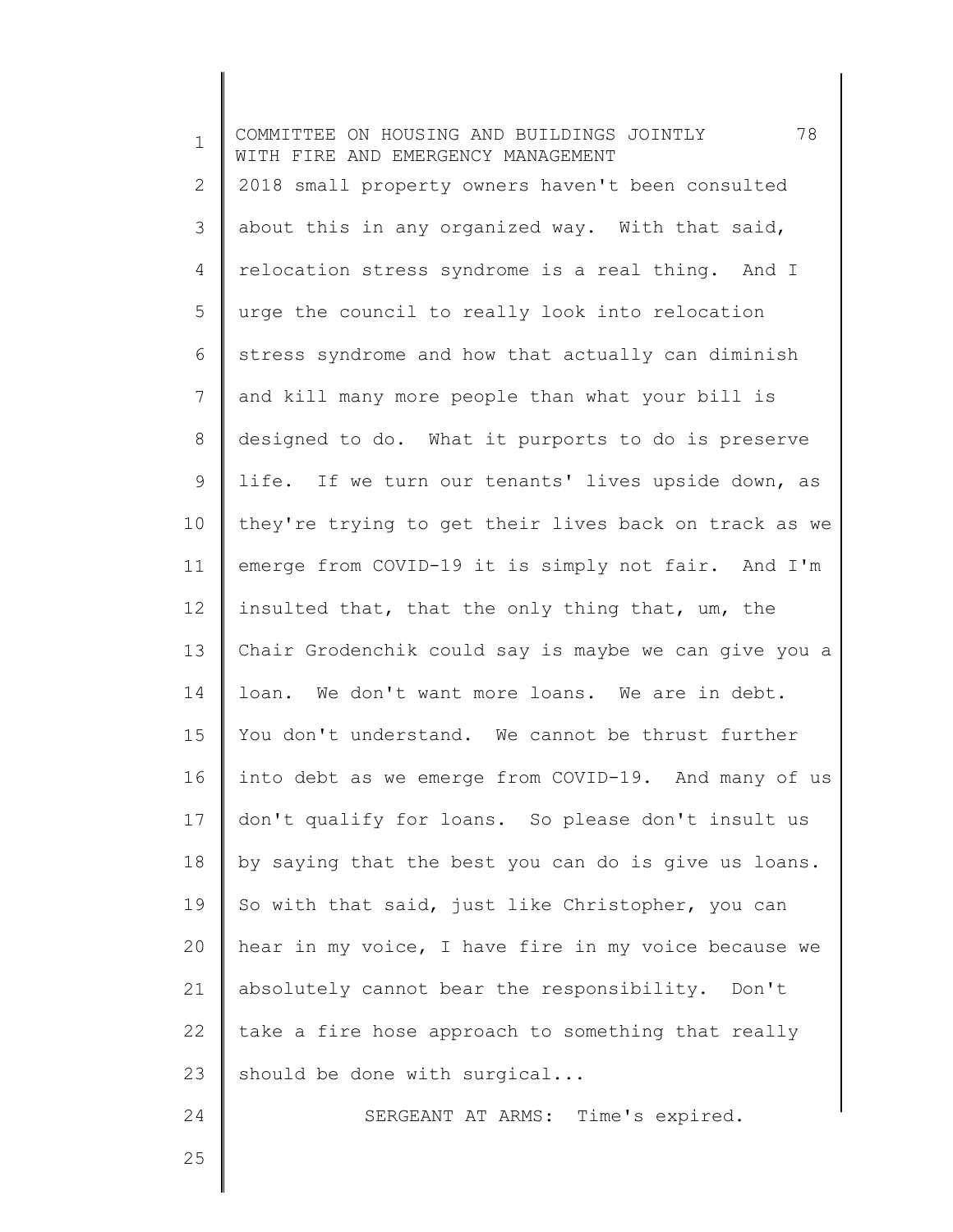| $\mathbf 1$ | 79<br>COMMITTEE ON HOUSING AND BUILDINGS JOINTLY<br>WITH FIRE AND EMERGENCY MANAGEMENT |
|-------------|----------------------------------------------------------------------------------------|
| 2           | JAN LEE:  with surgical precision. We                                                  |
| 3           | cannot drop this, this bomb on, on all of New York                                     |
| 4           | City expecting everybody to recover healthily with                                     |
| 5           | bills like this. So please reconsider and please                                       |
| 6           | withdraw this bill permanently. Thank you so much.                                     |
| 7           | CHAIRPERSON CORNEGY: Thank you, Jan, for                                               |
| 8           | your, ah, testimony.                                                                   |
| 9           | JAN LEE: Thank you.                                                                    |
| 10          | COMMITTEE COUNSEL: Thank you. Next                                                     |
| 11          | we'll be hearing from Hal Dorfman, followed by Peter                                   |
| 12          | Varsalona, followed by Kate Elvin Yale.                                                |
| 13          | SERGEANT AT ARMS: Time starts now.                                                     |
| 14          | HAL DORFMAN: Yes, my name is Hal                                                       |
| 15          | Dorfman. I am a registered architect, and it's my                                      |
| 16          | duty to implement the laws that the City Council                                       |
| 17          | passes. I would like to say that to save a life is                                     |
| 18          | to save the world, but this bill, 1146-B, is designed                                  |
| 19          | not to do that. It's designed with the most lowest                                     |
| 20          | amount of deaths as reported by [inaudible] Hogan, of                                  |
| 21          | 64 in 2019. We're at the safest point in our history                                   |
| 22          | in terms of fire safety. We have the most                                              |
| 23          | professional, the most professional, full-time fire                                    |
| 24          | department of any city in the country. Our buildings                                   |
| 25          | are designed to be safe from the 38 code, the 68                                       |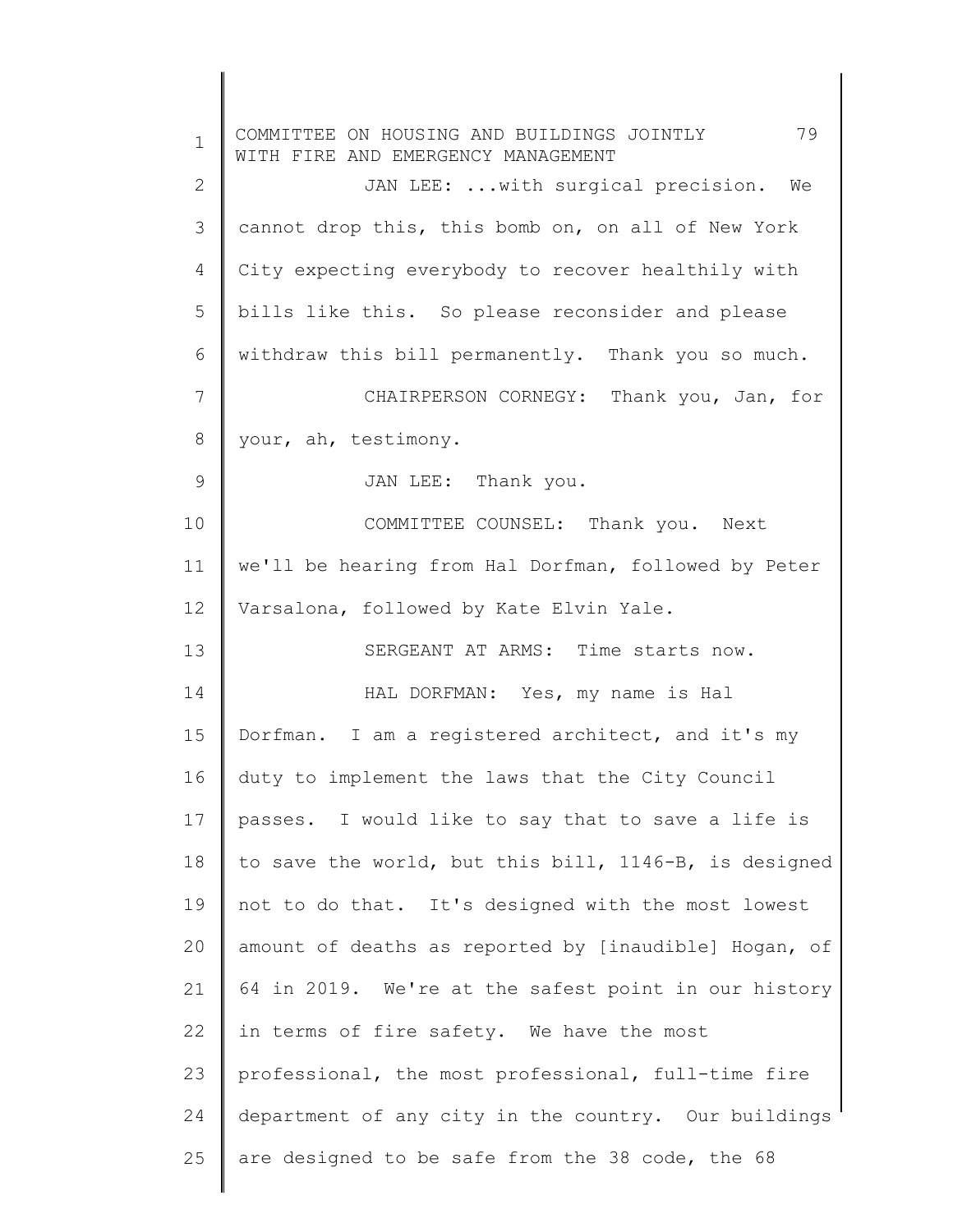1 2 3 4 5 6 7 8 9 10 11 12 13 14 15 16 17 18 19 20 21 22 23 24 25 COMMITTEE ON HOUSING AND BUILDINGS JOINTLY 80 WITH FIRE AND EMERGENCY MANAGEMENT code, and now with the 2008 code requiring all buildings except one- and two-family houses to be fully sprinkler. We have laws that have just been implemented in 2018, Local Law 113, which requires all new photoelectric smoke detectors be installed. These smoke detectors can last from seven to 10 years and have proven to provide the most safety for people to alert them. The other thing I must say is that as a person who has to read these laws that are implemented it's important to create an education campaign for not just architects, engineers, but everyone. All the people, all the tenants need to know what their responsibility is. You make us put cards on the inside of apartments. Also, I am a landlord of a 43-foot-high building with eight tenants that has fire-rated doors and 12-inch masonry walls in the hallway. It is a safe buildings that has existed for over a hundred years. And nobody has died in that building. I thank you very much, but I believe that... SERGEANT AT ARMS: Time expired. HAL DORFMAN: ...Intro 1146 should be tabled and, and should not continue. Thank you.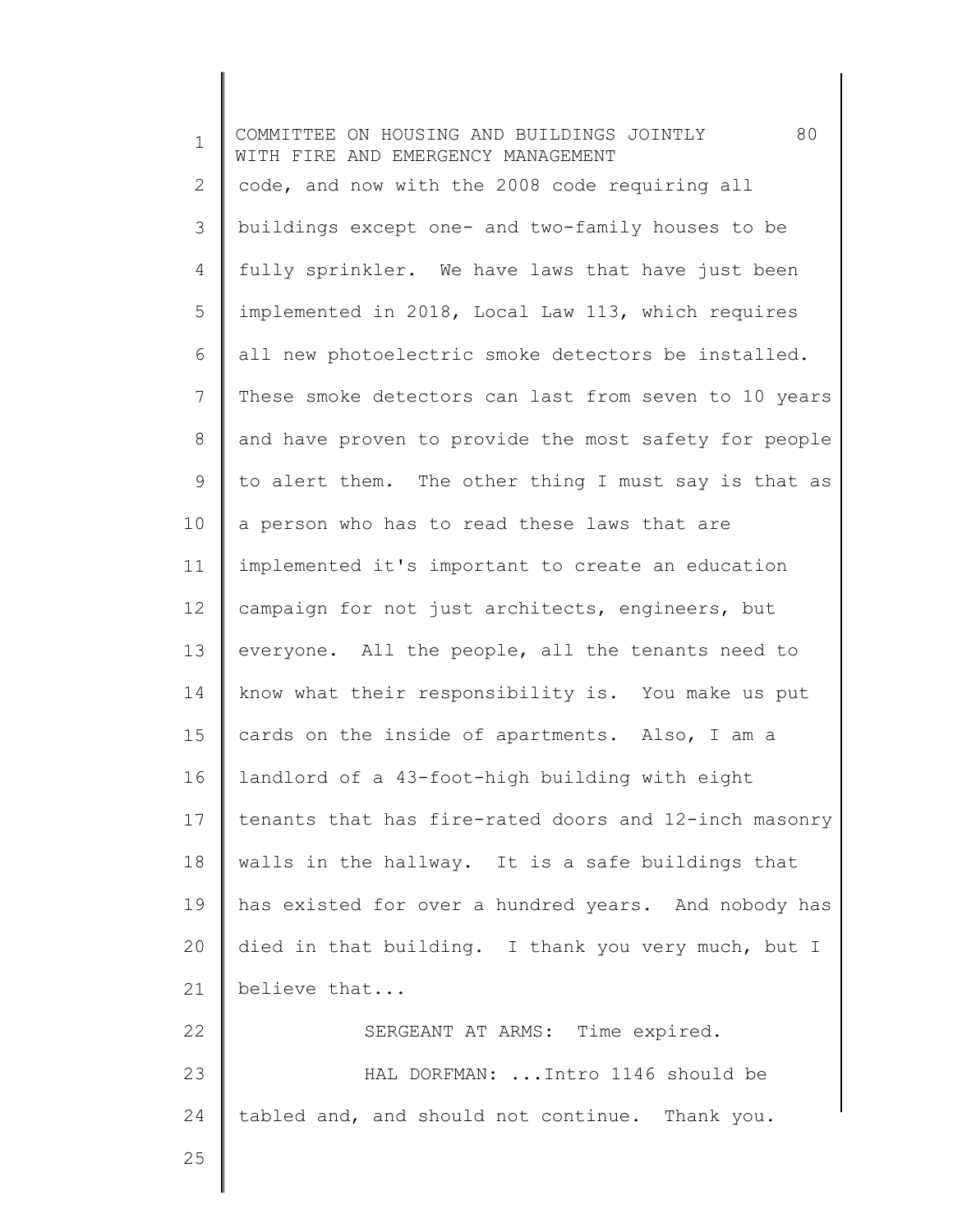1 2 3 4 5 6 7 8 9 10 11 12 13 14 15 16 17 18 19 20 21 22 23 24 25 COMMITTEE ON HOUSING AND BUILDINGS JOINTLY 81 WITH FIRE AND EMERGENCY MANAGEMENT CHAIRPERSON CORNEGY: Thank you for your testimony, Mr. Dorfman, and thank you for your expert testimony. We, we hoped to hear from architects, ah, today. So thank you for chiming in. HAL DORFMAN: If you ever need me to participate in a committee, I have participated as an industry advisory representative to New York City Department of Buildings for the last 33 years, and I'm a past president of the New York Society of Architects, and my society wrote the codes since 1916 before they were digitized and taken over by the Building Department and now the IBC. So only happy to participate in committees of the City Council. I, I'm available any time. Thank you. CHAIRPERSON CORNEGY: Thank you, thank you, Mr. Dorfman. Somebody from our office will reach out so we can be in contact. Thank you. COMMITTEE COUNSEL: Thank you. Next we'll be hearing from Peter Varsalona, followed by Kate Elvin Yale, followed by Avi G. SERGEANT AT ARMS: Time starts now. PETER VARSALONA: Hi, my name is Peter Varsalona. I'm a New York State licensed professional engineer and principal of Rand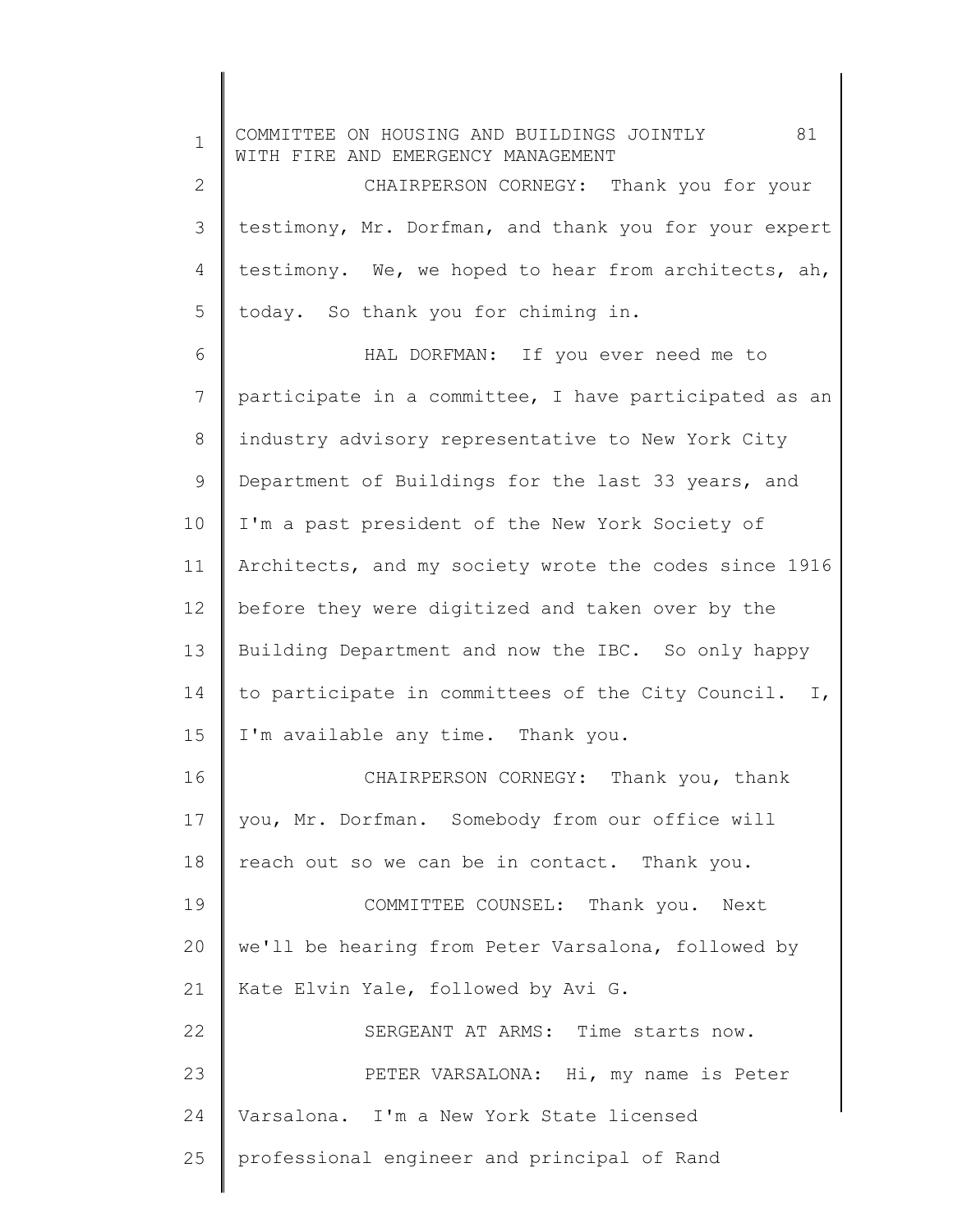1 2 3 4 5 6 7 8 9 10 11 12 13 14 15 16 17 18 19 20 21 22 23 24 25 COMMITTEE ON HOUSING AND BUILDINGS JOINTLY 82 WITH FIRE AND EMERGENCY MANAGEMENT Engineering and Architecture. I also serve on the Board of Council of New York Cooperatives and Condominiums. I'm speaking today to voice opposition to Intro number 1146-B. For all unit owners the disruptive impact to the interior of their apartments would just be overwhelming. Ceilings would need to be opened to permit installation of new sprinkler piping and heads and drop ceilings would need to be added where none exist. Ceiling lights, fans, plumbing systems, piping, and mechanical vents would need to be relocated or removed in connection with this work. Residents may even need to vacate their apartments depending on the extent of these alterations. In addition, a new sprinkler system would require extensive infrastructure improvements. The construction requirements for high-rise residential buildings, those greater than 125 feet, are frankly staggering. A dedicated fire or combined service would be needed in buildings, along with new baffle prevention and [inaudible] equipment. The water storage tanks on top of older residential buildings are just too small and usually only have a 3500-gallon fire standpipe reserve. Those would need to be replaced with 15,000-gallon tanks or higher.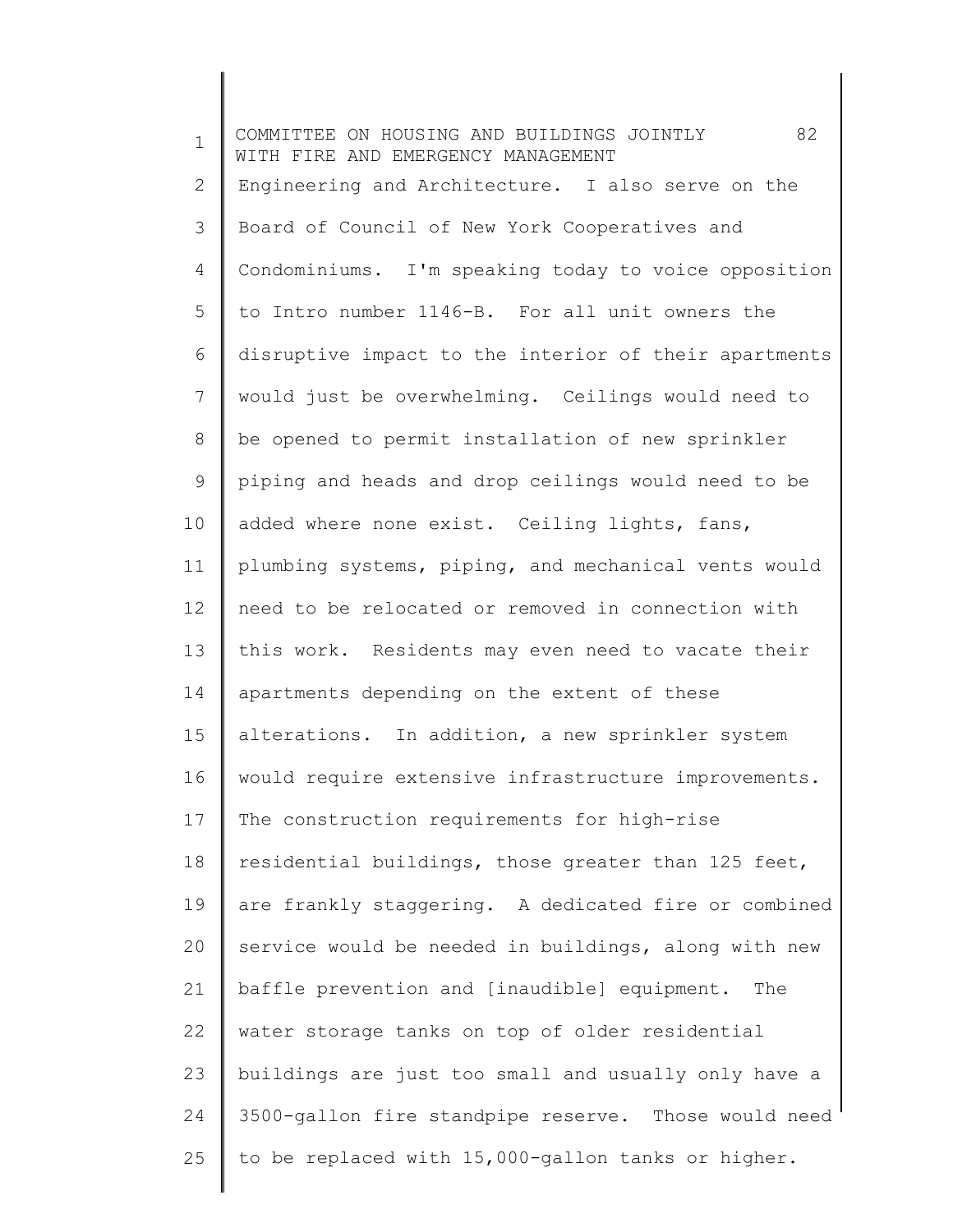1 2 3 4 5 6 7 8 9 10 11 12 13 14 15 16 17 18 19 20 21 22 23 24 25 COMMITTEE ON HOUSING AND BUILDINGS JOINTLY 83 WITH FIRE AND EMERGENCY MANAGEMENT The steel supports for those tanks are inadequate and need to be enlarged or supplemented. Many buildings require sprinkler booster pumps to increase pressure. Others require fire alarms. All sprinkler system upgrades require fire alarm notifications. So the fire alarm system in the building, if one even exists, would have to be upgraded or otherwise installed. Um, there's also large electrical requirements for fire pumps and some actually require emergency power generation. Although the installation of sprinklers throughout all residential buildings is well intentioned, the use of sprinklers should not be seen as a failsafe for preventing civilian deaths, injury, or damage that can occur in a fire, which are already at historic lows. You know, the use of fire-rated construction and prevalence and effectiveness of smoke and alarm detection devices, rapid fire department response times, the adoption of the 2018 code as Hal mentioned, all those have really helped to keep these numbers low. For these reasons I, we ask... SERGEANT AT ARMS: Time expired.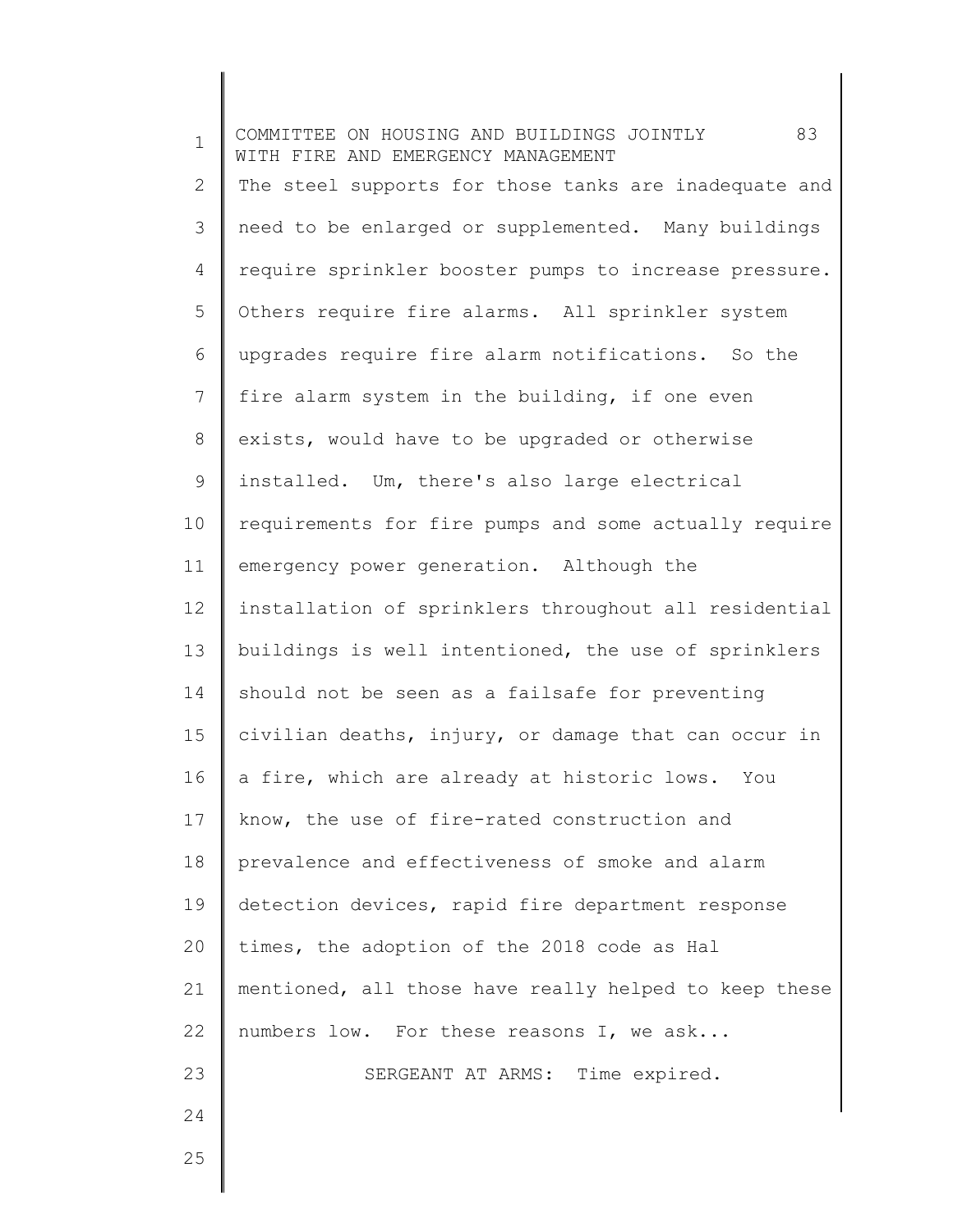1 2 3 4 5 6 7 8 9 10 11 12 13 14 15 16 17 18 19 20 21 22 23 24 25 COMMITTEE ON HOUSING AND BUILDINGS JOINTLY 84 WITH FIRE AND EMERGENCY MANAGEMENT PETER VARSALONA: ...[inaudible] strongly reconsider the bill in its entirety, and thank you very much for allowing me to express this viewpoint. CHAIRPERSON CORNEGY: So, so Mr. Varsalona, I mean, var? PETER VARSALONA: Varsalona, yes. CHAIRPERSON CORNEGY: Varsalona, um, you gave a litany of things that would have to happen for effectively to add a sprinkler system. You got a price tag for that? PETER VARSALONA: This is clearly in the upper six figures for most buildings that are considered high rise. The lower-rise buildings, meaning ones that are six stories or less, you're looking at probably about a half a million dollars, depending on, let's say up to about 40,000 to 50,000 square feet. Um, so it's, it's a significant cost investment, beside all the things that everyone talked about in terms of disruption. We just can't find a real practical way to do this without requiring most tenants to leave their apartments. CHAIRPERSON CORNEGY: Thank you for your testimony. PETER VARSALONA: Thank you.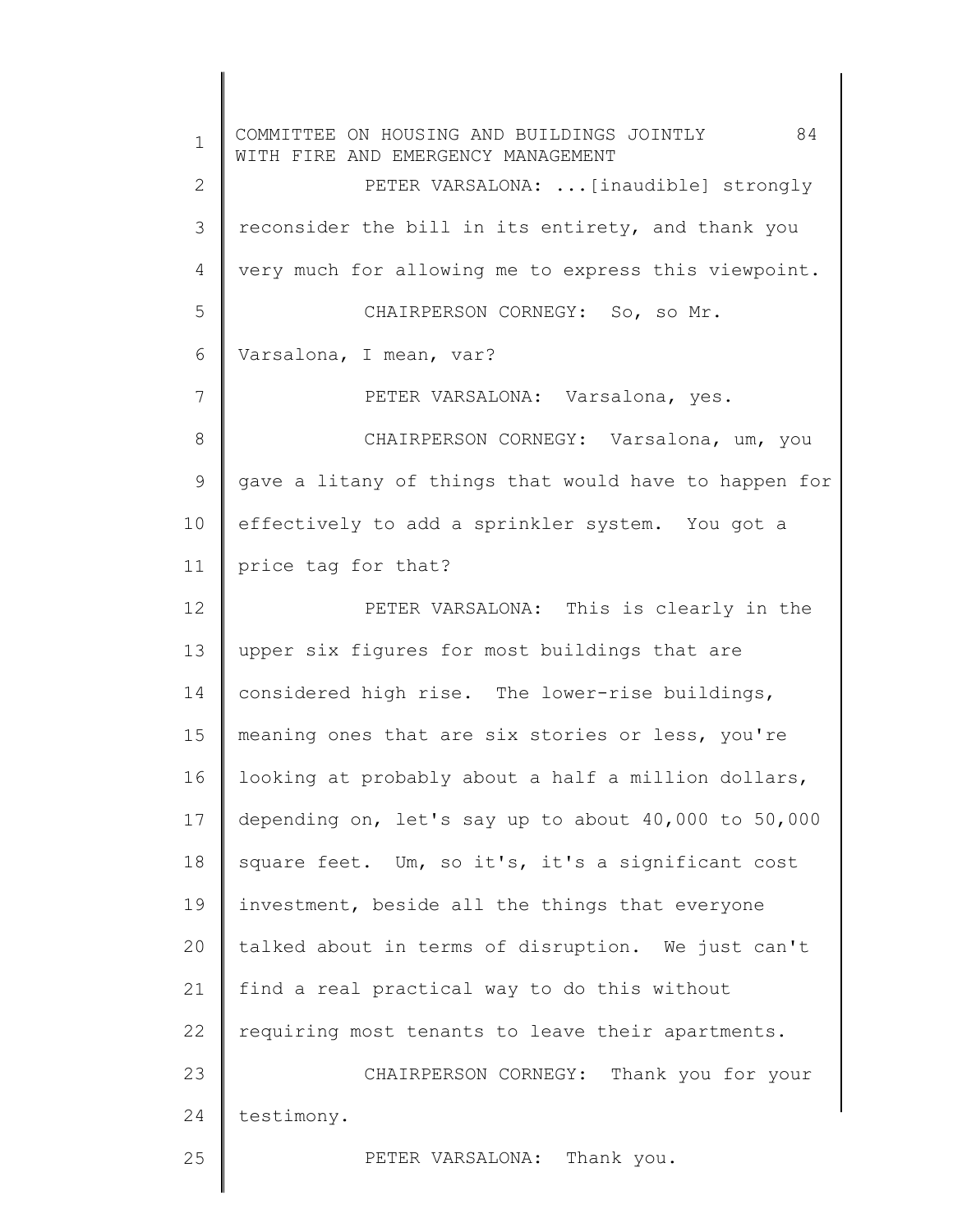1 2 3 4 5 6 7 8 9 10 11 12 13 14 15 16 17 18 19 20 21 22 23 24 25 COMMITTEE ON HOUSING AND BUILDINGS JOINTLY 85 WITH FIRE AND EMERGENCY MANAGEMENT COMMITTEE COUNSEL: Thank you. Ah, next we're going to be hearing from, um, Avi, um, Avi G, followed by Lyric Thompson, followed by Christopher Widelo. SERGEANT AT ARMS: Time starts now. I'm not sure Avi is on. COMMITTEE COUNSEL: OK. Sorry about that. Next we're gonna hear from Kate Elvin Yale, followed by Avi G, followed by Lyric Thompson. SERGEANT AT ARMS: Time starts now. KATE ELVIN YALE: Can you hear me? SERGEANT AT ARMS: Yes. KATE ELVIN YALE: OK, thank you. Ah, thank you for holding this hearing. Um, we oppose Intro 1146-B because the expense and disruption of this bill would cause, it's, it's not in the best interest of our tenants. We've owned our building for 35 years. We know everybody who lives there. And, um, and as Councilwoman Chin and the Fire Department said earlier tenant education is key. We inspect our apartments with our tenants when they take occupancy and every single year. We make sure they know doors have to be closed. We make sure that they know the batteries need to be in their smoke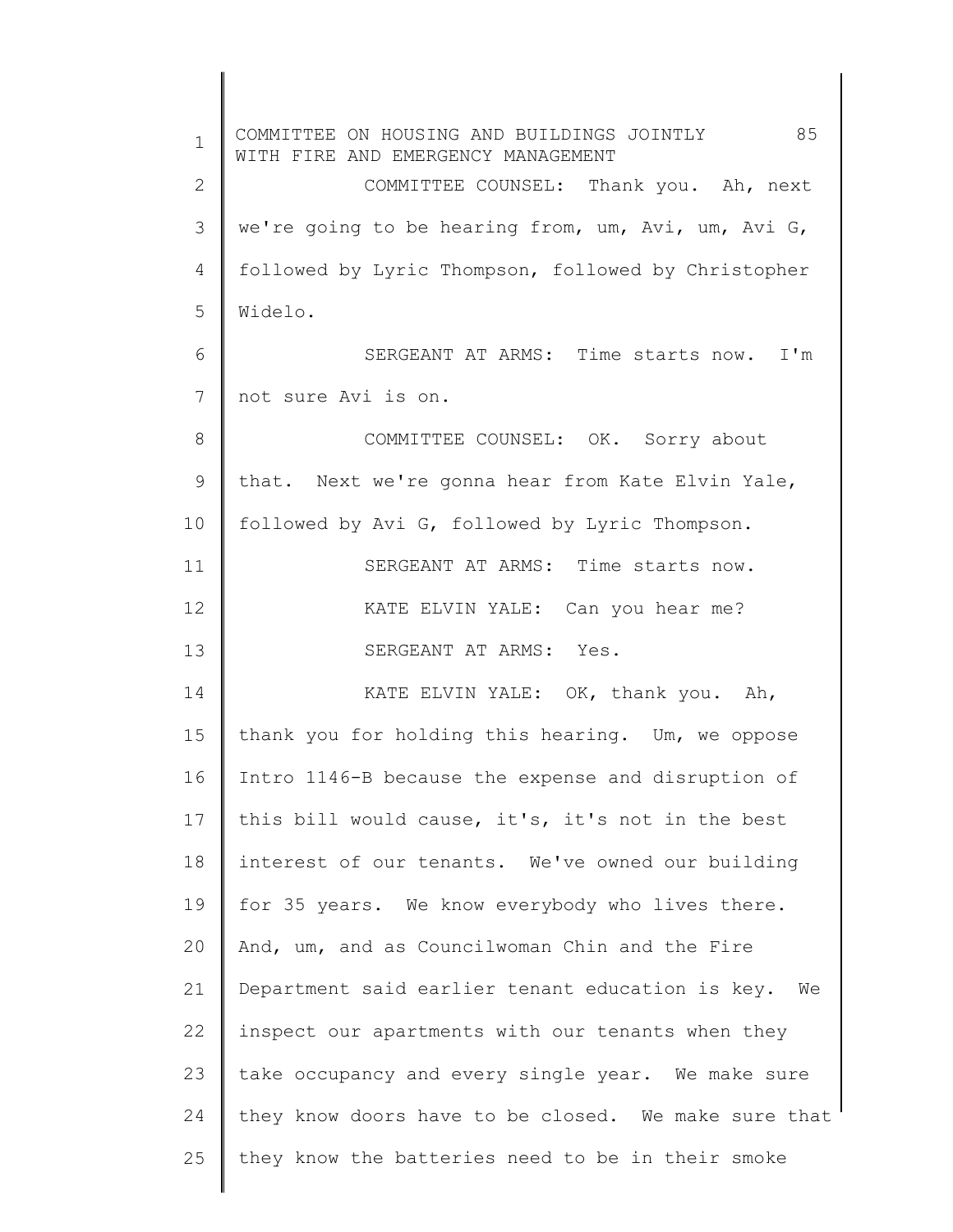1 2 3 4 5 6 7 8 9 10 11 12 13 14 15 16 17 18 19 20 21 22 23 24 25 COMMITTEE ON HOUSING AND BUILDINGS JOINTLY 86 WITH FIRE AND EMERGENCY MANAGEMENT detectors. We go over the information on the back of the door to make sure they understand how to leave the building. We look at the fire escape with them and make sure there's no bars on the windows. We don't allow smoking in the building and we don't allow candles in the building. When we see overloaded sockets we work with the tenant to upgrade the wiring and to, um, put in circuit breakers where, where there were none before. Um, we have batteries, battery lights in the hallways to make sure ah, if, if a system goes out or there's a fire or it's night people can find their way out because they're supported by the batteries. The stairways are metal. There's multiple exit points for our 21 tenants. Ah, they can easily walk over our roof to the neighboring roofs. The fire department has easy access to our 50-foot-tall building. The proposed sprinkler bill would cost us \$500,000. That's more than our annual rent roll, and it would necessitate cutting back on many of the services we try to provide our tenants. In particular, we would have to get rid of our super, who is there on site every single day to make every, make sure everything is running smoothly and properly, that the stairs are clear, that there's no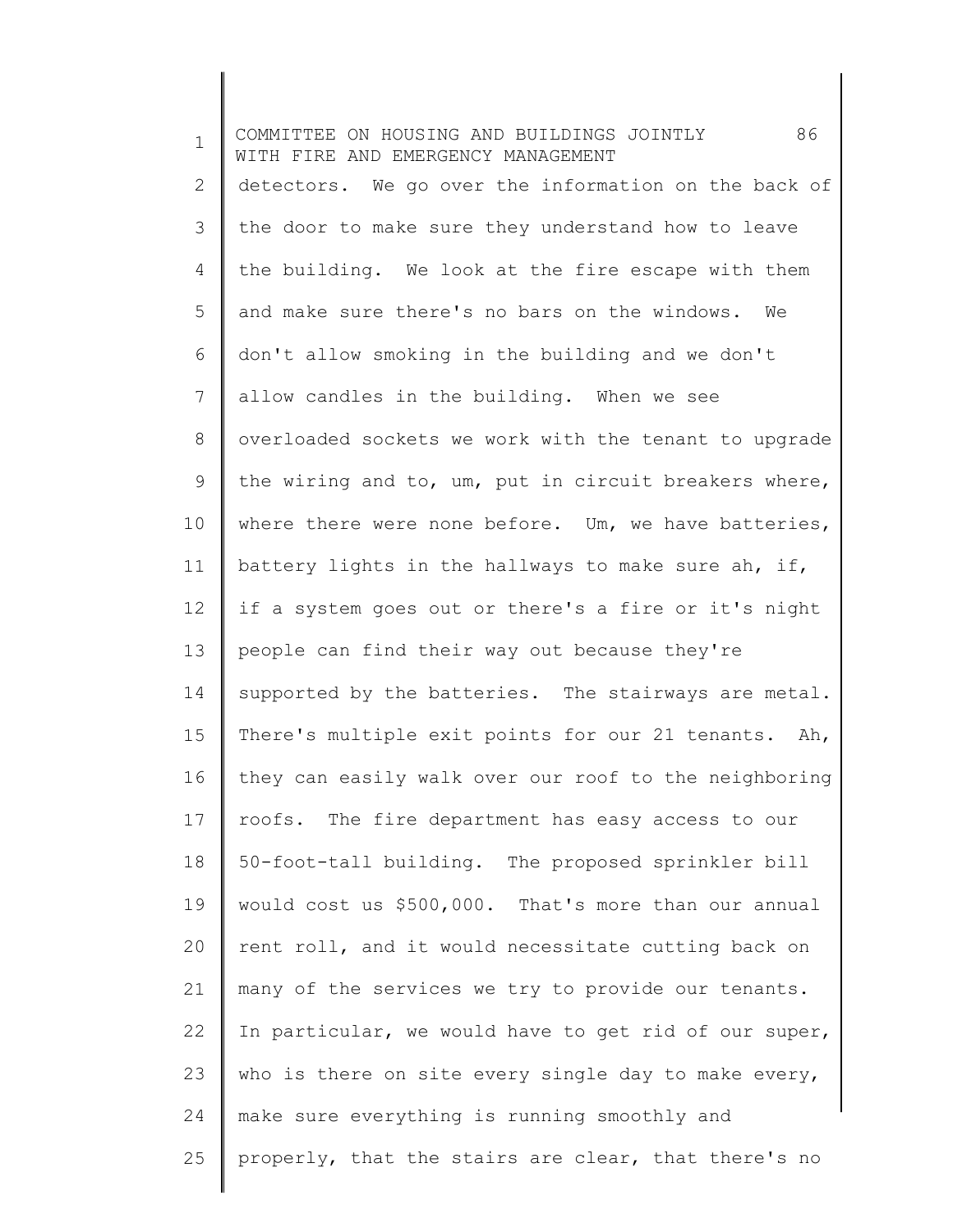1 2 3 4 5 6 7 8 9 10 11 12 13 14 15 16 17 18 19 20 21 22 23 24 25 COMMITTEE ON HOUSING AND BUILDINGS JOINTLY 87 WITH FIRE AND EMERGENCY MANAGEMENT clutter, that we know every problem that's going on to keep our tenants safe. SERGEANT AT ARMS: Time expired. KATE ELVIN YALE: OK, one last thing. Funding for the sprinklers takes, takes away from what tenants are looking for today, which is washers, dryers, dishwashers. In time of COVID they need adequate wiring. We need to put our money into the services tenants need. Thank you. CHAIRPERSON CORNEGY: Ah, thank you, Ms. Elvin, for your testimony. COMMITTEE COUNSEL: Thank you. Next we're gonna be hearing from Avi G, followed by Lyric Thompson, followed by Christopher Widelo. SERGEANT AT ARMS: Time starts now. DEVONE NASH: Um, I'm not Avi, um, I was just, um, logging in to see the, to see the, um, to just be a part of the Zoom. Hello? You can hear me? SERGEANT AT ARMS: Yes, we can hear you. Committee counsel? DEVONE NASH: Yeah, I'm, um, I'm just Devone Nash. I'm in a shelter right now. Um, ah, I've been in the shelter system for like three years and I have yet to get a voucher and I'm, it's like it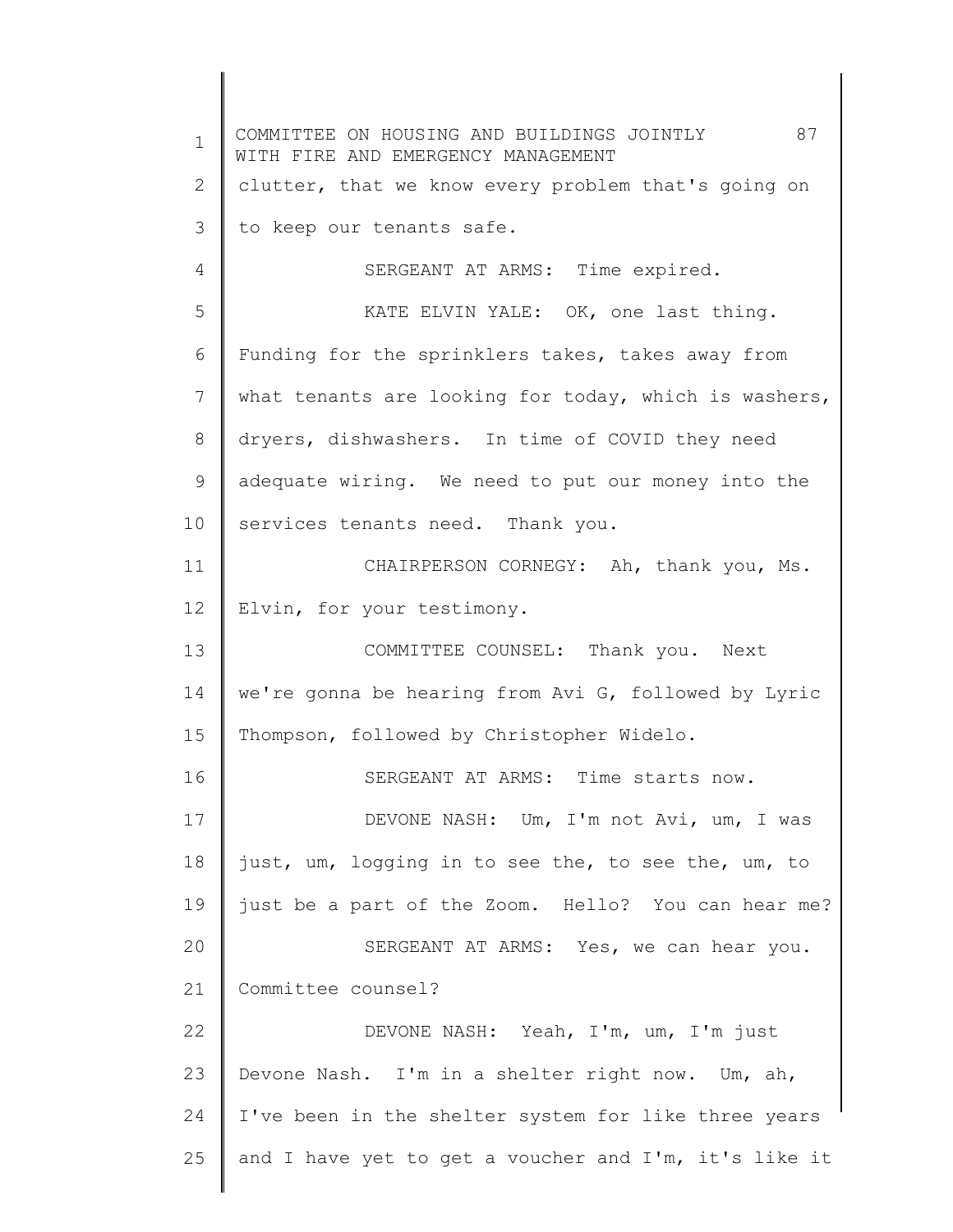1 2 3 4 5 6 7 8 9 10 11 12 13 14 15 16 17 18 19 20 21 22 23 24 25 COMMITTEE ON HOUSING AND BUILDINGS JOINTLY 88 WITH FIRE AND EMERGENCY MANAGEMENT costs like \$6391 a month and I'm like, all I need is like \$2500 for rent. And I'm [inaudible] it actually costs, and I was like can someone help me? Um, my name is Devone Nash. My email is Devoneenash@gmail.com and I'm in the family shelter system with my nephew, Errol Smith. So if anyone can reach out to me and help me it would be very well appreciated. Thank you very much. And the sprinkler systems are a good idea because some of these old buildings they have older people in them and they can't get downstairs really fast, and so with the sprinklers in there it kind of like diminishes the fire 'cause like a lot of old people hoard a lot of things and so this way you can kind of get in there and clean out the apartments and stuff like that, you know, just a suggestion. Have a great day, people. CHAIRPERSON CORNEGY: Mr. Nash, somebody from my office will reach out to you. DEVONE NASH: Thank you very much. I appreciate it. Have a wonderful day. CHAIRPERSON CORNEGY: [inaudible]. COMMITTEE COUNSEL: Thank you. Now we're going to be hearing from Avi Gross, followed by Lyric Thompson, followed by Christopher Widelo.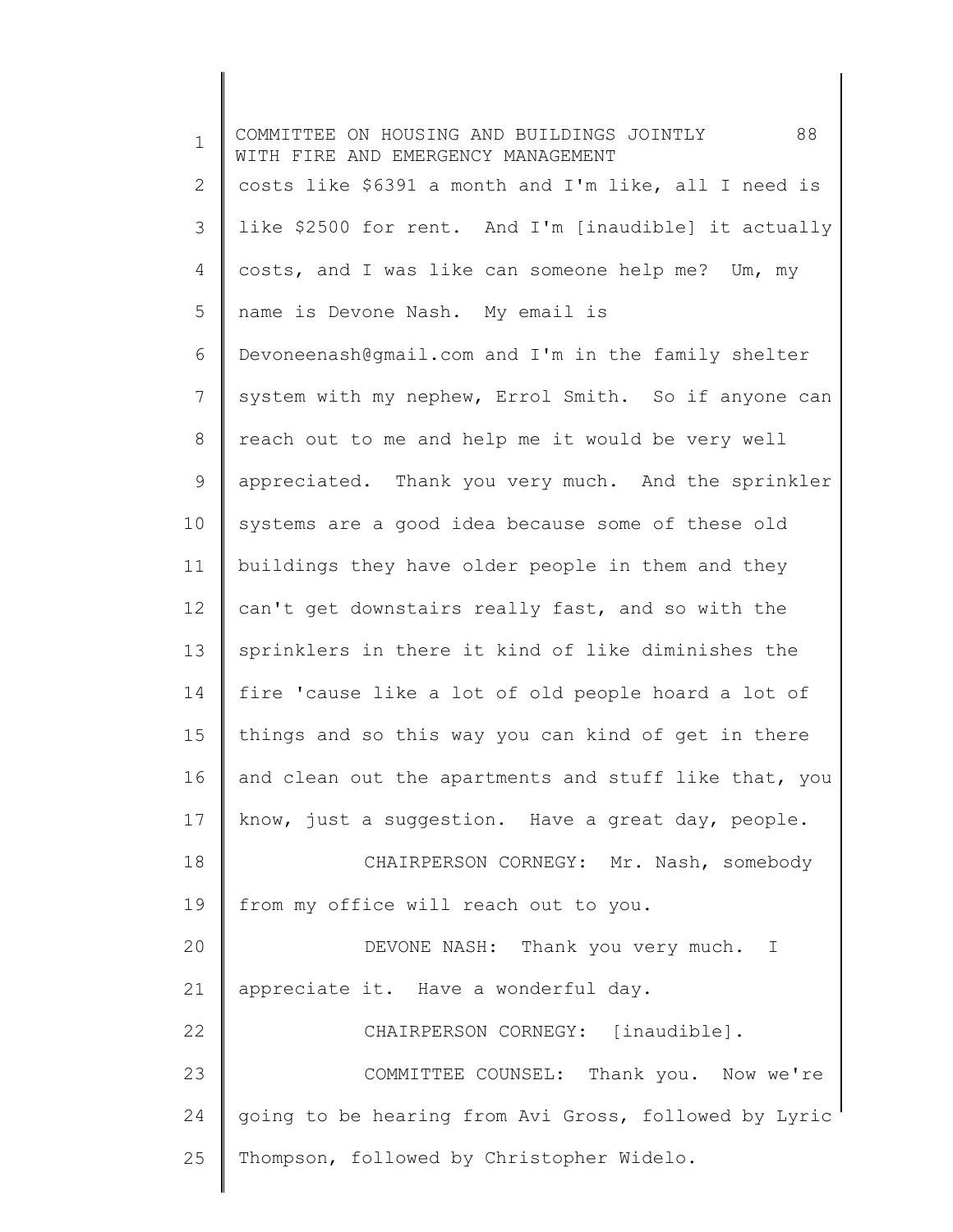1 2 3 4 5 6 7 8 9 10 11 12 13 14 15 16 17 18 19 20 21 22 23 24 25 COMMITTEE ON HOUSING AND BUILDINGS JOINTLY 89 WITH FIRE AND EMERGENCY MANAGEMENT SERGEANT AT ARMS: Time starts now. COMMITTEE COUNSEL: Are you there? OK, um, sorry. Next we're gonna be moving on to Lyric Thompson, followed by Christopher Widelo. SERGEANT AT ARMS: Time starts now. LYRIC THOMPSON: Hi everybody, my name is Lyric Thompson. Hello, Council Member Cornegy. Hello, Council Member Borelli, who is on Facebook. I'm here to speak about another aspect of fire safety and that is fire-rated egress doors. The entrance doors of multiple dwellings are supposed to be in compliance with NFPA 80. Now, HPD is the agency responsible for enforcing this standard. It's DOB standard, but HPD is responsible for enforcing it. That would be multiple dwelling 50-A. Unfortunately, HPD seems to not know these standards. We had over 300 inspections on our, on our door before I realized, I realized that the door was not fire rated. HPD came out, wrote and removed violations, and that defective door hardware had to be removed by the Fire Department before it burned our building to the ground. Now I cannot help but think that at least one of those 300 inspectors should have noticed that this door was not up to the basic safety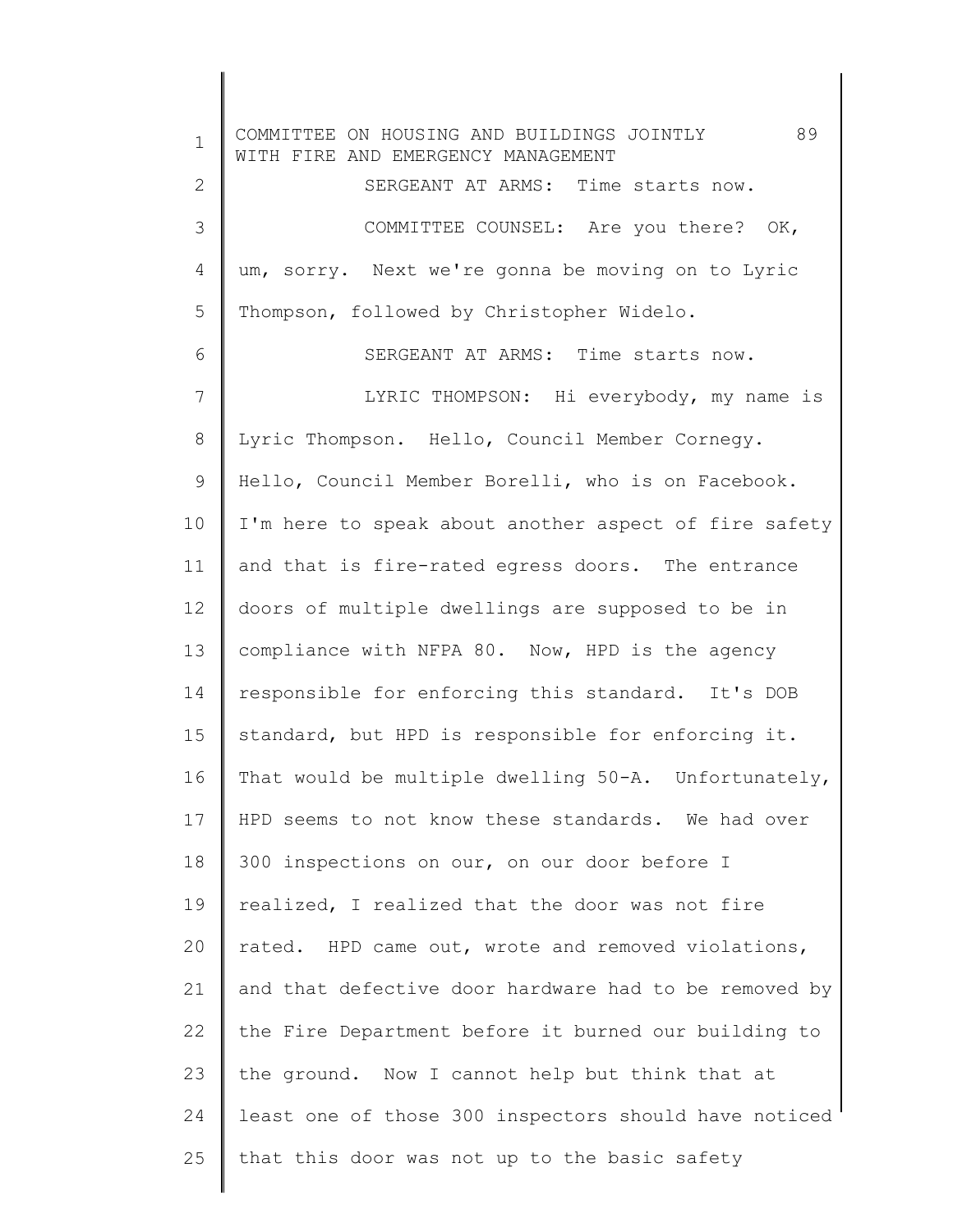| $\mathbf 1$  | 90<br>COMMITTEE ON HOUSING AND BUILDINGS JOINTLY<br>WITH FIRE AND EMERGENCY MANAGEMENT |
|--------------|----------------------------------------------------------------------------------------|
| $\mathbf{2}$ | standard. So, Council Member Cornegy, my question to                                   |
| 3            | you, sir, is are we going to wait until someone dies                                   |
| 4            | from this or will you take it upon yourself to call                                    |
| 5            | HPD and AnnMarie Santiago into your chamber and ask                                    |
| 6            | why, why 300 inspections later I'm still fighting                                      |
| 7            | with HPD over the standards of a fire-rated door? I                                    |
| $8\,$        | did not come up with these standards. They were                                        |
| 9            | written down in code. I could forward them to her.                                     |
| 10           | However, nothing seems, I mean, she just blows it off                                  |
| 11           | like it doesn't matter. Now, I'm lucky that the, the                                   |
| 12           | two tenants that caught that door malfunction                                          |
| 13           | notified us and then notified the Fire Department                                      |
| 14           | before somebody got hurt. I would rather somebody                                      |
| 15           | not have to die before this issue is addressed. So                                     |
| 16           | what say you, sir?                                                                     |
| 17           | CHAIRPERSON CORNEGY: I will call the                                                   |
| 18           | commissioner, ah, but I don't actually have a chamber                                  |
| 19           | to call her into, but I will, I will call her and                                      |
| 20           | make her aware that we know that, as we're discussing                                  |
| 21           | fire safety, that there are some deficiencies                                          |
| 22           | SERGEANT AT ARMS: Time expired.                                                        |
| 23           | CHAIRPERSON CORNEGY:  [inaudible]                                                      |
| 24           | tenants. So I will do that.                                                            |
| 25           |                                                                                        |
|              |                                                                                        |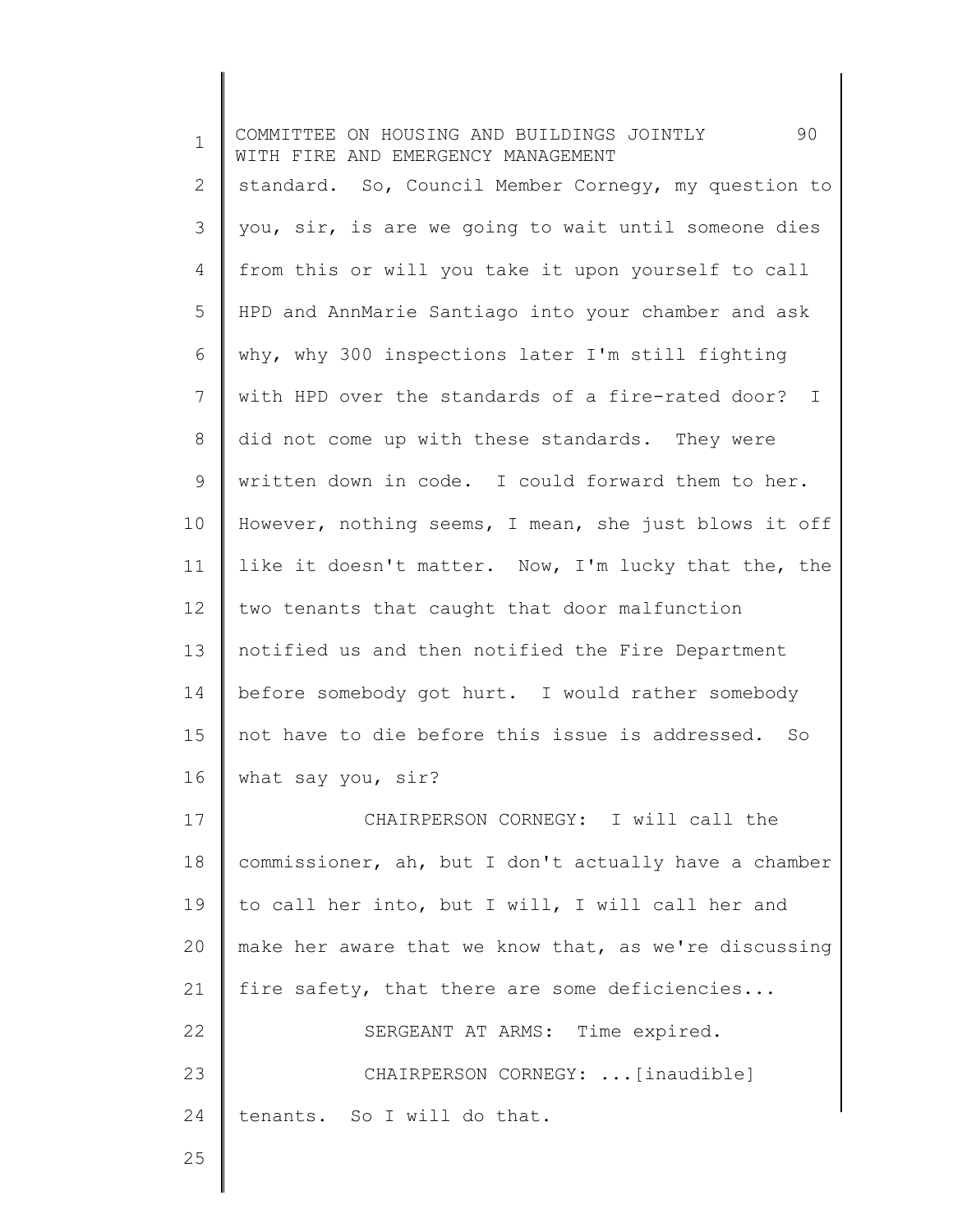| $\mathbf 1$    | 91<br>COMMITTEE ON HOUSING AND BUILDINGS JOINTLY<br>WITH FIRE AND EMERGENCY MANAGEMENT |
|----------------|----------------------------------------------------------------------------------------|
| $\mathbf{2}$   | LYRIC THOMPSON: I sent you, I sent you                                                 |
| 3              | four years of photos that clearly document that HPD                                    |
| 4              | does not know these standards. So perhaps we could                                     |
| 5              | also, in addition to having a conversation with Ms.                                    |
| 6              | Santiago, ask the commissioner of DOB, Commissioner                                    |
| $7\phantom{.}$ | La Rocca, if she would be willing to have a training                                   |
| 8              | class so that these inspectors are educated with                                       |
| $\mathsf 9$    | regards to the standards they're supposed to enforce?                                  |
| 10             | Can we do that, too?                                                                   |
| 11             | CHAIRPERSON CORNEGY: I'm sorry. Yes, as                                                |
| 12             | safety obviously is a priority, as evidenced by this                                   |
| 13             | hearing, I will absolutely do that. And, and thank                                     |
| 14             | you, Lyric, for being such an advocate, not just for                                   |
| 15             | people in your building, but for people in the system                                  |
| 16             | who need advocacy. Thank you.                                                          |
| 17             | LYRIC THOMPSON: Well, I'm trying, and                                                  |
| 18             | I'm still waiting to hear from you, by the way.                                        |
| 19             | CHAIRPERSON CORNEGY: Yeah, we'll be,                                                   |
| 20             | we'll be [inaudible]. OK.                                                              |
| 21             | LYRIC THOMPSON: Thanks.                                                                |
| 22             | CHAIRPERSON CORNEGY: Thank you, Lyric.                                                 |
| 23             | COMMITTEE COUNSEL: Thank you. Next                                                     |
| 24             | we'll be hearing from Christopher Widelo, followed by                                  |
| 25             |                                                                                        |
|                |                                                                                        |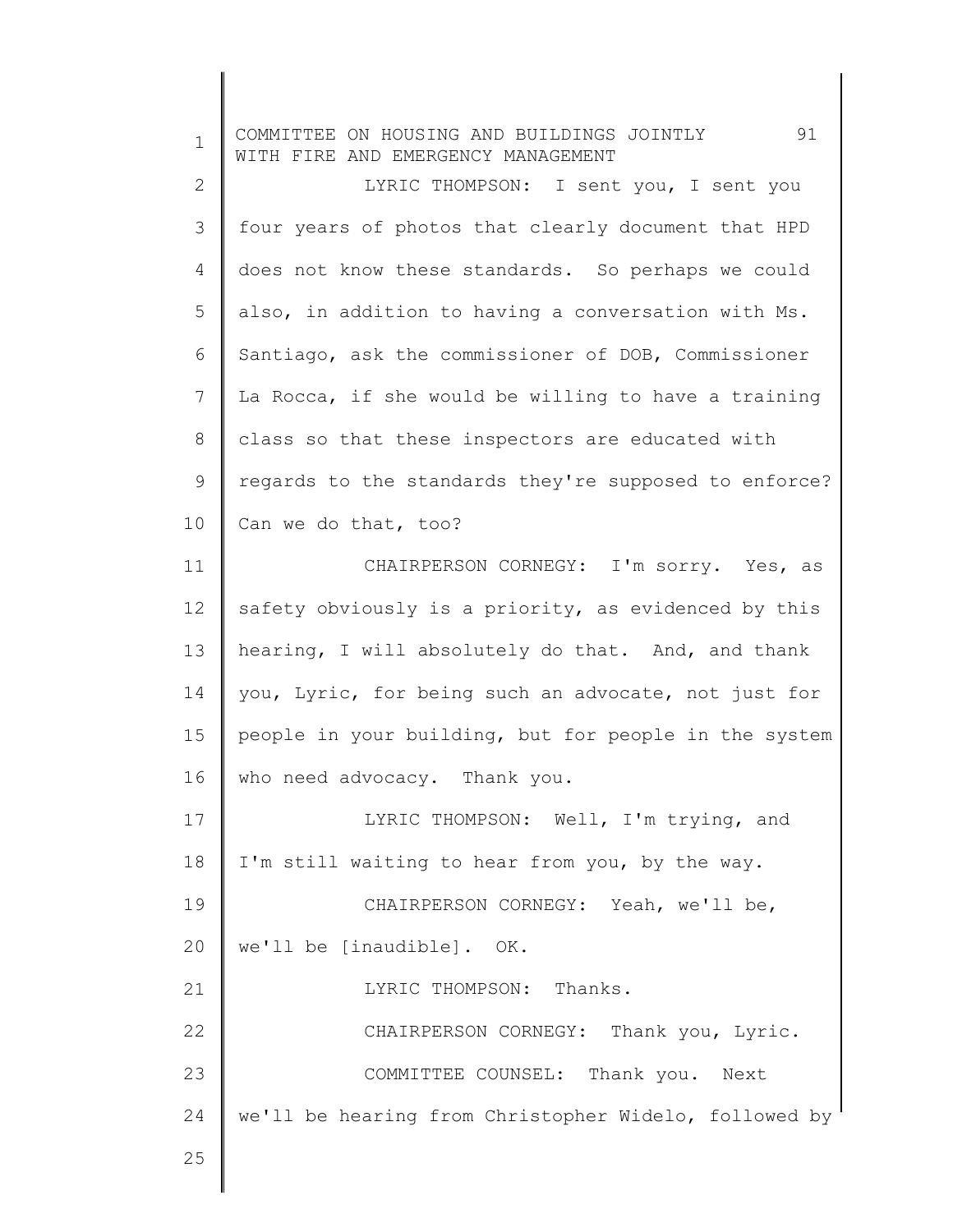1 2 3 4 5 6 7 8 9 10 11 12 13 14 15 16 17 18 19 20 21 22 23 24 25 COMMITTEE ON HOUSING AND BUILDINGS JOINTLY 92 WITH FIRE AND EMERGENCY MANAGEMENT Carrie Farrell, sorry, Kelly Farrell, um, ah, sorry, um, followed by Laura Rothrock. SERGEANT AT ARMS: Time starts now. CHRISTOPHER WIDELO: Hi, good afternoon, ah, Chair Cornegy. My name is Chris Widelo. I am the director of external affairs for the New York State Association for Affordable Housing, otherwise known as NYSAFAH, and I would like to thank you for the opportunity to provide the following comments on bills being heard, ah, by the committee today. Ah, we're the trade association, NYSAFAH is a trade association for New York's affordable housing industry with nearly 400 members, including developers, lenders, investors, attorneys, ah, contractors, architects, ah, all those that are active in the financing, construction, and operation of affordable housing. While fire safety is an important priority in development, rehab and preservation work, and building management, ah, Intro 1146-B's approach of mandating sprinkler systems in all residential buildings over 40 feet is infeasible. The cost associated with the piping, water service, and with making space for the equipment and buildings that weren't designed to include the space are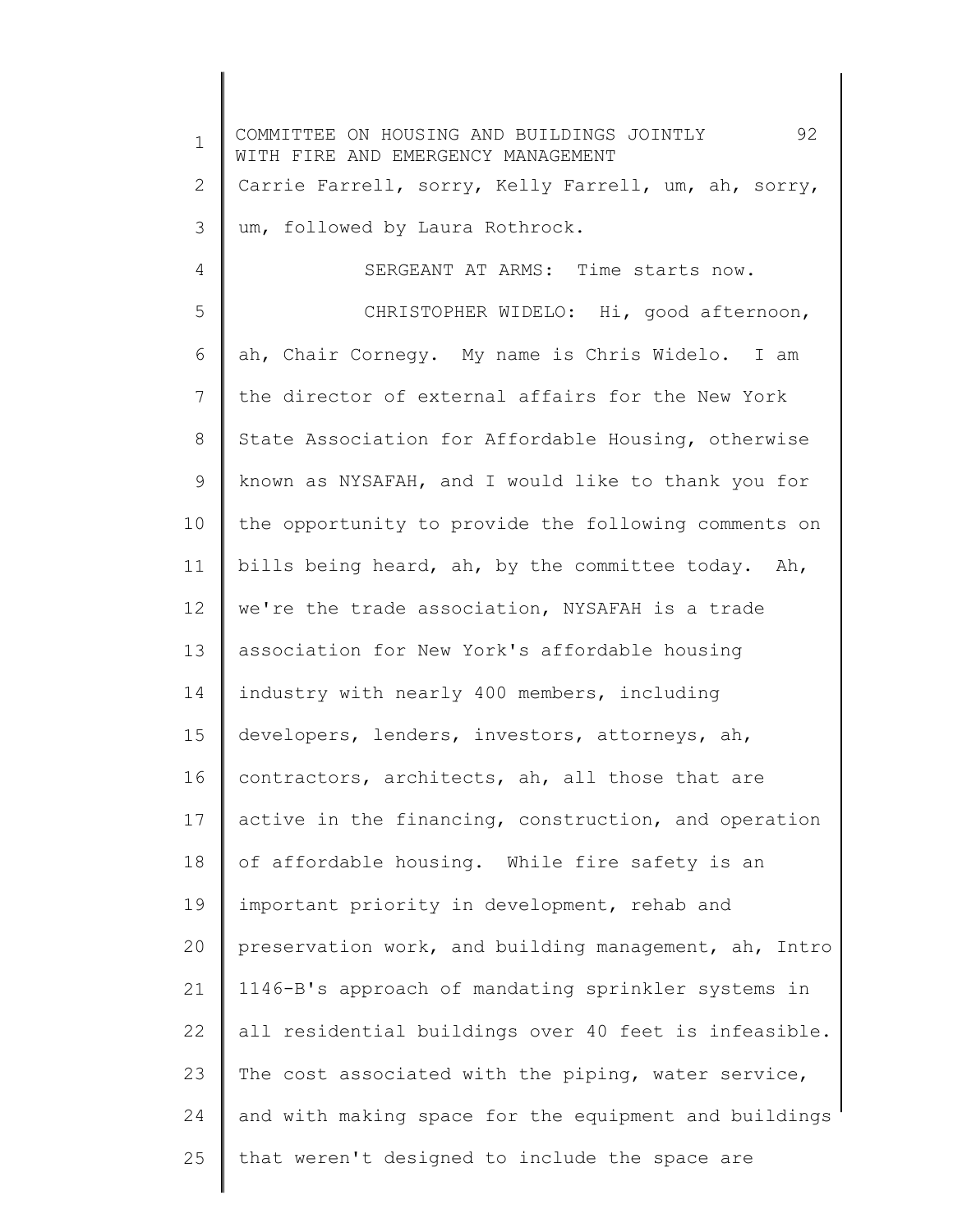1 2 3 4 5 6 7 8 9 10 11 12 13 14 15 16 17 18 19 20 21 22 23 24 25 COMMITTEE ON HOUSING AND BUILDINGS JOINTLY 93 WITH FIRE AND EMERGENCY MANAGEMENT astronomical. This would not be possible for not, non-for-profits and small, ah, owners of, ah, the existing older affordable housing stock. To comply would mean we'd need to dig up and install infrastructure on the streets and sidewalks and burden already very challenged, ah, DEP infrastructure. The construction work of all the street level and on the buildings would be incredibly disruptive to tenants as well. Additionally, older buildings would more commonly, ah, will more commonly have asbestos and lead challenges, which is a safety concern and additional costs, ah, for remediation. As an apparently MCI-eligible expense, there is also the potential for some of these costs to be passed through to tenants, which is inconceivable, given the current environment. Um, finally, you know, affordable housing building owners cannot bear the cost of this measure, however well-intentioned this legislation is. The smaller and nonprofit owners are simply trying to stay afloat during the COVID crisis, which has been devastating in terms of reduced rent rolls and increased maintenance and utility costs. The council should be focused on how to reduce the cost to providers of affordable housing and...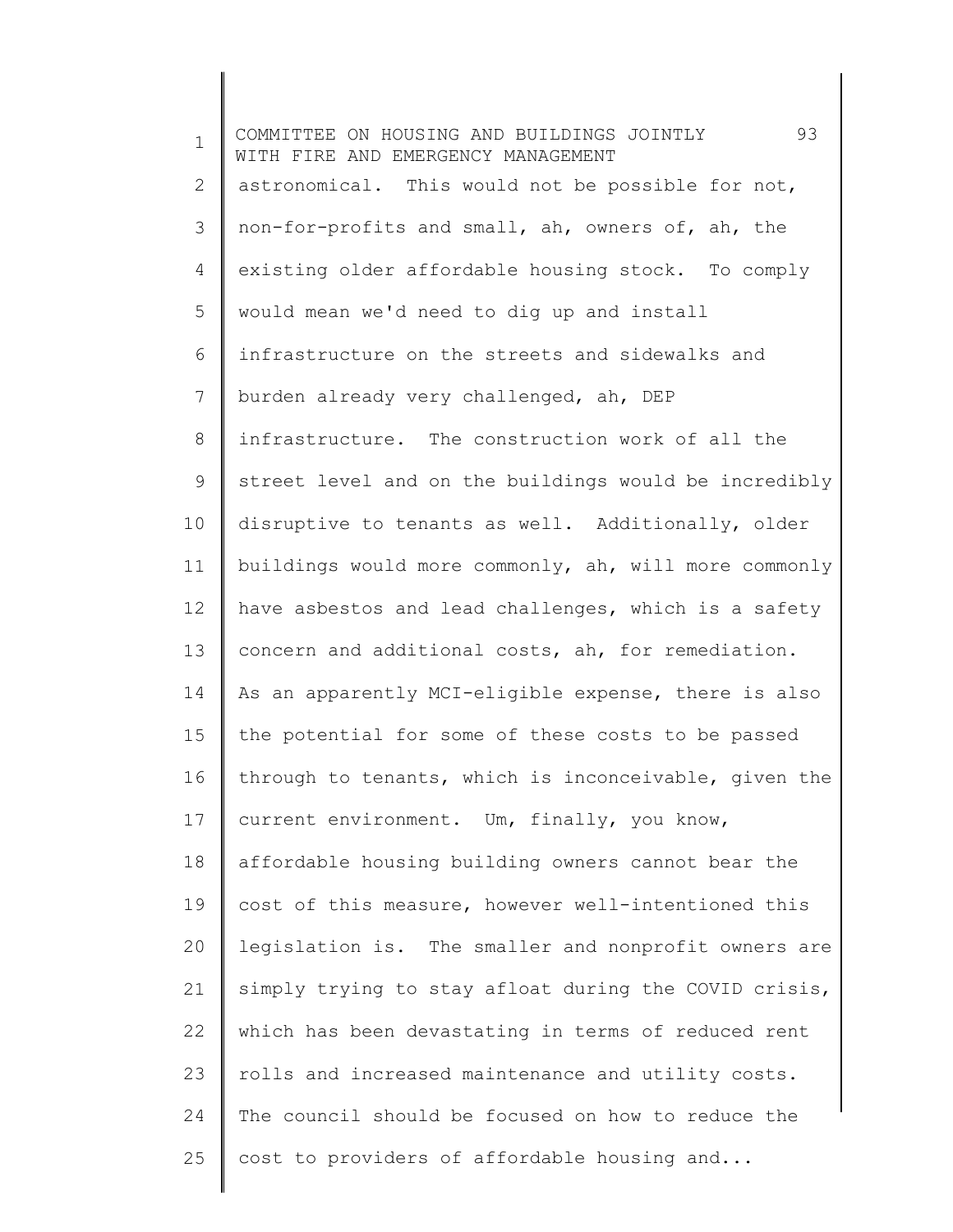1 2 3 4 5 6 7 8 9 10 11 12 13 14 15 16 17 18 19 20 21 22 23 24 25 COMMITTEE ON HOUSING AND BUILDINGS JOINTLY 94 WITH FIRE AND EMERGENCY MANAGEMENT SERGEANT AT ARMS: Time expired. CHRISTOPHER WIDELO: Thanks very much for your time and consideration. CHAIRPERSON CORNEGY: Ah, Christopher, do you have any recommendations on behalf of NYSAFAH? CHRISTOPHER WIDELO: I would be happy to, ah, send some your way if, if I can send them to you at a later time. CHAIRPERSON CORNEGY: Absolutely. Thank you. CHRISTOPHER WIDELO: Thank you, Council Member. COMMITTEE COUNSEL: Thank you. Next we'll be hearing from Kelly Farrell, followed by Laura Rothrock. SERGEANT AT ARMS: Time starts now. KELLY FARRELL: Good afternoon. My name is Kelly Farrell and I'm from the Rent Stabilization Association, which is a real estate group that represents 25,000 diverse owners and managers who collectively manage over one million units of housing in every neighborhood and community throughout the city. Um, we're here today to speak in opposition to Intro 1146-B, the sprinkler bill. I also want to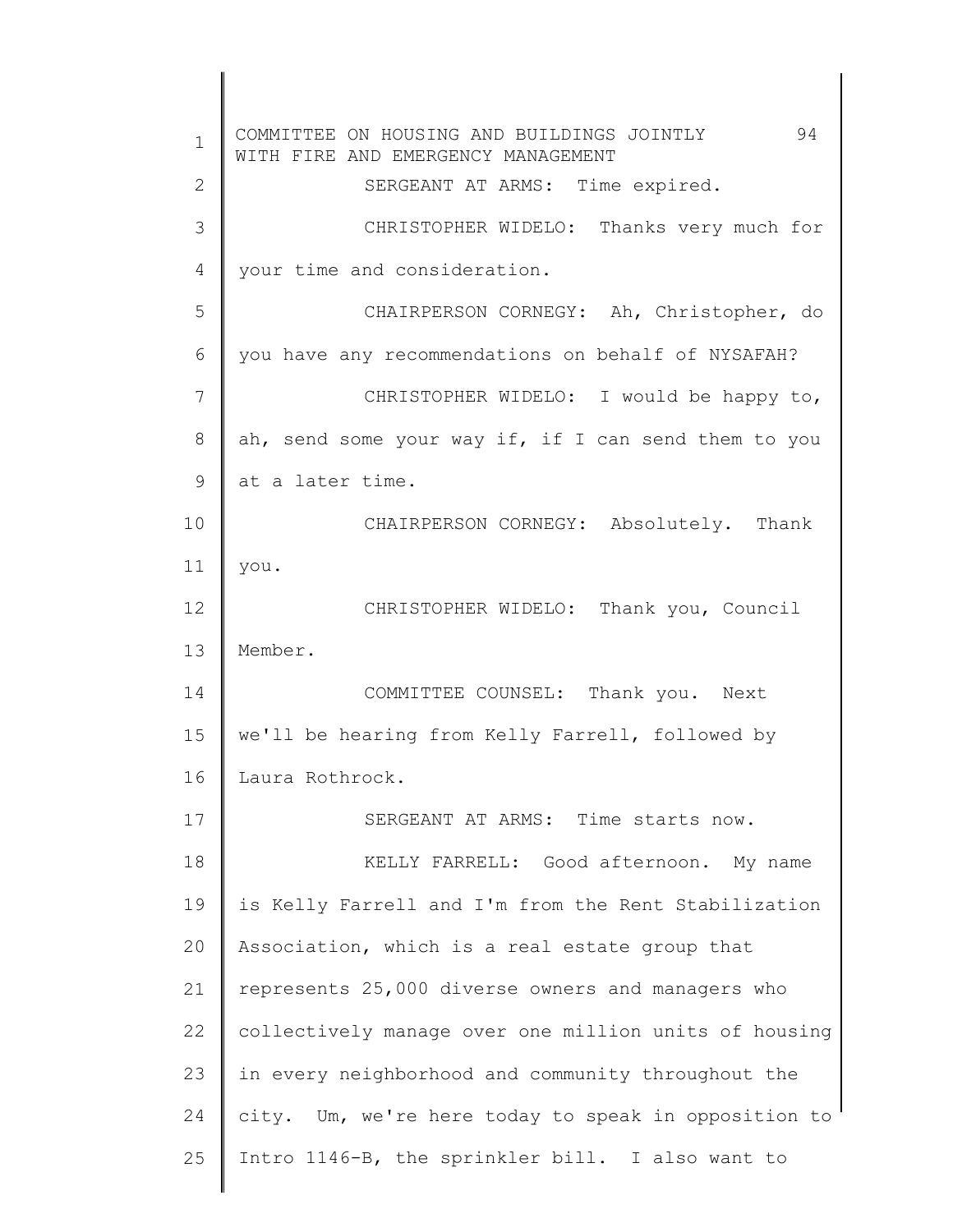1 2 3 4 5 6 7 8 9 10 11 12 13 14 15 16 17 18 19 20 21 22 23 24 25 COMMITTEE ON HOUSING AND BUILDINGS JOINTLY 95 WITH FIRE AND EMERGENCY MANAGEMENT note that we've submitted testimony on the number of other bills, most notably in support of 2151-A, but we're going to use our time today to speak in opposition to this bill. As you've heard from a number of owners so far today, this bill would create an incredible logistical and financial burden on owners throughout the city. Obviously there's gonna be some impacts on tenants and the disruption in their, in their lives, um, the dangers, the, um, exposure to the lead paint and masonry and asbestos that the, um, the work would inflict upon them, and then potentially months-long disruption, um, movement, going elsewhere. But, um, given what's going on in the city at this time it really is, um, the precarious state of real estate, you know, this measure, the financial hardships, um, vacancies are at an all-time high. Rent collection is at an alltime low. The housing instability, um, tenant protection has created an inability to recoup any of these costs and along with the Climate Mobilization Act also that's now requiring rent-stabilized tenants, um, buildings, to engage in, um, other costly measures. It's just, there's just no way that this is a feasible request, um, of owners throughout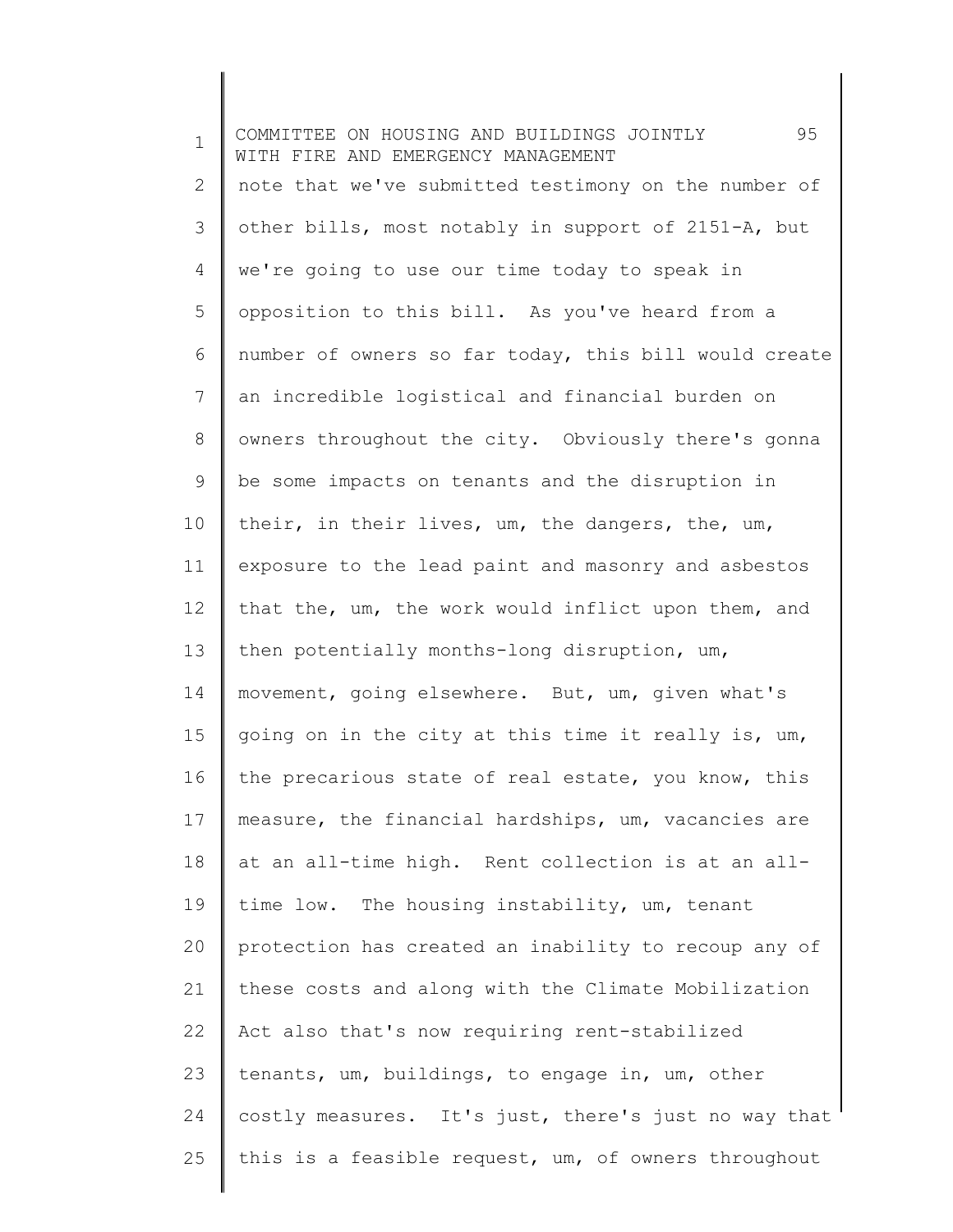| $\mathbf{1}$ | 96<br>COMMITTEE ON HOUSING AND BUILDINGS JOINTLY<br>WITH FIRE AND EMERGENCY MANAGEMENT |
|--------------|----------------------------------------------------------------------------------------|
| 2            | the city. Um, the residential estimates and the                                        |
| 3            | costs are just so high that there's just no way that                                   |
| 4            | it's feasible for sprinkler retrofits to be                                            |
| 5            | undertaken in the residential situations at this                                       |
| 6            | time.                                                                                  |
| 7            | CHAIRPERSON CORNEGY: Thank you, Ms.                                                    |
| 8            | Farrell, for your testimony.                                                           |
| 9            | COMMITTEE COUNSEL: Thank you. Um, as a                                                 |
| 10           | reminder, there's no need to raise your hand. Next                                     |
| 11           | we'll be hearing from Laura Rothrock, followed by                                      |
| 12           | Mary Ann Rothman, followed by Melissa Barbour.                                         |
| 13           | SERGEANT AT ARMS: Time starts now.                                                     |
| 14           | LAURA ROTHROCK: Good afternoon, Council                                                |
| 15           | Member Cornegy and members of the New York City                                        |
| 16           | Council. My name is Laura Rothrock and I'm providing                                   |
| 17           | testimony on behalf of the New York Coalition of Code                                  |
| 18           | Consultations, also known as NYCCC. NYCCC is a                                         |
| 19           | nonprofit trade organization whose members specialize                                  |
| 20           | in securing construction and development approvals                                     |
| 21           | from municipal agencies as well as building code and                                   |
| 22           | zoning consulting. I'm testifying today in support                                     |
| 23           | of Intro 1917, a different topic than has been                                         |
| 24           | discussed so far, which allows for self-certification                                  |
| 25           | for certain work after the issuance of the work                                        |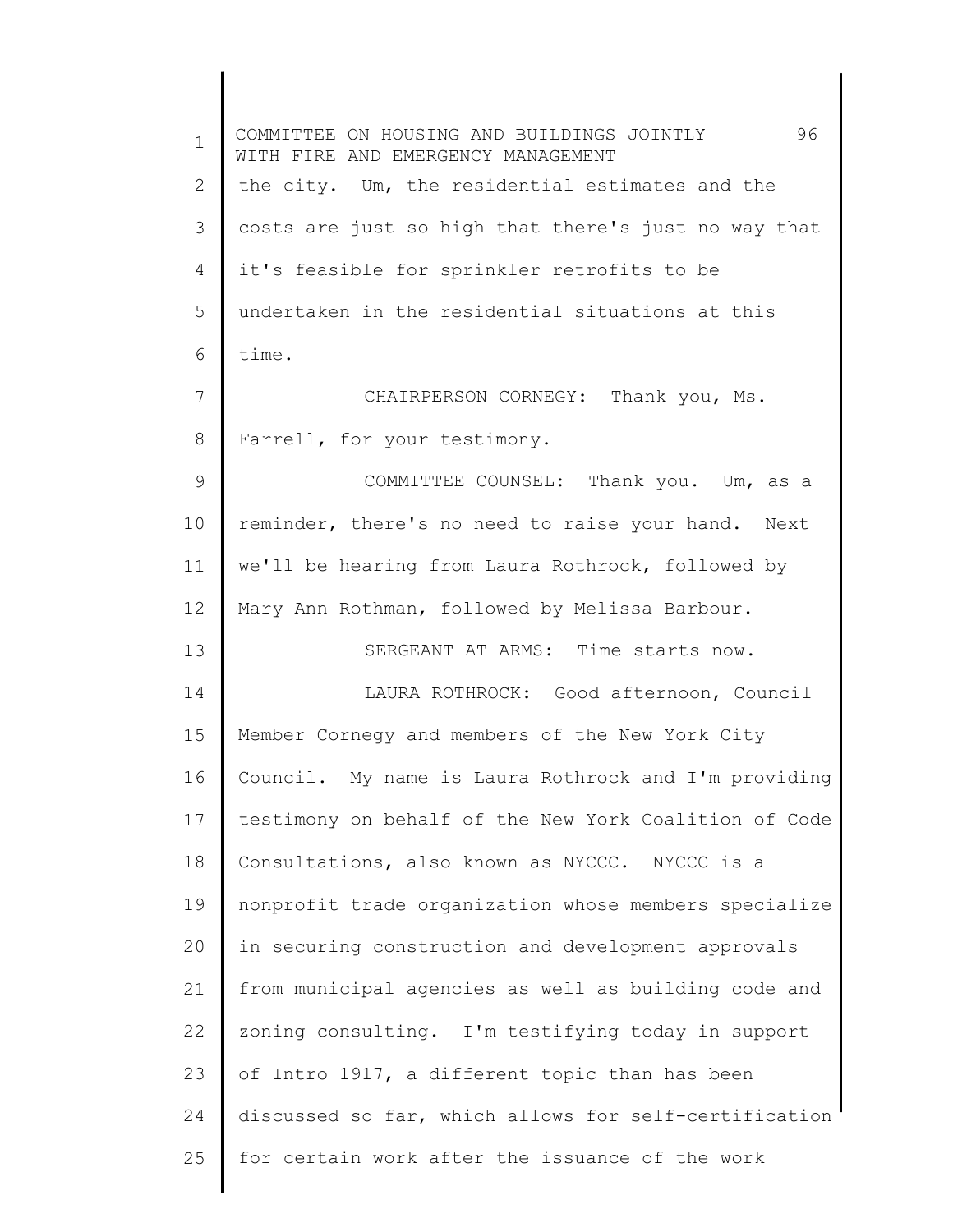1 2 3 4 5 6 7 8 9 10 11 12 13 14 15 16 17 18 19 20 21 22 23 24 25 COMMITTEE ON HOUSING AND BUILDINGS JOINTLY 97 WITH FIRE AND EMERGENCY MANAGEMENT without a permit violation. We applaud Council Member Cornegy for introducing this bill to amend Local Law 158, which takes away the ability for an applicant to self-certify construction work and related documents for one year if there was a work without a permit violation issued on any part of that building. NYCCC supports the intention of Local Law 158, which was to protect residential tenants from unsafe conditions and harassment. However, the law has had unintended consequences, which Intro 1917 corrects. Self-certification is an important tool for commercial tenants and for the Department of Buildings because it allows licensed professionals to expedite the process of obtaining plan approvals without compromising safety or putting additional strain on DOB resources. This bill is particularly important for commercial tenants who are fitting out their lease spaces. Commercial tenants should not have to be penalized for violations caused by other tenants in the same building and do not have to float their businesses for an extended period of time while they await approval to fit out their spaces. In summary, Intro 1917 provides a practical solution to remove unfair burdens and we hope this committee will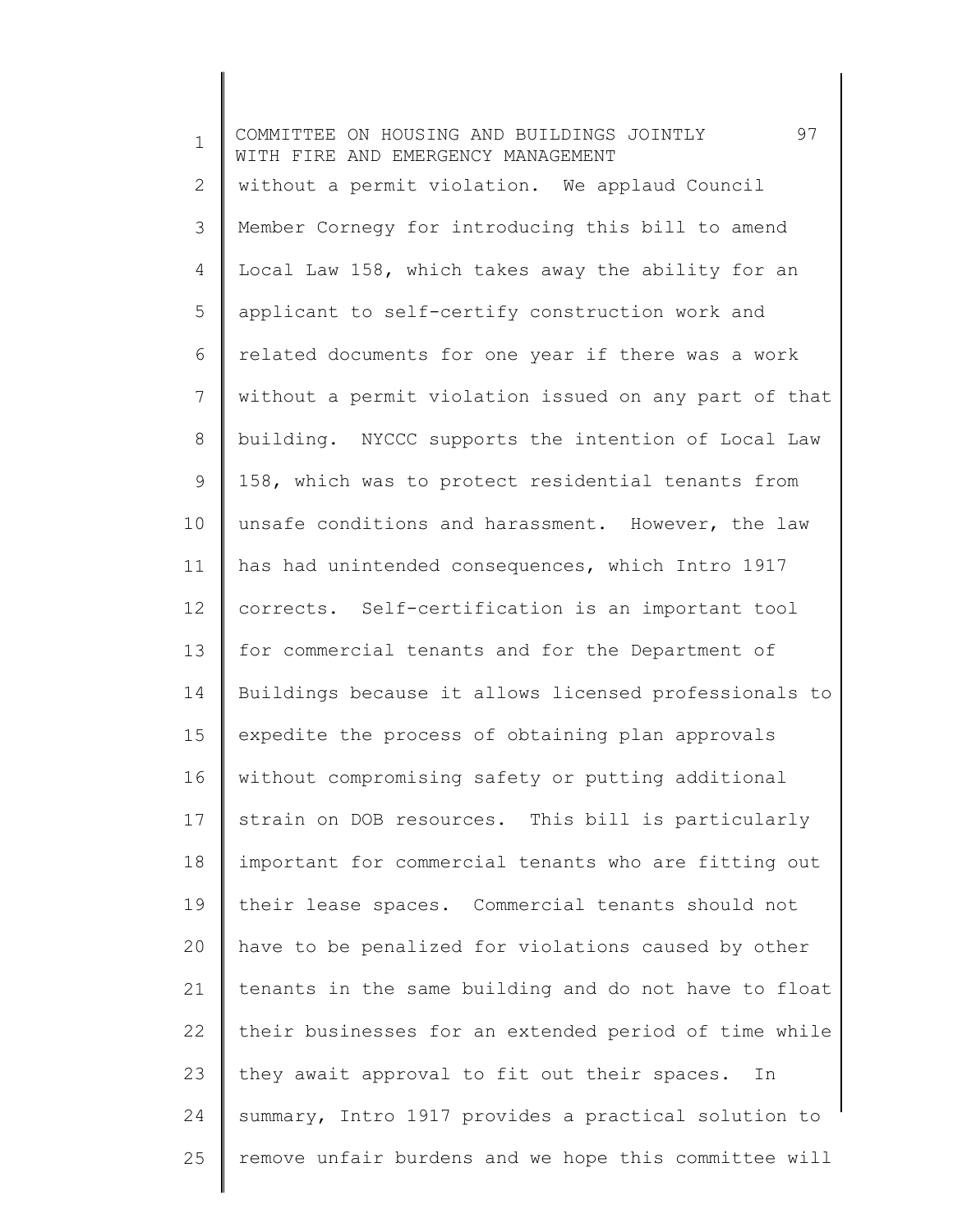1 2 3 4 5 6 7 8 9 10 11 12 13 14 15 16 17 18 19 20 21 22 23 24 25 COMMITTEE ON HOUSING AND BUILDINGS JOINTLY 98 WITH FIRE AND EMERGENCY MANAGEMENT vote in favor of the bill. We thank you for your consideration. CHAIRPERSON CORNEGY: Ah, Laura, thank you so much for your testimony and for reminding me that there were actually other bills on the agenda. LAURA ROTHROCK: [laughs] CHAIRPERSON CORNEGY: Some, some of which don't ah, ah, cause such a, a stir, an uproar. Ah, thank you for your testimony. LAURA ROTHROCK: Thank you. COMMITTEE COUNSEL: Thank you. Next we'll be hearing from Mary Ann Rothman, followed by Melissa Barbour. SERGEANT AT ARMS: Time starts now. MARY ANN ROTHMAN: Ah, good afternoon. My name is Mary Ann Rothman, ah, and I thank you for this opportunity to add my voice to the chorus in opposition to Intro 1146-B. Ah, I'm the executive director of the Council of New York Cooperatives and Condominiums. It is a membership organization, ah, where more than 170,000 New York families make their homes, ah, and our member buildings span the full economic spectrum, from very modest income-restricted housing to solid middle-class apartment complexes and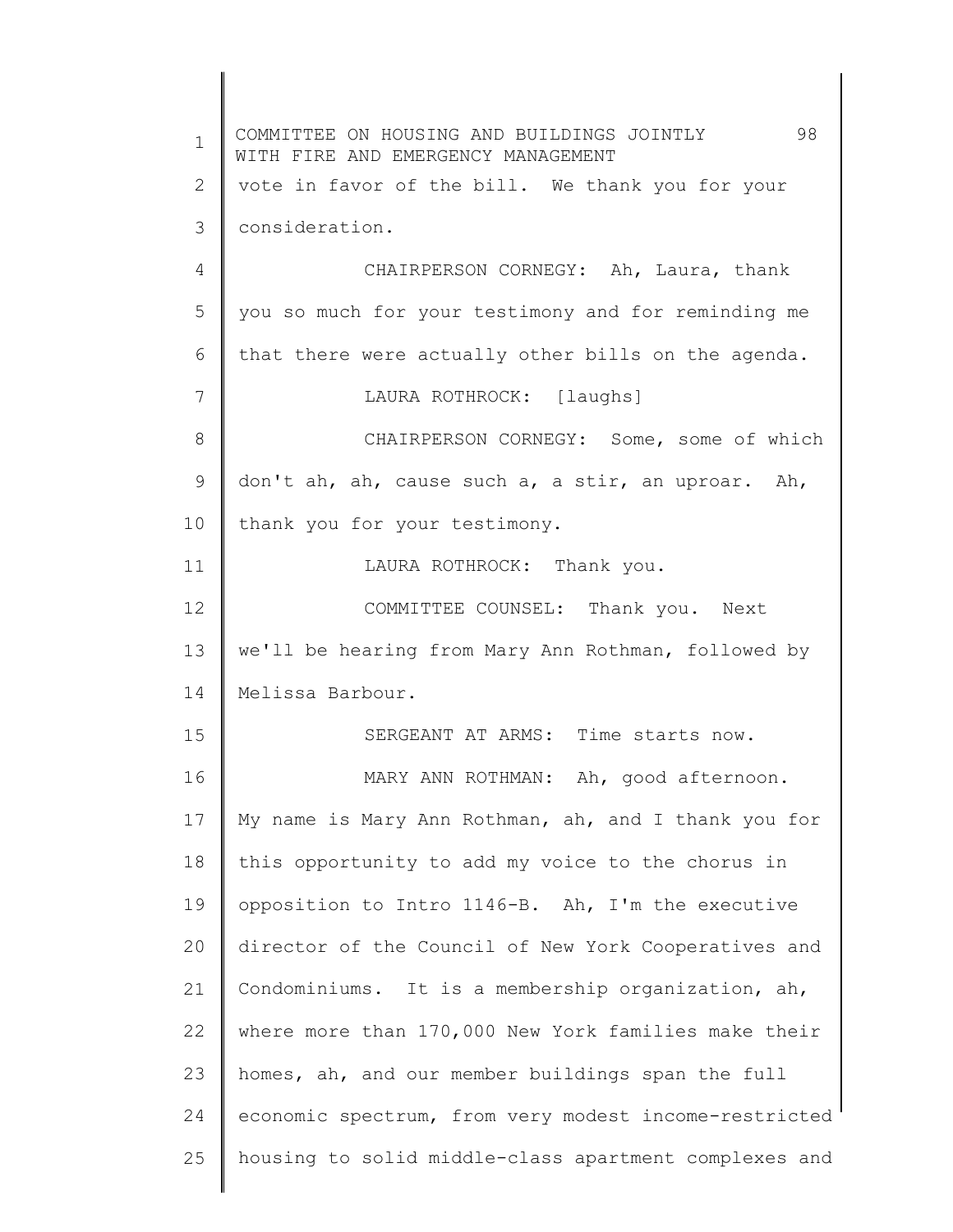| $\mathbf 1$ | 99<br>COMMITTEE ON HOUSING AND BUILDINGS JOINTLY<br>WITH FIRE AND EMERGENCY MANAGEMENT |
|-------------|----------------------------------------------------------------------------------------|
| 2           | upscale dwellings. I point that in housing co-ops                                      |
| 3           | and condominiums everyone is both a tenant and a                                       |
| 4           | landlord, ah, and therefore we are subject to all of                                   |
| 5           | the issues that have already been raised and which I                                   |
| 6           | will continue to raise. The COVID-19 pandemic has                                      |
| 7           | hit our members hard. People have lost their                                           |
| 8           | livelihoods, their loved ones, their neighbors,                                        |
| 9           | colleagues, workers, friends. Resources are                                            |
| 10          | strained, but New York property taxes have reached                                     |
| 11          | high resources, and buildings must still comply with                                   |
| 12          | the FISP program of façade inspection, the carbon-                                     |
| 13          | reducing mandates of Local Law 97, and with many more                                  |
| 14          | requirements of city and state. I would hope that                                      |
| 15          | Intro 114-B would not become one of those                                              |
| 16          | requirements. Most of the buildings affected by this                                   |
| 17          | legislation are noncombustible buildings and history                                   |
| 18          | has shown the ability of FDNY to respond quickly and                                   |
| 19          | to control fires within these apartments and save                                      |
| 20          | lives. Sprinklers are not a panacea as they can be                                     |
| 21          | slow and less effective against some fires. Our                                        |
| 22          | colleague, Peter Varsalona, has detailed for you the                                   |
| 23          | complexity of installing sprinklers and their                                          |
| 24          | astronomical costs. Mandating this tremendous                                          |
| 25          | capital expenditure will                                                               |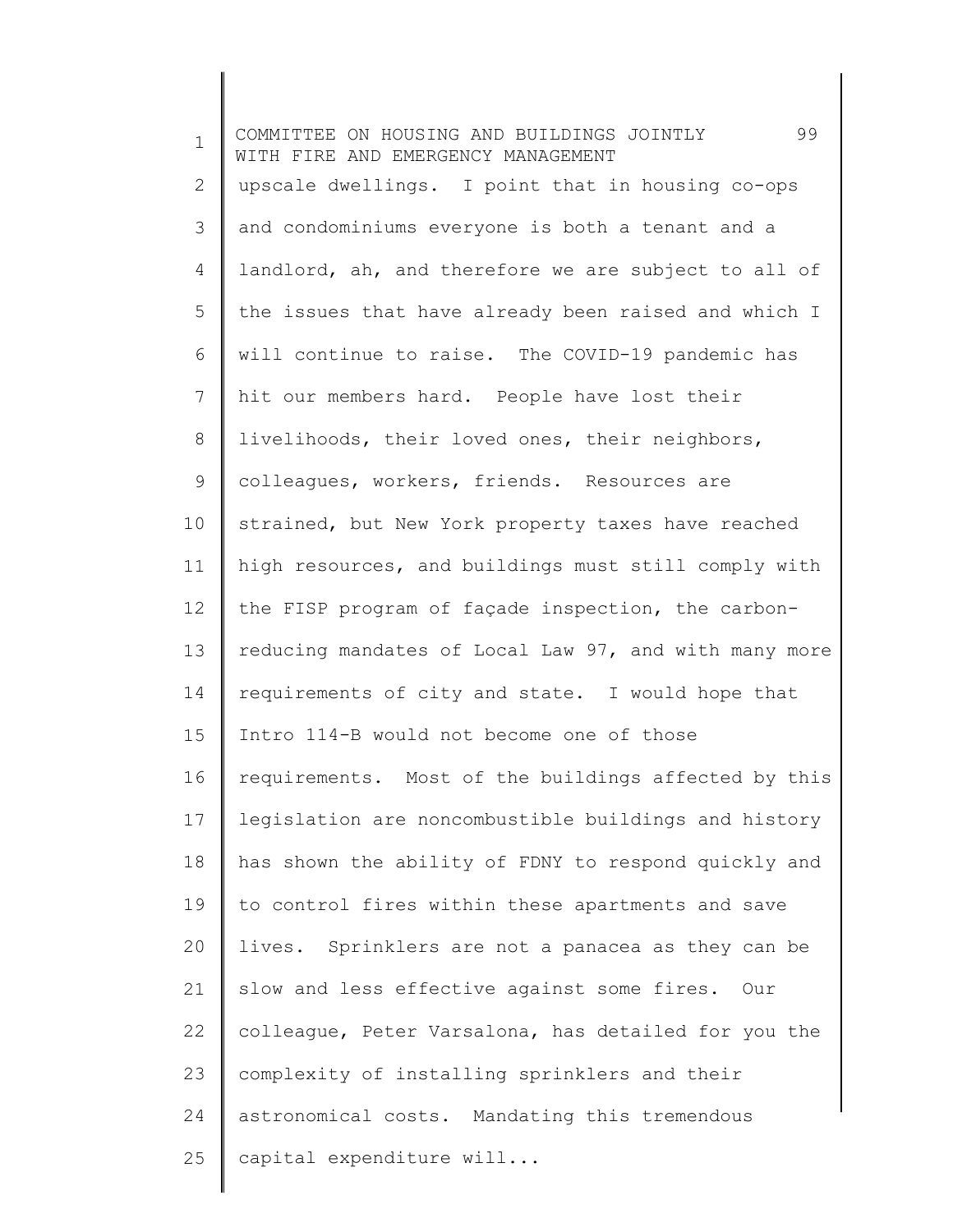1 2 3 4 5 6 7 8 9 10 11 12 13 14 15 16 17 18 19 20 21 22 23 24 25 COMMITTEE ON HOUSING AND BUILDINGS JOINTLY 100 WITH FIRE AND EMERGENCY MANAGEMENT SERGEANT AT ARMS: Time. MARY ANN ROTHMAN: ...divert scarce funds and attention from the other urgent goals in our city. Please do not pass this bill. Thank you for the opportunity to express our views. CHAIRPERSON CORNEGY: Ah, thank you, Ms., Ms. Rothman. Could you please just, um, state, ah, your organization again for the record? MARY ANN ROTHMAN: It's called the Council of New York Cooperatives and Condominiums and we are submitting written testimony, ah, with comments on all of the, on more of the bills. CHAIRPERSON CORNEGY: Ah, thank you. Do you have any recommendations at this time from your organization? MARY ANN ROTHMAN: Well, I'm, I'm pleased, I'm pleased with a lot of the recommendations I've heard already. Um, education is vitally important. It was a pleasure to see Julian Bazel here. He has been a speaker at many of our conferences, helping us educate our members, ah, about, ah, also sorts of safety precautions. Um, ah, you'll hear from another of, of my colleagues about possibly requiring, um, when a kitchen renovation is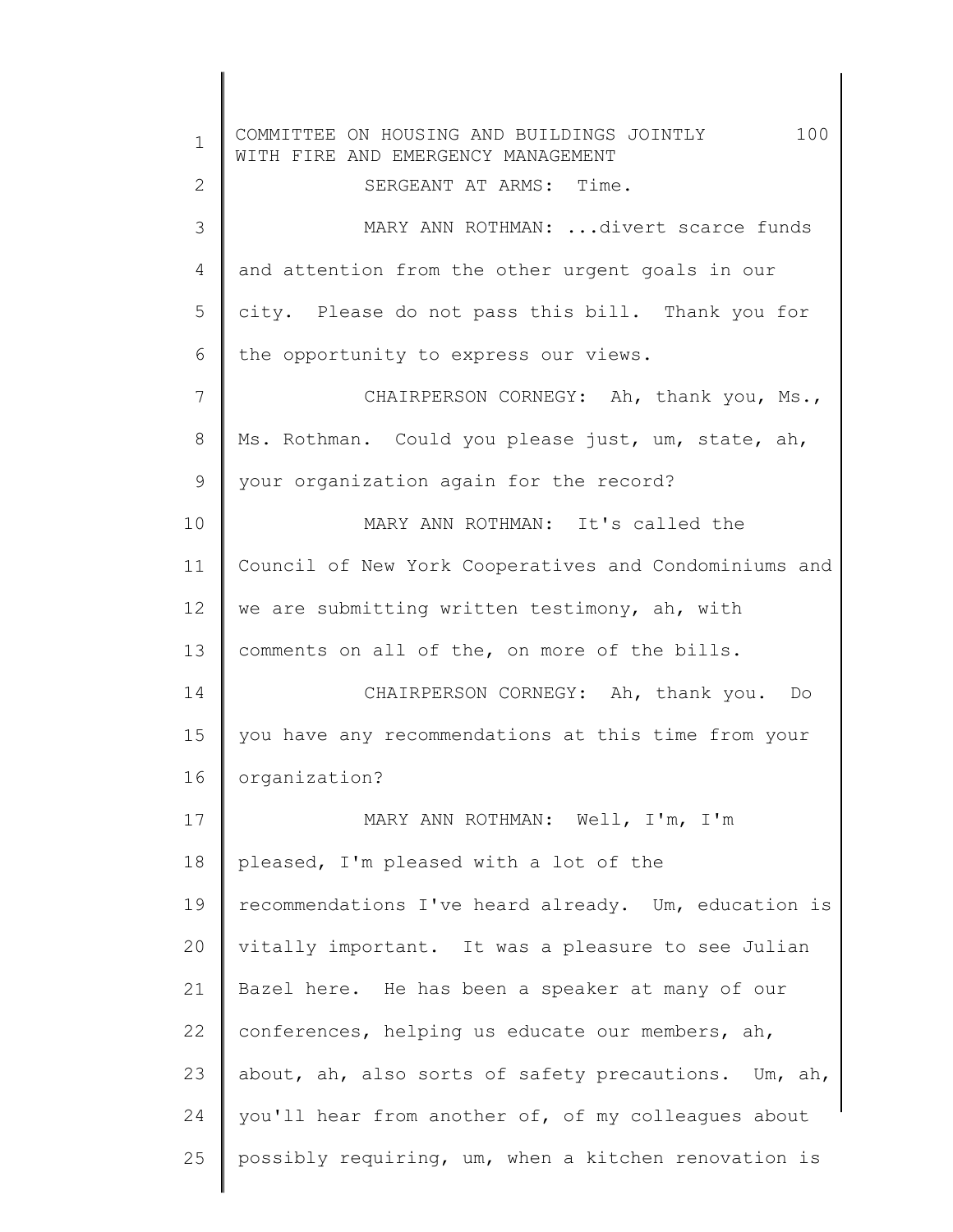1 2 3 4 5 6 COMMITTEE ON HOUSING AND BUILDINGS JOINTLY 101 WITH FIRE AND EMERGENCY MANAGEMENT done possibly requiring a, a sprinkler retrofit in the kitchen that could be small enough to be based on the domestic water system and kitchens are the source of the tremendous percentage of fires. So that's certainly worth considering.

7 8 9 10 11 12 13 14 15 16 17 CHAIRPERSON CORNEGY: So this is, this is the reason that I'm asking, um, recommendations because some of them make absolute sense and could be an alternative to the bill, and it could actually cover the safety concerns that we as the council and me as the chair have, but not disproportionately negative, negatively impact our affordable housing stock and/or or small, ah, building operators. So thank you for that. And, and we'll be taking all of these recommendations, compiling them, and then reviewing them just for, for the record.

18 19 20 MARY ANN ROTHMAN: Thank you. This has been a fascinating hearing. I thank, I thank you for how well you're running it.

21 22 23 24 25 CHAIRPERSON CORNEGY: Thank you. COMMITTEE COUNSEL: Thank you. Next up we'll be hearing from Melissa Barbour, followed by Michael Wolfe, who will, sorry, followed by Nathan Fishman.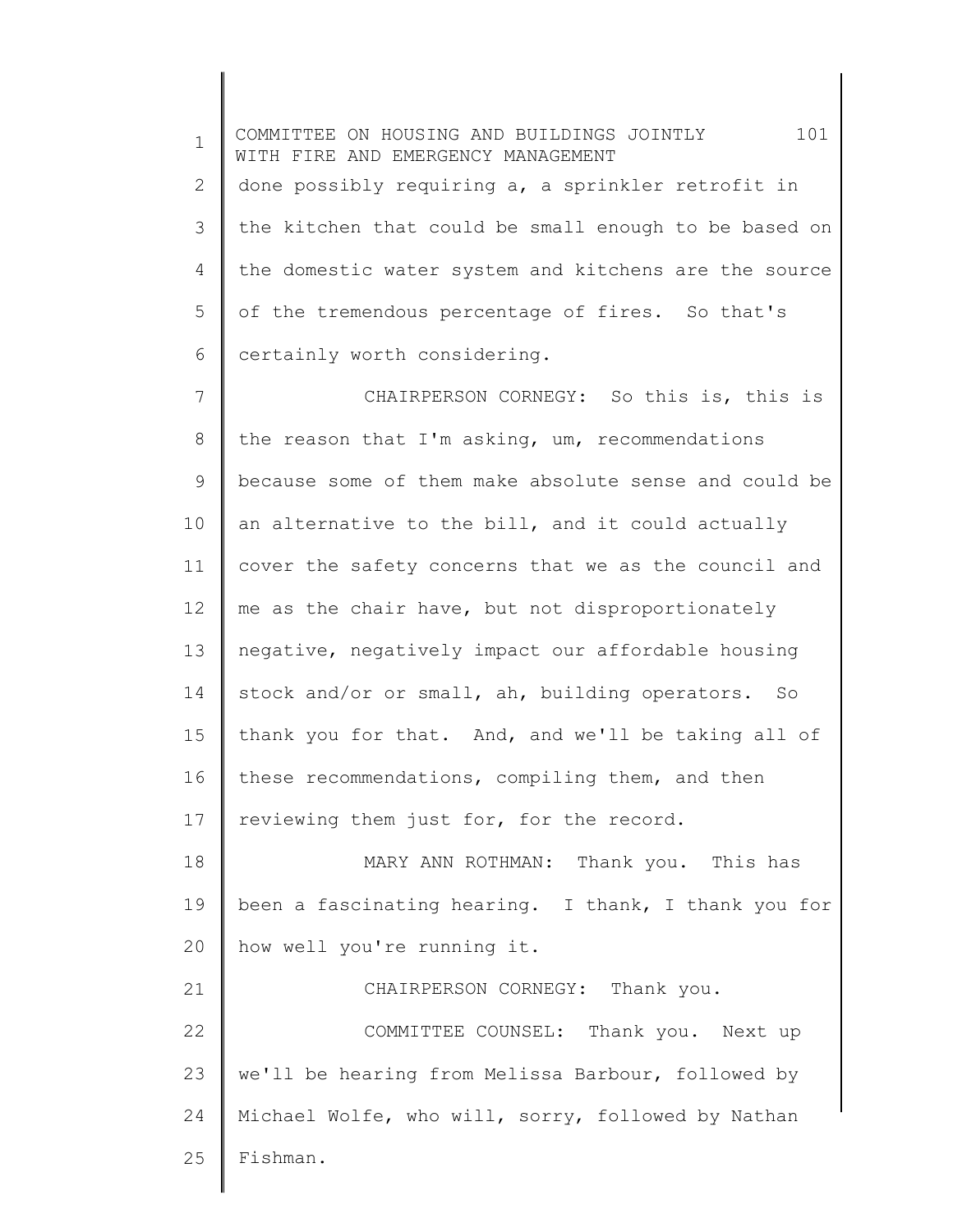1 2 3 4 5 6 7 8 9 10 11 12 13 14 15 16 17 18 19 20 21 22 23 24 25 COMMITTEE ON HOUSING AND BUILDINGS JOINTLY 102 WITH FIRE AND EMERGENCY MANAGEMENT SERGEANT AT ARMS: Time starts now. MELISSA BARBOUR: Hi, good afternoon. My name is Melissa Barbour. I wanted to thank, um, everyone for the opportunity to speak today. I work with the Mechanical Contractors Association with New York City licensed fire sprinkler contractors who employ Local 638 Steamfitter Labor. Um, I've worked for the MCA for over 20 years and I've been an advocate for fire sprinkler protection for that time, and I've seen, um, the majority of fire sprinkler legislation be driven by, unfortunately by tragedy. Um, the need for fire sprinklers still is clear. Last week we had a 10-year-old boy critically injured when a fire broke out in Marble Hill. On November 22 two lives were lost in a building in Washington Heights. Um, in, in October a 5-year-old boy died of smoke inhalation. Um, some of the reason for this are fires grow hotter and faster than they used to. Flashover is within four minutes usually and the FDNY response time, according to my last resources, and I don't want to contradict, you know, if I'm wrong, is approximately five minutes. The FDNY does do an amazing job. Um, we just think sprinklers would be an additional tool. And I am, I want to be cognizant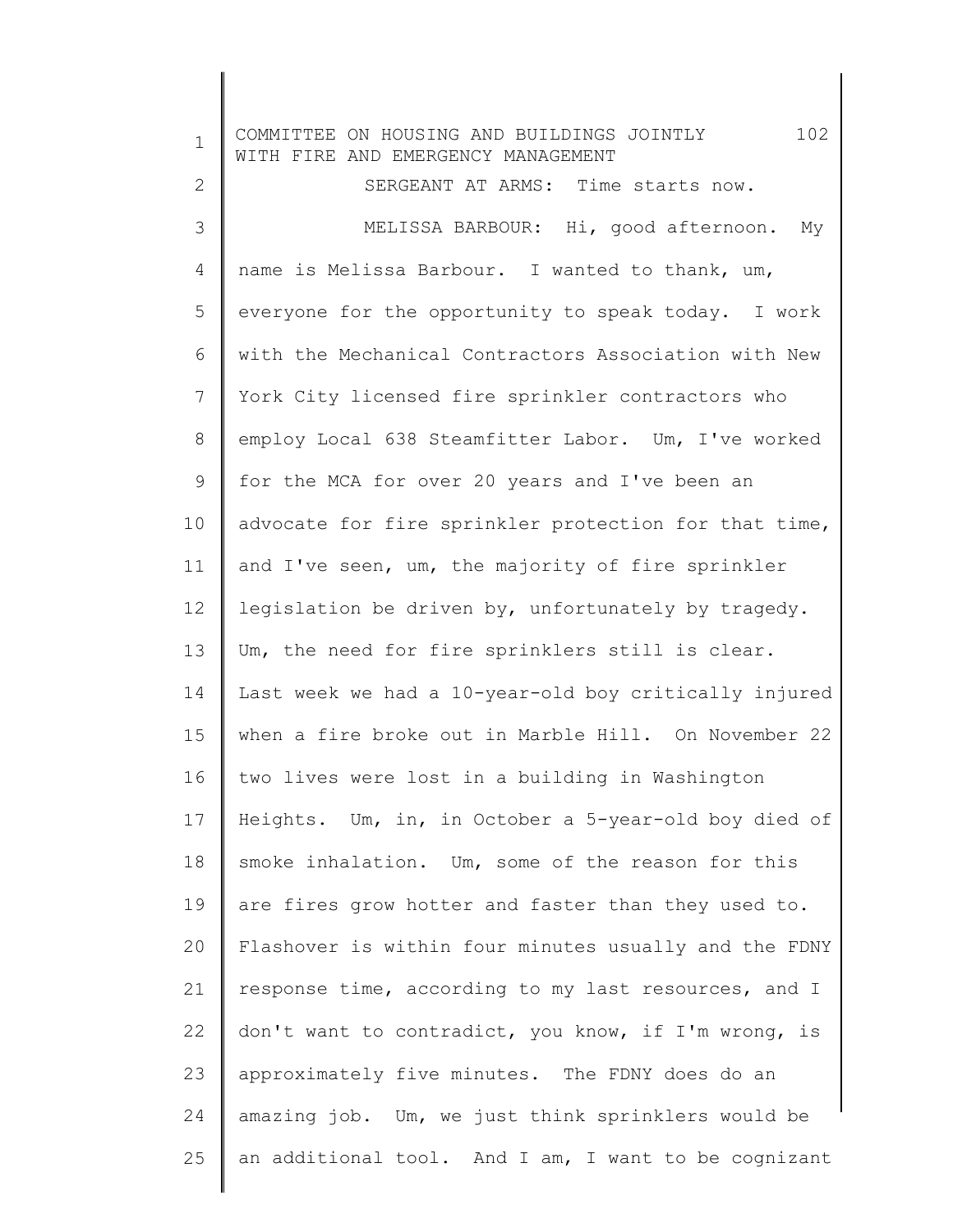| $\mathbf 1$ | 103<br>COMMITTEE ON HOUSING AND BUILDINGS JOINTLY<br>WITH FIRE AND EMERGENCY MANAGEMENT |
|-------------|-----------------------------------------------------------------------------------------|
| 2           | of everything everyone said today. I think there's                                      |
| 3           | really important points being made. I'd just like to                                    |
| 4           | be a, I don't think that the bill should be                                             |
| 5           | completely disregarded because I think there are some                                   |
| 6           | things that we can look at further in terms of                                          |
| 7           | height, type of construction, building                                                  |
| 8           | configurations, available water supply. Um, the type                                    |
| 9           | of pipe, is a fire pump needed. So I just think we                                      |
| 10          | need to be looking at properties. We need to be                                         |
| 11          | looking at the code changes and, um, coming together                                    |
| 12          | in a response that, that does make our residential                                      |
| 13          | apartment building safer and, um, you know, is                                          |
| 14          | cognizant of, you know, to develop a policy and plan                                    |
| 15          | that will result in a safer city.                                                       |
| 16          | CHAIRPERSON CORNEGY: Ah, thank you,                                                     |
| 17          | Melissa. Um, and, and that's kind of, if I'm not                                        |
| 18          | mistaken, Barry, who was the bill's original prime                                      |
| 19          | sponsor was where, the place that he came from, which                                   |
| 20          | was really about safety. So thank you for your                                          |
| 21          | perspective and also thank you for your expert, ah,                                     |
| 22          | ah, testimony in, in this case. Um, we have heard                                       |
| 23          | MELISSA BARBOUR: I'd like, I'd like to                                                  |
| 24          | send you some, um, some statistics and some case                                        |
| 25          | studies on some retrofit around the country and in                                      |
|             |                                                                                         |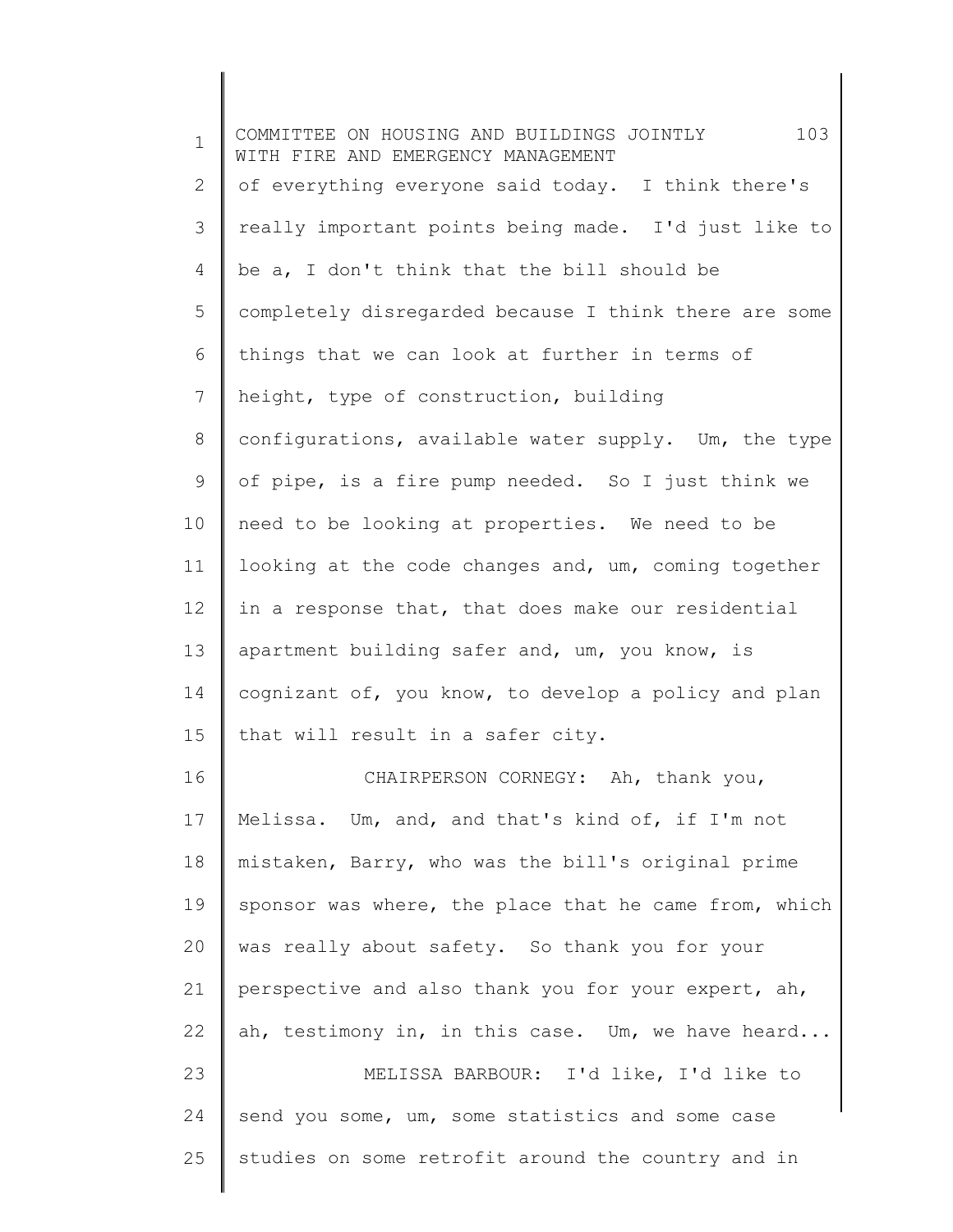1 2 3 4 5 6 7 8 9 10 11 12 13 14 15 16 17 18 19 20 21 22 23 24 COMMITTEE ON HOUSING AND BUILDINGS JOINTLY 104 WITH FIRE AND EMERGENCY MANAGEMENT particular Philadelphia, um, looking at the cost and the different types of buildings, too, if that would be OK. CHAIRPERSON CORNEGY: Oh, that would be, that would be, we, we would like to take in as much information as we possibly can today, as the hearing chair, ah, in an effort to get to a place that, again, doesn't, you know, ah, put safety as a, as a premium priority but doesn't disproportionately negatively impact. MELISSA BARBOUR: Oh, the one thing I forgot to mention and I hope everything listening is, is cognizant of, you know, to please advocate also there are things like the Public Housing Fire Safety Act that Max Rose and Peter King, a bipartisan federal legislation that would provide grants for fire sprinkler protection. There are, there's a bill in New York State Legislature for tax incentives. Um, given, obviously, ah, the fiscal crisis we're in I'm not, you know, ah, I'm aware of that, but I think there are things people should be, you know, I think there are programs and hopefully financing that we can go along with this.

25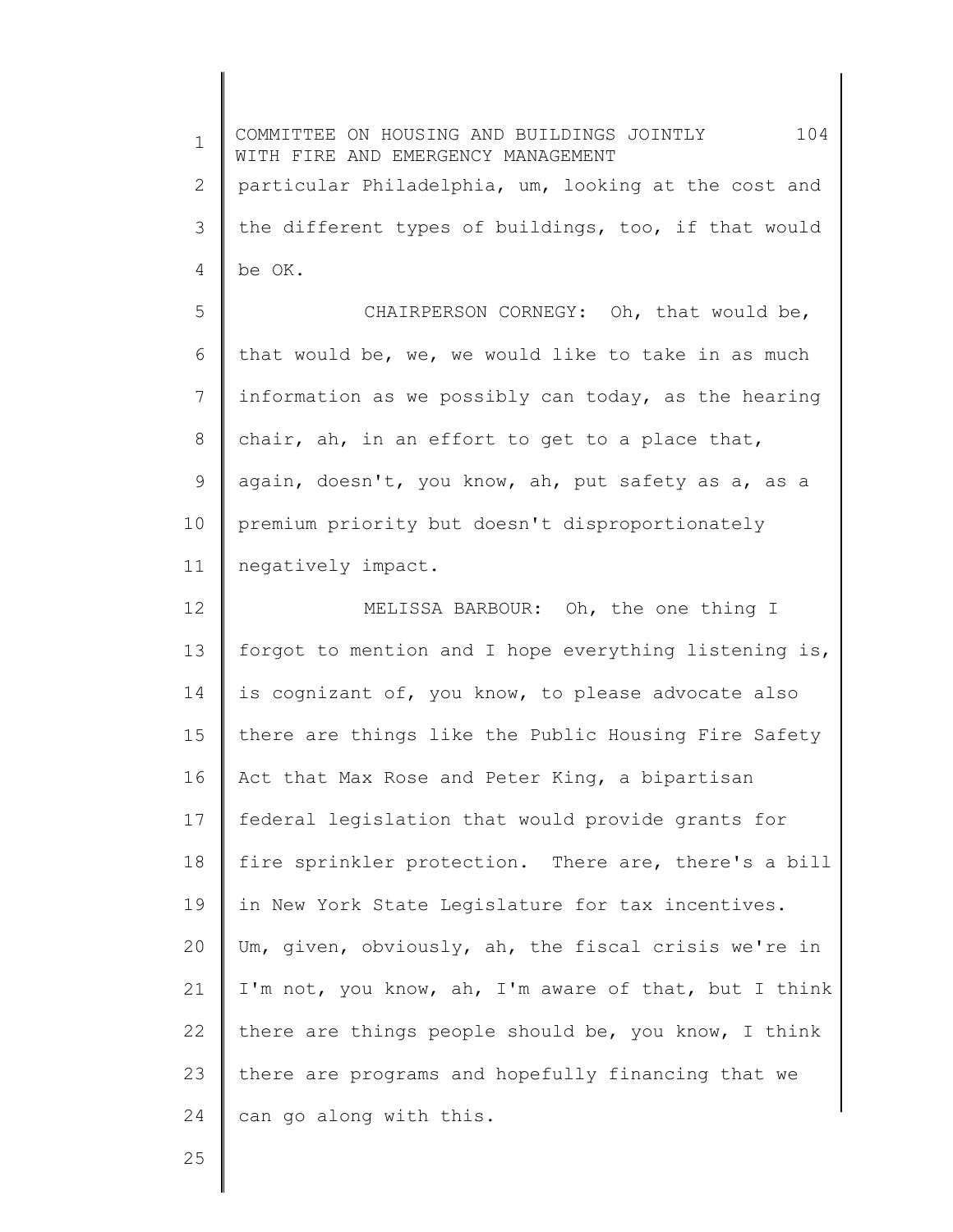| $\mathbf 1$  | 105<br>COMMITTEE ON HOUSING AND BUILDINGS JOINTLY<br>WITH FIRE AND EMERGENCY MANAGEMENT |
|--------------|-----------------------------------------------------------------------------------------|
| $\mathbf{2}$ | CHAIRPERSON CORNEGY: Ah, thank you,                                                     |
| 3            | Melissa. Jan, I see you shaking your head                                               |
| 4            | vehemently. Unfortunately, this is not a forum for                                      |
| 5            | debate, ah, but I, I could see that both Jan and Ann                                    |
| 6            | are ready for a spirited debate. Unfortunately that                                     |
| 7            | won't take place. Honestly, thank you all for your                                      |
| $\,8\,$      | perspectives, ah, and thank you for your expert, um,                                    |
| $\mathsf 9$  | opinion on this and, and expert testimony. Thank                                        |
| 10           | you.                                                                                    |
| 11           | COMMITTEE COUNSEL: Um, I believe Council                                                |
| 12           | Member Grodenchik had his hand raised for a question.                                   |
| 13           | CHAIRPERSON CORNEGY: Yes, please, Barry.                                                |
| 14           | SERGEANT AT ARMS: Time starts now.                                                      |
| 15           | COUNCIL MEMBER GRODENCHIK: I'm listening                                                |
| 16           | intently to everybody and, ah, I'll wait, I think,                                      |
| 17           | until the end of the hearing and I, I certainly                                         |
| 18           | appreciate the comments of many people, ah, some of                                     |
| 19           | whom I know very well, some of whom I'm meeting for                                     |
| 20           | the first time today. But I think I'm gonna wait,                                       |
| 21           | Mr. Chairman, until, ah, we're done, ah, to talk                                        |
| 22           | further. Thank you.                                                                     |
| 23           | CHAIRPERSON CORNEGY: Thank you, Barry.                                                  |
| 24           |                                                                                         |
| 25           |                                                                                         |
|              |                                                                                         |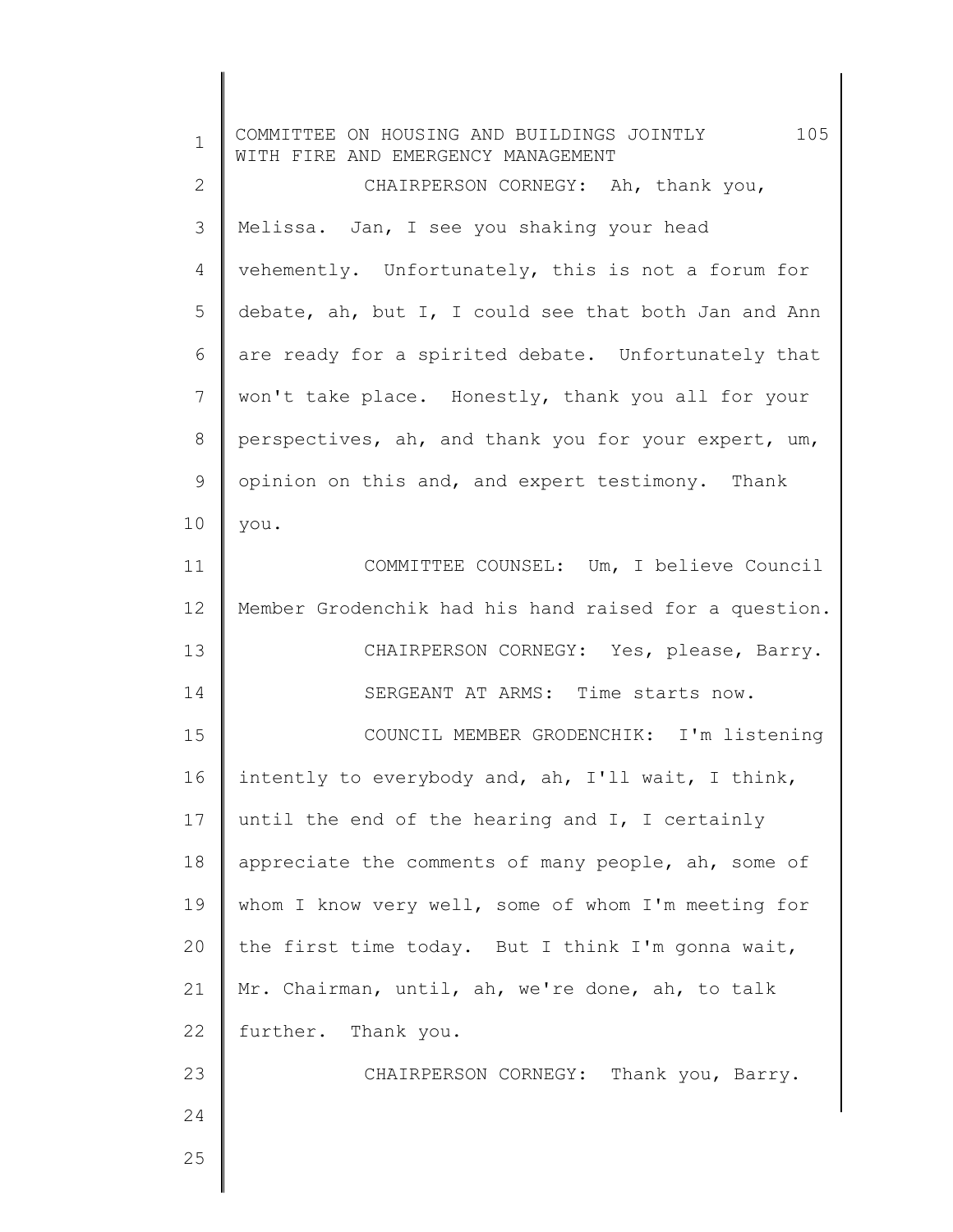1 2 3 4 5 6 7 8 9 10 11 12 13 14 15 16 17 18 19 20 21 22 23 24 25 COMMITTEE ON HOUSING AND BUILDINGS JOINTLY 106 WITH FIRE AND EMERGENCY MANAGEMENT COMMITTEE COUNSEL: Thank you. Next we're gonna hear from Michael Wolfe, followed by Nathan Fishman. SERGEANT AT ARMS: Time starts now. MICHAEL WOLFE: Good afternoon, council members. I hope you had a nice Thanksgiving and wish to thank all council members for allowing me to present to you day. My name is mic Wolfe. I'm the president of Mid-Borough Management, a full-service management firm representing over 15,000 cooperative condominium and rental apartments in New York City for almost four decades. In addition, I'm the chair of the Real Estate Board of New York Residential Management Council and a member of the board of the Council of New York Cooperatives and Condominiums. Prior to the pandemic I met with Council Member Barry Grodenchik to discuss this very issue and appreciate his willingness to hear all sides. The primary method of fire protection during the majority of the 1900s focused on passive fire protection using fire barriers, fire-rated walls, floors and ceilings that typically diverse a building into areas for fire control. Therefore we do have a system in place. Suggesting that all buildings are [inaudible] is not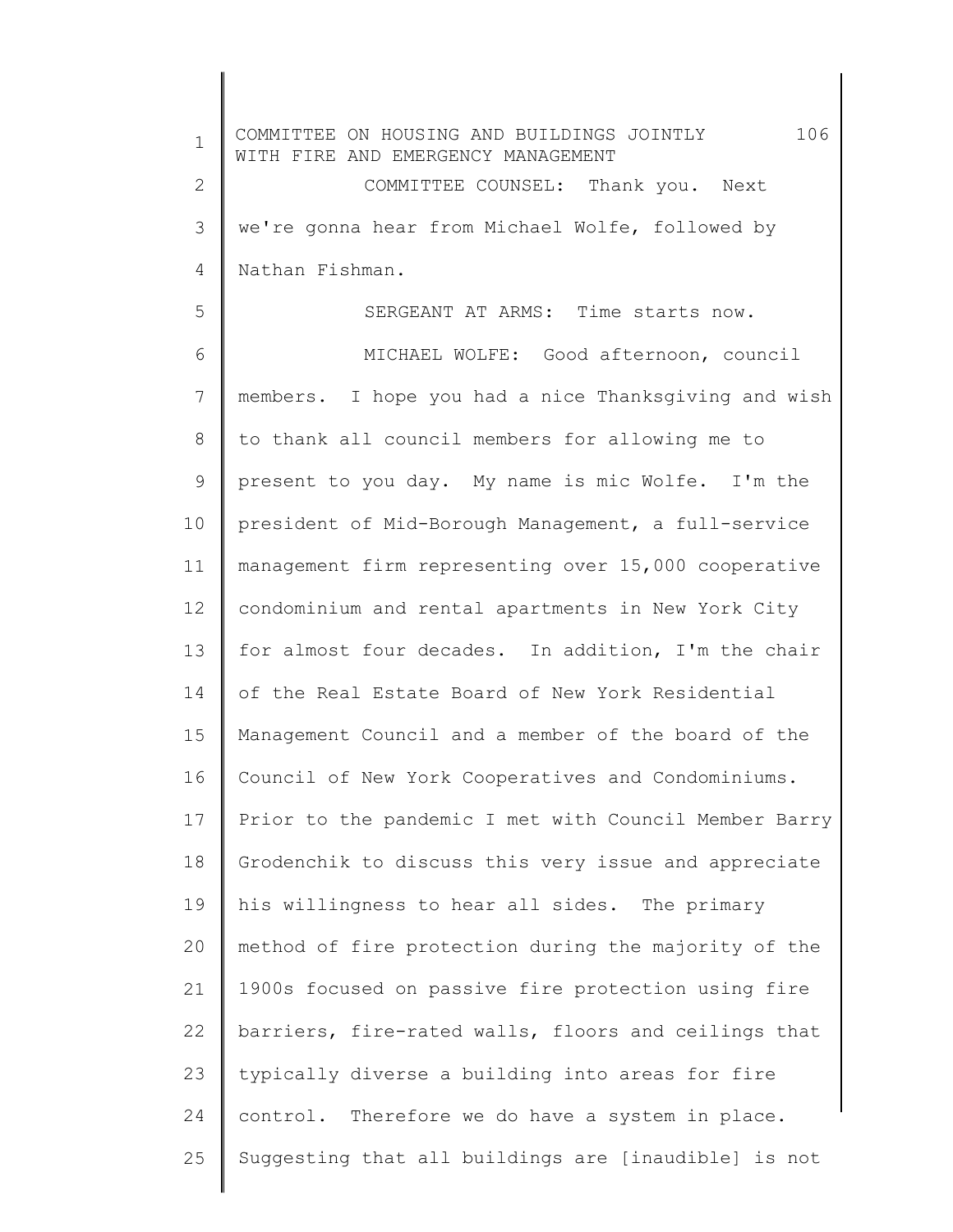| $\mathbf 1$  | 107<br>COMMITTEE ON HOUSING AND BUILDINGS JOINTLY<br>WITH FIRE AND EMERGENCY MANAGEMENT |
|--------------|-----------------------------------------------------------------------------------------|
| $\mathbf{2}$ | the correct approach. The New York City Fire                                            |
| 3            | Department advises residents in noncombustible                                          |
| 4            | buildings to remain in their apartments unless the                                      |
| 5            | fire is in their apartment. Clearly, fire spread is                                     |
| 6            | not a major concern in such type of construction.                                       |
| 7            | The city also mandates smoke and carbon monoxide                                        |
| 8            | detectors and signage in each dwelling unit,                                            |
| 9            | rightfully so, alerting residents of any smoke or                                       |
| 10           | fire condition quickly. Most home fires begin in the                                    |
| 11           | kitchen. I had suggested to the councilman during                                       |
| 12           | our meeting that adding a sprinkler head during a                                       |
| 13           | kitchen renovation is a possibility if the head could                                   |
| 14           | be supplied through the domestic system, not                                            |
| 15           | requiring a new water line that would add unnecessary                                   |
| 16           | cost, demolition, and restoration. Therefore, little                                    |
| 17           | by little you'd be retrofitting each kitchen in every                                   |
| 18           | apartment in the city. The loss of life is one too                                      |
| 19           | many. However, to suggest retrofitting all buildings                                    |
| 20           | over 40 feet tall with sprinklers is not realistic                                      |
| 21           | for many reasons. We would be talking about millions                                    |
| 22           | of dollars in a particular building, including                                          |
| 23           | destroying interior finishes that may not be able to                                    |
| 24           | be replicated. A 2029 deadline exasperates the                                          |
| 25           | burden of Local Law 97, the Climate Mobilization Act,                                   |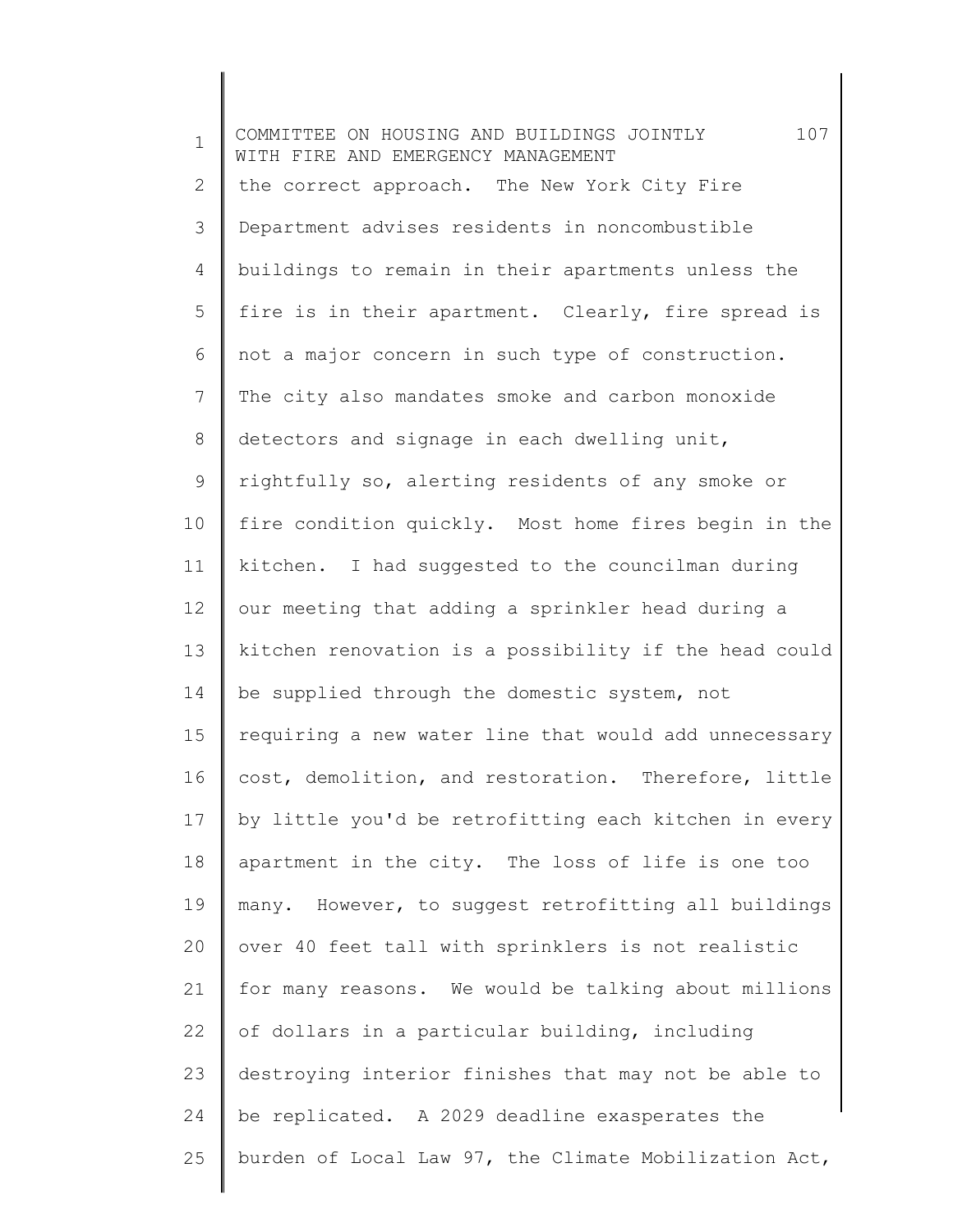1 2 3 4 5 6 7 8 9 10 11 12 13 14 15 16 17 18 19 20 21 22 23 24 COMMITTEE ON HOUSING AND BUILDINGS JOINTLY 108 WITH FIRE AND EMERGENCY MANAGEMENT that added penalties for energy use that is out of the control for so many. SERGEANT AT ARMS: Time expired. MICHAEL WOLFE: The pandemic has resulted in extreme financial hardship for so many with residents leaving New York and many not returning. The suggested cost of action of 1146 would add to the extreme cost of living in New York City and reduce its appeal even further. Projected, project cost and disruption, cutting into walls and ceilings to hang pipe, is always disruptive and dirty. When asbestos and lead may be involved the hazard makes work much more complicated and residents will have to relocate. By New York City code residents are advised of safety plans and procedures. We all share the same goal of keeping our neighbors safe, but at what cost? Let us find ways to find relief, not additional burden. Thank you all for your time, and, most importantly, stay well. CHAIRPERSON CORNEGY: Ah, ah, Michael, thank you so much. Your proposal, which is the second time we heard it, I think we heard from Melissa first, she beat you to it, um, ah, of the,

ah, sprinklers in retrofitted kitchens, um, in order

25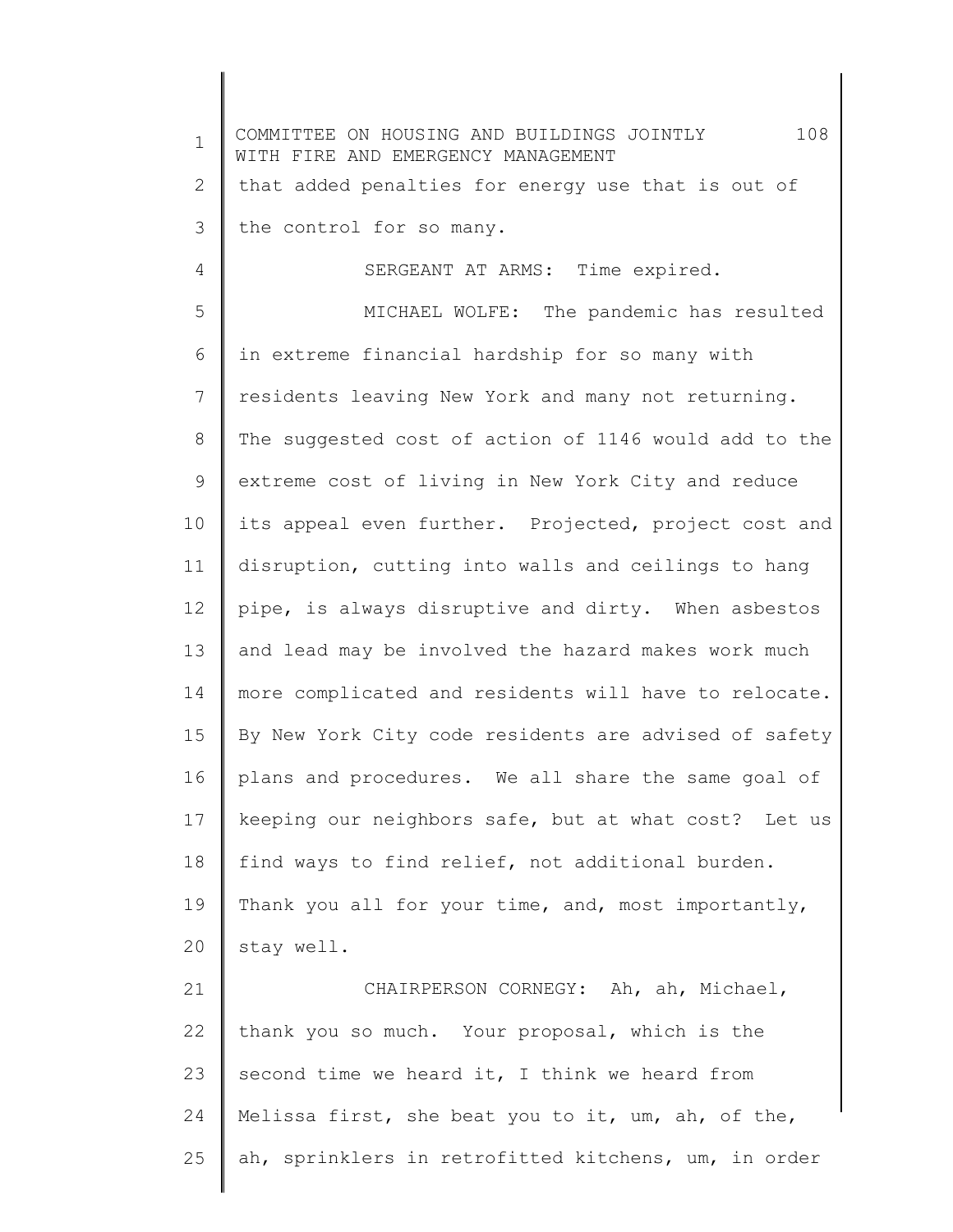1 2 3 4 5 6 7 8 9 10 11 12 13 14 15 16 17 18 19 20 21 22 23 24 25 COMMITTEE ON HOUSING AND BUILDINGS JOINTLY 109 WITH FIRE AND EMERGENCY MANAGEMENT to get to the place that the bill suggests that we get how long do you think it would take? MICHAEL WOLFE: It would, it, it... CHAIRPERSON CORNEGY: How many years do you think? What are we talking, 10, 15, 20 years? MICHAEL WOLFE: It, it'll be multiple decades at that rate. The, the problem is putting in a new water line, new pump system, new tank. But if there was a way to tap into an existing riser or branch line, which is very easy during a kitchen renovation, adding a sprinkler head to a kitchen in a strategically located place, probably in the vicinity of the stove, would not be a heavy lift or a costly exercise at all. CHAIRPERSON CORNEGY: And, and, and in your proposal not mandating that to be done immediately, only when there are renovations scheduled in kitchens. MICHAEL WOLFE: Correct. CHAIRPERSON CORNEGY: OK. MICHAEL WOLFE: Correct. CHAIRPERSON CORNEGY: Thank you. MICHAEL WOLFE: Thank you for your time.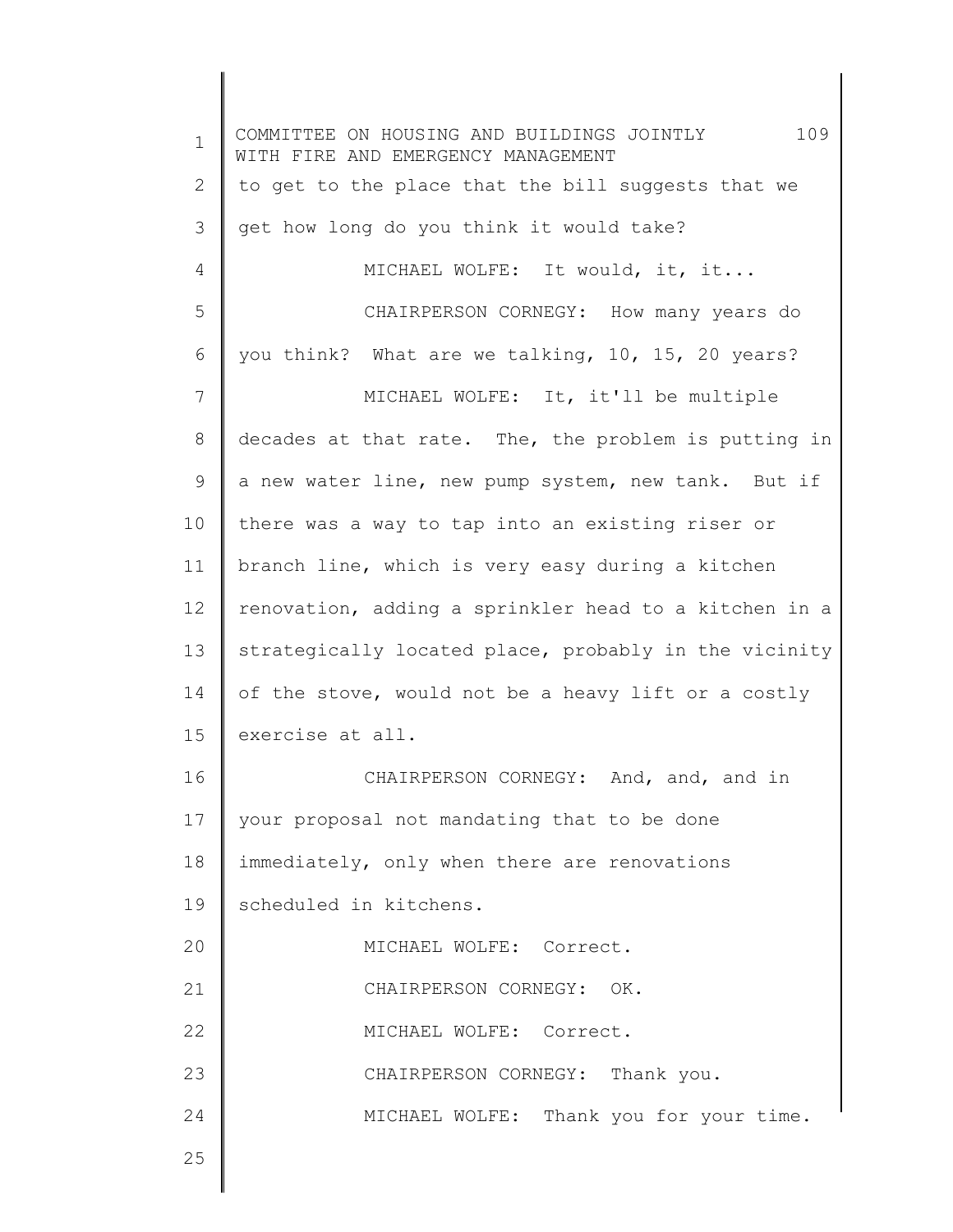1 2 3 4 5 6 7 8 9 10 11 12 13 14 15 16 17 18 19 20 21 22 23 24 25 COMMITTEE ON HOUSING AND BUILDINGS JOINTLY 110 WITH FIRE AND EMERGENCY MANAGEMENT CHAIRPERSON CORNEGY: Thank you for your testimony. COMMITTEE COUNSEL: Um, before we call on our next panelists I'd like to call on Council Member Grodenchik. SERGEANT AT ARMS: Time starts now. COUNCIL MEMBER GRODENCHIK: I didn't raise my hand, if it was still raised I'm sorry, but I, or it was unraised, so, I'm still here. But I, I like that sprinkler head idea. But we'll talk later. Thank you. CHAIRPERSON CORNEGY: I was getting ready to say, I was getting ready to say, Barry, make up your mind. Either you want in or you want out. COUNCIL MEMBER GRODENCHIK: No, I'm all right. Thank you, Mr. Chair. Sorry. COMMITTEE COUNSEL: OK, next we're gonna be calling on Nathan Fishman, followed by Neil Davidowitz, followed by Richard Flateau. SERGEANT AT ARMS: Time starts now. NATHAN FISHMAN: Hi. Um, my name is, ah, Nathan Fishman. I'm an owner and property manager for rent-stabilized apartments in upper Manhattan and the Bronx. The buildings we run are small five-story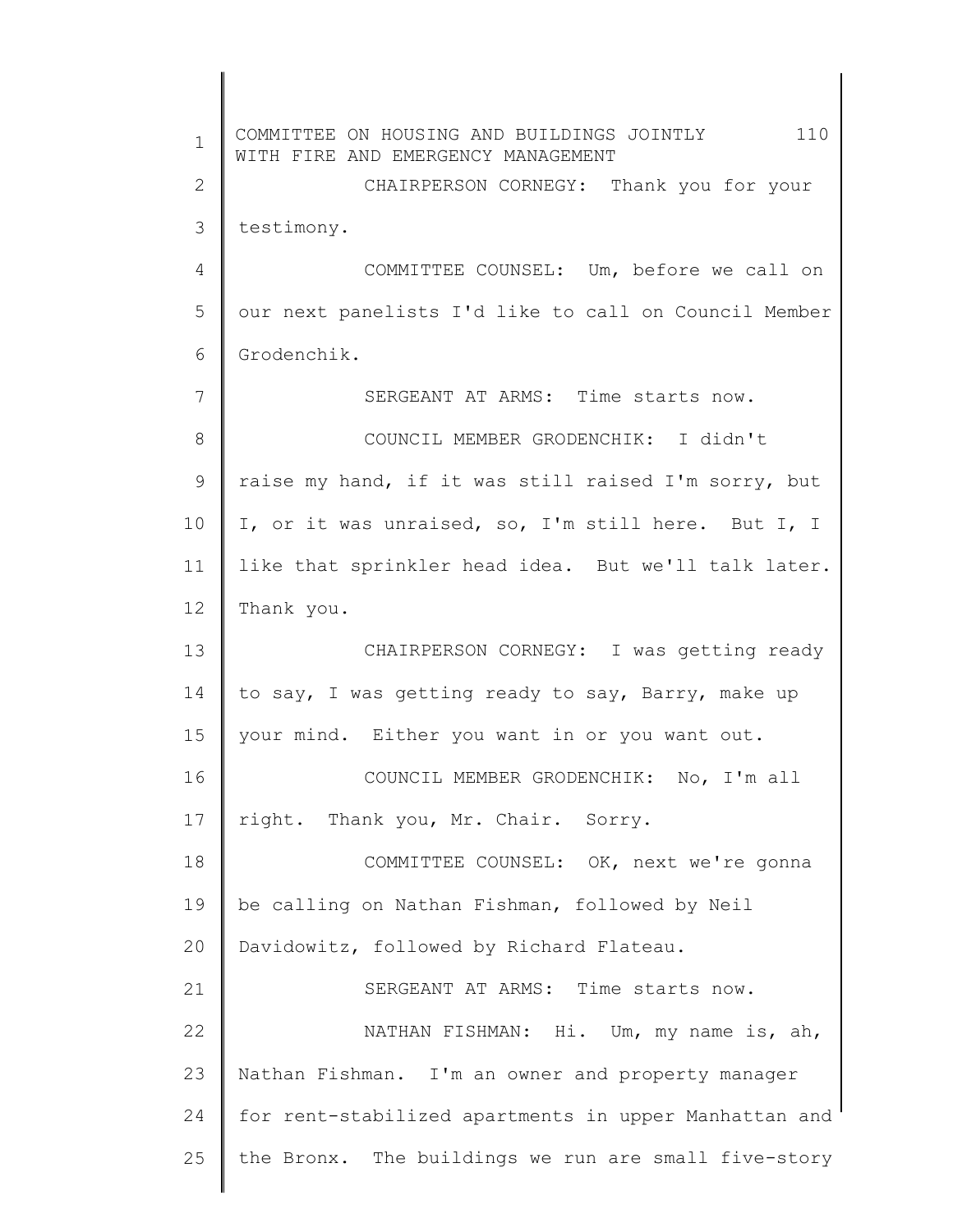| $\mathbf 1$  | 111<br>COMMITTEE ON HOUSING AND BUILDINGS JOINTLY<br>WITH FIRE AND EMERGENCY MANAGEMENT |
|--------------|-----------------------------------------------------------------------------------------|
| $\mathbf{2}$ | walkups and six-story buildings. We manage clean                                        |
| 3            | properties with no housing violations and have                                          |
| 4            | excellent relationships with our tenants. We've a                                       |
| 5            | vested interest in keeping fires out of our                                             |
| 6            | buildings. We understand the public safety is of                                        |
| 7            | utmost importance and that fire prevention is                                           |
| 8            | important to protect our tenants. With that being                                       |
| 9            | said, I do not think the proposed sprinkler law,                                        |
| 10           | Intro 1146-B, would be a good idea. The magnitude of                                    |
| 11           | disruption that the project would cause to the                                          |
| 12           | tenants would be enormous. The job of installing                                        |
| 13           | large water pipes inside of my existing tenants'                                        |
| 14           | apartments would simply bother and infuriate my                                         |
| 15           | tenants. From my experience, tenants want to be left                                    |
| 16           | alone. They want to quietly enjoy their homes with                                      |
| 17           | good heat and proper services. The proposed                                             |
| 18           | sprinkler law would bring plumbers and construction                                     |
| 19           | contractors into their homes. The violent breaking                                      |
| 20           | of walls and ceilings, the dust and dirt it would                                       |
| 21           | create in these small areas would be terrible.<br>This                                  |
| 22           | is a very dirty job. Furthermore, the exposure to                                       |
| 23           | lead when you break open the walls and the possible                                     |
| 24           | asbestos concerns would be very real. In fact, I                                        |
| 25           | believe that many tenants wouldn't even let us in.                                      |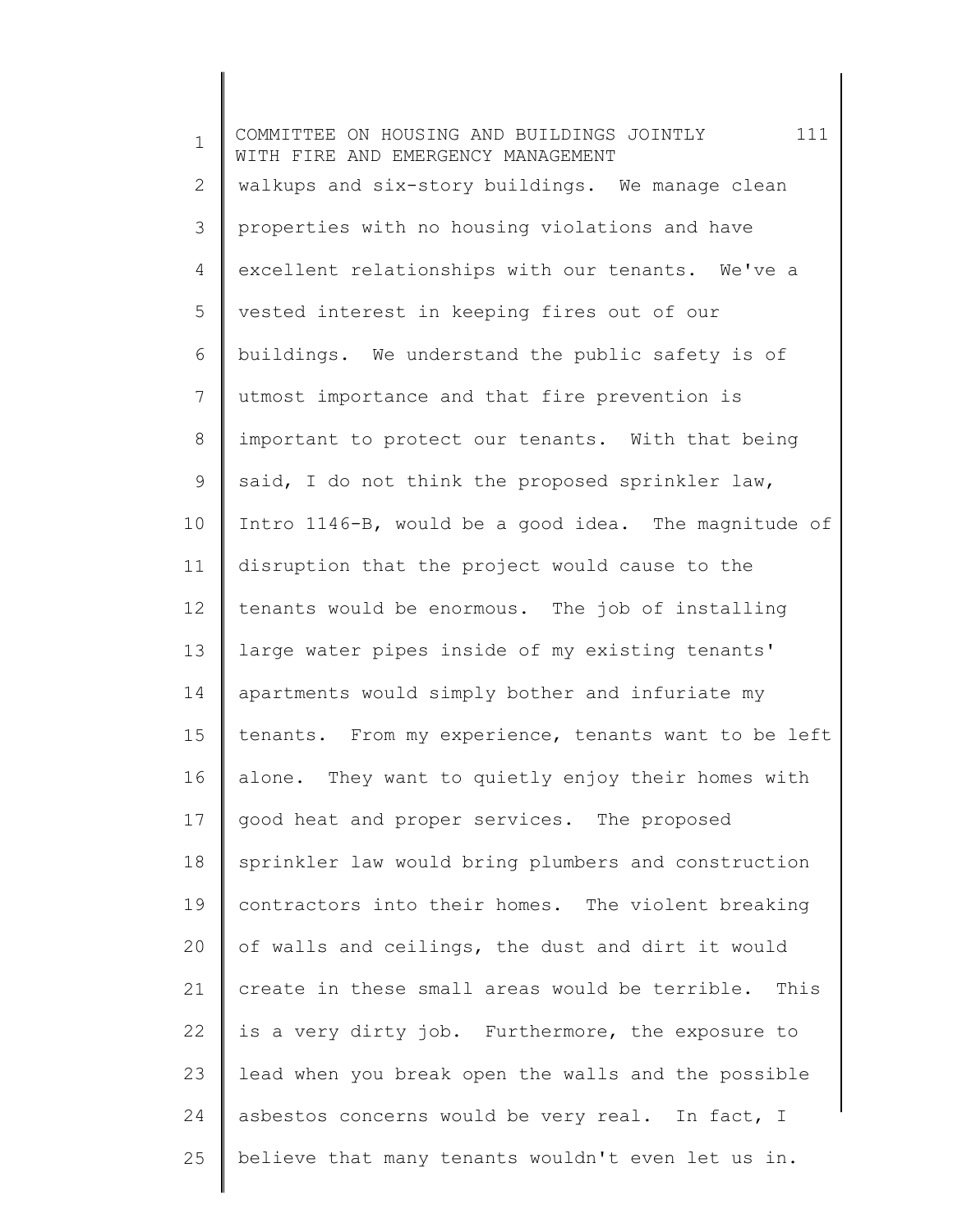1 2 3 4 5 6 7 8 9 10 11 12 13 14 15 16 17 18 19 20 21 22 23 24 25 COMMITTEE ON HOUSING AND BUILDINGS JOINTLY 112 WITH FIRE AND EMERGENCY MANAGEMENT They never asked for this work to be done and so they do not want to be bothered. If you actually polled the tenancy I believe they would be very much against such intrusion. They are hard-working people and families and would not appreciate the mess and major inconvenience that would be forced upon them. Air contamination and overall environmental disruption are almost required to accomplish this job. I believe that you are sacrificing both the mental and physical health of the tenants. Additionally and secondarily, the cost of such work to landlords would be larger than any other unfunded mandate ever passed by this council. Estimated at \$20,000 per apartment, the cost of a retrofit for a 25-unit building would be half a million dollars. Small landlords can simply not, can simply not afford this type of major expense. There are other less intrusive ways to accomplish fire safety, like fire extinguishers, smoke detectors, fire blankets, and fire education. They all make much more sense. These are types of things I have in my own home... SERGEANT AT ARMS: Time expired. NATHAN FISHMAN: ...to protect my own family. I ask that you listen to my testimony and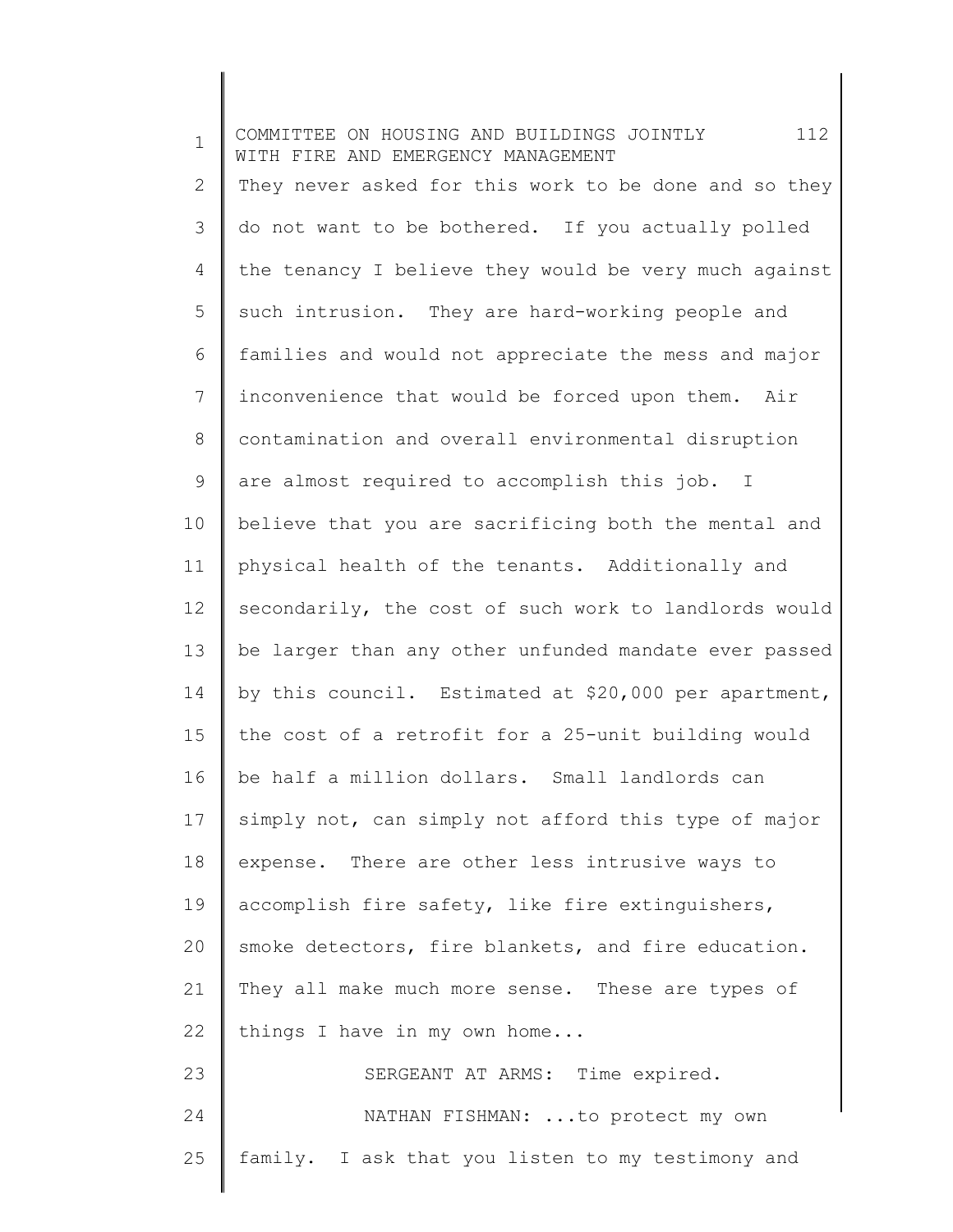1 2 3 4 5 6 7 8 9 10 11 12 13 14 15 16 17 18 19 20 21 22 23 24 25 COMMITTEE ON HOUSING AND BUILDINGS JOINTLY 113 WITH FIRE AND EMERGENCY MANAGEMENT consider the tenants and the mess you will make of their homes. Again, speak to them, as I do, and know that they just want to be left alone to enjoy their space and their families. CHAIRPERSON CORNEGY: Ah, ah, Nathan, thank you so much for your testimony. Um, you mentioned that this is a dirty job. You meant the job of installing sprinklers, not of being a council member, correct? NATHAN FISHMAN: [laughs] The job of, of, the installation work of the sprinklers, obviously, is a very dirty job. CHAIRPERSON CORNEGY: Yep, just checking. Thank you for your testimony. NATHAN FISHMAN: Thank you. COMMITTEE COUNSEL: Thank you. Ah, next I'd like to call on Neil Davidowitz, followed by Richard Flateau. SERGEANT AT ARMS: Time starts now. NEIL DAVIDOWITZ: Good afternoon and thank you, Chairman Cornegy and Borelli. I appreciate the opportunity to talk before you. My name is Neil Davidowitz and I'm president of [inaudible] New York, a management firm that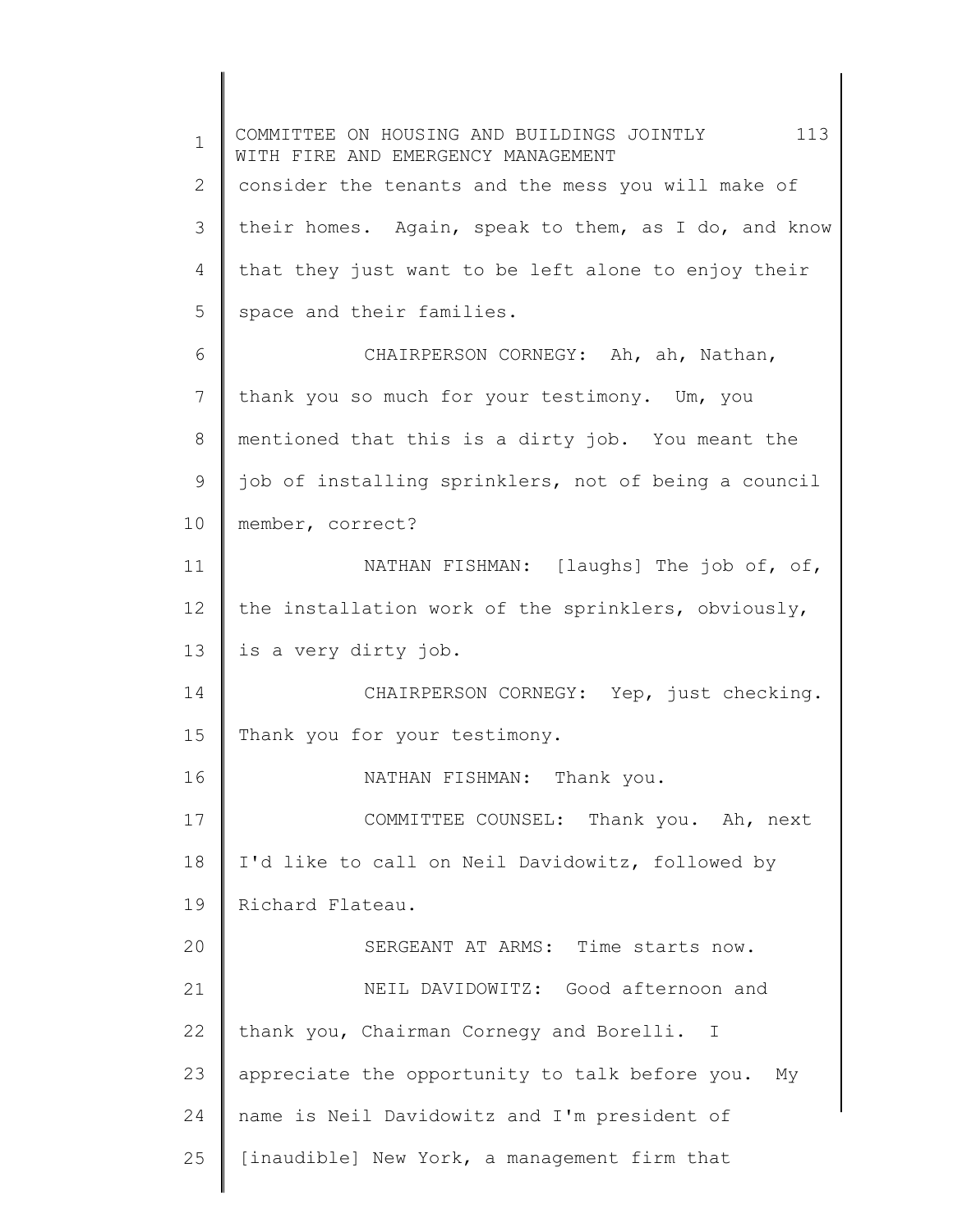1 2 3 4 5 6 7 8 9 10 11 12 13 14 15 16 17 18 19 20 21 22 23 24 25 COMMITTEE ON HOUSING AND BUILDINGS JOINTLY 114 WITH FIRE AND EMERGENCY MANAGEMENT currently manages 170 residential buildings, encompassing 17,000 apartments, the majority being New York City co-ops and condominiums. The buildings are located in all five boroughs. I also serve on the board of several co-op buildings. I'm speaking today to voice strenuous opposition to 1146-B. I come to you on behalf of a multitude of my clients, who have asked me to share their concern, actually their distress over this proposed bill. I represent many middle-class New Yorkers who understand the astronomical implications of 1146. New Yorkers who are concerned that this bill, coupled with the dire economic situation in this city, will force the possible sale of their homes or the relocation of them outside of the city. The bill would require major structural and nonstructural changes to both building infrastructure and to individual apartments. My clients will have to bear both of those costs. They will be required to pay their pro rata share of huge assessments to effectuate the building component of construction and they'll have to bear 100% of the cost of the work in their apartments. That is beyond onerous. The fundamental question is, is this necessary to protect New Yorkers and apartment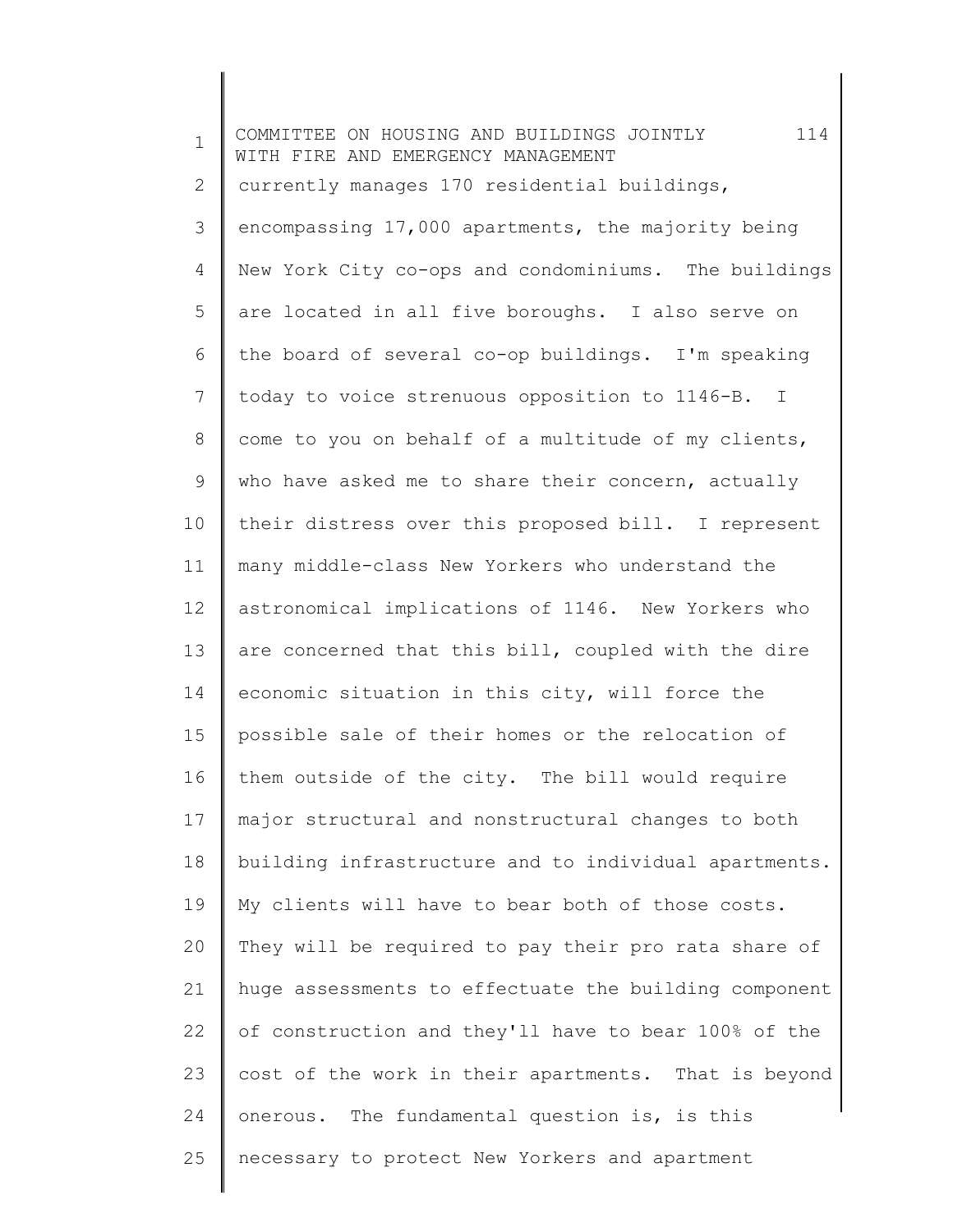| $\mathbf 1$ | COMMITTEE ON HOUSING AND BUILDINGS JOINTLY 115<br>WITH FIRE AND EMERGENCY MANAGEMENT |
|-------------|--------------------------------------------------------------------------------------|
| 2           | buildings and are there alternatives to this                                         |
| 3           | proposal? I respectfully say it is not necessary and                                 |
| 4           | there are alternatives. Although I respect the                                       |
| 5           | intent of the proposition we need to look beyond it.                                 |
| 6           | The vast majority of my portfolio consists of fire-                                  |
| 7           | rated buildings. We've installed smoke and fire                                      |
| 8           | SERGEANT AT ARMS: Time expired.                                                      |
| 9           | NEIL DAVIDOWITZ: We've installed smoke                                               |
| 10          | and fire alarm systems, educated residents on fire                                   |
| 11          | prevention, and have detailed safety and evacuation                                  |
| 12          | protocols. In addition, we have also made or are                                     |
| 13          | planning infrastructure improvements to ameliorate                                   |
| 14          | the risk of fires, specifically upgrades to                                          |
| 15          | electrical systems, both within the buildings and                                    |
| 16          | apartments, have diminished the risk of fire.                                        |
| 17          | Legislation eliminating smoking in common areas                                      |
| 18          | coupled with co-ops and condominiums that are now                                    |
| 19          | amending their governing documents to create                                         |
| 20          | completely nonsmoking buildings will also diminish                                   |
| 21          | the significant cause of structural fires.<br>Let us                                 |
| 22          | work together to continue to make our buildings safer                                |
| 23          | and reduce fatalities without adding overwhelming                                    |
| 24          | financial and emotional burdens on our citizens.                                     |
| 25          | Thank you for the opportunity to share my thoughts.                                  |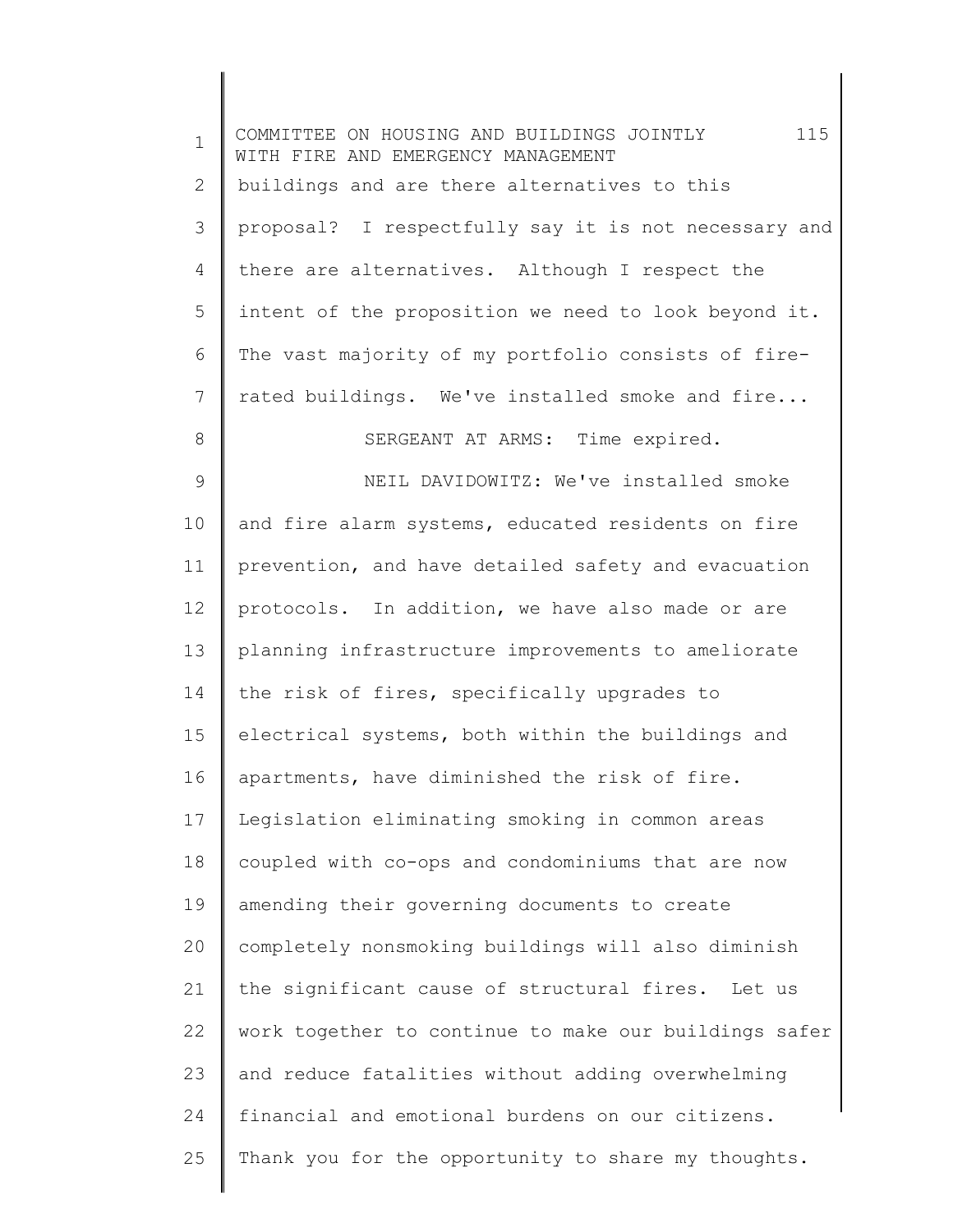| $\mathbf 1$    | 116<br>COMMITTEE ON HOUSING AND BUILDINGS JOINTLY<br>WITH FIRE AND EMERGENCY MANAGEMENT |
|----------------|-----------------------------------------------------------------------------------------|
| $\mathbf{2}$   | CHAIRPERSON CORNEGY: Ah, Mr. Davidowitz,                                                |
| 3              | um, thank you for your testimony. Are there                                             |
| 4              | recommendations that you have? With that many units,                                    |
| 5              | um, are you hearing from tenants about safety, about                                    |
| 6              | fire safety and, and those kinds of things, and if so                                   |
| 7              | what are your recommendations? That's a, that's a                                       |
| $\,8\,$        | very large portfolio, so I'm wondering.                                                 |
| $\overline{9}$ | NEIL DAVIDOWITZ: Yes, Chairman,                                                         |
| 10             | [inaudible] hearing my suggestions, and I am hearing                                    |
| 11             | from my client base all the time. As has been said                                      |
| 12             | by many before me, you can't stress enough education.                                   |
| 13             | We have actually, and you can't commend the Fire                                        |
| 14             | Department of New York, and I can't commend them                                        |
| 15             | enough. We have basically held in so many buildings,                                    |
| 16             | they will come for free and we have had informational                                   |
| 17             | meetings of unit owners and shareholders where the                                      |
| 18             | FDNY has articulated details about safety in the                                        |
| 19             | apartment, safety in buildings, establishing                                            |
| 20             | protocols. Great education. We've initiated                                             |
| 21             | inspection by building staff, whether it's handymen                                     |
| 22             | or superintendents, that can access apartments the                                      |
| 23             | ascertain if there are any visible dangerous                                            |
| 24             | conditions. People, too many plugs in an outlet,                                        |
| 25             | extension cords, over kitchens that are putting too                                     |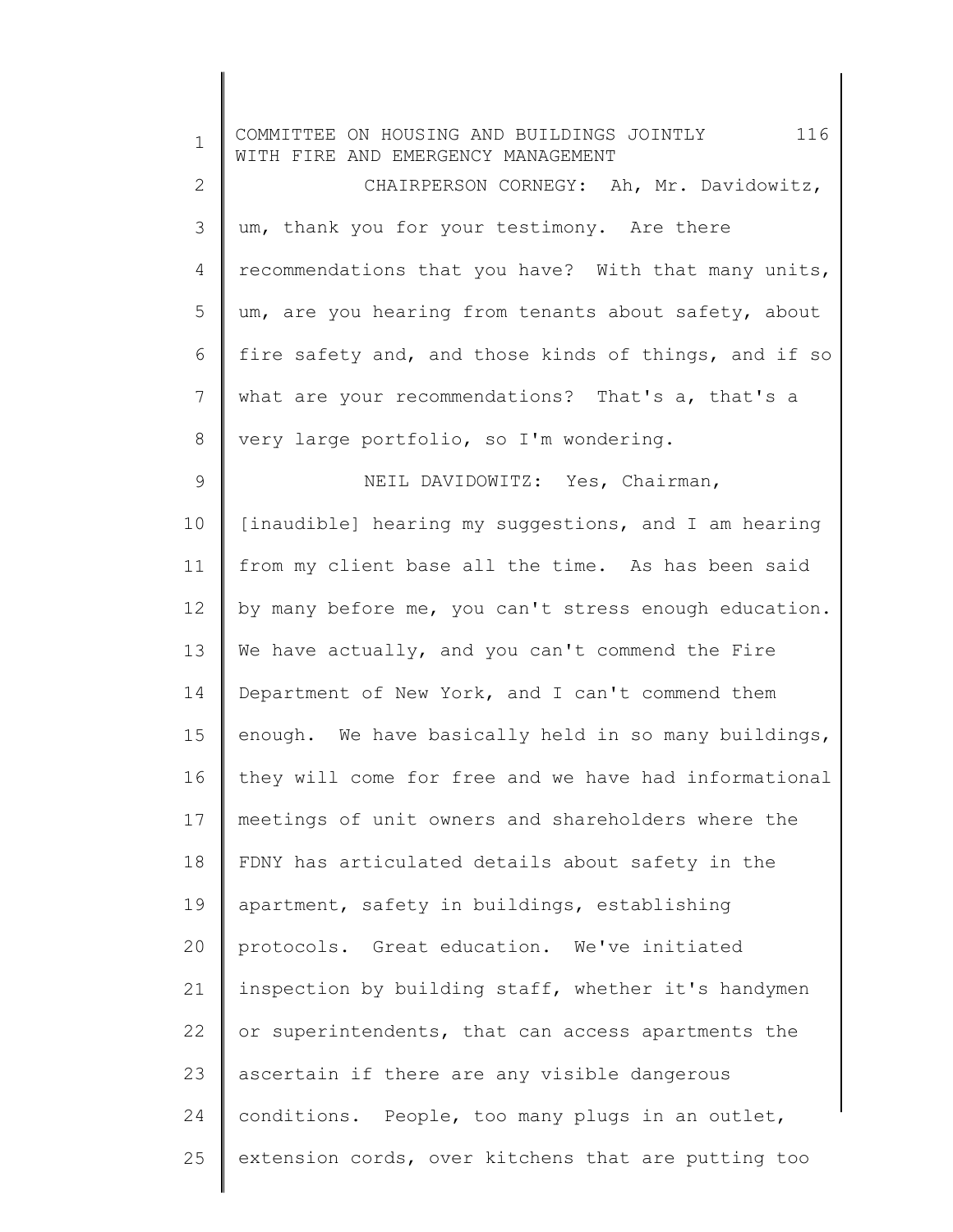| $\mathbf{1}$   | COMMITTEE ON HOUSING AND BUILDINGS JOINTLY 117<br>WITH FIRE AND EMERGENCY MANAGEMENT |
|----------------|--------------------------------------------------------------------------------------|
| 2              | much, you know, there's too much amperage on a single                                |
| 3              | outlet. That kind of inspection will get you so,                                     |
| $\overline{4}$ | will get tremendous amount of assistance. Upgrading,                                 |
| 5              | we find that many fires may be electrical based.                                     |
| 6              | Improving the electrical system in the building and                                  |
| 7              | looking to improve [inaudible]. Um, those are some                                   |
| 8              | recommendations that I have that I think can be done                                 |
| 9              | without the kind of economic stress that this bill                                   |
| 10             | would put on, both the dollars and possibly the                                      |
| 11             | vacating of individuals from apartments.                                             |
| 12             | CHAIRPERSON CORNEGY: Thank you for your                                              |
| 13             | testimony, Mr. Davidowitz.                                                           |
| 14             | NEIL DAVIDOWITZ: Thank you, sir.                                                     |
| 15             | COMMITTEE COUNSEL: Next we're gonna be                                               |
| 16             | hearing from Richard Flateau, followed by Robert                                     |
| 17             | Altman, followed by Joanna Wong.                                                     |
| 18             | SERGEANT AT ARMS: Time starts now.                                                   |
| 19             | RICHARD FLATEAU: Ah, good afternoon,                                                 |
| 20             | council members and members of the public, um, Chair                                 |
| 21             | Cornegy and Chair Borelli. Thank you for allowing me                                 |
| 22             | to testify today regarding Intro 1146-B. My name is                                  |
| 23             | Richard Flateau and I'm the chairperson of Community                                 |
| 24             | Board 3, Brooklyn, which encompasses the neighborhood                                |
| 25             | of Bedford Stuyvesant, and has one of the highest                                    |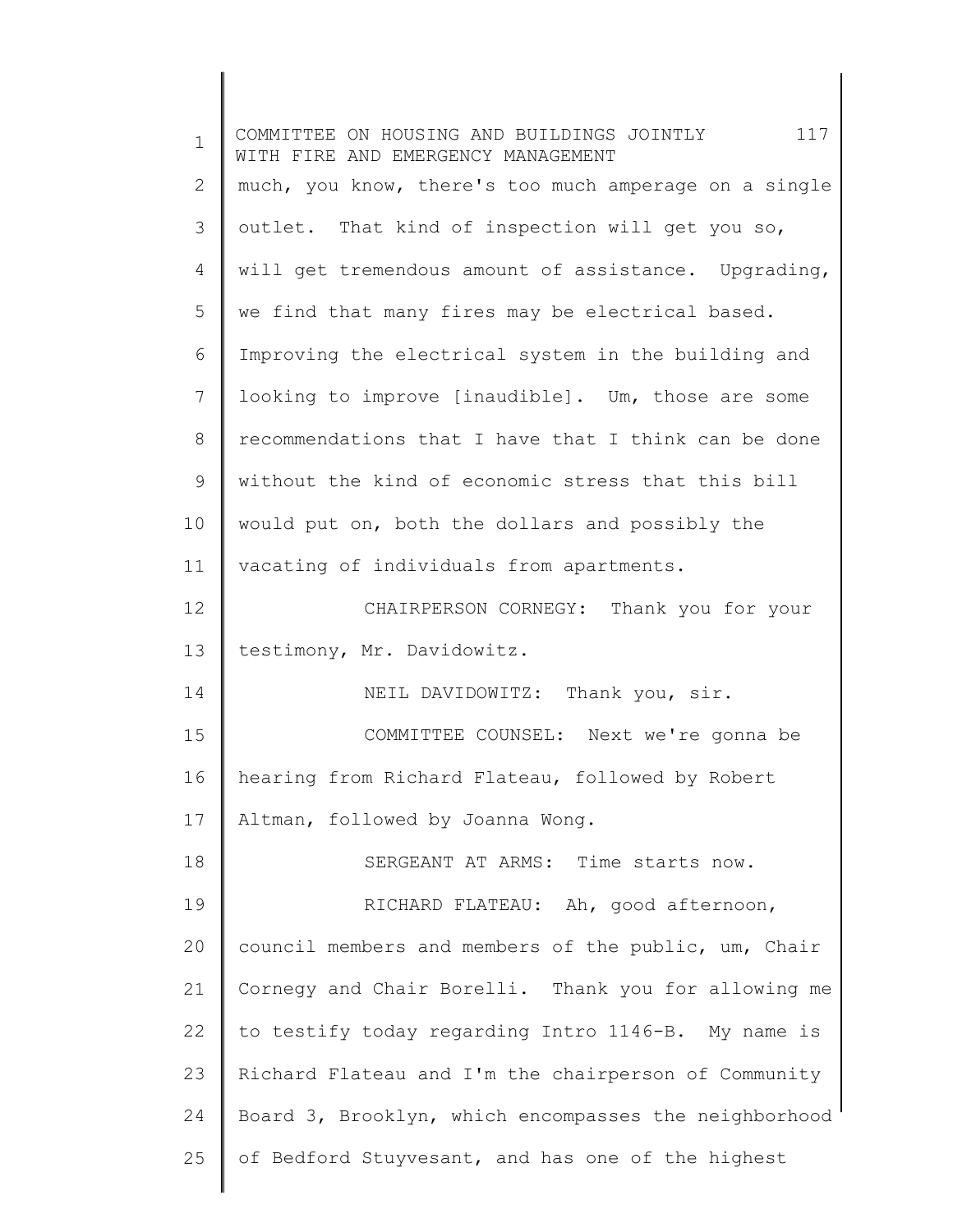1 2 3 4 5 6 7 8 9 10 11 12 13 14 15 16 17 18 19 20 21 22 23 24 COMMITTEE ON HOUSING AND BUILDINGS JOINTLY 118 WITH FIRE AND EMERGENCY MANAGEMENT concentrations of late 19th and early 20th century brownstone row houses in the city. Intro 1146-B, requiring sprinkler systems for all residential buildings more than 40 feet in height, would be quite damaging to brownstoners in my community, particularly those on fixed incomes. As such, as, ah, with many others before me, I join the chorus in opposition to this bill. Um, a Greek philosopher is credited with the phrase primum non nocere, meaning first do no harm. That is in the Hippocratic oath that medical doctors take and which is incorporated into their training and practice. The City Council would be wise to follow that ancient advice. Ah, unfortunately 1146-B violates that dictum in many ways. I'll just, since time is so short, I'll just mention, um, the exorbitant cost and the disruption. Um, in terms of cost for typical property owners in my community, ah, the numbers I'm hearing is \$50,000 to \$100,000 for a typical four-story row house, which would be subject to that, ah, bill. Um, and with the disruption both tenants and landlords, 'cause many landlords live in those small buildings, would be displaced, ah, due to the construction. I'm just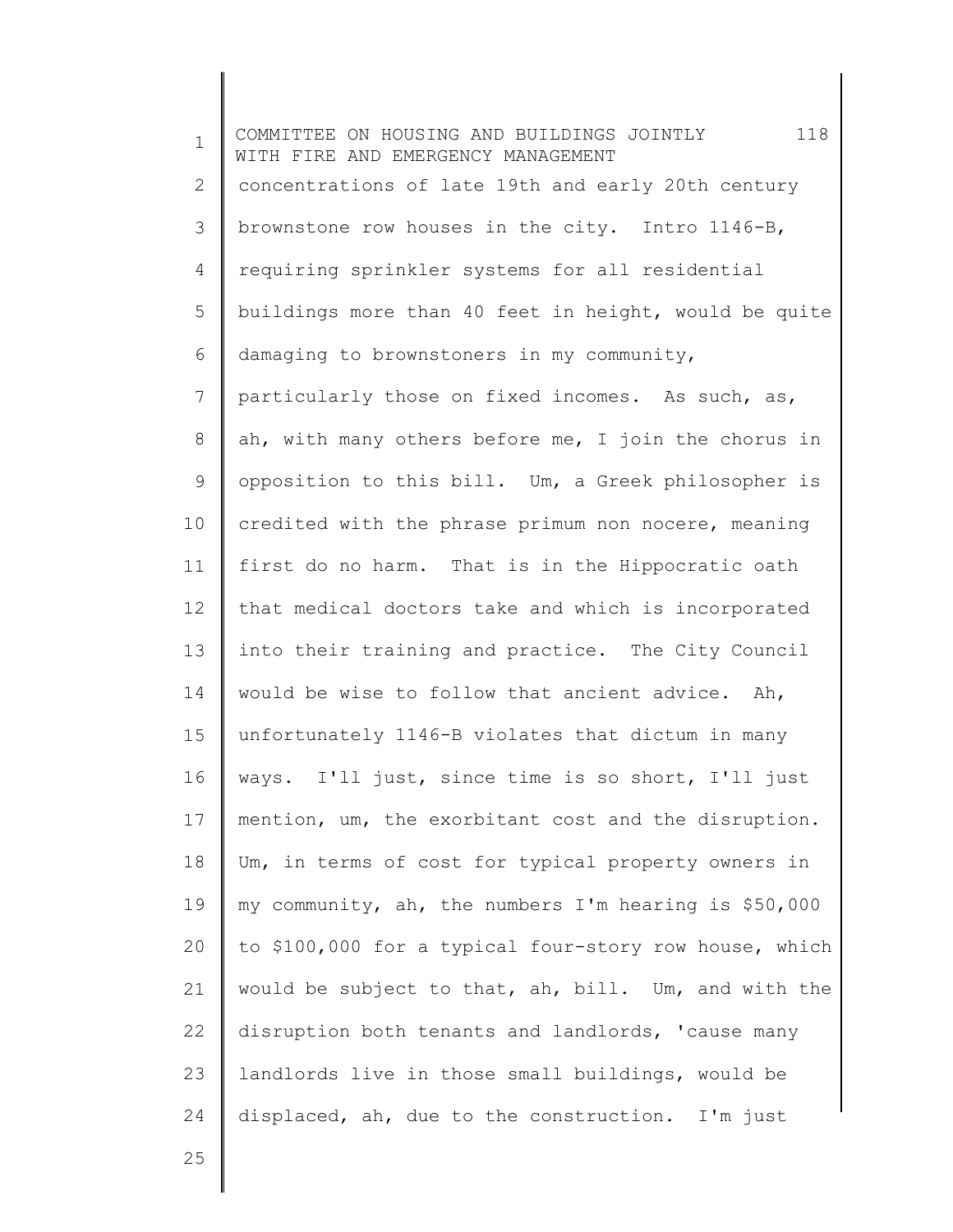1 2 3 4 5 6 7 8 9 10 11 12 13 14 15 16 17 18 19 20 21 22 23 24 25 COMMITTEE ON HOUSING AND BUILDINGS JOINTLY 119 WITH FIRE AND EMERGENCY MANAGEMENT gonna offer a few, um, recommendations. One would be to explore increasing... SERGEANT AT ARMS: Time expired. RICHARD FLATEAU: Increasing the minimum height from 40 to 60 feet. Um, a second would be to consider, um, incentives, financial incentives, including, ah, income tax credits, property tax abatements, and loan and grant programs. Um, and, ah, since time's expired I'll just mention the last one. Ah, the council should work with the federal US Fire Administration to figure out ways to bring down the cost of retrofitted sprinkler systems for residential buildings. CHAIRPERSON CORNEGY: Ah, thank you so much, Mr. Flateau... RICHARD FLATEAU: Thank you. CHAIRPERSON CORNEGY: ...the chair of, ah, Community Board 3, my community board, um, and I, I have no idea how you would possibly weave in Greek philosophy in this instance, but you found a way to do that. So for that you should be given credit alone. Thank you. RICHARD FLATEAU: Thank you.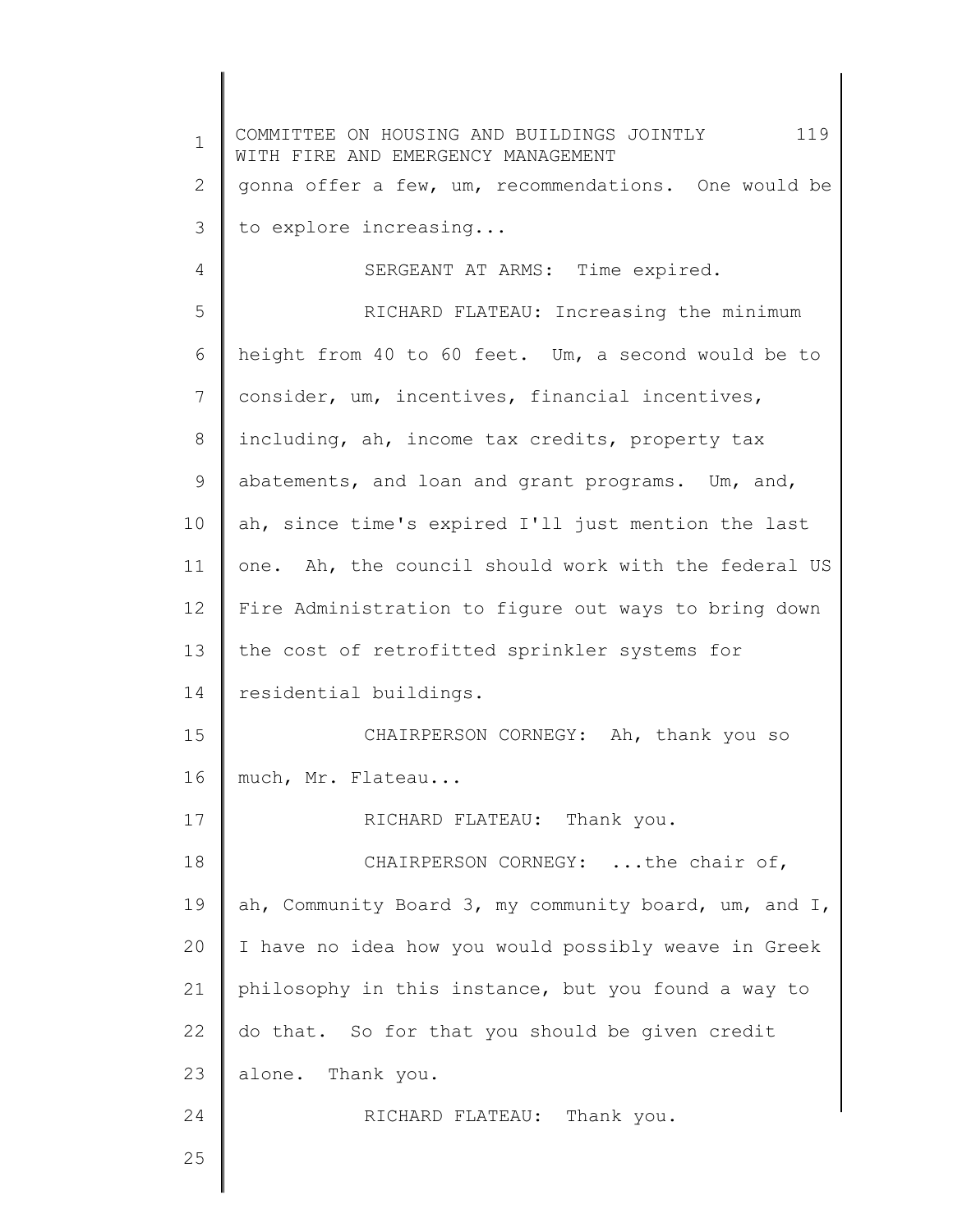| $\mathbf 1$  | 120<br>COMMITTEE ON HOUSING AND BUILDINGS JOINTLY<br>WITH FIRE AND EMERGENCY MANAGEMENT |
|--------------|-----------------------------------------------------------------------------------------|
| $\mathbf{2}$ | COMMITTEE COUNSEL: Good afternoon,                                                      |
| 3            | everyone, I'm Josh Kingsley, counsel to the Fire                                        |
| 4            | Committee. I'll be taking over for this portion of                                      |
| 5            | the hearing. Um, up next we will be hearing                                             |
| 6            | testimony from Robert Altman, followed by Joanna                                        |
| 7            | Wong. Mr. Altman, you can go ahead.                                                     |
| 8            | SERGEANT AT ARMS: Time starts now. Mr.                                                  |
| 9            | Altman, you're on mute.                                                                 |
| 10           | ROBERT ALTMAN: Am I off mute now?                                                       |
| 11           | SERGEANT AT ARMS: You're good now.                                                      |
| 12           | ROBERT ALTMAN: Thank you. Um, you have                                                  |
| 13           | my written comments. I don't feel a need to go                                          |
| 14           | further on those, ah, right now. However, there was                                     |
| 15           | some recommendations that came in from membership                                       |
| 16           | after I submitted the testimony, so I did want to                                       |
| 17           | include them. Ah, first, group R3 buildings should                                      |
| 18           | be exempt from the proposal, any of the proposals,                                      |
| 19           | and that consists of one- and two-family homes. Um,                                     |
| 20           | there are already particular provisions that will                                       |
| 21           | take care of the fire safety in those buildings that                                    |
| 22           | are sufficient. Um, so we feel, believe, no matter                                      |
| 23           | what those one- and two-family homes should be                                          |
| 24           | excluded. Second, I would urge some caution on                                          |
| 25           | everybody saying, well, when they retrofit, ah, when                                    |
|              |                                                                                         |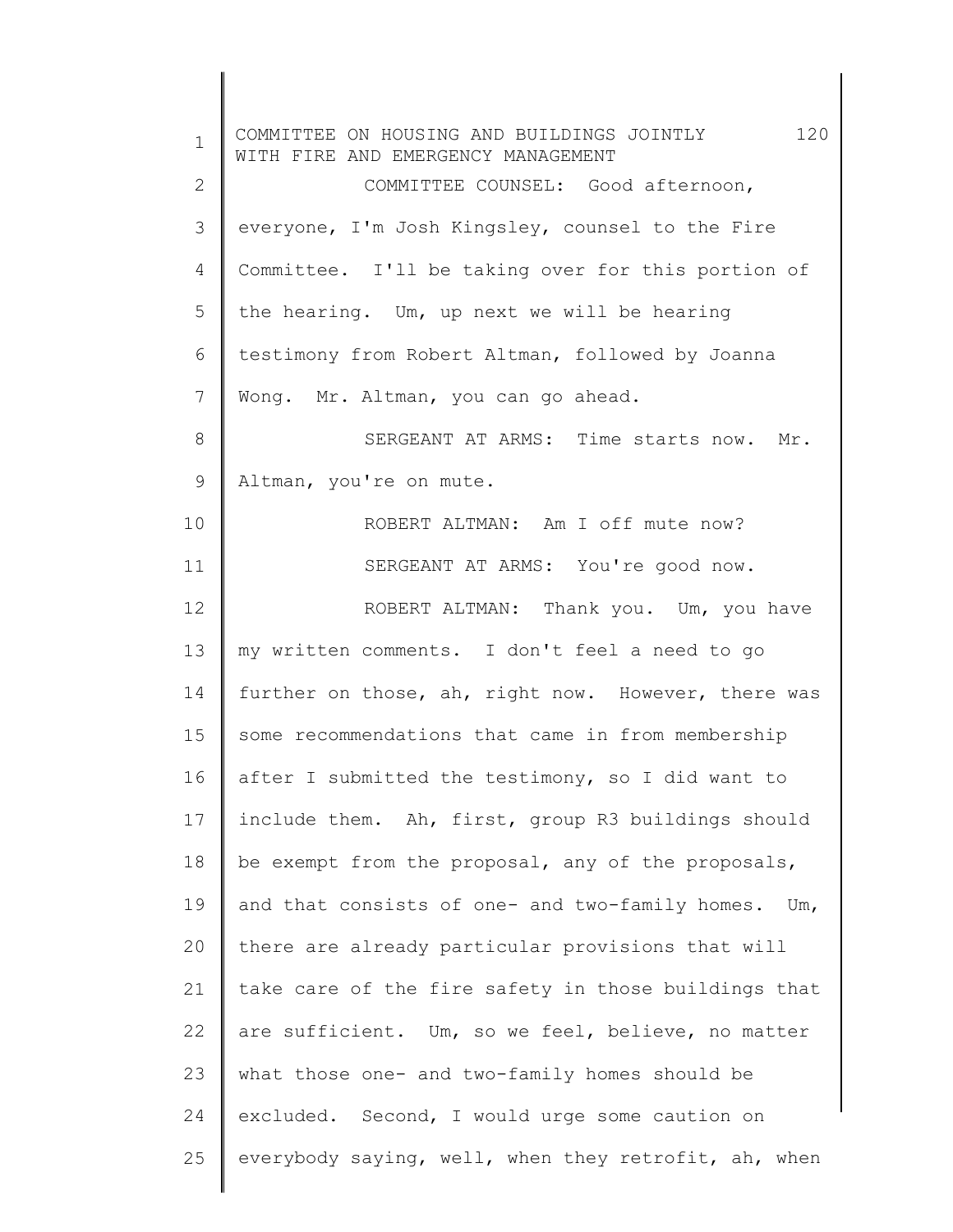1 2 3 4 5 6 7 8 9 10 11 12 13 14 15 16 17 18 19 20 21 22 23 24 25 COMMITTEE ON HOUSING AND BUILDINGS JOINTLY 121 WITH FIRE AND EMERGENCY MANAGEMENT you renovate the kitchen that you, if you can tap into a domestic water line, um, this still is a tremendous expense and I will tell you flat out right now, if you want to talk about safety, there are a number of people who will do a kitchen renovation without a permit. That's probably just about equal to because it's so under the radar that, um, that I estimate that a high percentage, ah, do not in fact go file for a permit. And I generally don't think DOB is out there, ah, ticketing these one, two, you know, home, family homes, or if in it's a co-op or such. A lot of this work gets done without a permit. And for those who do use the permit, by forcing them to put in that sprinkler system and taking on the additional cost they may say the hell with it and in fact decide not to go get a permit. And so what you have in there is that there are particular things, such as gas hookups and such, which probably should get, ah, done with a permit and should in fact be inspected. SERGEANT AT ARMS: Time expired. ROBERT ALTMAN: That, ah, you want those to actually get reviewed because that's where you're gonna have most of your problems with fire.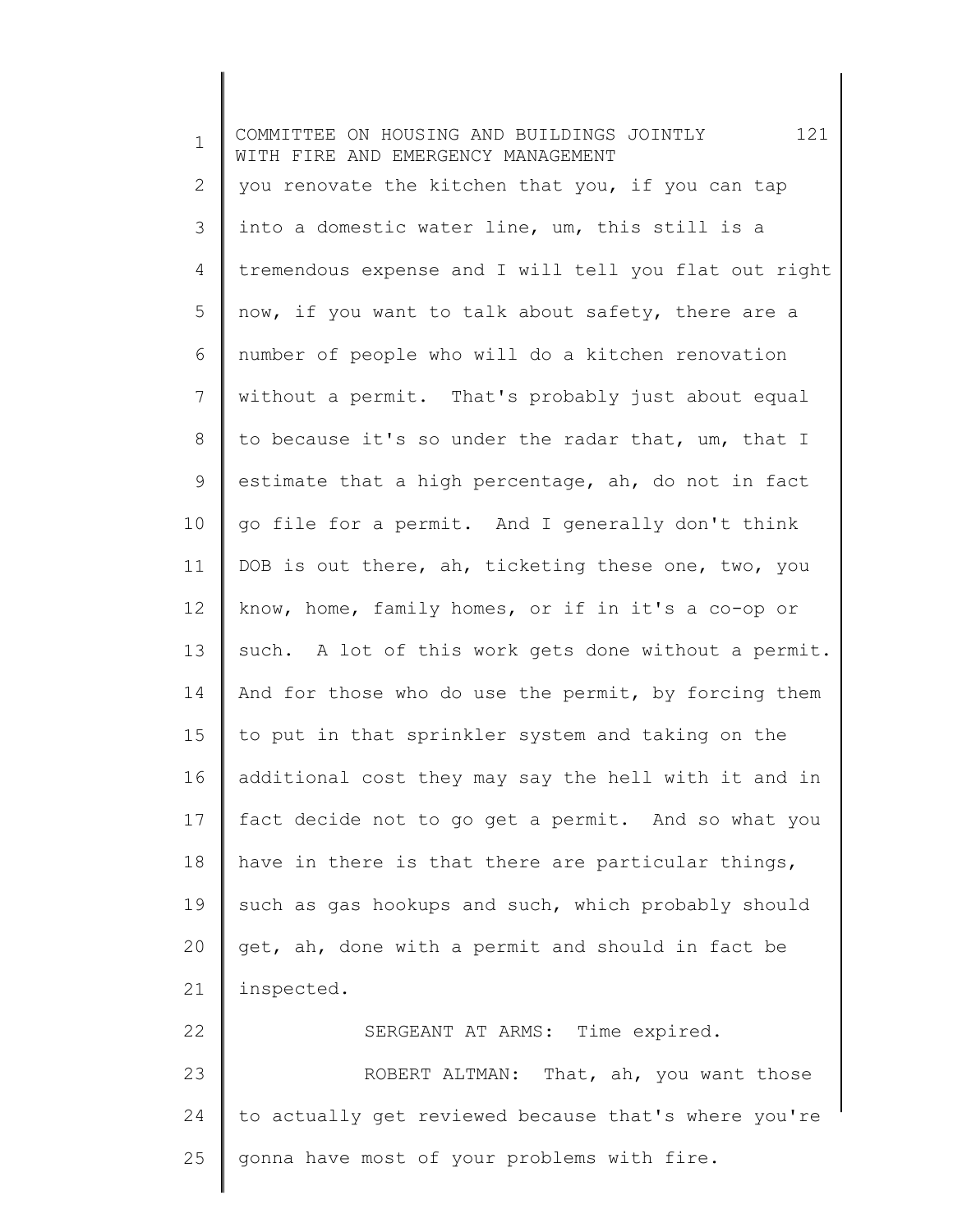1 2 3 4 5 6 7 8 9 10 11 12 13 14 15 16 17 18 19 20 21 22 23 24 25 COMMITTEE ON HOUSING AND BUILDINGS JOINTLY 122 WITH FIRE AND EMERGENCY MANAGEMENT CHAIRPERSON CORNEGY: Thank you for your testimony, Mr. Altman. So I, I noticed that, ah, your professional expertise extends past just being an attorney. Would you explain the other portion of your expertise? ROBERT ALTMAN: My expertise goes past being attorney? CHAIRPERSON CORNEGY: OK, as Robert Altman Esq., PLLC. ROBERT ALTMAN: Right, ah, I'm an attorney and PLLC is the professional limited liability company, so that discusses, um, what my, um, ah, that's the corporate name of the law practice. CHAIRPERSON CORNEGY: I, I just want to make sure that I'm giving you total credit for not only your, ah, opinion, but based in some, some level of expertise. ROBERT ALTMAN: I'm only in fact, ah, commenting on what my membership has told me. CHAIRPERSON CORNEGY: OK, all right. Well, thank you for representing your membership and doing a good job at it. Thank you for your testimony.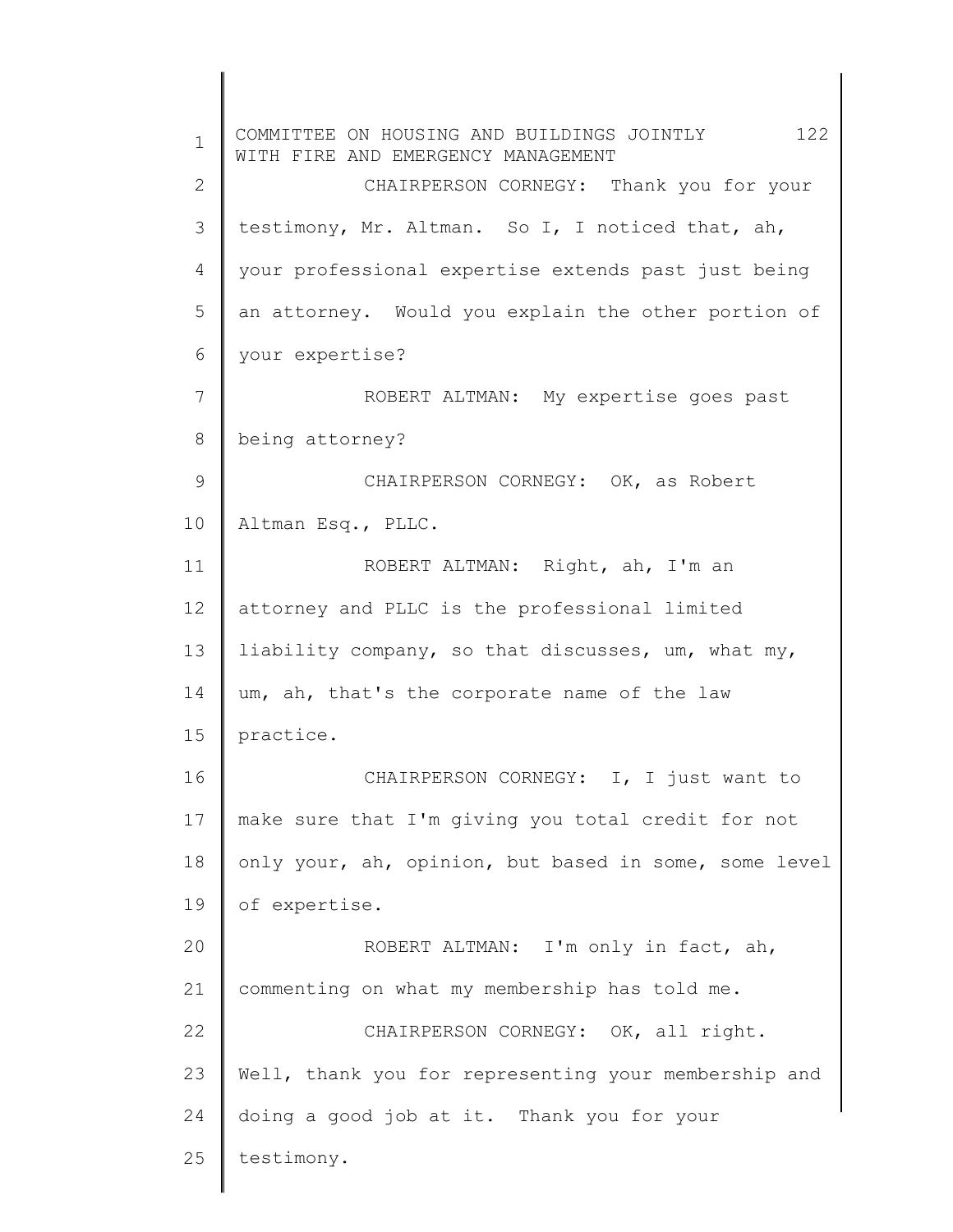1 2 3 4 5 6 7 8 9 10 11 12 13 14 15 16 17 18 19 20 21 22 23 24 25 COMMITTEE ON HOUSING AND BUILDINGS JOINTLY 123 WITH FIRE AND EMERGENCY MANAGEMENT COMMITTEE COUNSEL: Thank you, everyone... CHAIRPERSON CORNEGY: Oh, oh, wait, and Mr. Altman, you said that your testimony, um, ah, had been submitted, though, right? OK. Thank you. COMMITTEE COUNSEL: Thank you, Chair Cornegy. Next we will hear testimony from Joanna Wong, followed by Jules Feinman and the HDFC Coalition. SERGEANT AT ARMS: Time starts now. JOANNA WONG: Thank you everyone here for taking the time today to let me share my concerns with Intro 1146-B, the sprinkler bill. My family operates a pre-war walk-up building in lower Manhattan. Building safety is our number one concern. Inside the building on a daily basis includes myself, my loved ones, residential and commercial tenants who we've known for decades, our own staff, and vendors. No one cares more about safety than, inside the building than my family and me. But in the 40 years of, 40-plusyrs of operating the building Intro 1146-B would be the most intrusive and most disruptive thing we would be asking to live and work through. The entire building, from the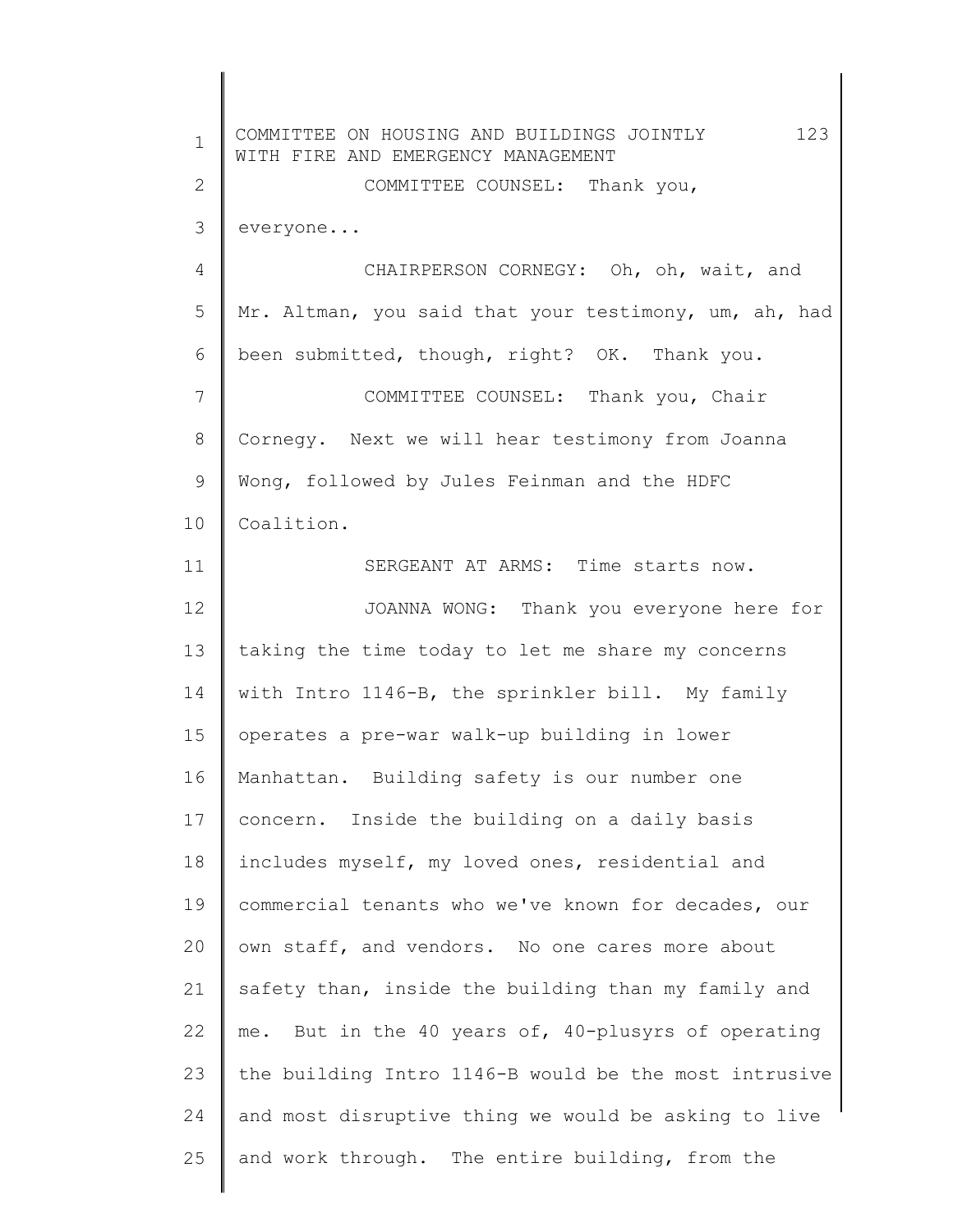1 2 3 4 5 6 7 8 9 10 11 12 13 14 15 16 17 18 19 20 21 22 23 24 25 COMMITTEE ON HOUSING AND BUILDINGS JOINTLY 124 WITH FIRE AND EMERGENCY MANAGEMENT basement to the roof, every floor, every room, in every apartment would turn into a construction zone for several years. Not only would it turn into a construction zone, but it would be a construction zone in which residents would have to live through. If anyone has ever had a simple leak in his or her apartment then you have a taste of how disruptive it can be as a resident. You need to move your schedule around to give access to the plumber. Your furniture and belongings had to be moved, assuming there was somewhere to move it to. Walls, floors, ceilings had to be opened up. No matter how hard you try to isolate and mitigate, dust travels. After the plumbing work is done then the contractor has to come in to sheetrock, patch, and paint. Reimagine that same experience. Multiply that by a hundred. Instead of working on one small area, imagine the scope of work requiring water lines being installed throughout the entire apartment, throughout the entire building. Virtually every wall, floor, and ceiling in the, throughout the entire building, would have to be opened up and then restored. This is what Intro 1146-B is asking all New Yorkers, New Yorker residents to endure. As someone who deals with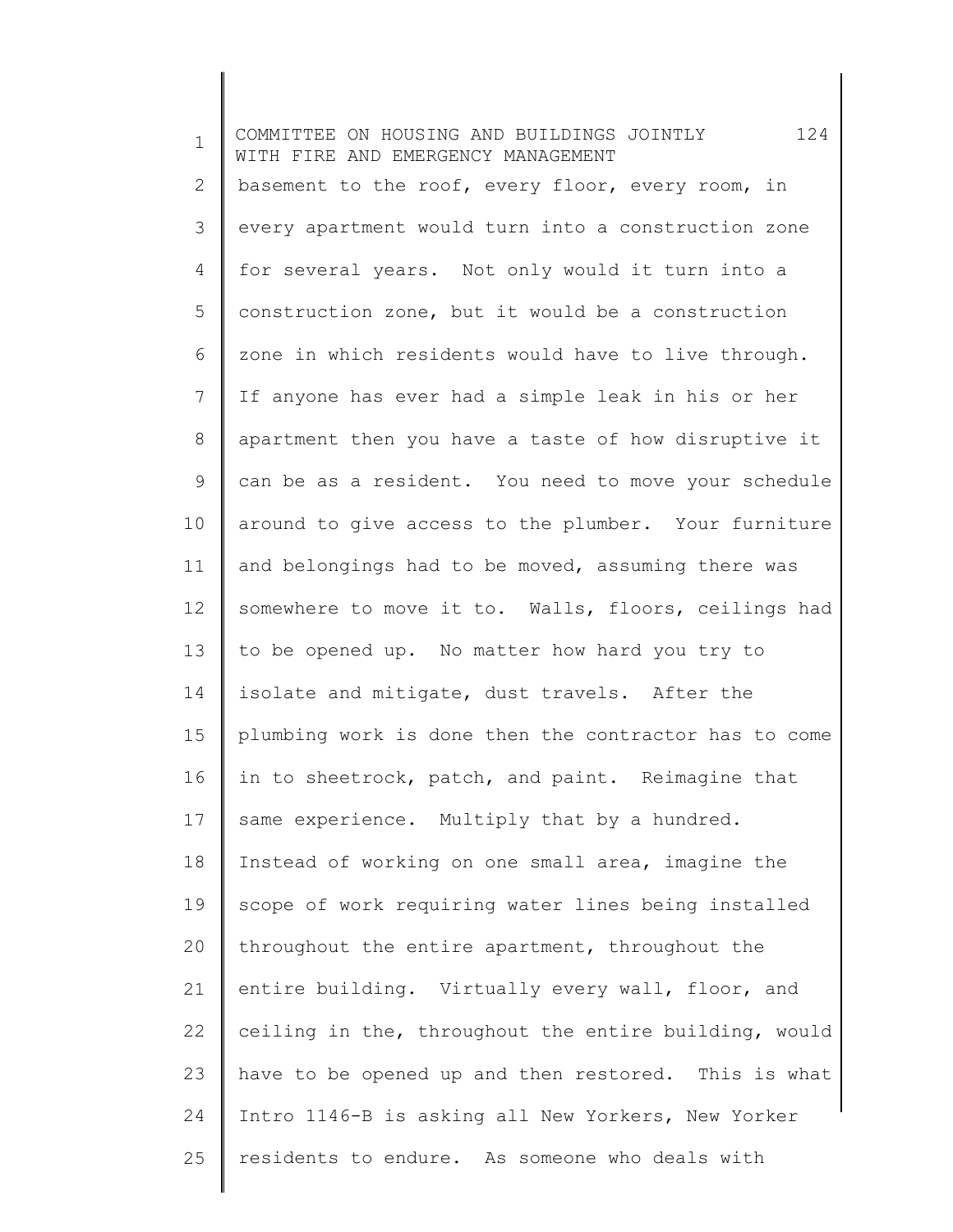1 2 3 4 5 6 7 8 9 10 11 12 13 14 15 16 17 18 19 20 21 22 23 24 25 COMMITTEE ON HOUSING AND BUILDINGS JOINTLY 125 WITH FIRE AND EMERGENCY MANAGEMENT residents on a daily basis and as the person who would be responsible for implementing this, I believe this proposal is the wrong solution. I don't want an extension of time. I don't want financing. SERGEANT AT ARMS: Time expired. JOANNA WONG: I plead with all to terminate this bill and explore less intrusive, less disruptive, less expensive fire prevention options. Um, I would like to end by asking the FDNY a question for their opinion, 'cause I truly just don't know the answer, but I wanted to know what their thoughts are on, um, fire safety blankets and if they think that is an effective tool to preventing, um, fires. CHAIRPERSON CORNEGY: Joanna, I don't know if we still have the, ah, FDNY with us. But, um, I will try to field that question and, um, get back to you with it. I think they're no longer here. That's actually a great question and I'd like to know the answer as well. JOANNA WONG: OK, thank you, and then also, um, I've been trying to get a meeting with you, too, also, ah, Chair Cornegy, so I will [inaudible] follow-up [inaudible] taking this opportunity to [inaudible].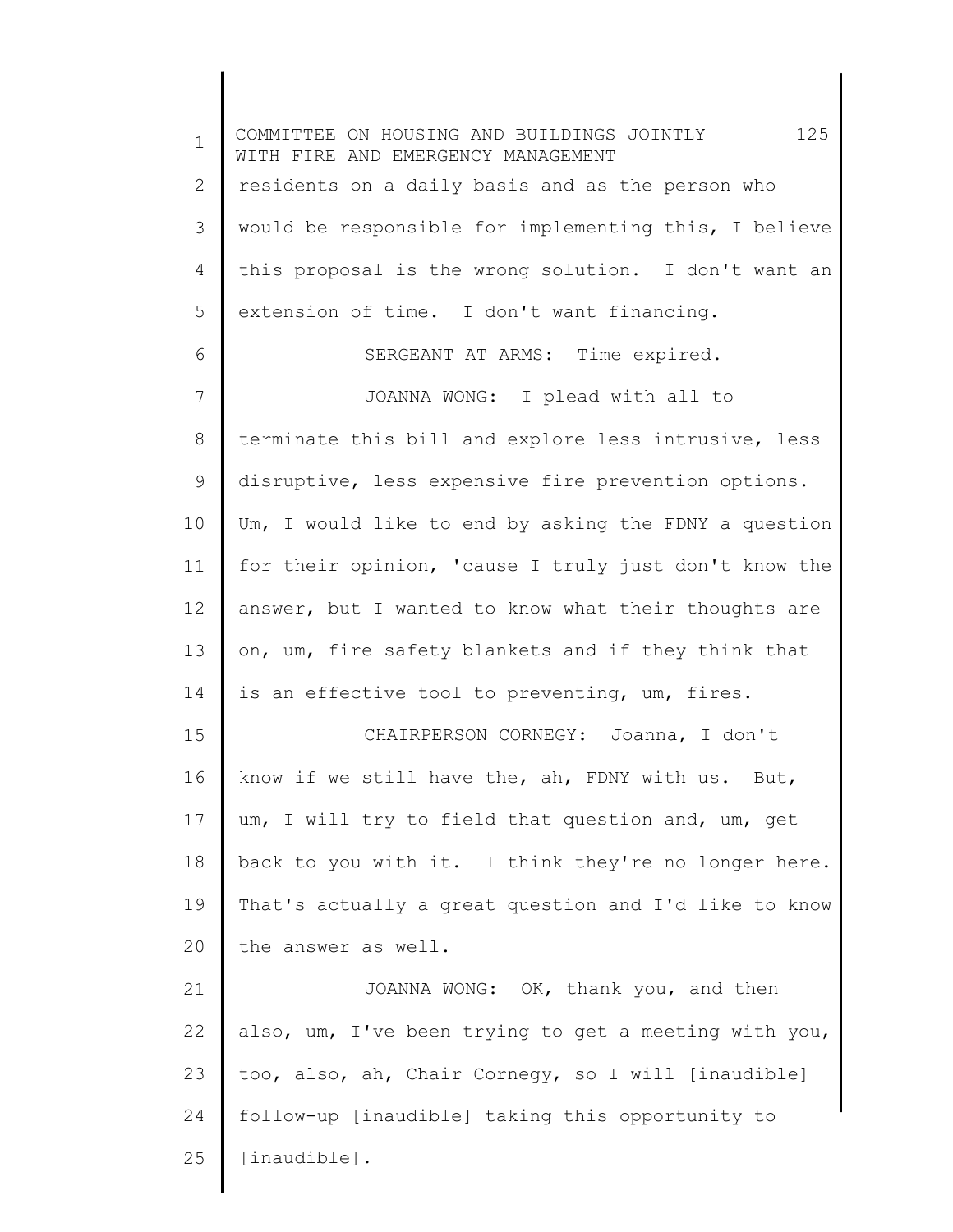1 2 3 4 5 6 7 8 9 10 11 12 13 14 15 16 17 18 19 20 21 22 23 24 25 COMMITTEE ON HOUSING AND BUILDINGS JOINTLY 126 WITH FIRE AND EMERGENCY MANAGEMENT CHAIRPERSON CORNEGY: My staff, my staff is on this call so we'll make that happen. JOANNA WONG: OK, thank you. CHAIRPERSON CORNEGY: Thank you. COMMITTEE COUNSEL: Ah, thank you. Next we will have Jules Feinman, Feinman, apologies, followed by the HDFC Coalition. SERGEANT AT ARMS: Time starts now. JULES FEINMAN: Ah, yes, thank you very much. I, I am a member of the HDFC Coalition, but I am speaking as a board member of a small HDFC on the, ah, border of the Upper East Side and East Harlem. Ah, we actually have sprinklers. Um, but I agree with the HDFC Coalition's stance that of the thousands of HDFC buildings and, and I believe ten thousands of tenants, they can't afford this, OK? And especially I'm staring at this report here that says, ah, there are fines of up to \$10,000 a day. I don't know about this issue with this, with the kitchen upgrades, but I highly recommend the, ah, education aspect and I would urge you to speak with the Fire Department and possibly come up, especially during these times of COVID when you can't do faceto-face training, that maybe we can have some very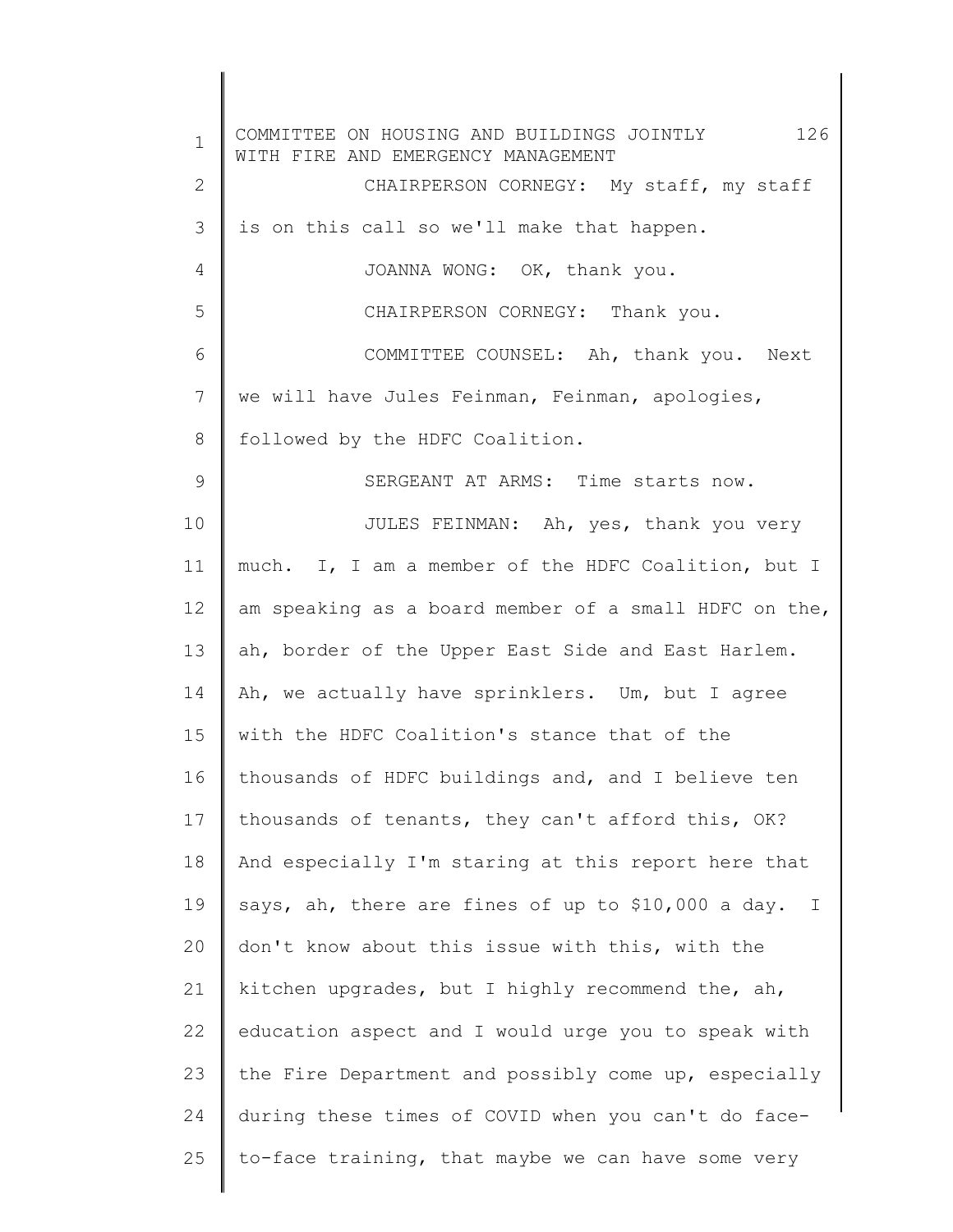| $\mathbf 1$ | 127<br>COMMITTEE ON HOUSING AND BUILDINGS JOINTLY<br>WITH FIRE AND EMERGENCY MANAGEMENT |
|-------------|-----------------------------------------------------------------------------------------|
| 2           | simple but, simple, quick, and well-produced videos                                     |
| 3           | that, ah, you know, can be distributed all across the                                   |
| 4           | city through YouTube or wherever, ah, saying this is                                    |
| 5           | how you deal with a fire in your apartment. First of                                    |
| 6           | all, you don't overload your, your apartment with                                       |
| 7           | extension cords. Ah, don't smoke, don't put                                             |
| $8\,$       | cigarettes in bed, don't leave the door open if there                                   |
| 9           | is a fire, get a kitchen fire extinguisher and learn                                    |
| 10          | how to use it. Um, all these things can be taught,                                      |
| 11          | ah, very quickly and very easily right now. And I,                                      |
| 12          | ah, thank you for your attention to this, and thank                                     |
| 13          | you for the time to speak.                                                              |
| 14          | CHAIRPERSON CORNEGY: Ah, thank you for                                                  |
| 15          | your testimony. Ah, Joanna, I'm sorry, your last                                        |
| 16          | name isn't showing upon the screen. Could you just                                      |
| 17          | give it to me, please?                                                                  |
| 18          | JULES FEINMAN: I'm sorry, were you                                                      |
| 19          | speaking with me?                                                                       |
| 20          | JOANNA WONG: Yeah, no.                                                                  |
| 21          | CHAIRPERSON CORNEGY: Jules, I was saying                                                |
| 22          | thank you so much for your testimony. I was actually                                    |
| 23          | speaking with Joanna, I'm sorry.                                                        |
| 24          | JULES FEINMAN: OK, sorry. I'll leave.                                                   |
| 25          |                                                                                         |
|             |                                                                                         |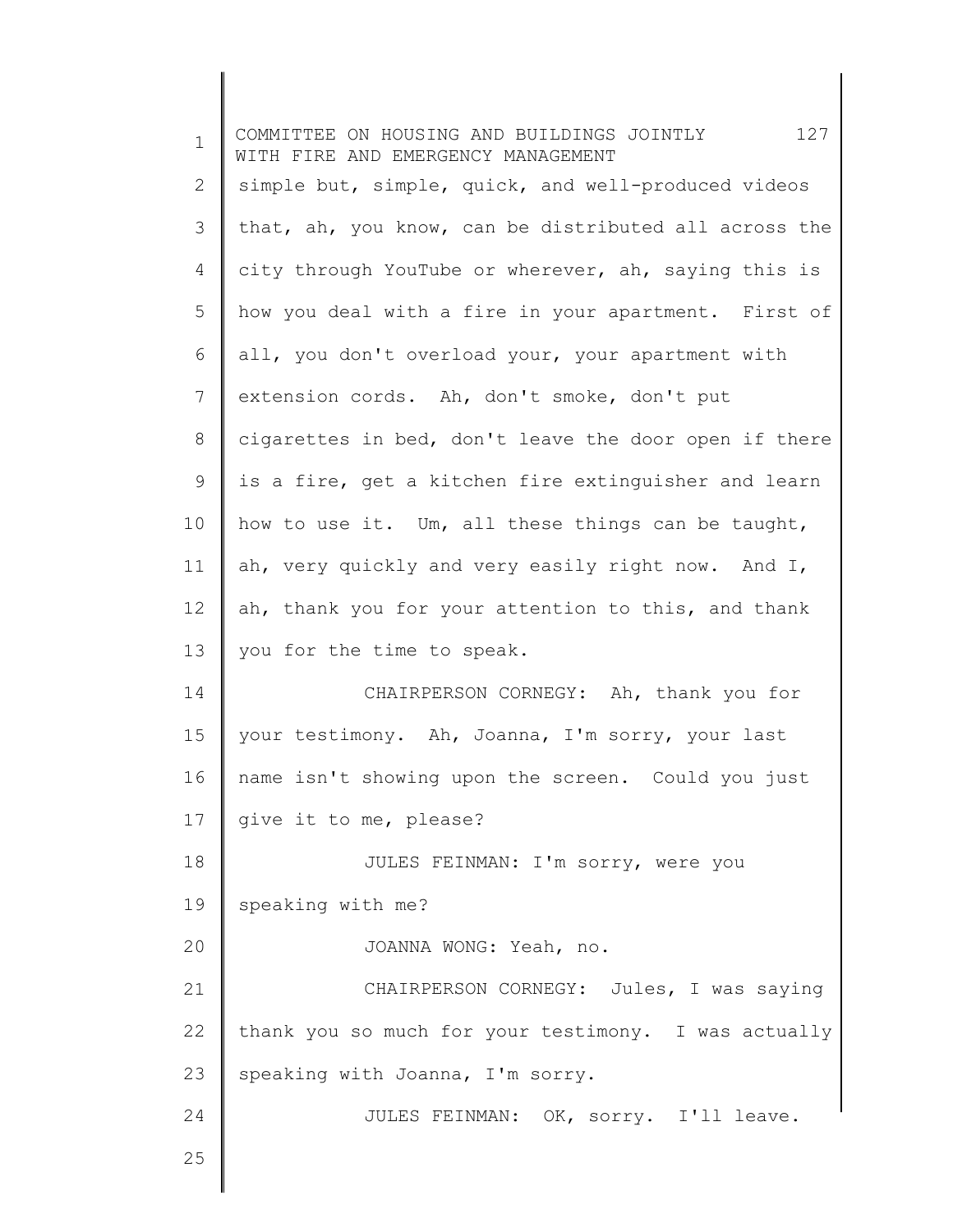1 2 3 4 5 6 7 8 9 10 11 12 13 14 15 16 17 18 19 20 21 22 23 24 25 COMMITTEE ON HOUSING AND BUILDINGS JOINTLY 128 WITH FIRE AND EMERGENCY MANAGEMENT JOANNA WONG: Yeah, sorry about that. I couldn't figure out how to change it. Um, last name is Wong, W-O-N-G. CHAIRPERSON CORNEGY: OK. Email address real quick, or you don't want to share that publicly? JOANNA WONG: I will email you [laughs], Councilman. CHAIRPERSON CORNEGY: Thank you, thank you, OK. Sorry for ah, ah, taking this whole hearing in a different direction, Committee Counsel, sorry. COMMITTEE COUNSEL: No worries, sir. Um, up next we will have HDFC Coalition, and I believe the individual who is logged on with that, if you could identify yourself by name, um, that would be appreciated. Thank you. SERGEANT AT ARMS: Time starts now. JOHN MCBRIDE: Thank you. My name is John McBride. I'm with the policy committee of the HDFC Coalition and thank you for having us. Um, I'd like to speak today briefly on two bills. Um, the first one I'd like to speak about, because I have a shorter comment, is bill 842-2018, which is described as the luminous egress path markings. I must be frank, I haven't had time to really review the bill,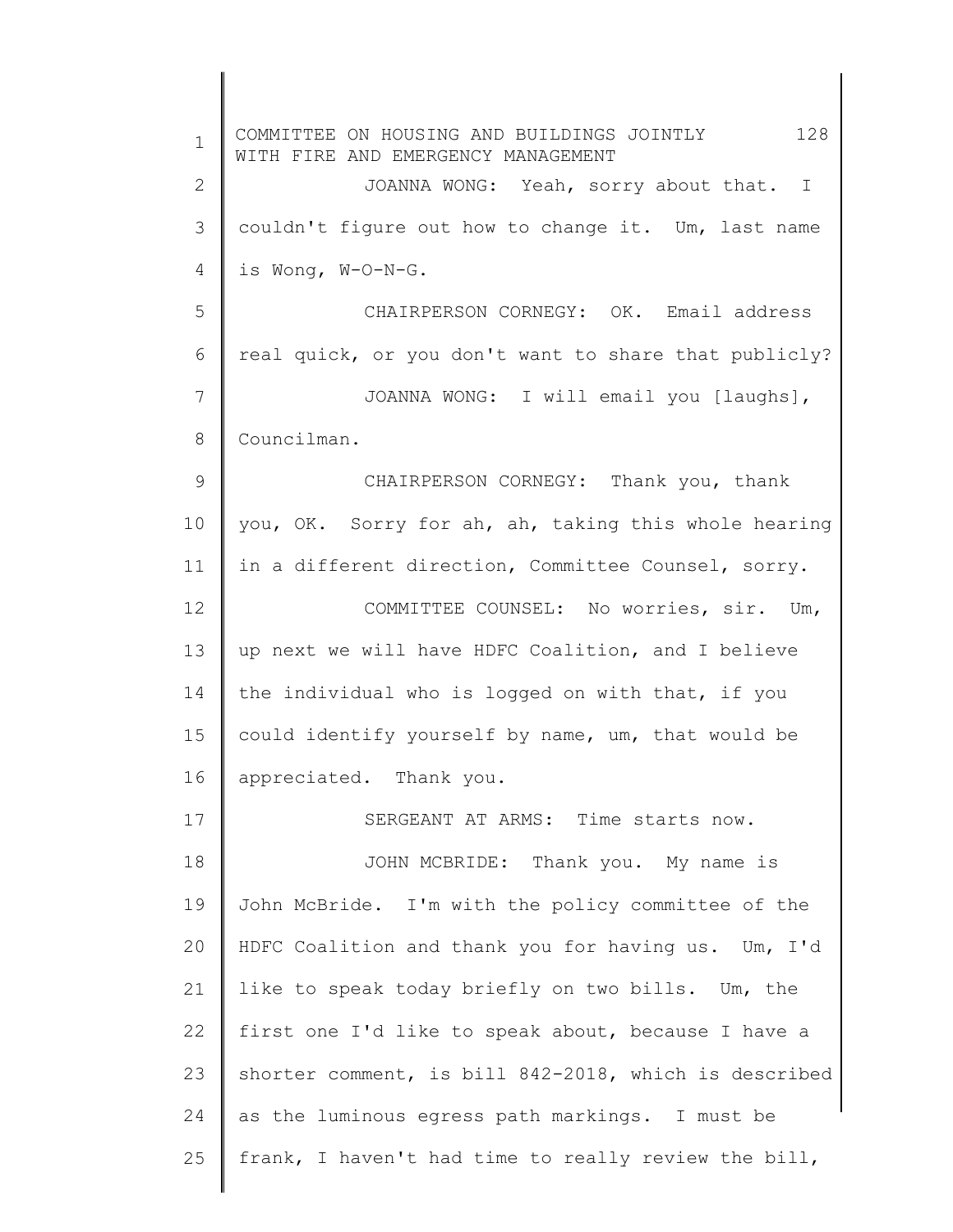1 2 3 4 5 6 7 8 9 10 11 12 13 14 15 16 17 18 19 20 21 22 23 24 25 COMMITTEE ON HOUSING AND BUILDINGS JOINTLY 129 WITH FIRE AND EMERGENCY MANAGEMENT but if I'm correct this is to extend the sort of glow-in-the dark markings taped onto the floor in public hallways, etcetera, to indicate egress, am I correct, does any? I'll assume I'm correct, um, and just keep talking and finish this quickly. Um, so I, I just want to point out that for owners of multifamily buildings, which, which co-ops are, um, having to maintain these on the floor, ah, without them getting, you know, ripped off from constant mopping and people walking on, in the hallways, etcetera, is going to be a real struggle, and let alone the cost of doing it initially, and HPD will seek to, ah, or perhaps [inaudible], I'm not sure, will seek to issue fines for these, and these fines will cause problems for the buildings. So I think it would be helpful if this is something that the council is interested in doing to find out if we could perhaps, um, put those markings on the baseboards sideways instead of directly on the floor so they would be less likely to be ripped off the floors and then the building would be less likely to be fined. I'd now like to speak about bill 1146-B. Um, I'd like to point out that there are over 1300 HDFC co-ops in New York City housing over 30,000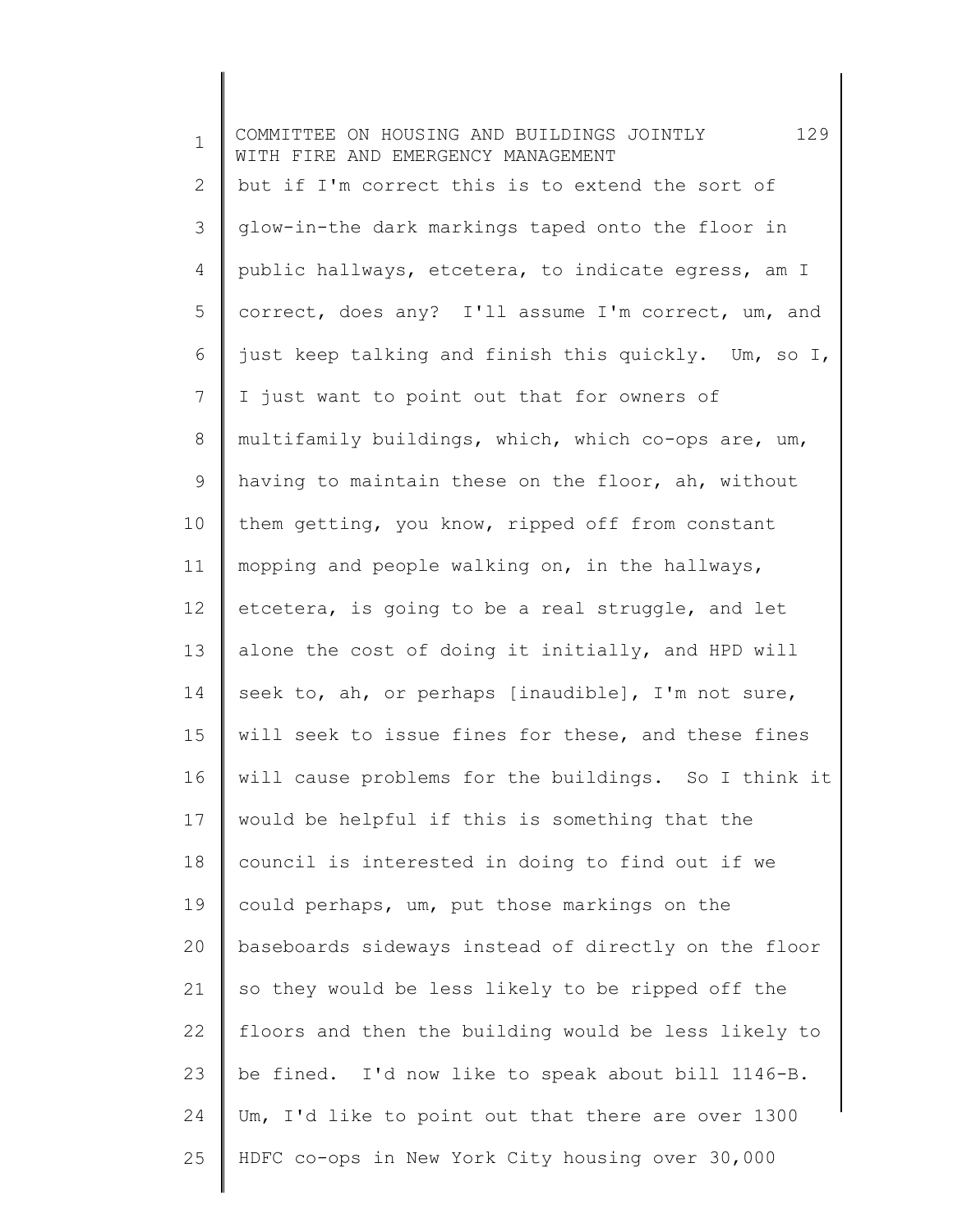| $\mathbf 1$ | 130<br>COMMITTEE ON HOUSING AND BUILDINGS JOINTLY<br>WITH FIRE AND EMERGENCY MANAGEMENT |
|-------------|-----------------------------------------------------------------------------------------|
| 2           | apartments which, um, which, and the apartments                                         |
| 3           | themselves house approximately 90,000 to 100,000, um,                                   |
| 4           | New Yorkers. HDFC shareholders are proud homeowners                                     |
| 5           | of modest means. HDFC co-ops were created within                                        |
| 6           | buildings that were in such poor physical shape that                                    |
| 7           | they were abandoned by slum lords in the 1970s and                                      |
| 8           | '80s.                                                                                   |
| 9           | SERGEANT AT ARMS: Time expired.                                                         |
| 10          | JOHN MCBRIDE: The average age of HDFC                                                   |
| 11          | buildings is probably 100 years old. We are still                                       |
| 12          | struggling to repair these buildings due to neglect                                     |
| 13          | from decades ago. I have just a very, couple more                                       |
| 14          | comments. We are now faced with new expense                                             |
| 15          | requirements, such as Local Law 11, or FISP, which is                                   |
| 16          | Façade Inspection Safety Program. I was informed by                                     |
| 17          | an architect this week that simply filing the                                           |
| 18          | paperwork to comply costs \$6000, just for filing.                                      |
| 19          | And we are getting phone calls and emails from HDFC                                     |
| 20          | boards that cannot afford to pay the DOB fines and                                      |
| 21          | don't know what to do. So the problem in, in                                            |
| 22          | general, this is a problem that expands other                                           |
| 23          | requirements that the city seems to come up with from                                   |
| 24          | time to time. HDFCs are affordable housing.<br>If                                       |
| 25          | HDFCs don't comply with the law because they can't                                      |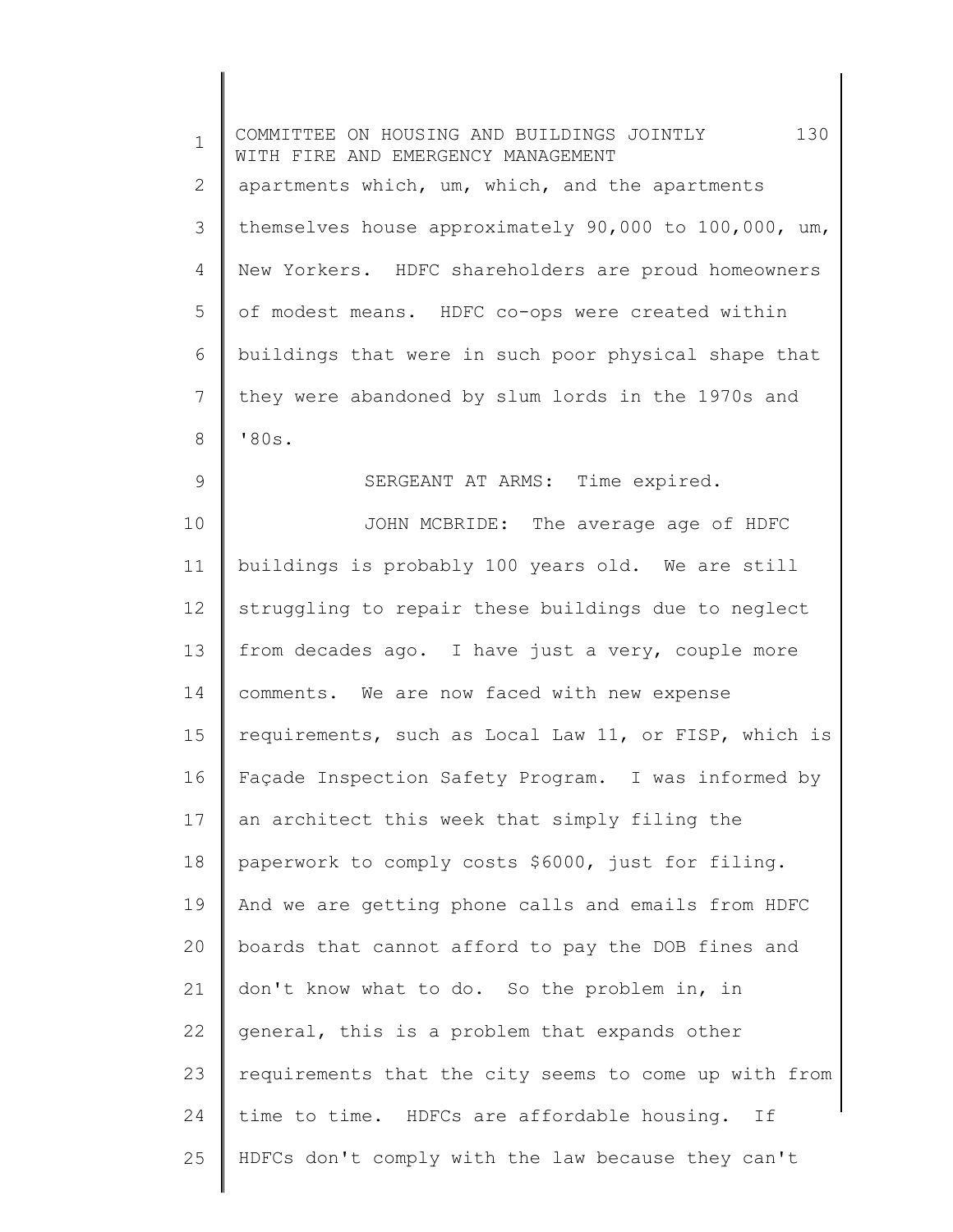| $\mathbf 1$ | 131<br>COMMITTEE ON HOUSING AND BUILDINGS JOINTLY<br>WITH FIRE AND EMERGENCY MANAGEMENT |
|-------------|-----------------------------------------------------------------------------------------|
| 2           | afford to, the city will then say that the HDFC is                                      |
| 3           | neglecting to keep the building safe and perhaps fine                                   |
| 4           | it and put it on a track to be taken over by the                                        |
| 5           | city. If the HDFC accepts government aid, that aid                                      |
| 6           | is usually funneled through HPD, which is now                                           |
| 7           | requiring HDFCs to essentially sign over control of                                     |
| 8           | the co-op through extremely onerous new regulatory                                      |
| 9           | agreements. So if we don't comply we end up with                                        |
| 10          | fines leading to eventual foreclosure. If we do                                         |
| 11          | accept help HPD requires us to, in many ways, give up                                   |
| 12          | control of our homes. Neither scenario is, is                                           |
| 13          | accessible. So those are my comments. Thank you.                                        |
| 14          | CHAIRPERSON CORNEGY: Mr. McBride, thank                                                 |
| 15          | you and, um, it is always a pleasure to work with                                       |
| 16          | HDFC Coalition. Um, do you have any recommendations                                     |
| 17          | on behalf of the coalition at this time?                                                |
| 18          | JOHN MCBRIDE: Well, I do want to say                                                    |
| 19          | the, this is no joke. Fire safety is a real issue,                                      |
| 20          | and I understand why the council is looking at this.                                    |
| 21          | I just think that this is just trying to throw a                                        |
| 22          | sledgehammer at, at a very delicate situation. This                                     |
| 23          | would bankrupt, ah, buildings that are not affordable                                   |
| 24          | housing. So think, think of what it would do to                                         |
| 25          | affordable housing. And I think it's a fascinating                                      |
|             |                                                                                         |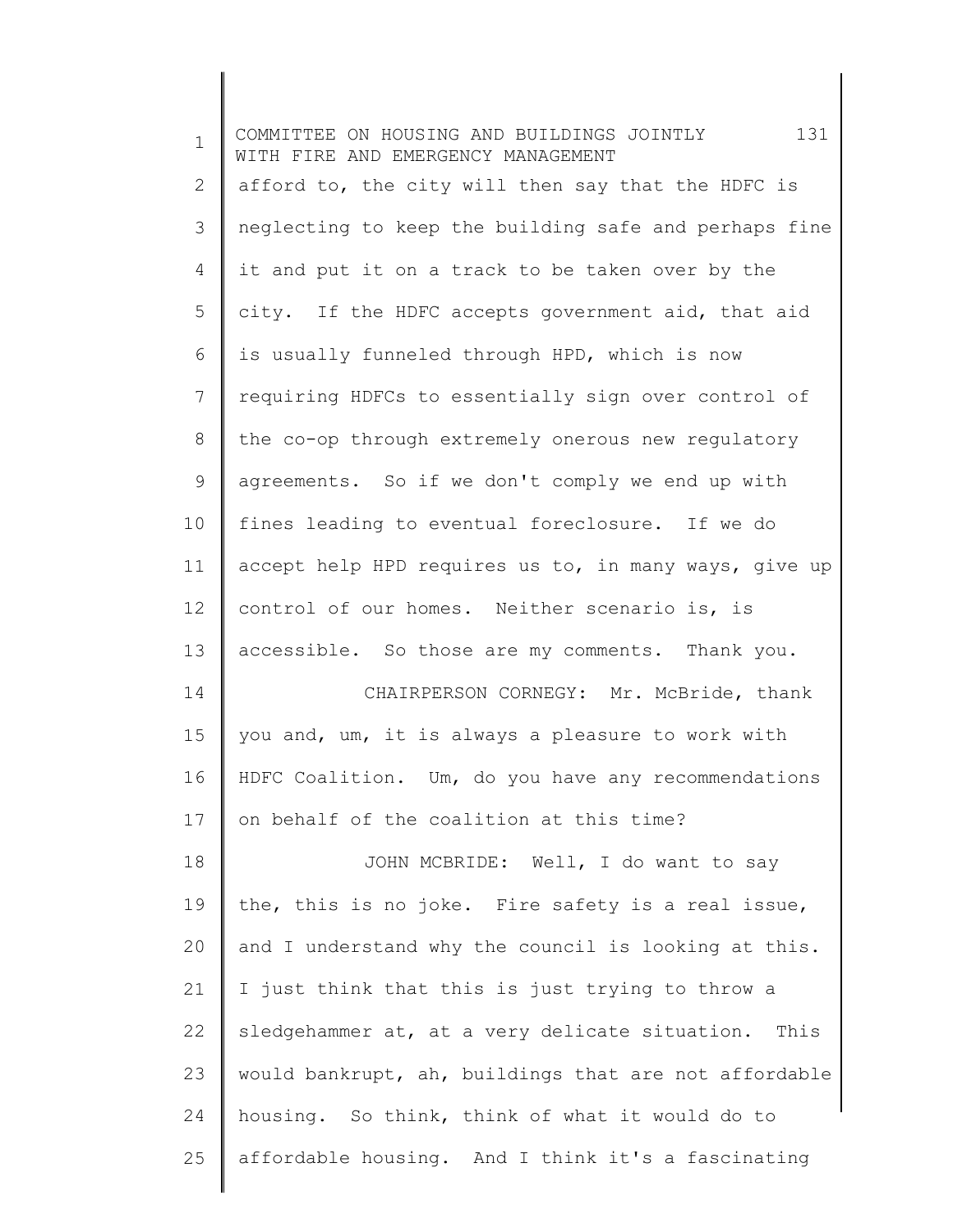| $\mathbf 1$  | 132<br>COMMITTEE ON HOUSING AND BUILDINGS JOINTLY<br>WITH FIRE AND EMERGENCY MANAGEMENT |
|--------------|-----------------------------------------------------------------------------------------|
| $\mathbf{2}$ | issue. I think the city should look at. I think we                                      |
| 3            | should do studies, and I think we should find out if                                    |
| 4            | there is something else that we can do, maybe with a                                    |
| 5            | different, a totally different technology or                                            |
| 6            | technologies that would really help save lives                                          |
| 7            | without threatening the actual viability of these,                                      |
| $8\,$        | of, of housing. And I think one of the issues that                                      |
| 9            | has been brought up by some of the other, um,                                           |
| 10           | commenters or people testifying is how do you do this                                   |
| 11           | in the first place, let alone the money? If you're                                      |
| 12           | knocking holes in people's walls and you're throwing                                    |
| 13           | lead dust into their homes, if you're throwing                                          |
| 14           | potential asbestos into their homes, how do you deal                                    |
| 15           | with that? Who's gonna pay for that? And, and how,                                      |
| 16           | where do these people go? Where are they gonna go?                                      |
| 17           | And then the, these buildings themselves may not be                                     |
| 18           | structurally strong enough to support a big water                                       |
| 19           | tank on the roof to hold the water for the sprinkler                                    |
| 20           | system. So it's a, this is a, it's really good to                                       |
| 21           | focus on fire safety. Ah, HDFC, people in HDFCs                                         |
| 22           | don't want to burn alive more than any, I mean, any                                     |
| 23           | more or any less than anyone else. But if we can                                        |
| 24           | find a way to do it that's easier and more affordable                                   |
| 25           | and doesn't threaten the very housing we're trying to                                   |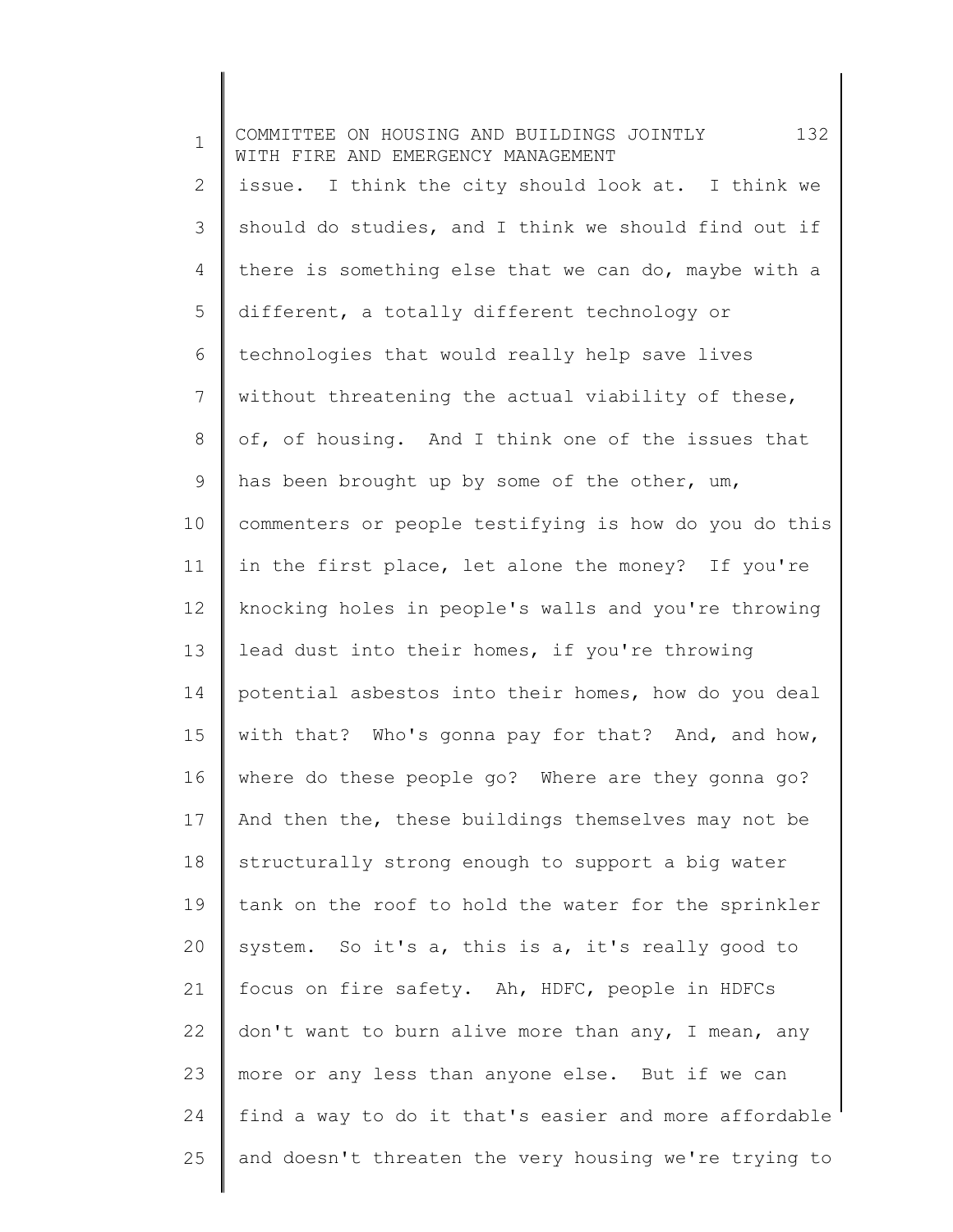| $\mathbf 1$    | 133<br>COMMITTEE ON HOUSING AND BUILDINGS JOINTLY<br>WITH FIRE AND EMERGENCY MANAGEMENT |
|----------------|-----------------------------------------------------------------------------------------|
| 2              | preserve, I think that would be a really, ah,                                           |
| 3              | laudable goal.                                                                          |
| $\overline{4}$ | CHAIRPERSON CORNEGY: OK. Thank, thank                                                   |
| 5              | you, Mr. McBride. Um, I'm being prompted to try to                                      |
| 6              | move a little bit more quickly because we have a                                        |
| 7              | whole host of people who would like to speak and who                                    |
| 8              | have waited patiently.                                                                  |
| 9              | JOHN MCBRIDE: Thank you.                                                                |
| 10             | CHAIRPERSON CORNEGY: So, um, while I                                                    |
| 11             | want to intently listen to every recommendation, I'm                                    |
| 12             | being prompted that we'll be here all night if I                                        |
| 13             | continue in this way. So thank you all who waited                                       |
| 14             | patiently. Um, I think one of the things, though,                                       |
| 15             | Mr. McBride, you brought up that's, that's important,                                   |
| 16             | is us looking at new technologies and the                                               |
| 17             | implementation of new technologies to get us where we                                   |
| 18             | need to be in terms of safety. Um, I'm gonna give my                                    |
| 19             | daughter, my oldest daughter, full credit, who always                                   |
| 20             | tells me, Daddy, you got to skate where the puck is                                     |
| 21             | gonna be, right, so I think, and this, this may be                                      |
| 22             | instance that we need to be looking at skating to                                       |
| 23             | where the puck is actually going to be. So thank you                                    |
| 24             | for bringing up the technology portion of this,                                         |
| 25             | because we are moving leaps and bounds as it relates                                    |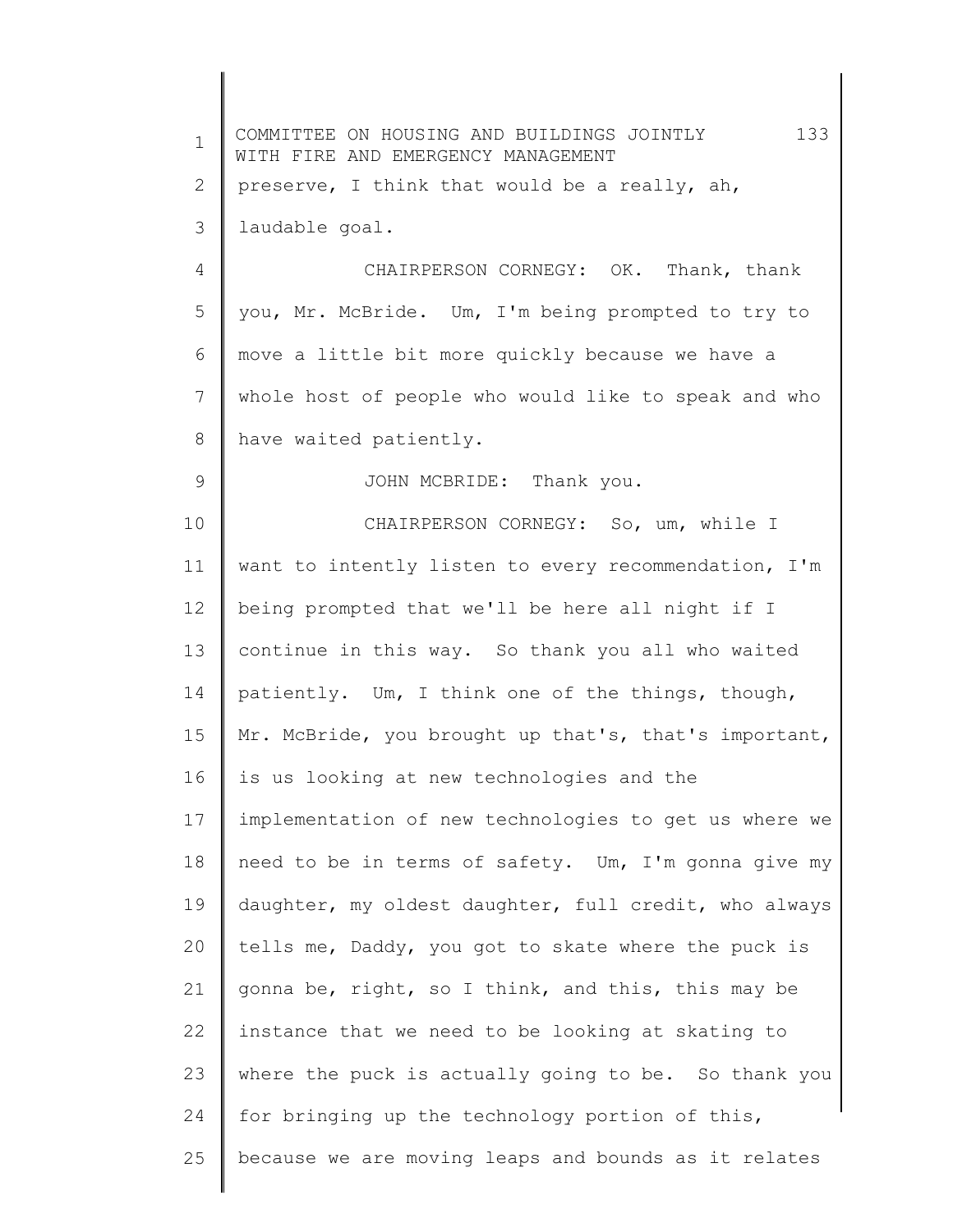1 2 3 4 5 6 7 8 9 10 11 12 13 14 15 16 17 18 19 20 21 22 23 24 25 COMMITTEE ON HOUSING AND BUILDINGS JOINTLY 134 WITH FIRE AND EMERGENCY MANAGEMENT to technology. In this committee alone we've heard, um, hearings on drones, which you never heard, thought we'd hear before. JOHN MCBRIDE: Right. CHAIRPERSON CORNEGY: In terms of safety and safety mechanisms. So, um, that's something I certainly would like to explore on behalf of the committee and on behalf of these, this suit of bills. Thank you [inaudible]. JOHN MCBRIDE: If, if I could just throw a plug in. Ah, HDFCs are suffering under the FISP fines, and so it's just something to think about for another bill. CHAIRPERSON CORNEGY: Thank you, thank you, Mr. McBride. JOHN MCBRIDE: Thank you. COMMITTEE COUNSEL: Ah, thank you, Chair Cornegy. Um, next we will hear from George Bassolino, followed by April McIver. SERGEANT AT ARMS: Time starts now. GEORGE BASSOLINO: Good afternoon. My name is George Bassolino and I represent the Master Plumbers Council. I'm here today to give testimony on comments on Intro 2151. In 2016 we were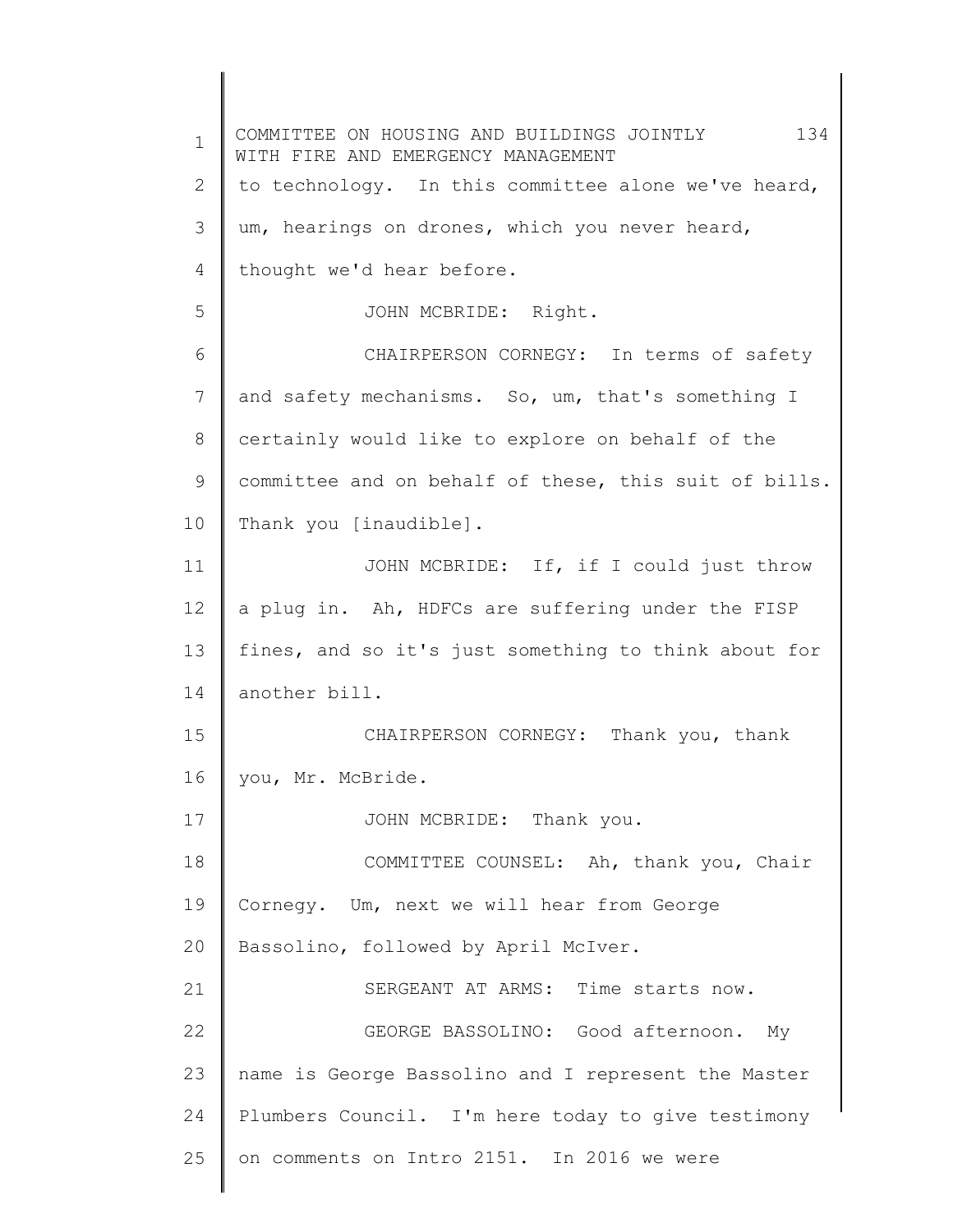1 2 3 4 5 6 7 8 9 10 11 12 13 14 15 16 17 18 19 20 21 22 23 24 25 COMMITTEE ON HOUSING AND BUILDINGS JOINTLY 135 WITH FIRE AND EMERGENCY MANAGEMENT privileged to work with council staff to provide technical expertise and help negotiate the final bill. We're fully supportive of the council's proposal to extend the deadlines for inspections. The inspection process has gotten off to a slow start, due in some part to some ambiguities in the law and rule. I believe we would all agree that the intent of this law is to provide the minimum standards to safeguard the public. It would be beneficial if the council would provide clarification of these issues by making a few revisions be included in this Intro. The inspection scope must be clear to everyone involved in the process and the persons conducting these inspections must possess the best available qualifications. In our written testimony we have proposed changes to five sections of the law. I cannot fully discuss each change within my allotted time. However, the Master Plumbers Council is always available to provide further assistance if the council deems it necessary. But we, I'd like to briefly discuss the major issue that is affecting compliance today. As of today the Department of Buildings has determined that all tenant spaces are exempt from inspection. When the bill was negotiated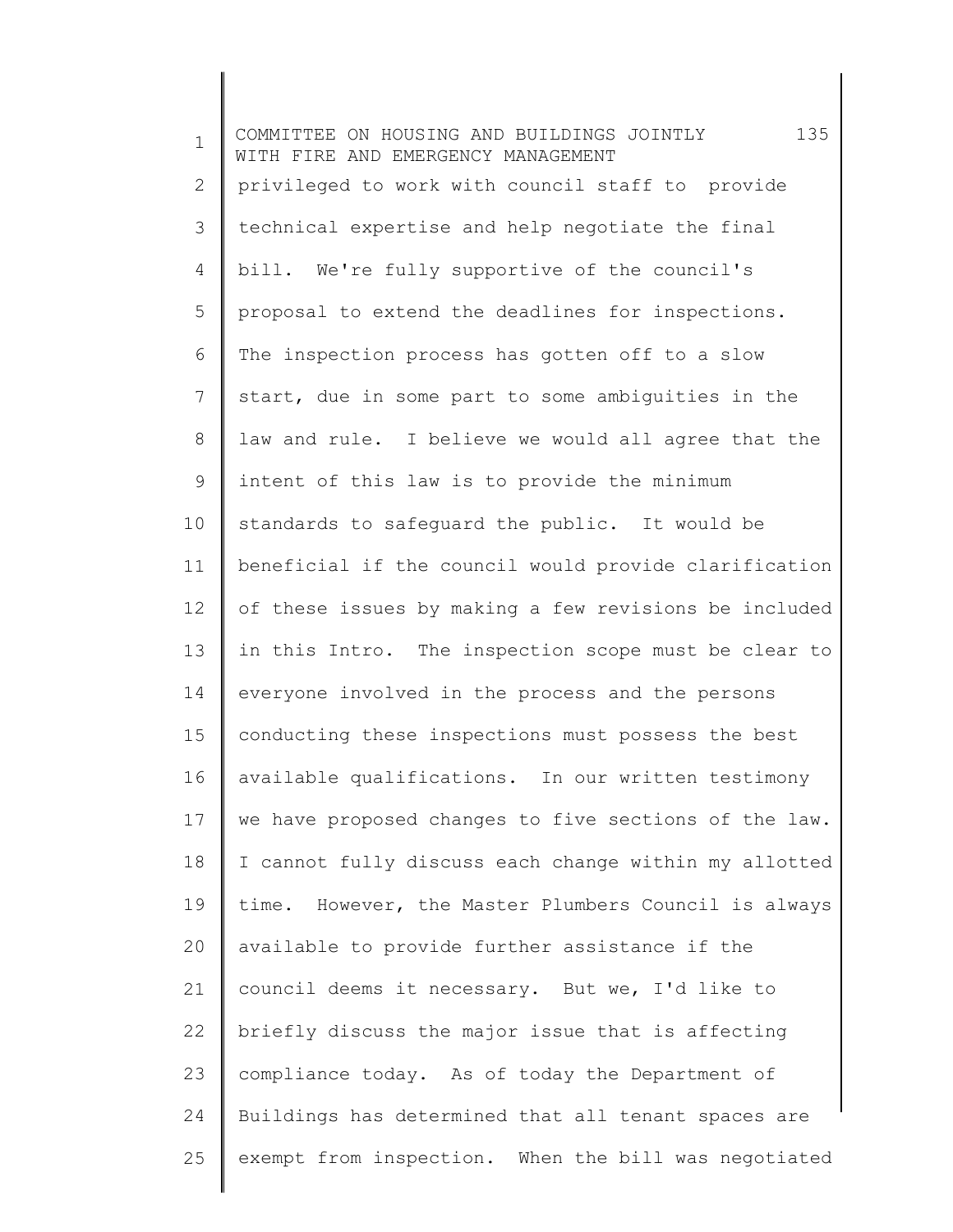1 2 3 4 5 6 7 8 9 10 11 12 13 14 15 16 17 18 COMMITTEE ON HOUSING AND BUILDINGS JOINTLY 136 WITH FIRE AND EMERGENCY MANAGEMENT with council staff the understanding was that only residential tenant spaces would be exempt. The law specifies that the inspection must start at the point of entry of gas piping into the building, which is referred to as the POE. If the people is located inside of a tenant space the inspector will not have access to it. In terms of gas safety the POE is ground zero. Most of the hazards an inspector may encounter will be found at this location. Both the Harlem and the Second Avenue incidents could have been identified and reported by a qualified person conducting a periodic gas inspection. In order for those conditions to have been reported the spaces would first need to have been accessed. Waiving the requirement to inspect the POE due to the presence of a tenant space... SERGEANT AT ARMS: Time expired.

19 20 21 22 23 24 25 GEORGE BASSOLINO: ...a direct violation of federal and state gas inspection requirements. If a tenant space precludes an inspector from gaining access to the point of entry the inspection will be incomplete. Our committees have been working with our industry affiliates on [inaudible] training since 2014. The research and studies conducted by our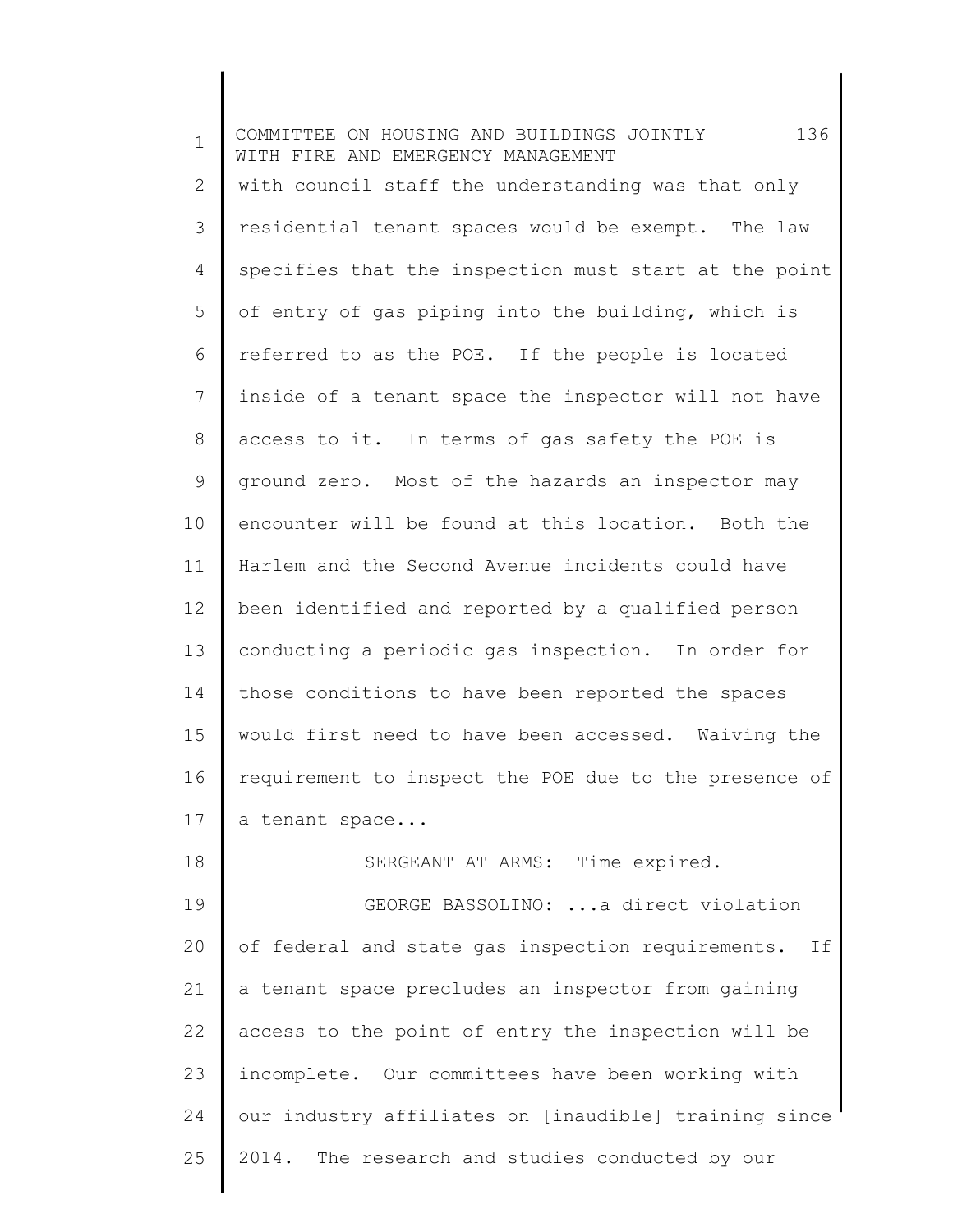| $\mathbf 1$ | 137<br>COMMITTEE ON HOUSING AND BUILDINGS JOINTLY<br>WITH FIRE AND EMERGENCY MANAGEMENT |
|-------------|-----------------------------------------------------------------------------------------|
| 2           | industry partners since that time have provided the                                     |
| 3           | scientific data that was used to create the Periodic                                    |
| 4           | Gas Inspection Training Program and the inspection                                      |
| 5           | protocols that exist today. Without addressing the                                      |
| 6           | entire [inaudible] issues compliance will continue to                                   |
| 7           | suffer and some inspections will not provide the                                        |
| 8           | level of public safety that the creation of this law                                    |
| 9           | has intended. Thank you.                                                                |
| 10          | CHAIRPERSON CORNEGY: Ah, thank you,                                                     |
| 11          | George. Good to see you.                                                                |
| 12          | COMMITTEE COUNSEL: Thank you. Next up                                                   |
| 13          | we'll be hearing from April McIver.                                                     |
| 14          | SERGEANT AT ARMS: Time starts now.                                                      |
| 15          | APRIL MCIVER: Good evening, everybody.                                                  |
| 16          | Ah, can you hear me? Good, right. Ah, my name is                                        |
| 17          | April McIver. I'm the executive director of the                                         |
| 18          | Plumbing Foundation. Ah, it's a nonprofit                                               |
| 19          | organization representing plumbing contractors,                                         |
| 20          | engineers, supply houses, and manufacturers. I                                          |
| 21          | concur with a lot of what Mr. Bassolino. I did                                          |
| 22          | submit written testimony, which is much more                                            |
| 23          | detailed, so please take a look at that when you do                                     |
| 24          | get a chance. Generally, we are in support of                                           |
| 25          | several bills on the agenda, including Intro 859 and                                    |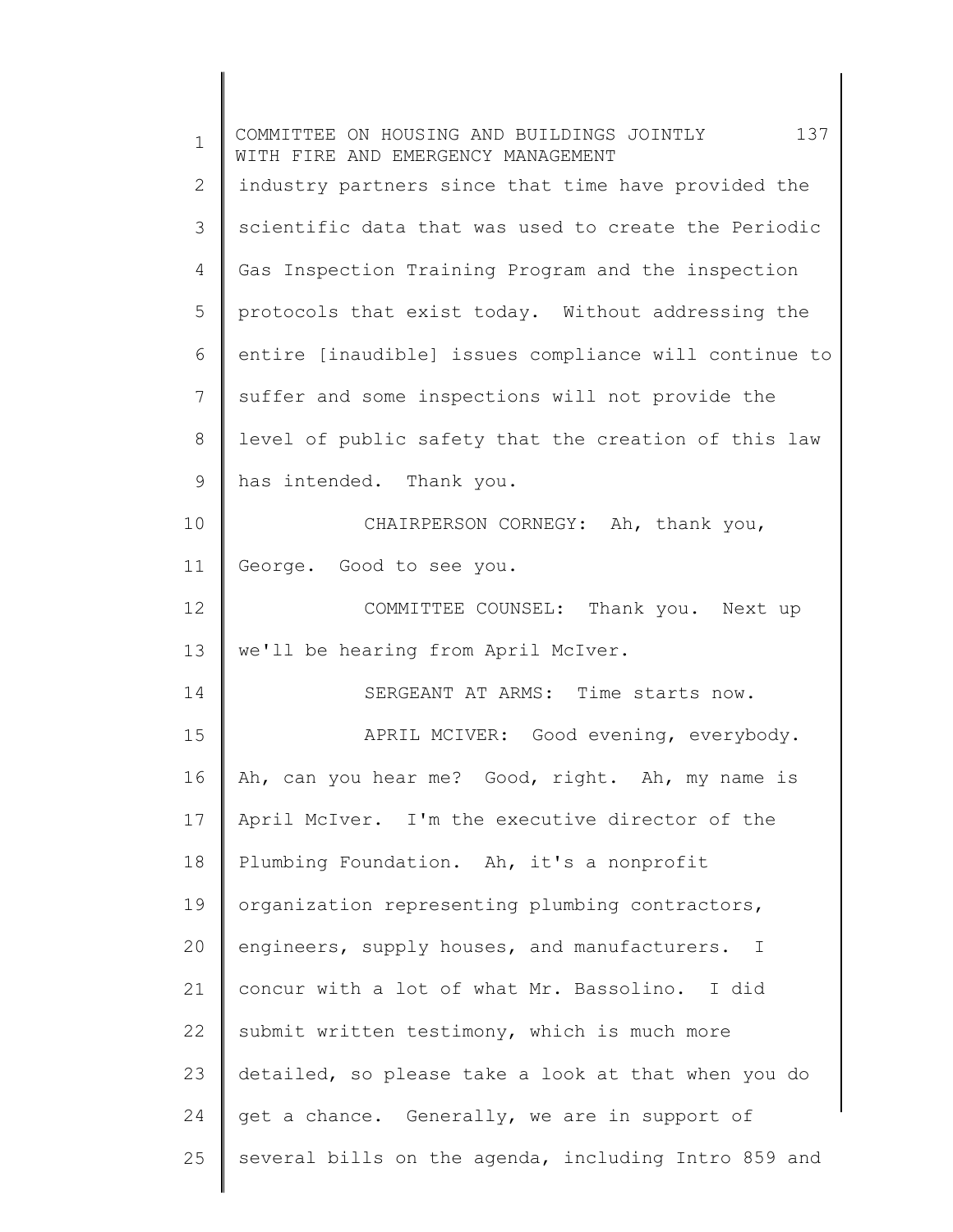1 2 3 4 5 6 7 8 9 10 11 12 13 14 15 16 17 18 19 20 21 22 23 24 25 COMMITTEE ON HOUSING AND BUILDINGS JOINTLY 138 WITH FIRE AND EMERGENCY MANAGEMENT 1746. But I want to use my time to focus on Intro number 2151-A, which is extending the compliance date for Local Law 152, specifically for the buildings in Community Districts 1, 3, and 10. Um, you know, as, as everyone here knows, you know, the law was originally passed four years ago. It was supposed to go into effect in 2019 and due to several delays the bill didn't go into effect until the beginning of this year. Um, so I just want to concur with the, ah, you know, Commissioner La Rocca. We don't have an objection to the extension of the bill, but we do think that, ah, the council needs to, you know, weigh the extension with the purpose behind the law and make several considerations, including an application for waiver, an amnesty program, or at least increase the penalties or add additional penalties and a time to cure, um, so that building owners do comply with this law. It is a safety law. It's very important. Um, so those are some of the changes. Like I said, we have several recommendations with an eight-page testimony so I'm not going to go into it, but again the commercial tenant spaces, as Mr. Bassolino mentioned, in the port of entry, those are changes, ah, that we do recommend as well to be put in this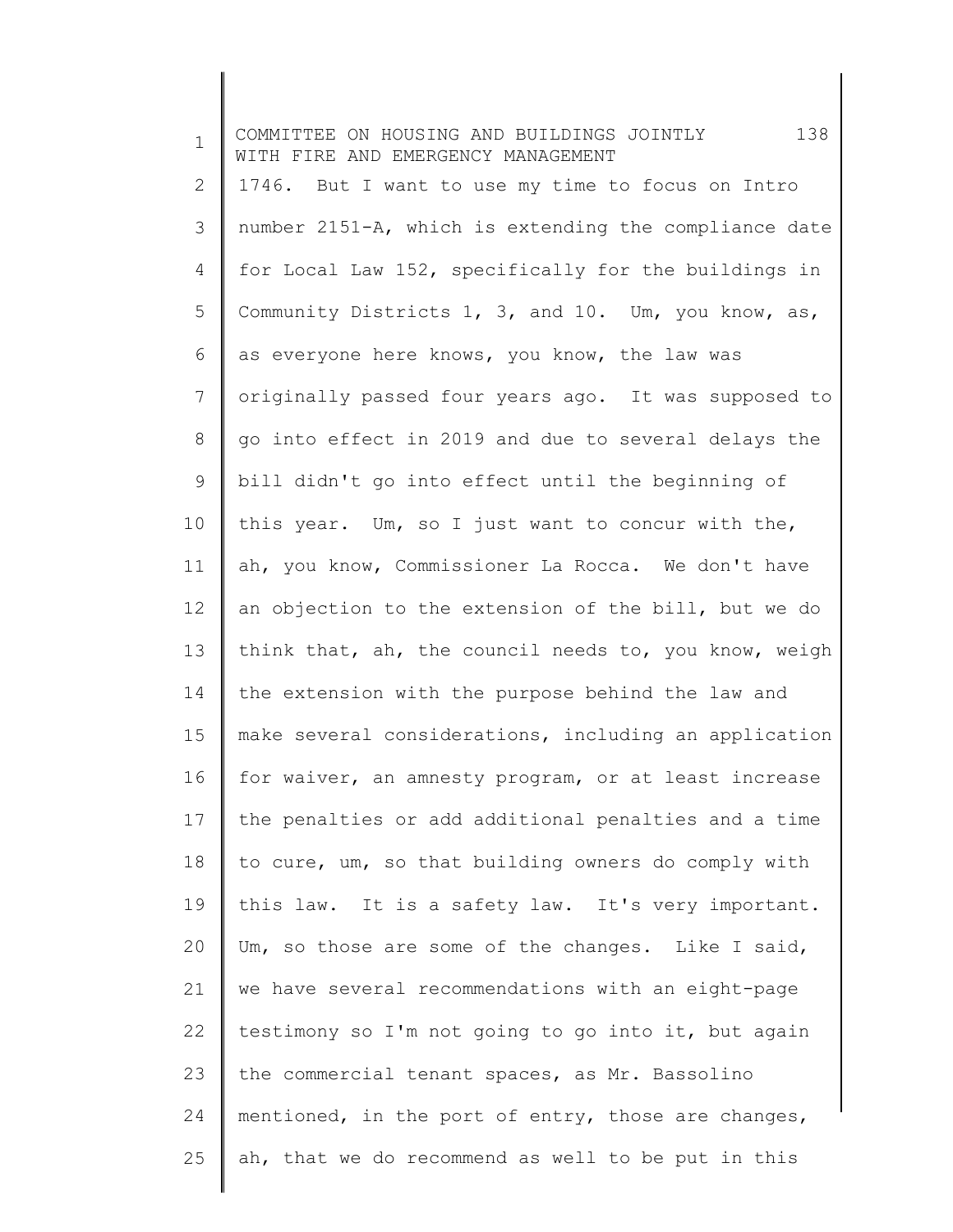| $\mathbf 1$ | COMMITTEE ON HOUSING AND BUILDINGS JOINTLY 139<br>WITH FIRE AND EMERGENCY MANAGEMENT |
|-------------|--------------------------------------------------------------------------------------|
| 2           | bill. We think this is a great opportunity to make,                                  |
| 3           | you know, changes to a lot of what we have now seen                                  |
| 4           | are flaws in Local Law 152 of 2016. Um, so thank you                                 |
| 5           | for your time today and please reach out to me if you                                |
| 6           | have any questions about my written testimony.                                       |
| 7           | SERGEANT AT ARMS: Time expired.                                                      |
| 8           | COMMITTEE COUNSEL: Thank you. Next                                                   |
| 9           | we'll be hearing from                                                                |
| 10          | CHAIRPERSON CORNEGY: Thank you for your                                              |
| 11          | testimony.                                                                           |
| 12          | COMMITTEE COUNSEL: Sorry, thank you.                                                 |
| 13          | Next we'll being hearing from Arthur Goldstein and                                   |
| 14          | then Daniel Himmelsbach.                                                             |
| 15          | SERGEANT AT ARMS: Time starts now.                                                   |
| 16          | ARTHUR GOLDSTEIN: Um, I'll just, ah, I                                               |
| 17          | represent the Master Plumbers Council. Ah, George                                    |
| 18          | has a statement. He had four other points to make,                                   |
| 19          | if you have time to, to hear them I'll yield the rest                                |
| 20          | of my time. Otherwise, we had submitted testimony.                                   |
| 21          | CHAIRPERSON CORNEGY: No, Arthur, why                                                 |
| 22          | don't you just give us the four points?                                              |
| 23          | ARTHUR GOLDSTEIN: Well, George is the                                                |
| 24          | expert. He has it in front of him.                                                   |
| 25          |                                                                                      |

║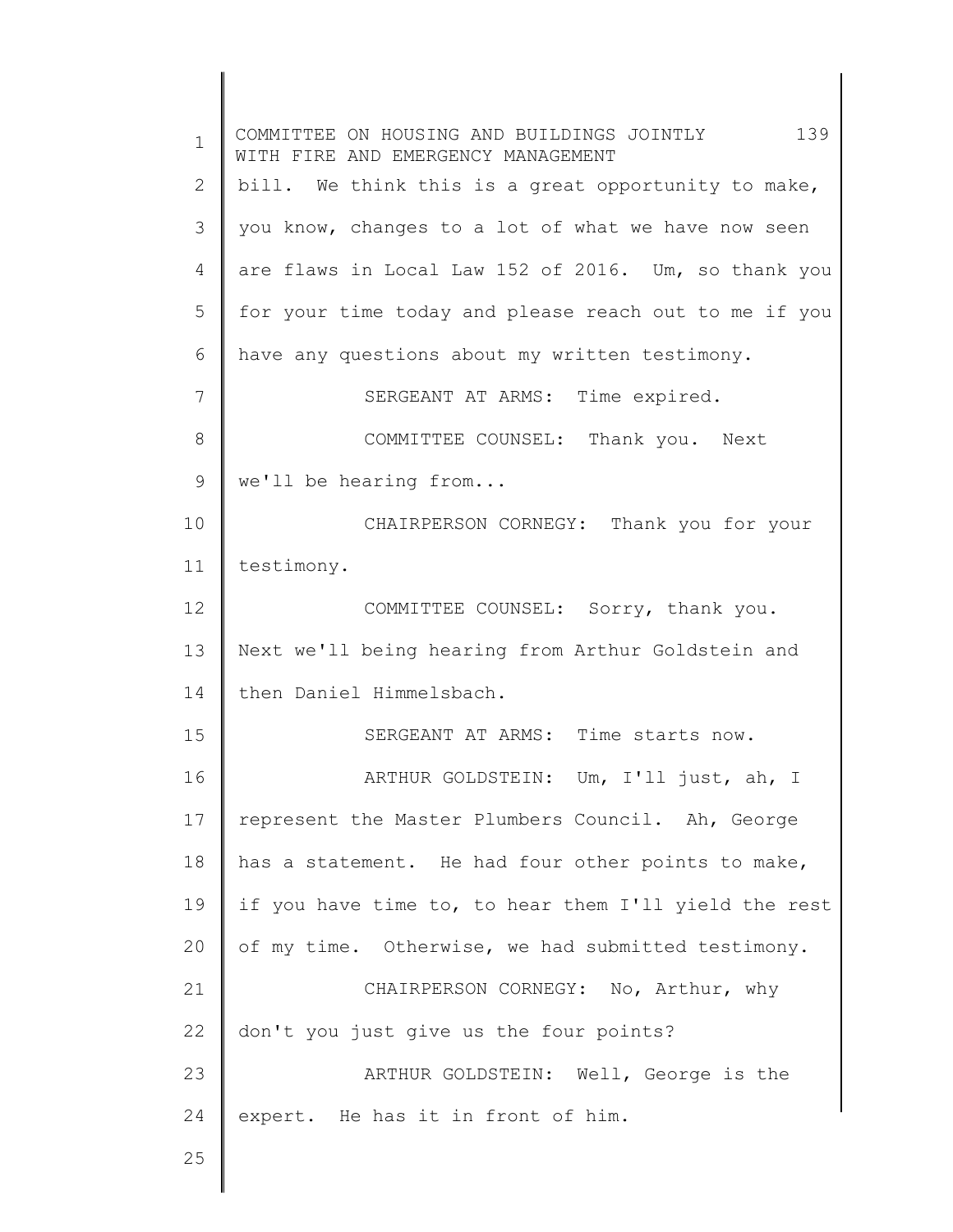1 2 3 4 5 6 7 8 9 10 11 12 13 14 15 16 17 18 19 20 21 22 23 24 25 COMMITTEE ON HOUSING AND BUILDINGS JOINTLY 140 WITH FIRE AND EMERGENCY MANAGEMENT CHAIRPERSON CORNEGY: So you're yielding your time to George? Go ahead, George. SERGEANT AT ARMS: Time starts now. CHAIRPERSON CORNEGY: You're on mute. GEORGE BASSOLINO: Thank you, everyone. Ah, a couple of other points that we had were the inspection entity. The law provides for a licensed master plumber or their direct employee with five years' experience to conduct these inspections. In the past four to five years that we've created the training program a licensed plumber with his license alone is not qualified, in our belief, to conduct these inspections. They should have the additional seven-hour training that's required of their employees to conduct these inspections. The Department of Buildings has created a guest work qualification. We believe that the employee should have the guest work qualification. Why? It proves the [inaudible] experience and it also proves that the person has measured knowledge of gas piping systems. Other than, pretty much our changes are minor. One we would like to bring to the council's attention which is very important is right now what's gonna happen if you don't do an inspection,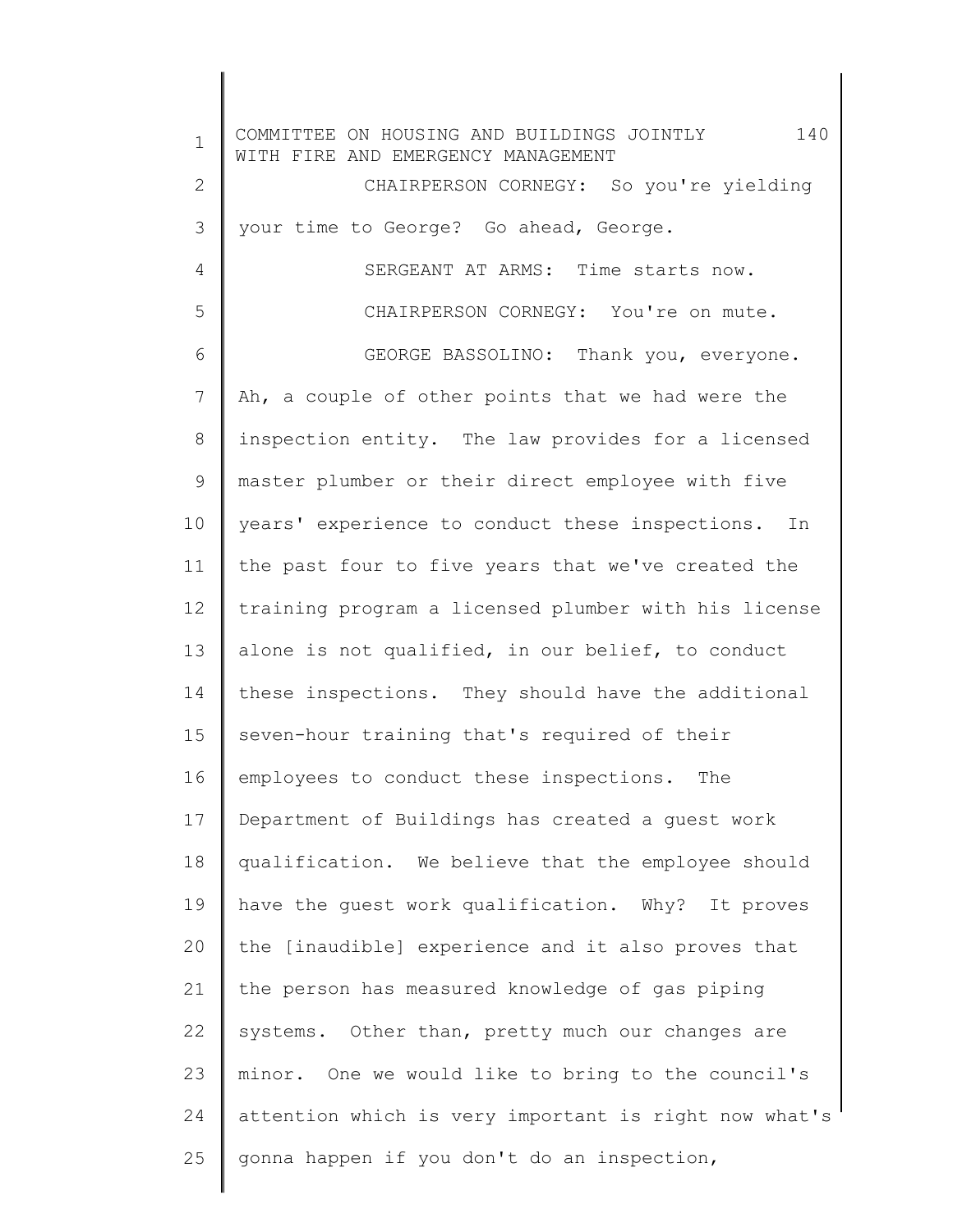1 2 3 4 5 6 7 8 9 10 11 12 13 14 15 16 17 18 19 20 21 22 23 24 COMMITTEE ON HOUSING AND BUILDINGS JOINTLY 141 WITH FIRE AND EMERGENCY MANAGEMENT reinforcement. The rule provides for a \$10,000 penalty but it doesn't force or mandate that the inspection is every conducted. There is talk now from some building owners, well, I'm just going to pay the fine because it's cheaper than the inspection. So we would respectfully request that you consider that when you review this law. And other than that, um, we just made changes in the scope so that the scope would [inaudible] the inspection process, which wasn't completed, ah, during the time that this law was negotiated. That's it, and thank you everyone for your comments and, and your time. CHAIRPERSON CORNEGY: So, both George and Arthur, you know, in this, in this, ah, extension period it does give us an opportunity to work on the bill. There's no such thing as a perfect bill and I've been around long enough to know that. But we do have an extended period of time not only for, ah, for the homeowners to be able to prepare themselves and be educated properly, ah, but also for us to look some of the, ah, the changes that you're proposing. So I know that I'm willing to do that and I believe

25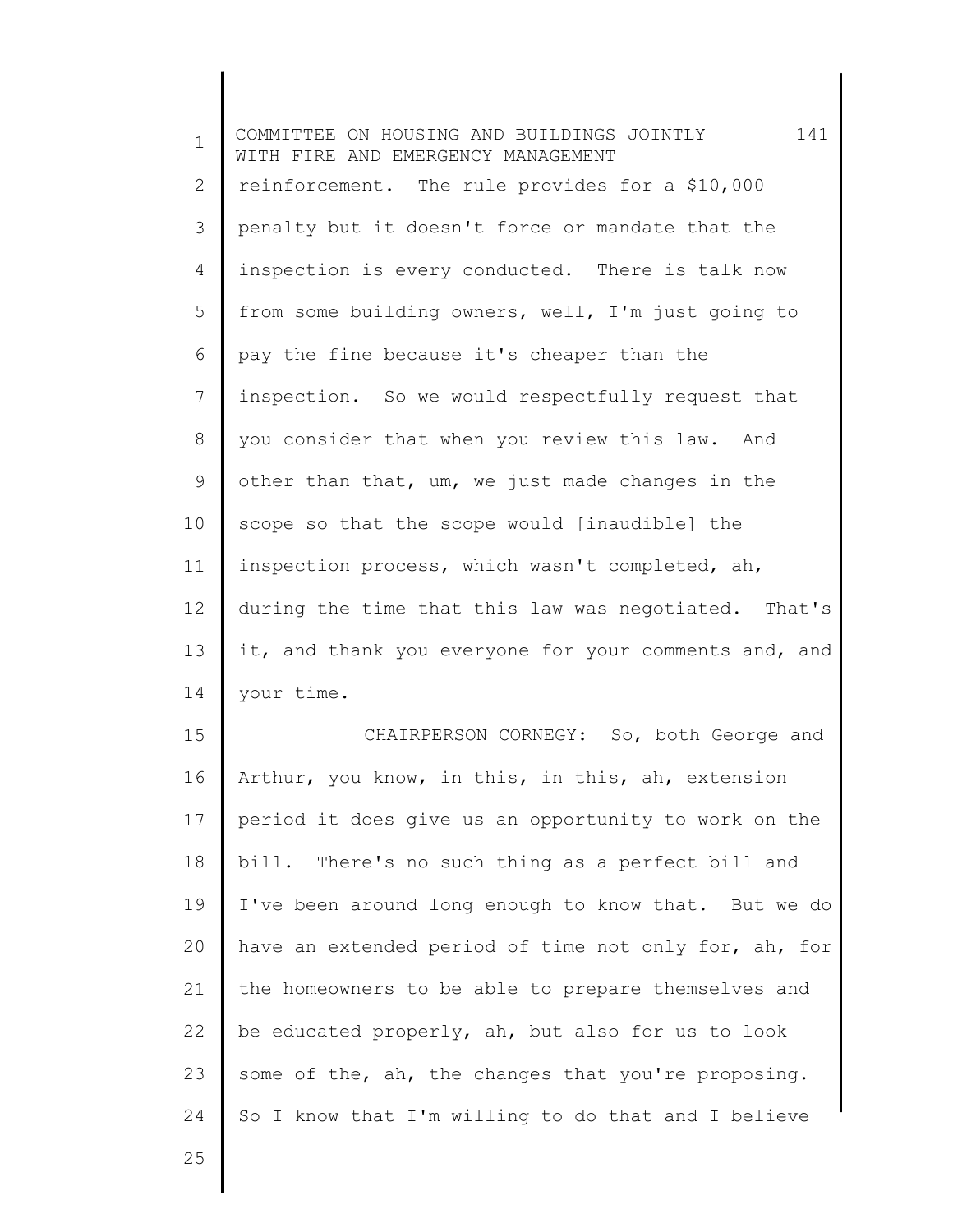1 2 3 4 5 6 7 8 9 10 11 12 13 14 15 16 17 18 19 20 21 22 23 24 25 COMMITTEE ON HOUSING AND BUILDINGS JOINTLY 142 WITH FIRE AND EMERGENCY MANAGEMENT that, ah, ah, Chair of Finance, Danny Dromm, is also willing, too. GEORGE BASSOLINO: Thank you so much. CHAIRPERSON CORNEGY: Ah, it looks Arthur has his hand up. You don't get any time back, Arthur. What? ARTHUR GOLDSTEIN: Just real quick. Time is of the essence of the changes 'cause inspections will still be [muted] CHAIRPERSON CORNEGY: You just went on mute again, Arthur, by accident I think. I didn't do it, I swear. ARTHUR GOLDSTEIN: [laughs] My, my quick point is that time is of the essence because, ah, these inspections can still be occurring and therefore the, the changes that the Master Plumbers Council and others apparently have agreed, ah, should take place should be done sooner rather than later so there's clear direction on how the inspection should be done. CHAIRPERSON CORNEGY: OK, so, can, um, can you just, ah, text me, Arthur, and we'll, we'll set up some time. ARTHUR GOLDSTEIN: Thank you.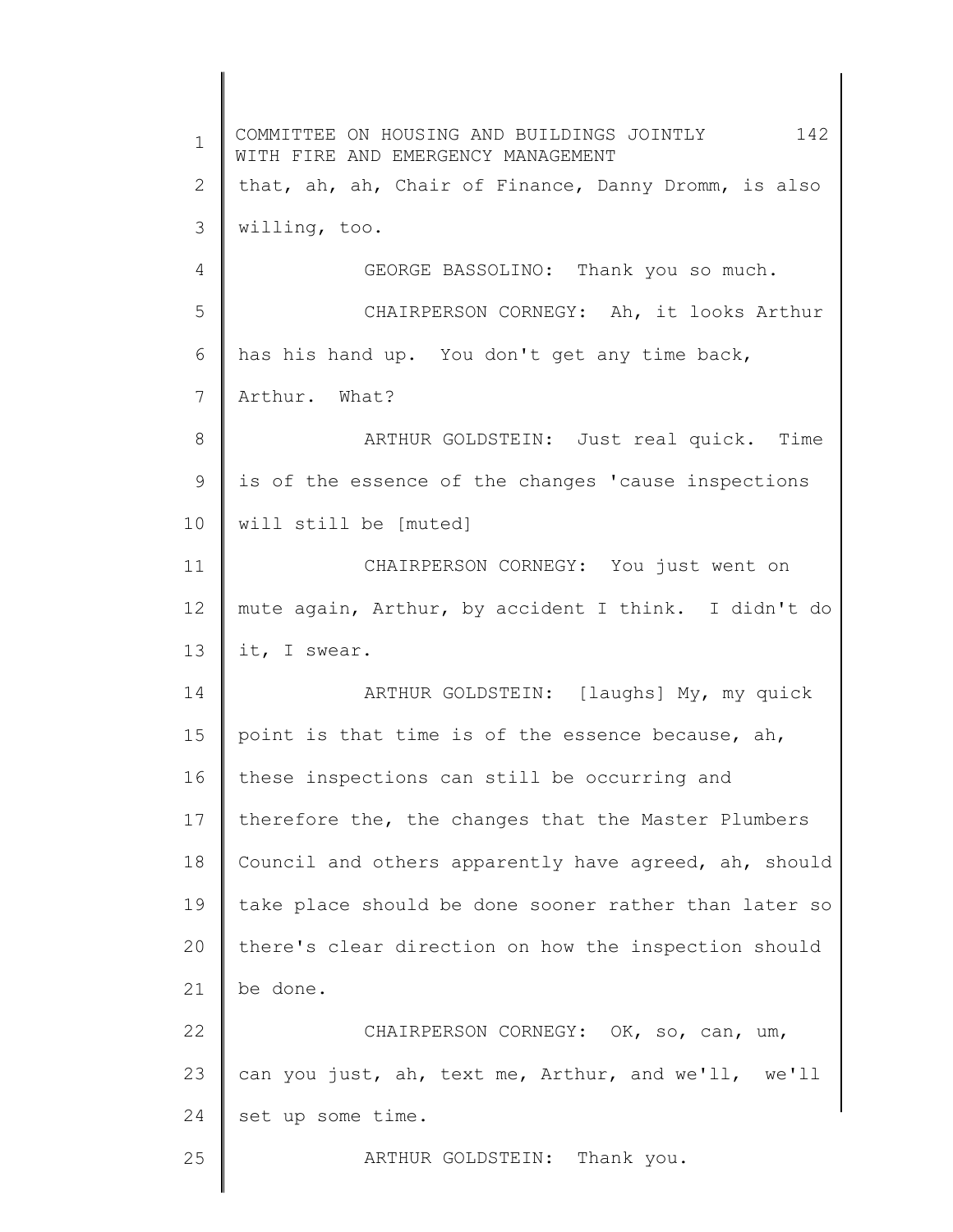1 2 3 4 5 6 7 8 9 10 11 12 13 14 15 16 17 18 19 20 21 22 23 24 25 COMMITTEE ON HOUSING AND BUILDINGS JOINTLY 143 WITH FIRE AND EMERGENCY MANAGEMENT CHAIRPERSON CORNEGY: Yep. COMMITTEE COUNSEL: Thank you. Next up we have Eric Dillenberger, Chi Osse, and Fior Ortiz. SERGEANT AT ARMS: Time starts now. ERIC DILLENBERGER: Hello, can you hear me? SERGEANT AT ARMS: Yes. ERIC DILLENBERGER: Ah, my company has been installing sprinkler systems for over 30 years and a hundred percent of our buildings are fully sprinklered. However, ah, every one of those systems was installed prior to any occupancy. I oppose, ah, 1146-B, ah, because it's retroactive. The building code evolves to make buildings progressively safer, more livable, and more energy efficient. However, relatively few of the changes were required to be retroactive because of practicality and expense. Most buildings are in some way noncompliant with the current code. While every single building in New York City could be mandated to be upgraded to the most recent code, where would it stop? The timeline allotted for the proposed bill is grossly insufficient. I doubt there is an adequate supply of licensed mechanical engineers to even design all the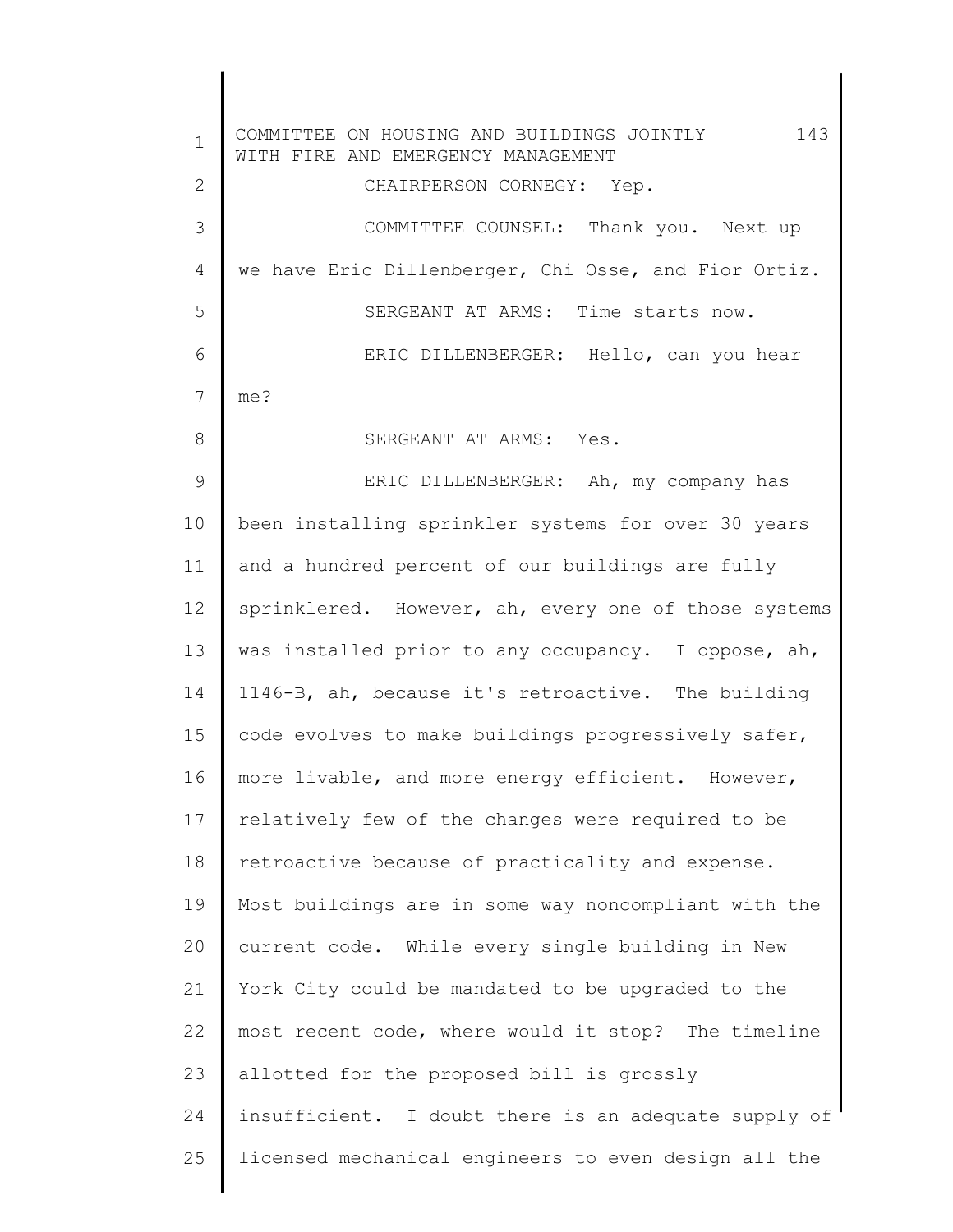1 2 3 4 5 6 7 8 9 10 11 12 13 14 15 16 17 18 19 20 21 22 23 24 25 COMMITTEE ON HOUSING AND BUILDINGS JOINTLY 144 WITH FIRE AND EMERGENCY MANAGEMENT systems required in the city, ah, in the time budgeted. The expense of retrofitting sprinklers for many buildings will only serve to drive them into bankruptcy. A new sprinkler system will often require a new water main, excavating the street, and/or new water tanks, upgraded structural supports to carry the tanks, pumps, and upgraded electrical systems to power the pumps. Add installation inside of occupied apartments, disruption to tenants' lives, lead paint and abscess laws, and you're looking at a financial and physical pandemonium. As a contractor I, I can't underestimate the extent of this. Without a mechanism for public financing and recovery of the costs of compliance, this is a recipe for Regency Extended Care Center disruption and physical disruption. And I respectfully submit this may not be the time for this bill. Um, with my remaining time I'd like to answer, um, your Chairperson's question, ah, that was asked a while ago about water mains, if you'll allow me. Um, I can tell you that, um, if the water main is over 2-1/2 inches in diameter you are allowed to come off it to, ah, branch off the supply of the sprinkler, but if it's under and this is an important part...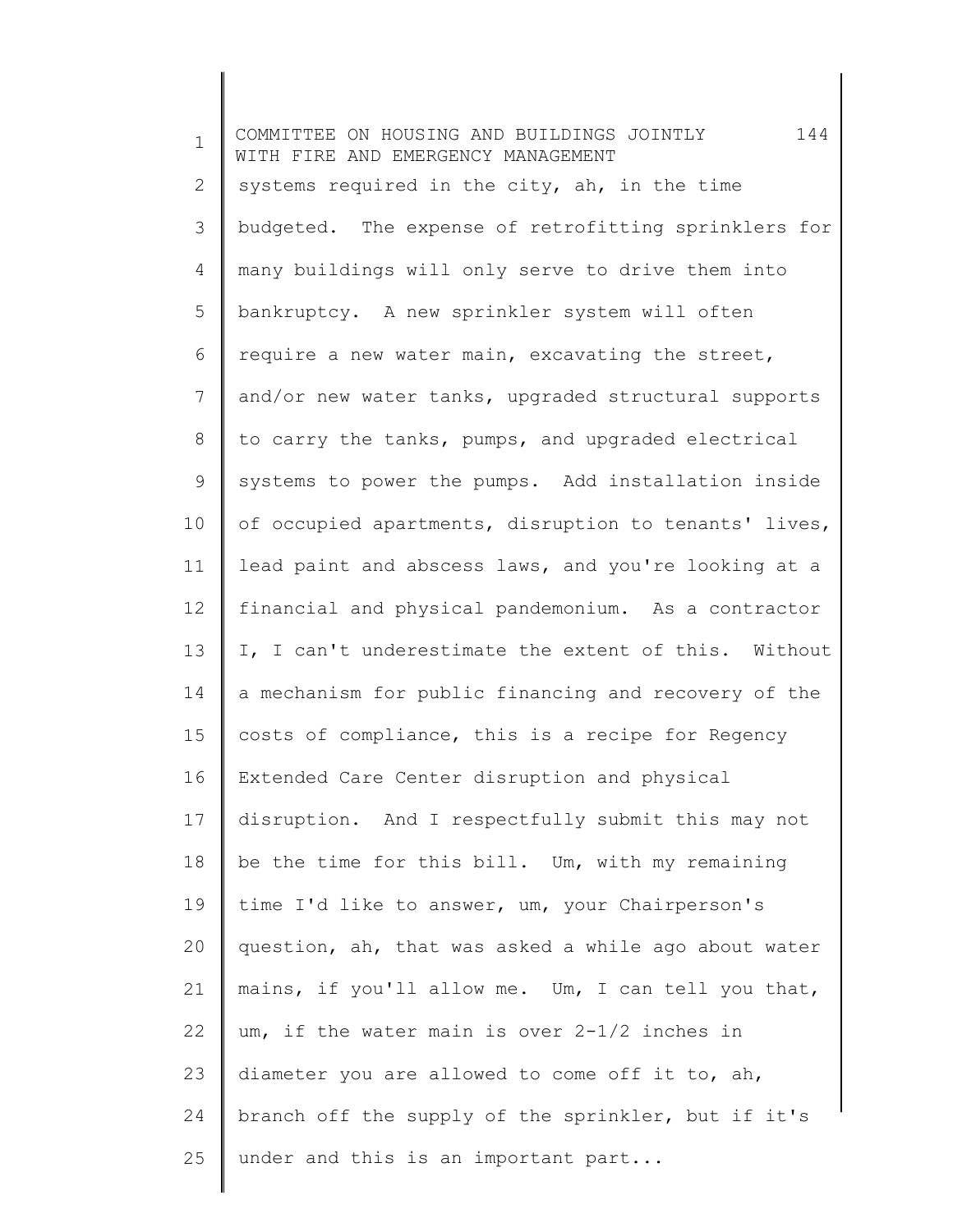| $\mathbf 1$    | 145<br>COMMITTEE ON HOUSING AND BUILDINGS JOINTLY<br>WITH FIRE AND EMERGENCY MANAGEMENT |  |
|----------------|-----------------------------------------------------------------------------------------|--|
| $\mathbf{2}$   | SERGEANT AT ARMS: Time expired.                                                         |  |
| 3              | ERIC DILLENBERGER:  important part, ah,                                                 |  |
| $\overline{4}$ | you will need a separate water main to come in to                                       |  |
| 5              | supplement and this is hugely disruptive, and there's                                   |  |
| 6              | another, there was a question within Chairperson                                        |  |
| 7              | Borelli's question and that is the 40-foot issue. Is                                    |  |
| $8\,$          | this 40 foot to the slab of the topmost floor? Or is                                    |  |
| $\mathsf 9$    | 40 foot to the roof slab? Or is it 40 foot to the                                       |  |
| 10             | power fit? It's gonna make a huge difference on the                                     |  |
| 11             | count of how many buildings are included in this                                        |  |
| 12             | thing. And there is no distinction made in any of                                       |  |
| 13             | the bill for this, and the building department and                                      |  |
| 14             | the fire department look at those things very                                           |  |
| 15             | differently. Thank you.                                                                 |  |
| 16             | CHAIRPERSON CORNEGY: Thank you for your                                                 |  |
| 17             | testimony. And I'm saying thank you in, in, ah, for                                     |  |
| 18             | Chair Borelli as well.                                                                  |  |
| 19             | COMMITTEE COUNSEL: Thank you. Next up                                                   |  |
| 20             | we have Chi Osse, followed by Fior Ortiz.                                               |  |
| 21             | SERGEANT AT ARMS: Time starts now.                                                      |  |
| 22             | CHI OSSE: Good afternoon, honorable                                                     |  |
| 23             | members of the council members in attendance,                                           |  |
| 24             | Chairman Cornegy, Chairman Borelli, and my fellow                                       |  |
| 25             | neighbors. My name is Chi Osse and I live in the                                        |  |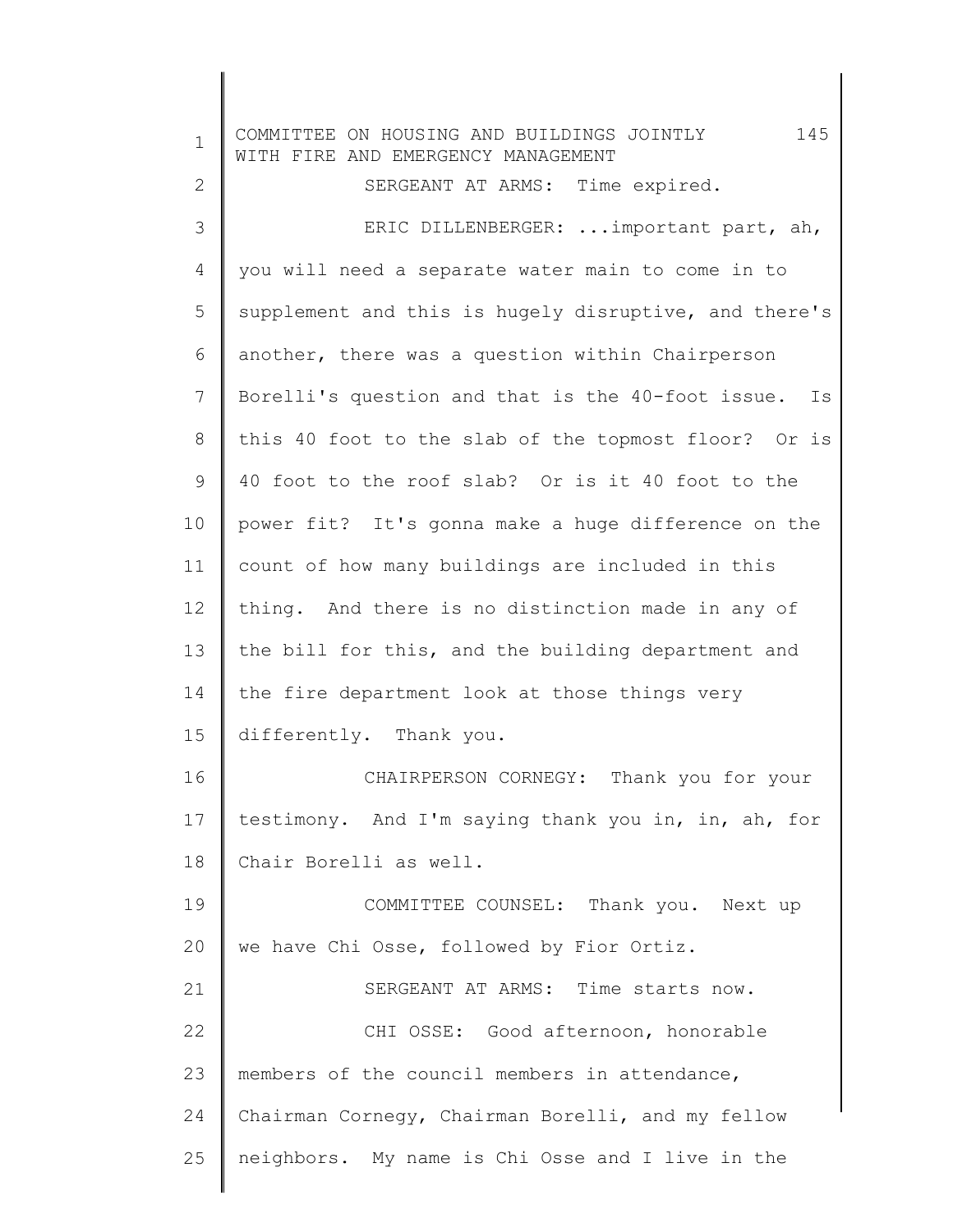1 2 3 4 5 6 7 8 9 10 11 12 13 14 15 16 17 18 19 20 21 22 23 24 25 COMMITTEE ON HOUSING AND BUILDINGS JOINTLY 146 WITH FIRE AND EMERGENCY MANAGEMENT 36th City Council District. As a concerned citizen, activist, organizer, and homeowner I appreciate the opportunity to speak to the City Council today and city today. Local Law 152 and Intro 1146 can be discussed together. Both the law and the bill were created as predictive modules to prevent future calamities. Public safety was the goal and the want, something we all desire. However, both approaches lack the nuances necessary to be effective. At present both will financially burden small home and commercial owners. The boiler inspection law and the DOB's execution of the law lacks proper notice, options being email, letters, social media awareness, and legal notices. It does not protect owners from unscrupulous contractors and could use an amendment that provides subsidies. Intro 1146 is not realistic. The costs associated could ruin some owners, displace residents, and disrupt the health security of everyone. Because of the ongoing pandemic our neighbors are aggravated and fed up with mandates that feel punitive. There are alternatives, from extinguishers, detectors, and proper maintenance of the fire hydrants. There are many reasons being expressed to the committee today to amend Local Law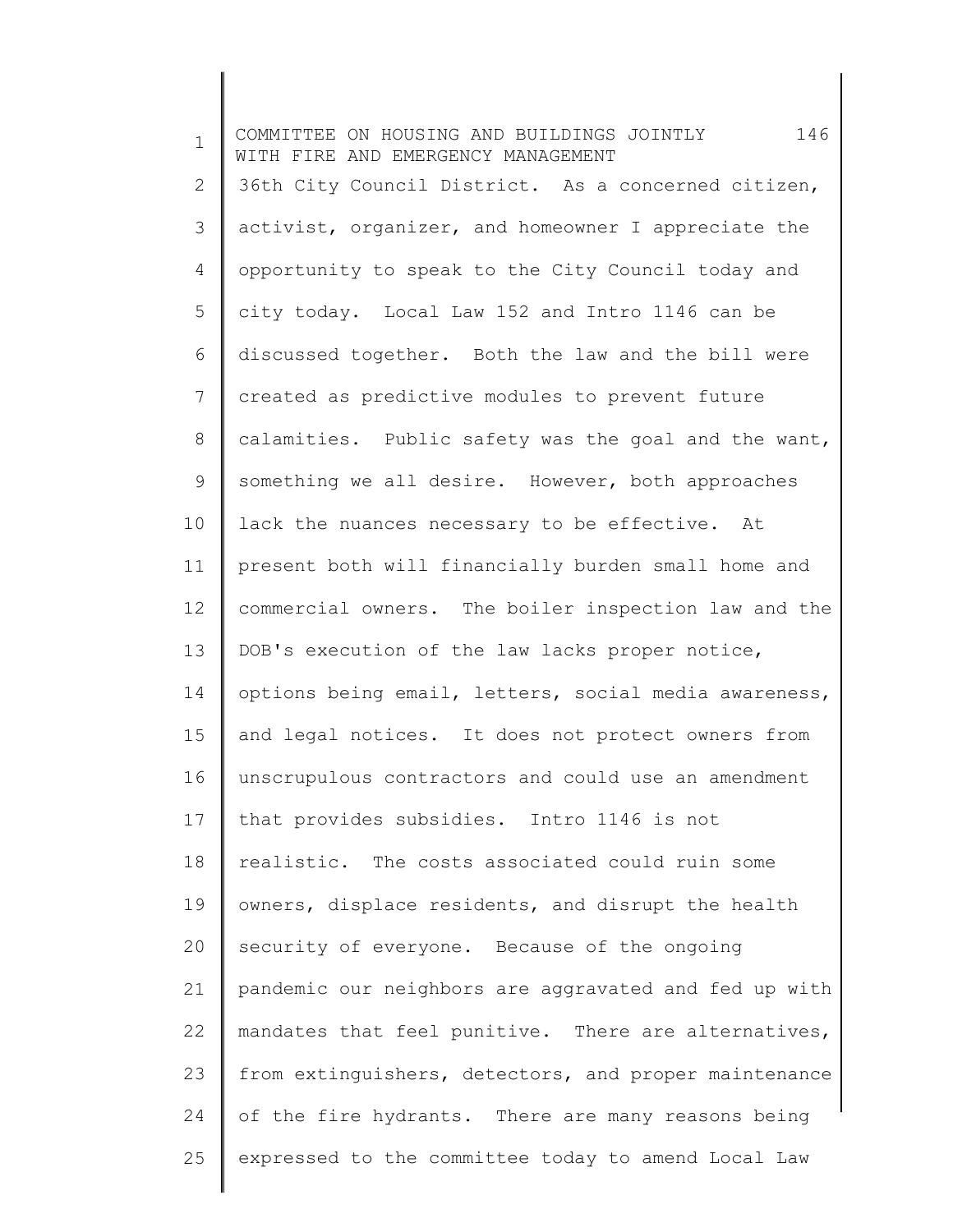| $\mathbf{1}$ | COMMITTEE ON HOUSING AND BUILDINGS JOINTLY 147<br>WITH FIRE AND EMERGENCY MANAGEMENT |  |
|--------------|--------------------------------------------------------------------------------------|--|
| 2            | 152 with an extension. But an extension without                                      |  |
| 3            | [inaudible] proper notification channels and possible                                |  |
| 4            | subsidies only pauses the problems. There are many                                   |  |
| 5            | reasons being given to the committee to halt Intro                                   |  |
| 6            | 1146. The best reason is the question why. Why                                       |  |
| 7            | create chaos in the middle of a health crisis, when                                  |  |
| 8            | all the data and statements from the experts, the                                    |  |
| $\mathsf 9$  | fire department, show death by fire has trended low                                  |  |
| 10           | for 15 years. And there are secure and affordable                                    |  |
| 11           | options. I'm calling on you all today to both amend                                  |  |
| 12           | Local Law 152 with [inaudible] and kill Intro 1146                                   |  |
| 13           | with impunity. At present over 1100 citizens have                                    |  |
| 14           | advocated for the death of this bill, not including                                  |  |
| 15           | the angry crowd on this Zoom. Thank you.                                             |  |
| 16           | CHAIRPERSON CORNEGY: Thank you, Chi, for                                             |  |
| 17           | your testimony and, um, I find your amendments, ah,                                  |  |
| 18           | especially the tiered portion very interesting, so                                   |  |
| 19           | we'll have a conversation about them.                                                |  |
| 20           | COMMITTEE COUNSEL: Next up we have Fior                                              |  |
| 21           | Ortiz, followed by A. Gravery, followed by Andrew                                    |  |
| 22           | Lasko.                                                                               |  |
| 23           | SERGEANT AT ARMS: Time starts now.                                                   |  |
| 24           | FIOR ORTIZ: Good afternoon. My name is                                               |  |
| 25           | Fior Ortiz Joiner, president of the [inaudible] Black                                |  |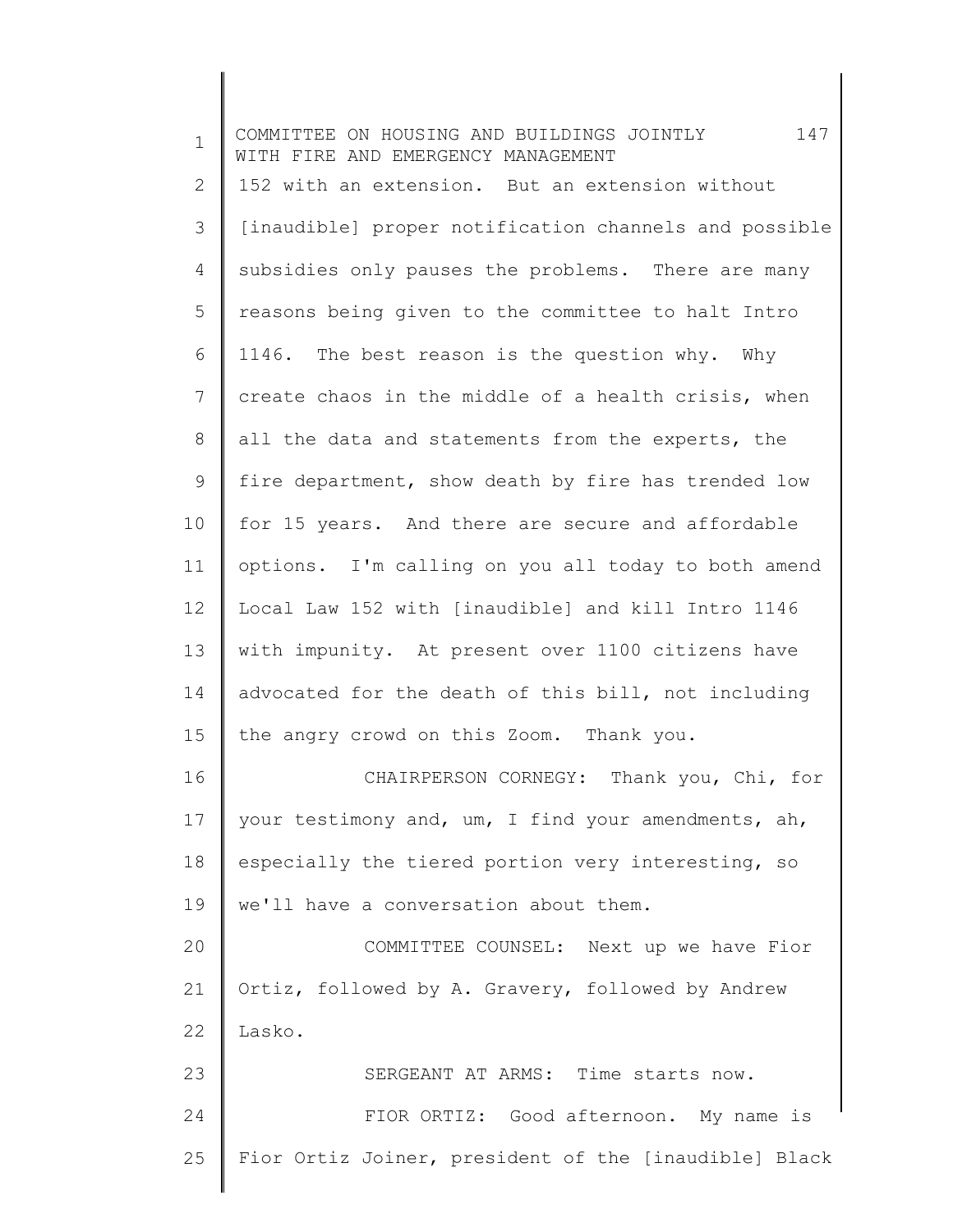1 2 3 4 5 6 7 8 9 10 11 12 13 14 15 16 17 18 19 20 21 22 23 24 25 COMMITTEE ON HOUSING AND BUILDINGS JOINTLY 148 WITH FIRE AND EMERGENCY MANAGEMENT Street Association in Brooklyn's Council District 36. I'm in opposition of Intro 1146-B. I'm all for safety, fire prevention, and life preservation. But this bill will have long-term detrimental effects to communities that are most in need, low-income black and brown. My community is comprised of beautiful brownstones, many of them on landmark blocks. Most of these homes have been owned by the same black and brown families for generations as well as long-time homeowners. Chair Cornegy, with all due respect, I would be deeply concerned and disappointed if you were to support this bill, especially since you have many elderly homeowners in your district who have already been victims of [inaudible] and have lost or been close to losing their homes due to liens and other shady practices. This bill will make your constituents even more vulnerable. I personally have received emails and calls from my neighbors, who think we are deliberately being targeted. Quite frankly, we do not see this bill, how this bill will benefit us in any way other than to ensure we can no longer afford our homes. The benefactors will be greedy developers who will have the means to buy our homes once we cannot afford the sprinkler upgrades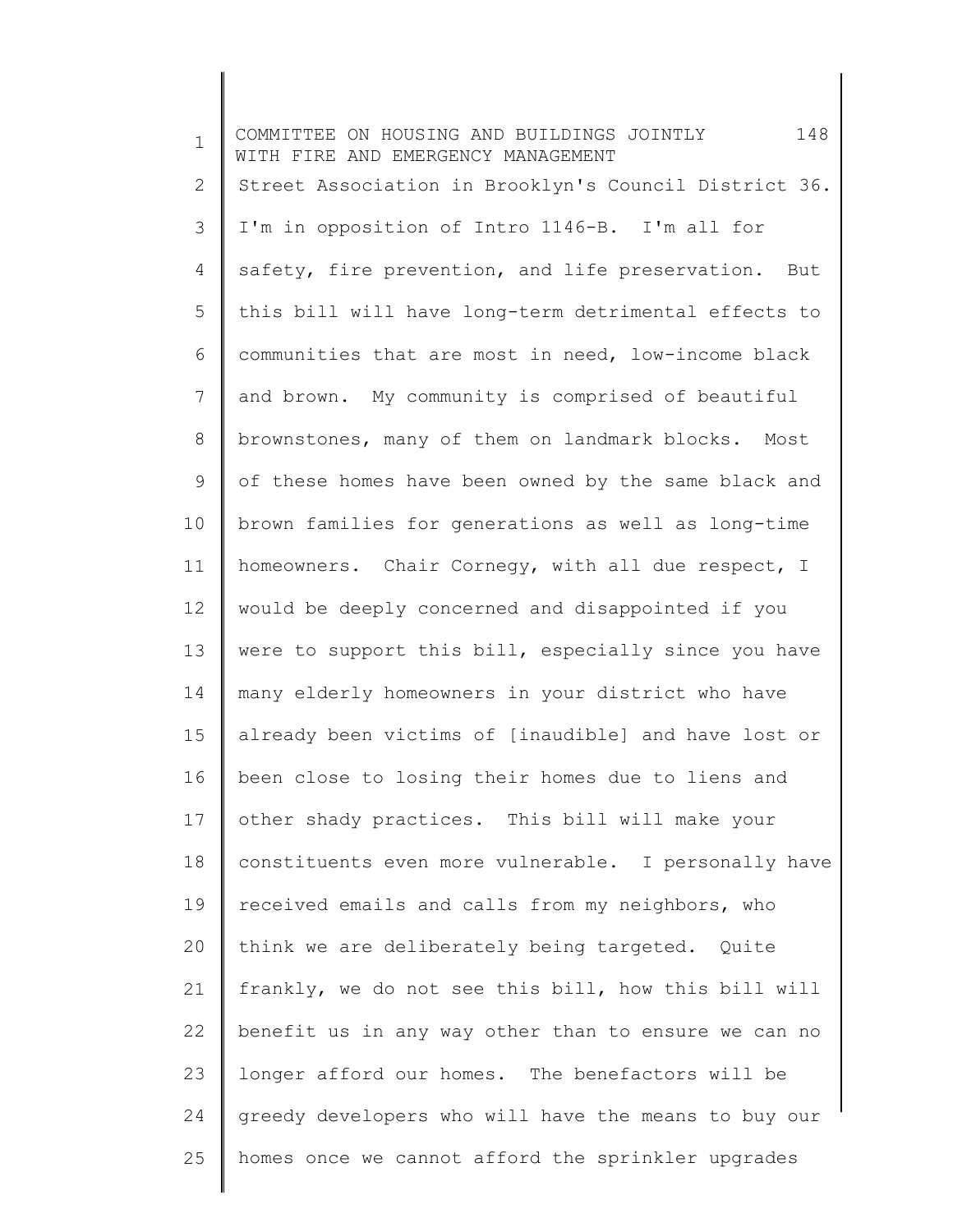1 2 3 4 5 6 7 8 9 10 11 12 13 14 15 16 17 18 19 COMMITTEE ON HOUSING AND BUILDINGS JOINTLY 149 WITH FIRE AND EMERGENCY MANAGEMENT and accumulate huge liens. From the outside looking in, I am sure sprinklers in every building in New York City sounds like a great idea. In the grand scheme of things it will be a nightmare to the most marginalized, indefensible communities. Many homeowners are struggling to pay their mortgages and property taxes and many renters are struggling to pay their rent to the small landlords. It will cost tens of thousands of dollars to retrofit our properties, especially the buildings that are over 100 years old with many original details. For many of us our homes are the path to generational wealth. This bill will jeopardize the financial future of many black and brown families. If this bill passes it will be financially devastating. Thank you all for your time. CHAIRPERSON CORNEGY: Thank you, Ms. Ortiz, for your testimony, and, ah, as I've mentioned

20 21 22 23 24 25 on several of the social media platforms that I've been challenged on this particular bill on, this is a hearing which allows to hear your voice and the voices of all stakeholders. We've heard from engineers, architects, ah, the Fire Department, fire safety folks, and that's what this is designed to do.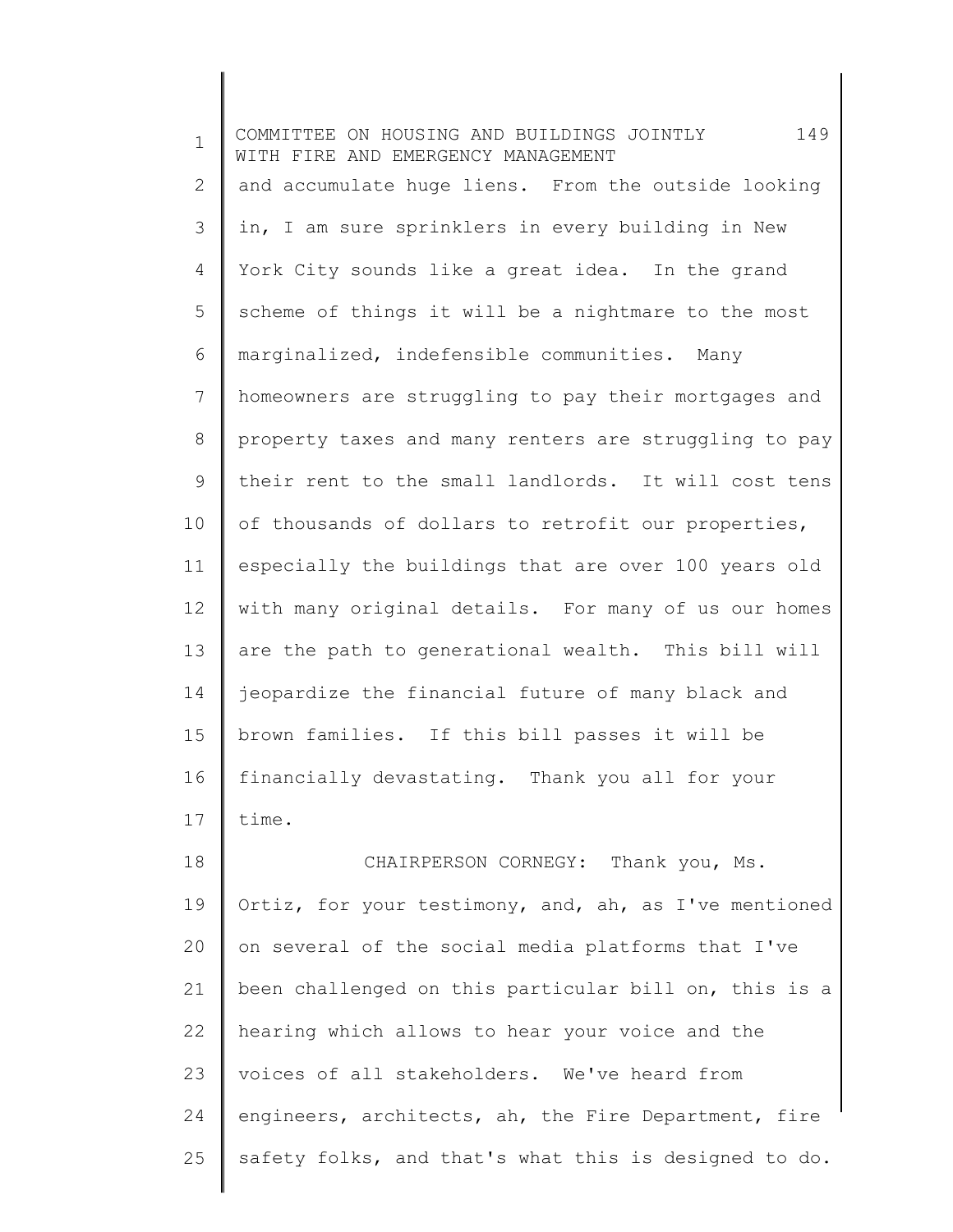| $\mathbf 1$ | 150<br>COMMITTEE ON HOUSING AND BUILDINGS JOINTLY<br>WITH FIRE AND EMERGENCY MANAGEMENT |  |
|-------------|-----------------------------------------------------------------------------------------|--|
| 2           | Um, so this is not a vote. There's no action being                                      |  |
| 3           | taken today. This is a hearing, figuratively and                                        |  |
| 4           | literally, to hear the voice of every single                                            |  |
| 5           | stakeholder. Um, and I can assure you as a homeowner                                    |  |
| 6           | of a brownstone in my district there is no way I                                        |  |
| 7           | would, um, ah, vote for or push forward any bill that                                   |  |
| 8           | would disproportionately negatively impact, um,                                         |  |
| 9           | homeowners, small homeowners and affect our                                             |  |
| 10          | affordable housing stock, ah, negatively. So you can                                    |  |
| 11          | count on, um, me as your council member to, to make                                     |  |
| 12          | sure that this bill in its current form, if it does                                     |  |
| 13          | not meet the needs and/or disproportionately                                            |  |
| 14          | negatively impacts, ah, our folks, is not gonna go                                      |  |
| 15          | forward, so. But thank you so much for your                                             |  |
| 16          | advocacy. Ah, you, both you and she and everyone                                        |  |
| 17          | else who's on the call from my district. Thank you.                                     |  |
| 18          | COMMITTEE COUNSEL: Thank you. Next up                                                   |  |
| 19          | we have A. Gravery, followed by Javier Herrera.                                         |  |
| 20          | SERGEANT AT ARMS: Time starts now.                                                      |  |
| 21          | A. GRAVERY: Unmute. What? Hello, can                                                    |  |
| 22          | you hear me?                                                                            |  |
| 23          | SERGEANT AT ARMS: Yes.                                                                  |  |
| 24          | A. GRAVERY: Oh, thank you, OK. Um, let                                                  |  |
| 25          | me first start by telling you a little about myself.                                    |  |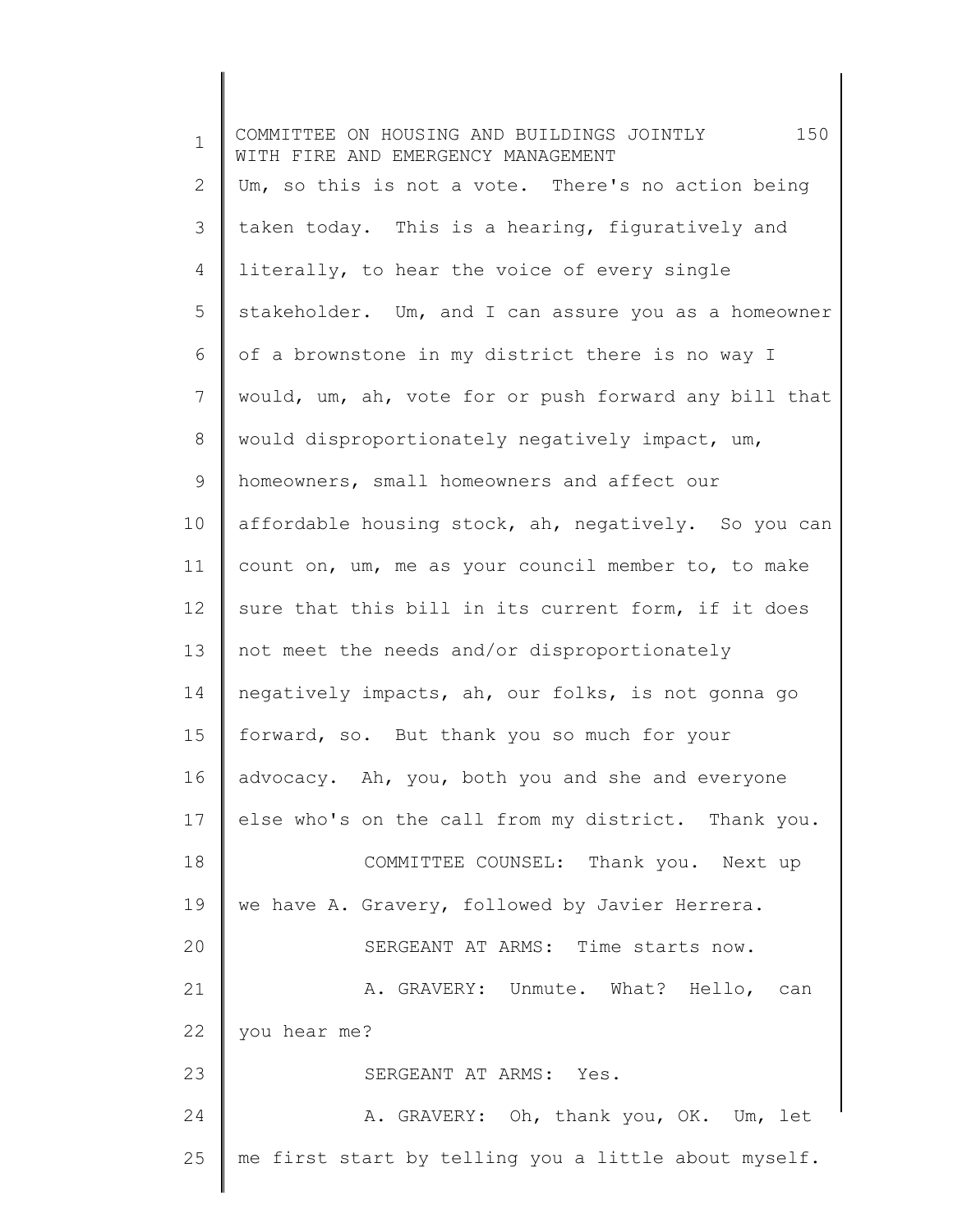1 2 3 4 5 6 7 8 9 10 11 12 13 14 15 16 17 18 19 20 21 22 23 24 25 COMMITTEE ON HOUSING AND BUILDINGS JOINTLY 151 WITH FIRE AND EMERGENCY MANAGEMENT I was born and raised in Bedford Stuyvesant. My childhood has been on Chauncey Street while my adulthood on Macon Street. I have lived through the crack epidemic and the gentrification of my neighborhood. I currently live in a four-story family brownstone and this new sprinkler system law, 1146-B, seems expensive and rash to people like me, and I have many questions. I value safety. However, a brownstone is not the same type of building as a tower. It seems like small homeowners are being held to task over issues that don't relate. That terrible fire that happened in the city at Trump Tower is just that, it's a tragedy. For this council to now require automatic sprinklers in buildings 40 feet and above, which do not come close to being the size of a tower, it seems unfair. Creating a blanket law that would cover all residences and raise, um, and raise, excuse me, that would cover all residences just seems, ah, very punitive at this time right now. There are better ways to address fire safety. I've heard some with the educational videos. I am for that. Um, I grew up here and my lived experience in Brooklyn has been that it's rapidly gentrifying and this law feels more like it's less about safety and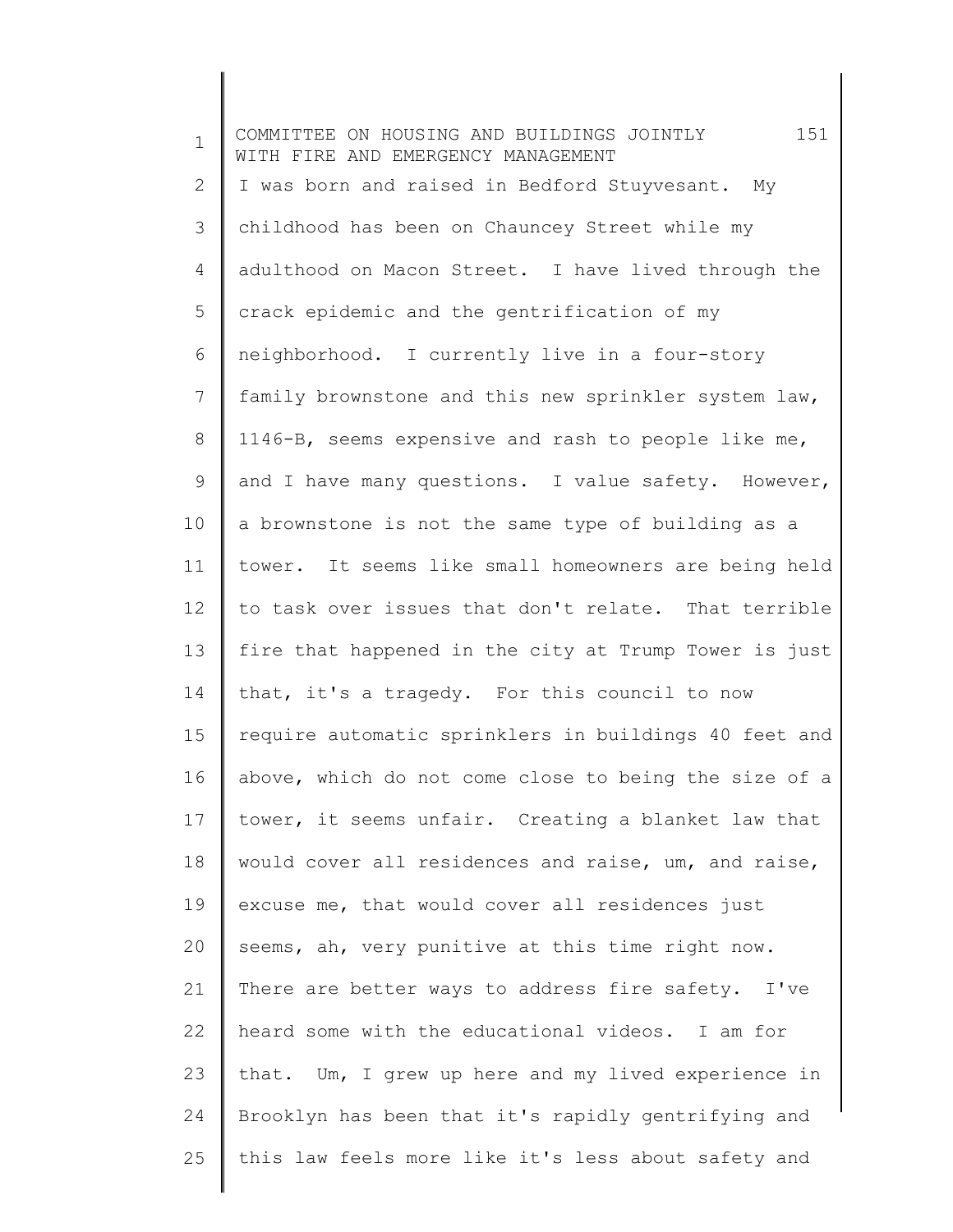1 2 3 4 5 6 7 8 9 10 11 12 13 14 15 16 17 18 19 20 21 22 23 24 25 COMMITTEE ON HOUSING AND BUILDINGS JOINTLY 152 WITH FIRE AND EMERGENCY MANAGEMENT more about current homeowners being vulnerable to being priced out of their homes. Um, I researched the cost of retrofitting an old brownstone like mine and the sprinkler system is gonna be super expensive, anywhere from \$50,000 to \$100,000, including getting a new standpipe, including getting, ah, access to a new water main, and now other people have already talked about how expensive it is. Um, also, families will have to live in their home while the sprinkler system is being installed. There are many elderly people that are still part of this neighborhood who have many health issues, including my dad, who's a severe asthmatic, who lives with me. My neighbor is an amputee. Where are they supposed to live while this long renovation is under way? Is the city paying for relocation? Ah, breaking open walls, ceilings, doors, floors... SERGEANT AT ARMS: Time expired. A. GRAVERY: ...[inaudible] dust. OK, um, I would like to finally say I know that, ah, Councilman Cornegy you said that this was a hearing, but the language of the law says, and I quote, that we have all the owners, the one-year interim report shall contain an affidavit by the owner of the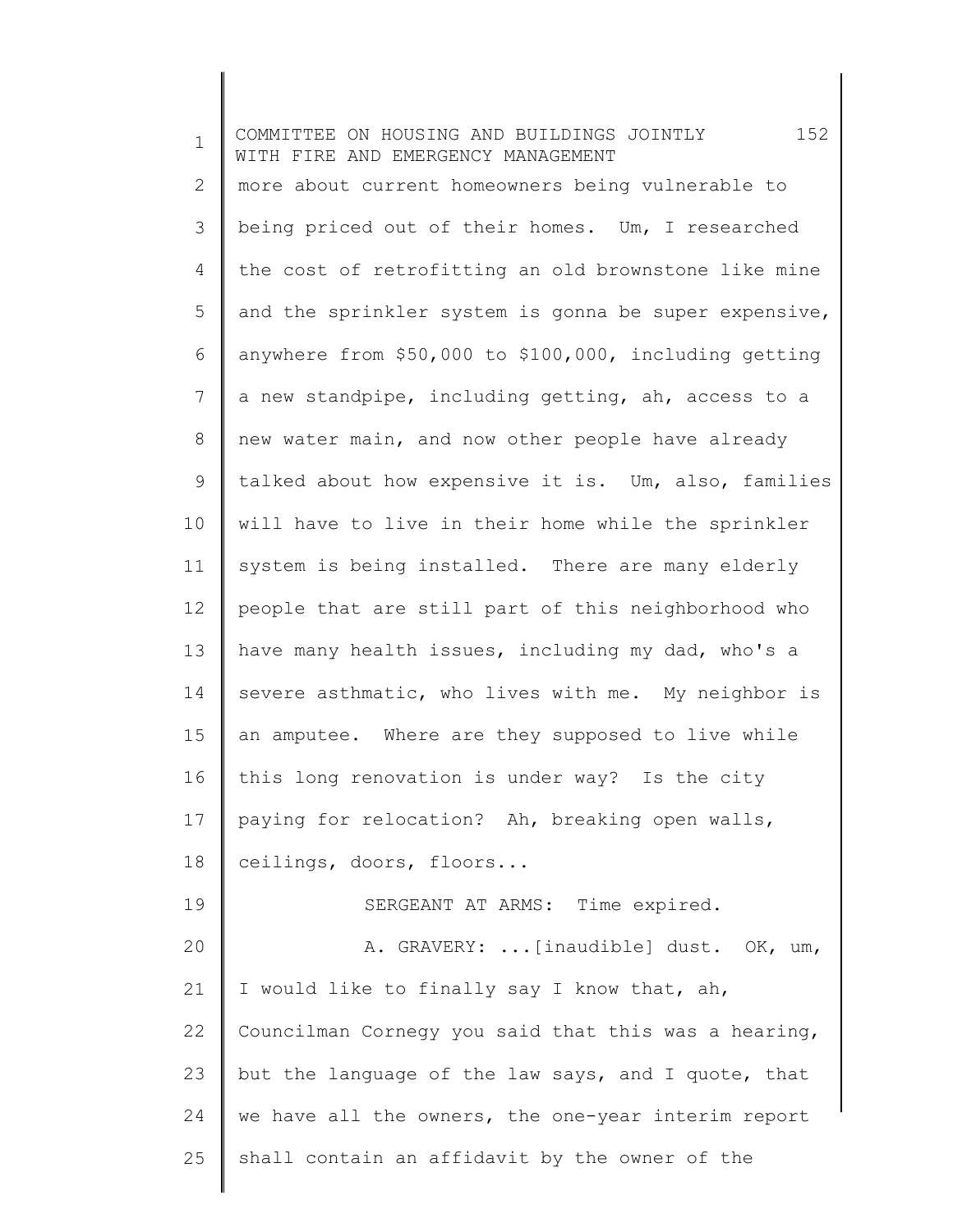1 2 3 4 5 6 7 8 9 10 11 12 13 14 15 16 17 18 19 20 21 22 23 24 25 COMMITTEE ON HOUSING AND BUILDINGS JOINTLY 153 WITH FIRE AND EMERGENCY MANAGEMENT building acknowledging that the sprinklers are required to be installed by December 31, 2020. So I'm confused. The language of the law is saying we have to have some time of affidavit by 2020 of this year, but you're saying we're at a hearing. So you can please clarify? Thank you very much for everyone who has spoken. CHAIRPERSON CORNEGY: So just so I can clarify, thank you for your testimony, that, that bill and all bills in committees across the council have to come to a vote. There's no vote. So a bill just doesn't get enacted. It has to be, um, voted on and a majority will decide whether or not the bill, or we could look at making amendments to the bill, and I'm gonna talk to the bill's prime sponsor about, ah, some necessary amendments. Ah, but the reason that no matter what the bill says it hasn't been voted on this today is not a vote, it's only a hearing. CHAIRPERSON BORELLI: Chair Cornegy, I want to, ah, briefly, ah, chime in for a second. I shut my camera off, ah, for a little bit because my laptop is dying and I just want the record to reflect that. If I, if you lose me in the next, ah, five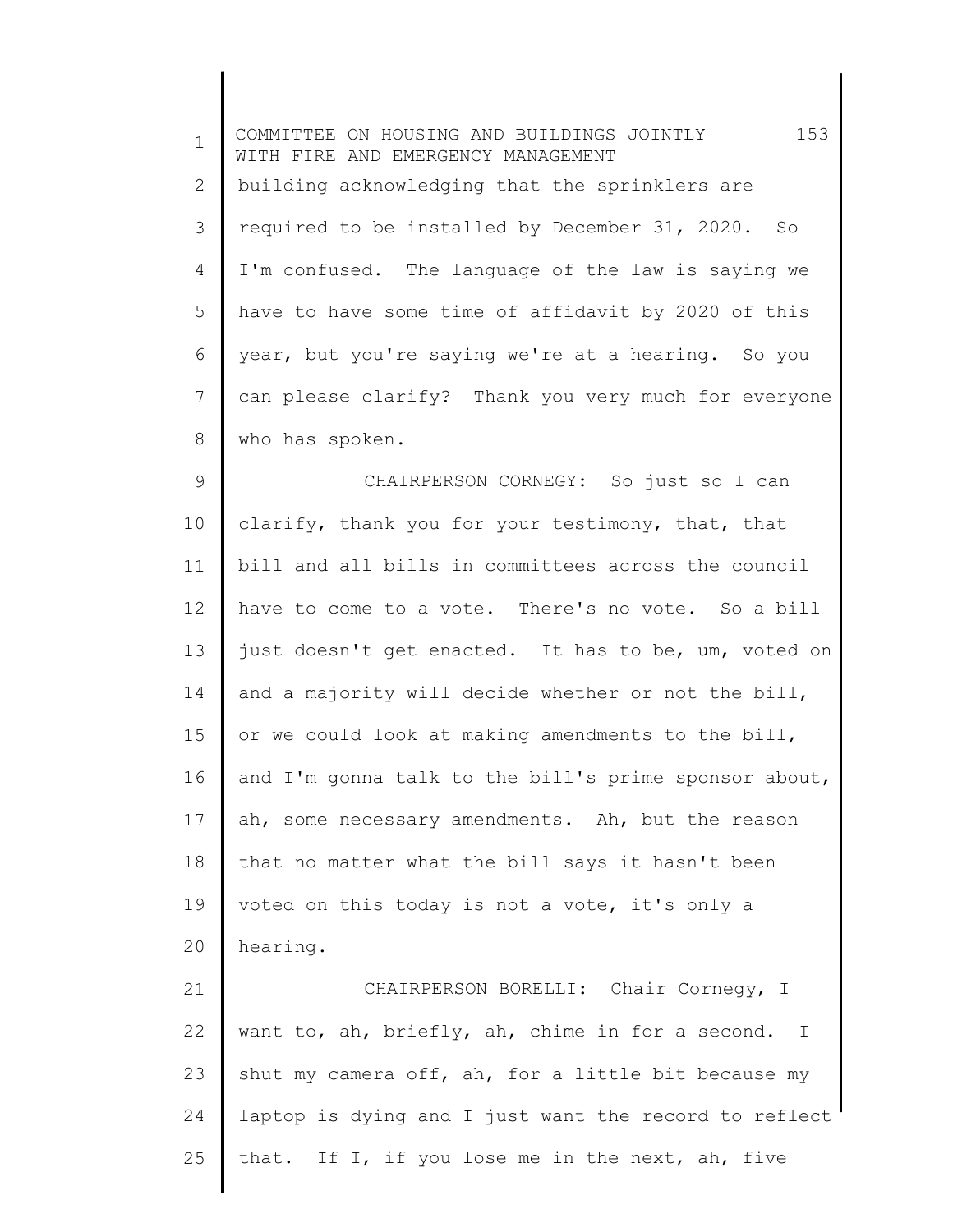| $\mathbf 1$ | 154<br>COMMITTEE ON HOUSING AND BUILDINGS JOINTLY<br>WITH FIRE AND EMERGENCY MANAGEMENT |  |
|-------------|-----------------------------------------------------------------------------------------|--|
| 2           | minutes or so, ah, it's because my battery is dead                                      |  |
| 3           | and I apologize to, to anyone.                                                          |  |
| 4           | CHAIRPERSON CORNEGY: Ah, no problem, ah,                                                |  |
| 5           | Cochair. Um, I was actually in your absence holding                                     |  |
| 6           | you down, I actually took credit for a few things                                       |  |
| 7           | that you're responsible for in your absence.                                            |  |
| 8           | CHAIRPERSON BORELLI: Well, and I, I                                                     |  |
| 9           | heard, I just didn't want to turn, turn it back on.                                     |  |
| 10          | COMMITTEE COUNSEL: OK, thank you. Um,                                                   |  |
| 11          | so next up we have Avi G., followed by Nikki Scheuer.                                   |  |
| 12          | Um, Avi G., go ahead.                                                                   |  |
| 13          | SERGEANT AT ARMS: Time starts now.                                                      |  |
| 14          | AVI G: Good afternoon, Chair Cornegy.                                                   |  |
| 15          | Ah, this is not directly about fire, but it is about                                    |  |
| 16          | affordable housing and I think that as chair, um, you                                   |  |
| 17          | have to be made aware of, ah, what's happening. So                                      |  |
| 18          | just very briefly, I was supposed to sign an                                            |  |
| 19          | affordable housing lease on, ah, June of 2019, ah,                                      |  |
| 20          | 545 days ago. Um, these were all the documents I                                        |  |
| 21          | gave, 350 documents proving my eligibility, and then                                    |  |
| 22          | the response I got, Chair, was this one-page letter.                                    |  |
| 23          | After already being approved and supposed to sign it,                                   |  |
| 24          | I was told that I was coming to sign a lease, you're                                    |  |
| 25          | rejected for inconsistent information. What happened                                    |  |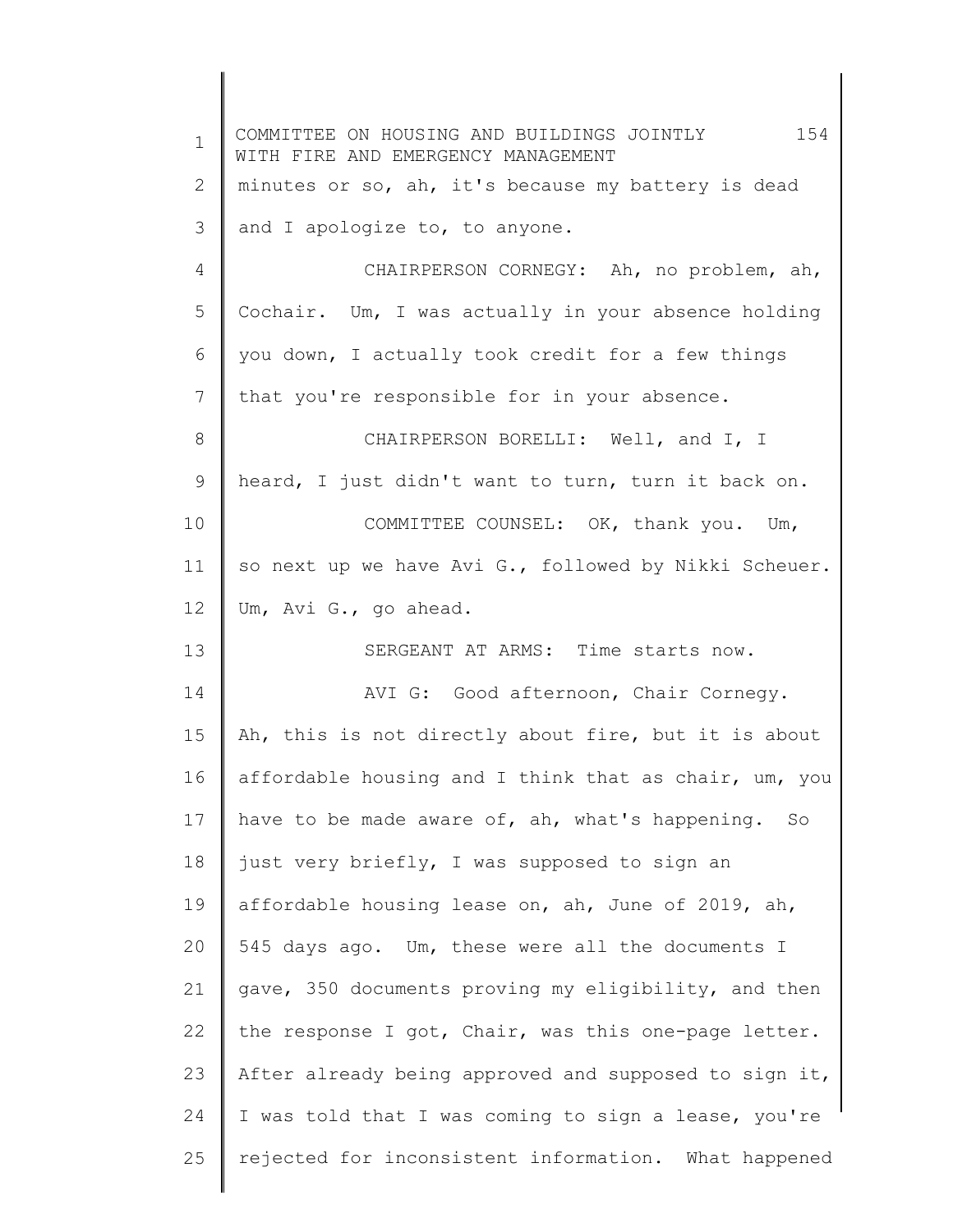| $\mathbf{1}$ | 155<br>COMMITTEE ON HOUSING AND BUILDINGS JOINTLY<br>WITH FIRE AND EMERGENCY MANAGEMENT |
|--------------|-----------------------------------------------------------------------------------------|
| $\mathbf{2}$ | after that, Chair Cornegy, was 545 days of torture                                      |
| 3            | and with the help of, ah, several public officials of                                   |
| 4            | integrity, um, I was tentatively supposed to sign a                                     |
| 5            | lease 545 days later on December 1, yesterday. Um, I                                    |
| 6            | was approved by the marketing agent, who passed my                                      |
| 7            | file to HPD for the final review. Now based on HPD's                                    |
| 8            | previous representation usually that's just a formal                                    |
| 9            | thing. Whatever the marketing agent says HPD                                            |
| 10           | approves. My file was passed to HPD last Friday.<br>So                                  |
| 11           | for the past four days after 545 days of torture,                                       |
| 12           | which included homeless shelters, hotels, these four                                    |
| 13           | days HPD has not approved my application and is now                                     |
| 14           | requiring more documents, more questions. How about                                     |
| 15           | this income, how about this income, what about this,                                    |
| 16           | what about this. Chair Cornegy, the council and this                                    |
| 17           | administration                                                                          |
| 18           | SERGEANT AT ARMS: Time expired.                                                         |
| 19           | AVI G:  if I could just complete here.                                                  |
| 20           | CHAIRPERSON CORNEGY: I, I want to ask                                                   |
| 21           | you, do you mind getting on a three-way call with me,                                   |
| 22           | you, and HPD? Because we've had similar                                                 |
| 23           | conversations before and I, I don't think you're                                        |
| 24           | getting the resolution that you need, and it's my                                       |
| 25           | goal to, you know, I, I don't, it's hard to do                                          |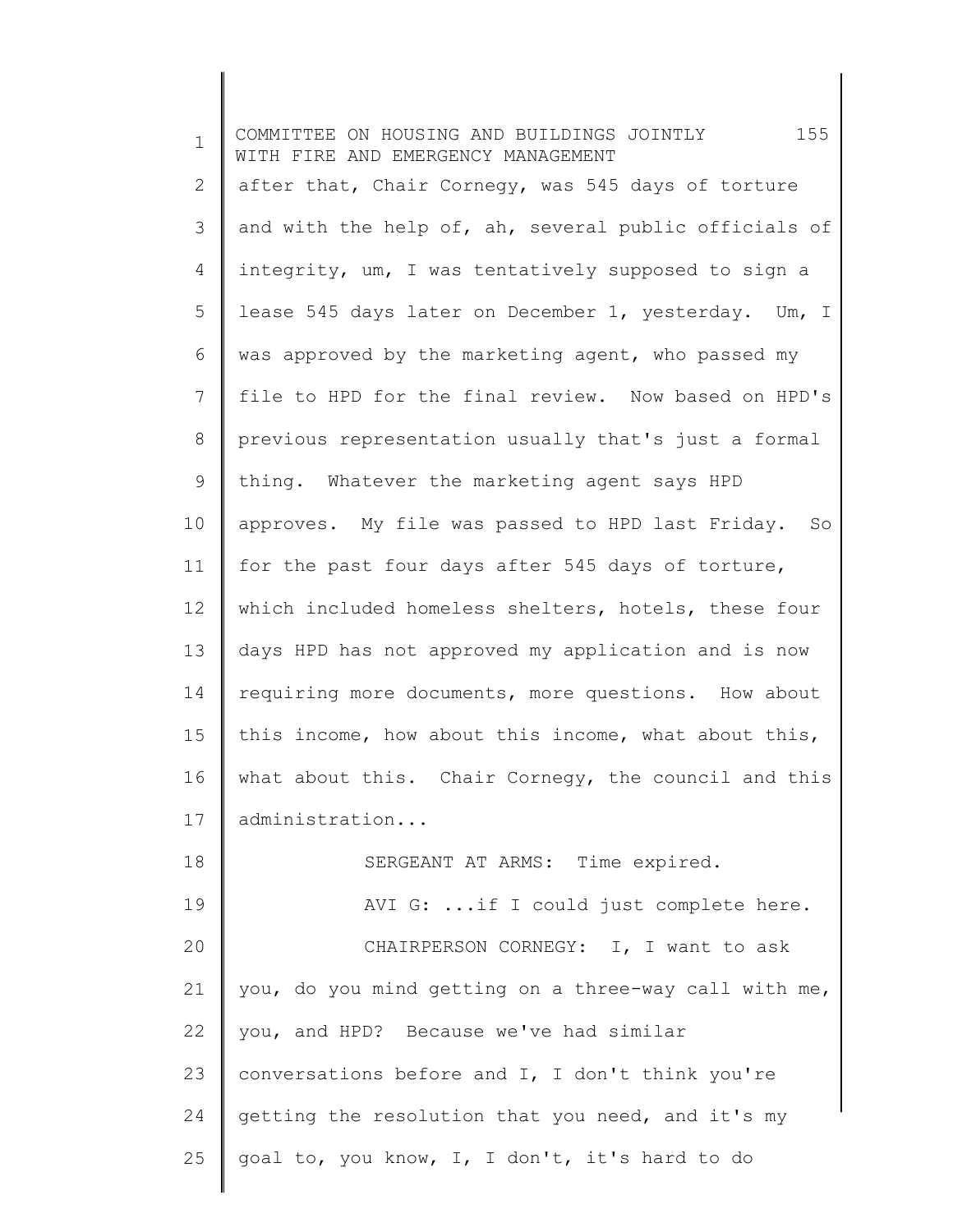| $\mathbf{1}$   | 156<br>COMMITTEE ON HOUSING AND BUILDINGS JOINTLY<br>WITH FIRE AND EMERGENCY MANAGEMENT |  |
|----------------|-----------------------------------------------------------------------------------------|--|
| 2              | constituent services during a, ah, a hearing. But I                                     |  |
| 3              | would like to, ah, to get the three of us together,                                     |  |
| $\overline{4}$ | me, you, and HPD, so that we don't, so you don't feel                                   |  |
| 5              | compelled to come on, ah, ah, the hearings to have a                                    |  |
| 6              | discussion. And I don't want to be callous about                                        |  |
| 7              | what your case is. And so I clearly can't handle it                                     |  |
| 8              | right now during the course of the hearing. But I'd                                     |  |
| $\mathsf 9$    | like to. Would you be willing to do a three-person                                      |  |
| 10             | conversation between me, you, and the commissioner at                                   |  |
| 11             | HPD?                                                                                    |  |
| 12             | AVI G: Sure. Respectfully, there's                                                      |  |
| 13             | nothing I want, I would want more, and I don't want                                     |  |
| 14             | to come on these hearings, but, you know, I've                                          |  |
| 15             | reached out to you, your personal email. I haven't                                      |  |
| 16             | heard back and, this is a 545 saga of torture that is                                   |  |
| 17             | unnecessary and unmerited. So I, I would be so happy                                    |  |
| 18             | to have that three-way call. How can we facilitate                                      |  |
| 19             | that?                                                                                   |  |
| 20             | CHAIRPERSON CORNEGY: I will call you                                                    |  |
| 21             | tomorrow. I have received your emails. Um, if you                                       |  |
| 22             | could just shoot me one that has your phone number in                                   |  |
| 23             | it I will call you tomorrow personally.                                                 |  |
| 24             | AVI G: Thank you for your compassion,                                                   |  |
| 25             | sir.                                                                                    |  |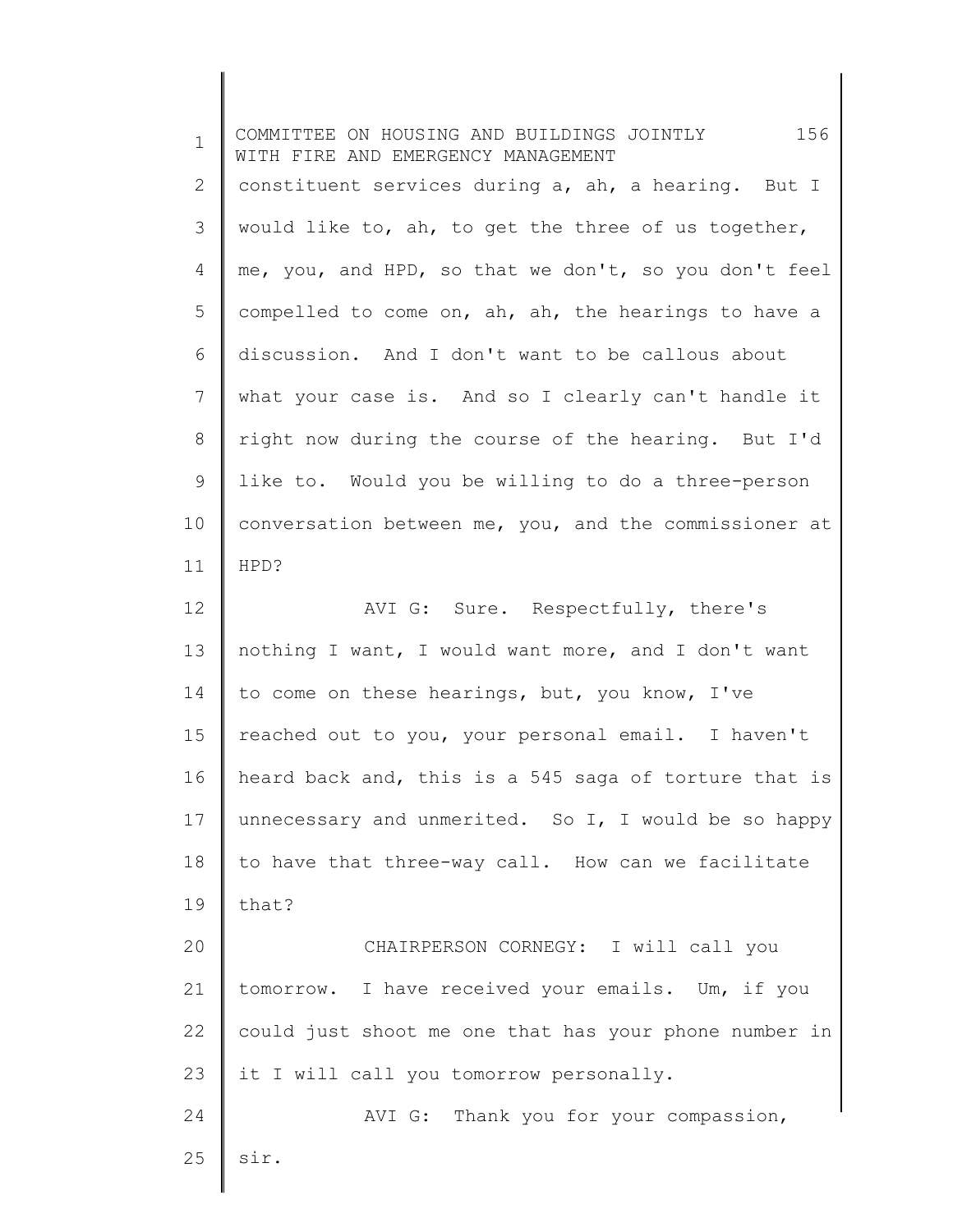1 2 3 4 5 6 7 8 9 10 11 12 13 14 15 16 17 18 19 20 21 22 23 24 25 COMMITTEE ON HOUSING AND BUILDINGS JOINTLY 157 WITH FIRE AND EMERGENCY MANAGEMENT CHAIRPERSON CORNEGY: Thank you. Thank you for your testimony, Avi. COMMITTEE COUNSEL: Thank you. Next up we have Nikki Scheuer. SERGEANT AT ARMS: Time starts now. COMMITTEE COUNSEL: Nikki, are you there? NIKKI SCHEUER: OK. Ah, I have now sent the same, ah, testimony to every council member. I presume most of them have gotten it as I've gotten your, for the most part, the automatic response. Fortunately, ah, ah, Speaker Johnson and, ah, Councilwoman, ah, ah, Rosenthal replied. But I can send in my, ah, letter, ah, to testimony. So I would like to say I thought I covered every point, ah, representative or Councilman Borelli and [inaudible] certainly added a measure of [inaudible] as did the, ah, commissioner of the DOB to what, the incredibly, um, impracticality of this, ah, Intro 1146-B. Ah, I had no idea that this had been done, ah, in 2004 in commercial buildings, of which there are only about a thousand, versus 85,000 of the residential and, ah, I had known that they might have to put, ah, you know, added roof structure and a bigger water tank. I had no idea or thought about having water coming from the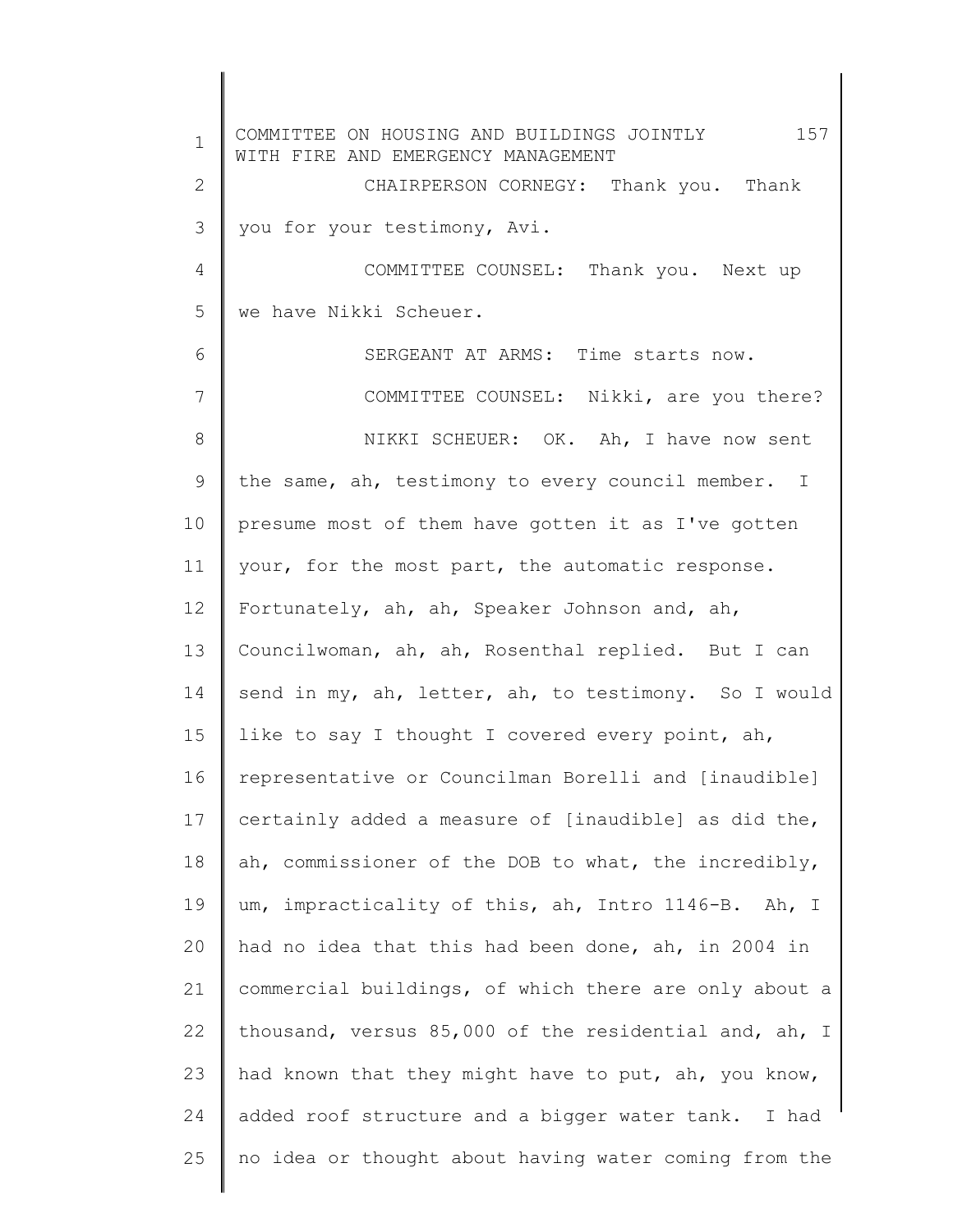| $\mathbf{1}$ | 158<br>COMMITTEE ON HOUSING AND BUILDINGS JOINTLY<br>WITH FIRE AND EMERGENCY MANAGEMENT |  |
|--------------|-----------------------------------------------------------------------------------------|--|
| 2            | main. Do we have enough water pressure to even                                          |  |
| 3            | consider it? Um, ah, I am a landlord and I also am a                                    |  |
| 4            | homeowner of a co-op and, ah, as a personal homeowner                                   |  |
| 5            | I could never afford to do what you're suggesting in                                    |  |
| 6            | my apartment, let alone the incredible disruption.                                      |  |
| 7            | I've lived in my apartment for over 50 years. It is                                     |  |
| $8\,$        | large and it would destroy it. It's a 1909                                              |  |
| 9            | buildings. Ah, there's no dropped ceilings. Ah,                                         |  |
| 10           | it's all concrete. It, it would be a disaster. We                                       |  |
| 11           | are putting in, or we will be putting in, ah, piping                                    |  |
| 12           | for, ah, sprinklers in every apartment we undertake                                     |  |
| 13           | to do renovation in. And that's the best we can do.                                     |  |
| 14           | SERGEANT AT ARMS: Time expired.                                                         |  |
| 15           | NIKKI SCHEUER: That's the best we can                                                   |  |
| 16           | do, I think that's the most practical thing is that                                     |  |
| 17           | anything coming up where they're doing a gut                                            |  |
| 18           | renovation, that would be the time for sprinklers to                                    |  |
| 19           | be put in. Otherwise, what would you do with all                                        |  |
| 20           | these poor souls? You kick them out of their                                            |  |
| 21           | apartments? I mean, it doesn't make any sense. And                                      |  |
| 22           | right now everybody's suffering financially as well                                     |  |
| 23           | as, I only heard about this by a fluke yesterday.                                       |  |
| 24           | Most people don't even know about this law. I just                                      |  |
| 25           | think it's ill-conceived, not well thought out on the                                   |  |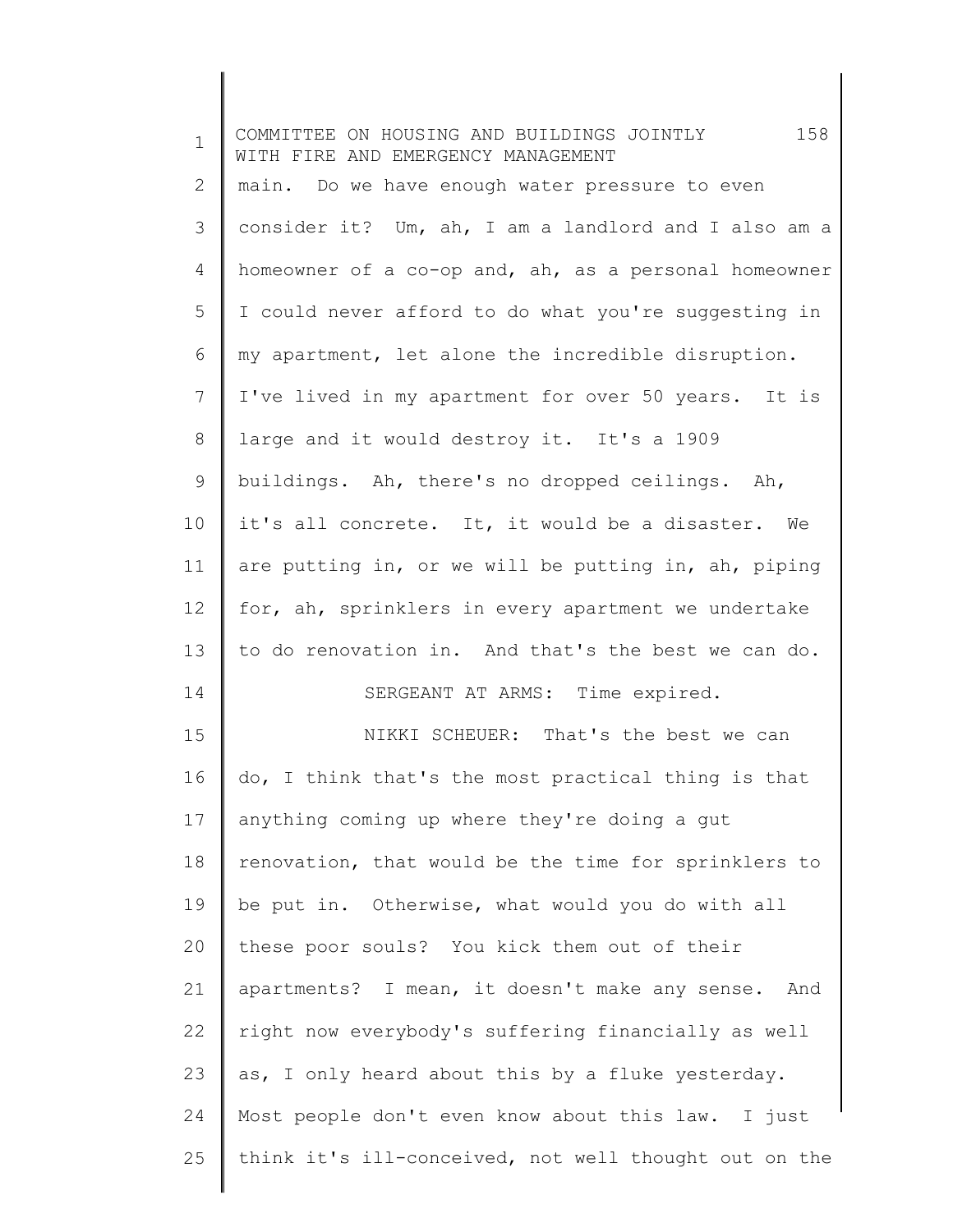| $\mathbf 1$ | 159<br>COMMITTEE ON HOUSING AND BUILDINGS JOINTLY<br>WITH FIRE AND EMERGENCY MANAGEMENT |
|-------------|-----------------------------------------------------------------------------------------|
| 2           | practical basis, and my recommendation is you want to                                   |
| 3           | put it in, fine, but do it on anything that has not,                                    |
| 4           | is undergoing renovation of a large scale.                                              |
| 5           | CHAIRPERSON CORNEGY: Ah, at the risk of                                                 |
| 6           | undue familiarity, thank you for your, your comments                                    |
| 7           | and your testimony, Nikki.                                                              |
| 8           | NIKKI SCHEUER: You're welcome. Thank                                                    |
| 9           | you.                                                                                    |
| 10          | COMMITTEE COUNSEL: Thank you, everyone.                                                 |
| 11          | This concludes the public testimony. If we have                                         |
| 12          | inadvertently forgotten to call on someone to                                           |
| 13          | testify, if that person could raise their hand using                                    |
| 14          | the Zoom hand raise function we will try to hear from                                   |
| 15          | you now. I will now turn it over to Chair Cornegy                                       |
| 16          | to close the hearing.                                                                   |
| 17          | CHAIRPERSON CORNEGY: Ah, thank you so                                                   |
| 18          | much, Committee Counsel. Um, I, I just want to say                                      |
| 19          | that this is, ah, the epitome or an example of the                                      |
| 20          | council's commitment to hearing from every                                              |
| 21          | stakeholder on very critical and crucial bills. Um,                                     |
| 22          | I think the amount of time that we spent listening                                      |
| 23          | to, um, will shape the way, the form, you know, the                                     |
| 24          | way this bill goes forward. Um, I myself, um, was                                       |
| 25          | very alarmed to hear the expense in true numbers, ah,                                   |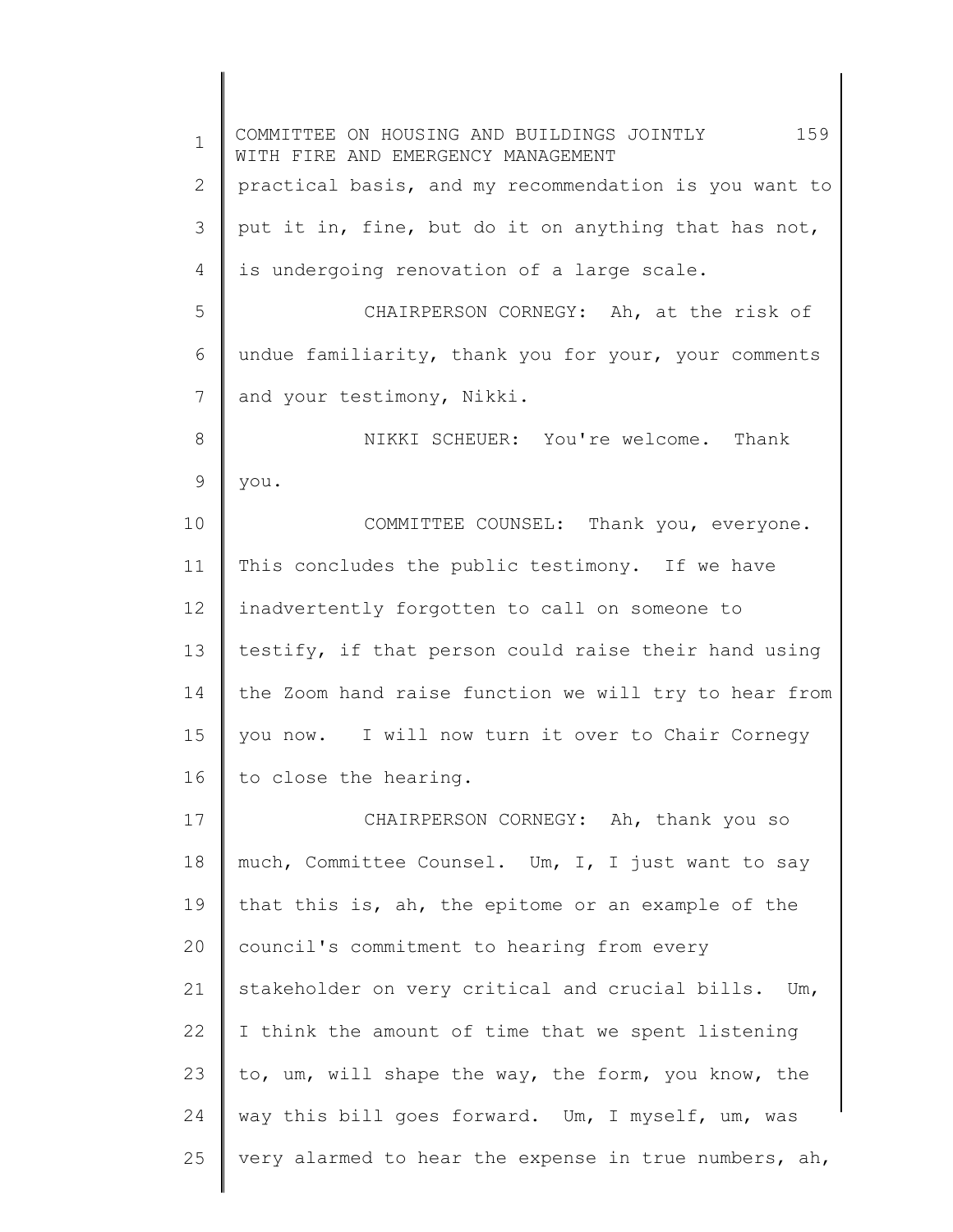| $\mathbf 1$    | 160<br>COMMITTEE ON HOUSING AND BUILDINGS JOINTLY<br>WITH FIRE AND EMERGENCY MANAGEMENT |
|----------------|-----------------------------------------------------------------------------------------|
| $\mathbf{2}$   | what it is from engineers and from plumbers, and the                                    |
| 3              | disproportionate impact it will have on small                                           |
| $\overline{4}$ | homeowners as well as our affordable housing stock.                                     |
| 5              | So I, I really listened intently, um, with the idea                                     |
| 6              | of going back and, and, and collaborating with all of                                   |
| $7\phantom{.}$ | the sponsors on all of the bills today to make sure                                     |
| 8              | that we are, um, as was mentioned before, following                                     |
| 9              | the Hippocratic oath, which is to do no harm, which                                     |
| 10             | is the intention of this council. So thank you,                                         |
| 11             | everyone, for your testimony. Thank you those for                                       |
| 12             | whose, I, I see people on the Zoom who were here from                                   |
| 13             | the beginning who stayed the entire time. Ah, thank                                     |
| 14             | you for the bill sponsor. Um, and I'd like to have                                      |
| 15             | my cochair, ah, close out, ah, the hearing as well.                                     |
| 16             | Thank you, Chair Borelli, ah, for your input and for                                    |
| 17             | your hard work.                                                                         |
| 18             | CHAIRPERSON BORELLI: Thank you, thank                                                   |
| 19             | you very much. I think, ah, Councilman Grodenchik                                       |
| 20             | also wanted to, ah, to say some final thoughts.                                         |
| 21             | CHAIRPERSON CORNEGY:<br>Oh.                                                             |
| 22             | CHAIRPERSON BORELLI: Um, but just in, in                                                |
| 23             | my last, ah, second before my computer dies, I, I do                                    |
| 24             | want to say thank you to all that, that participated                                    |
| 25             | and specifically on 1146, because I think it's                                          |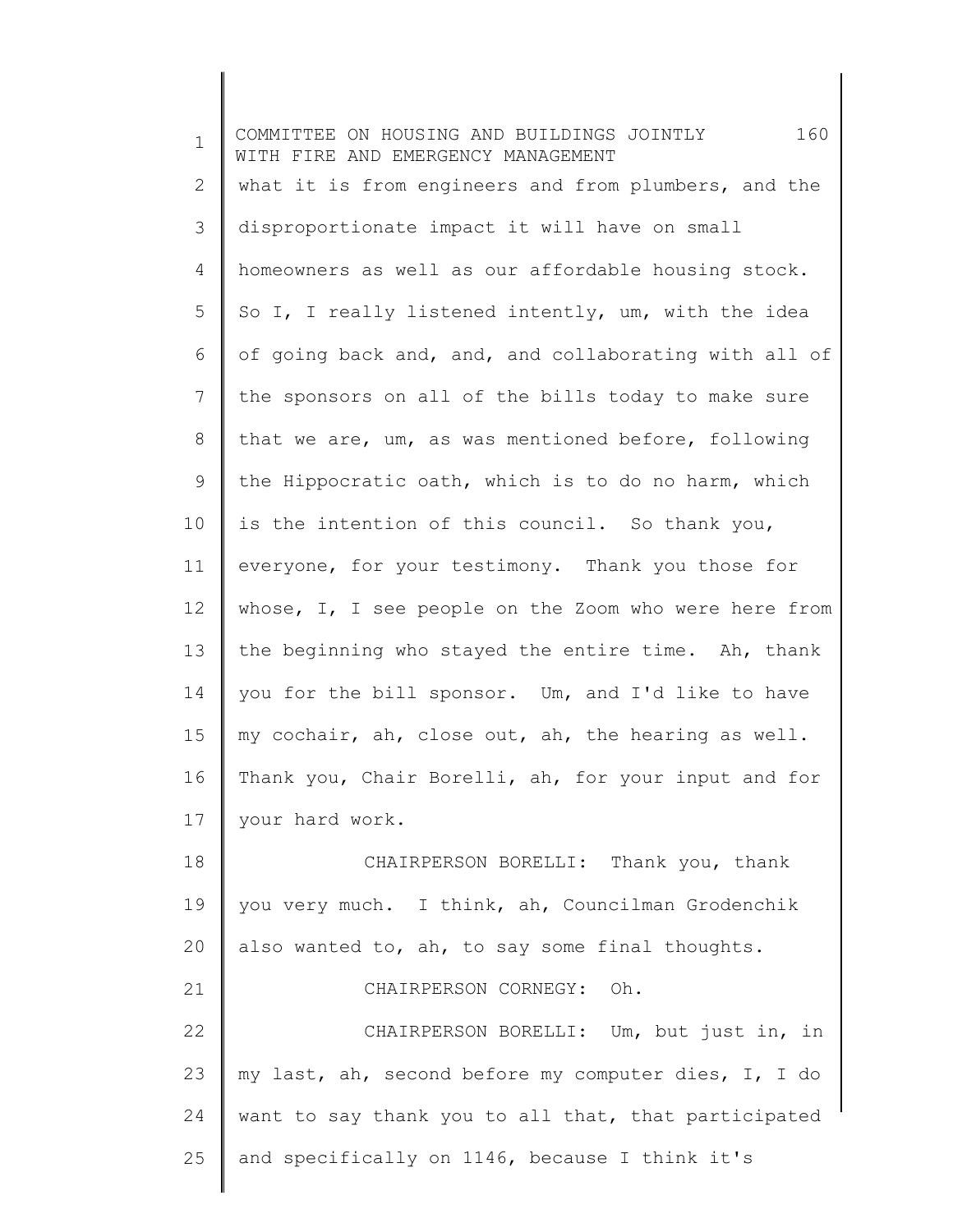1 2 3 4 5 6 7 8 9 10 11 12 13 14 15 16 17 18 19 20 21 22 23 24 25 COMMITTEE ON HOUSING AND BUILDINGS JOINTLY 161 WITH FIRE AND EMERGENCY MANAGEMENT important we articulate why from a variety of different angles this bill, ah, as it's currently written, might not be the best, ah, number one, for the residents, number two, for the landlords, and number three, for sort of the broader community at large. So I appreciate everyone, um, you know, providing their perspective on why the problem might be [inaudible], and I thank you all and wish you all an enjoyable holiday season. CHAIRPERSON CORNEGY: And, and, I will give the final word to the bill's, ah, prime sponsor, who took pretty much of a beating today, ah, but is very resilient and, and, and smart and I'm sure willing, ah, to have a conversation going forward, ah, Barry Grodenchik. COUNCIL MEMBER GRODENCHIK: Ah, thank you, Chairman. Ah, I really, ah, I enjoyed listening to everybody, um, and, you know, I've been raised by, ah, great people, um, great mentors in public service, ah, who taught me that you gotta listen. And we've heard a lot today from, ah, many, many interested parties, ah, some of whom I met with, ah, before this hearing. Um, I've heard from people in the district. Ah, I've heard from people all over.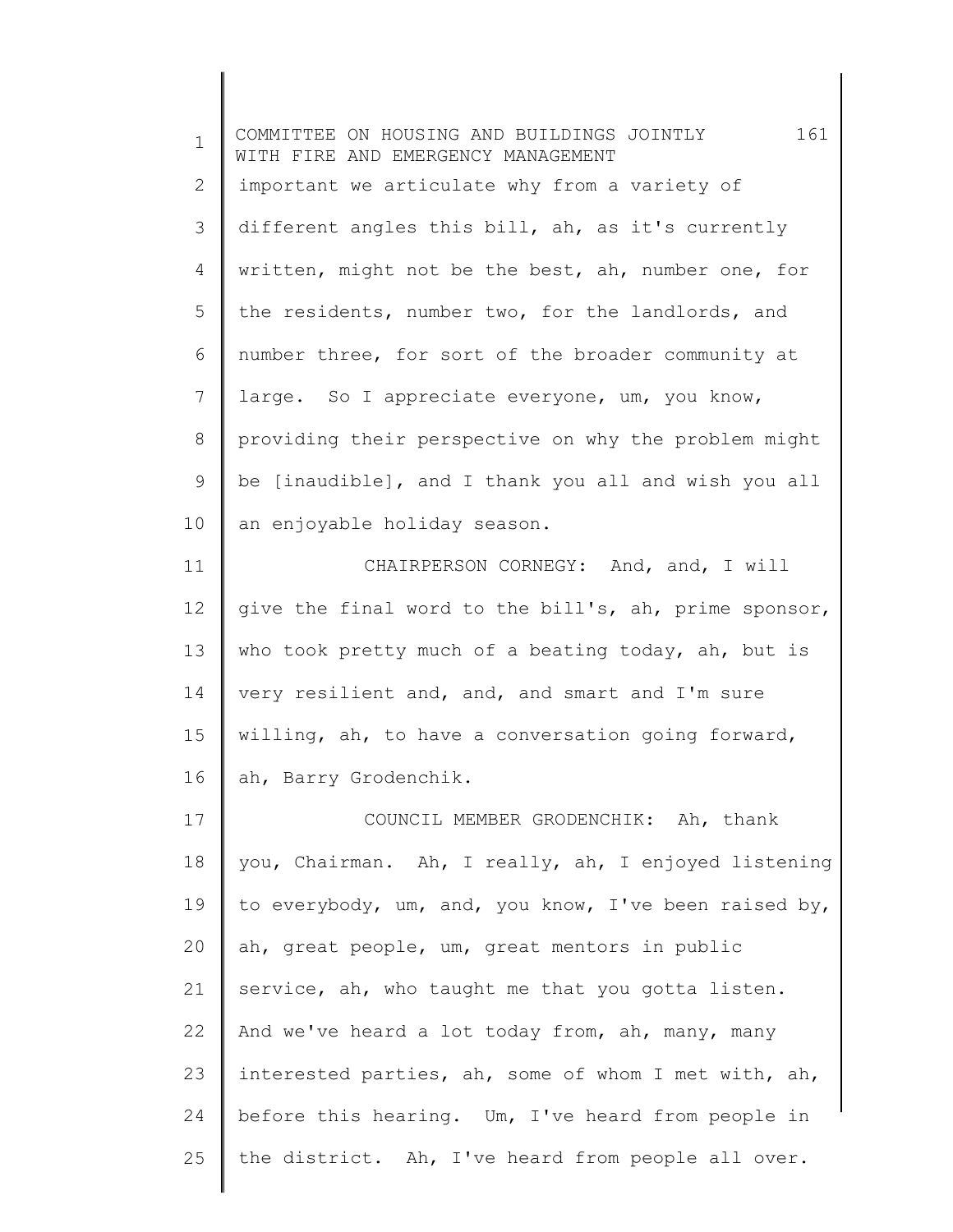1 2 3 4 5 6 7 8 9 10 11 12 13 14 15 16 17 18 19 20 21 22 23 24 25 COMMITTEE ON HOUSING AND BUILDINGS JOINTLY 162 WITH FIRE AND EMERGENCY MANAGEMENT So I will be having a discussion with the Chairman and it's, it's obvious to me, um, and I think, ah, to both chairs that this bill could not, at least one of my bills 1146, ah, could not go forward as is currently written. So I want to make sure, let you know that, ah, I was here all day, I heard all the testimony, and I take it to heart and, um, we never want to do any harm. Ah, I grew up in public housing in New York City. I understand how important it is to, ah, our homes are, are our castles. That comes down to us, whether it's public housing or the fanciest home, um, in the fanciest neighborhood. Ah, every home is important and we don't want to disrupt people's lives. So I will be speaking to Chair Cornegy about this and we will go forward from there. And I thank you all again, um, for coming forward today as we always do as a city, um, to hear each other out and to make, ah, all legislation better. So thank you. Thank you, Chairs, and, ah, happy holidays. CHAIRPERSON CORNEGY: Ah, thank you. Happy holidays to everyone on this call and all your families. Ah, this commences the hearing of Housing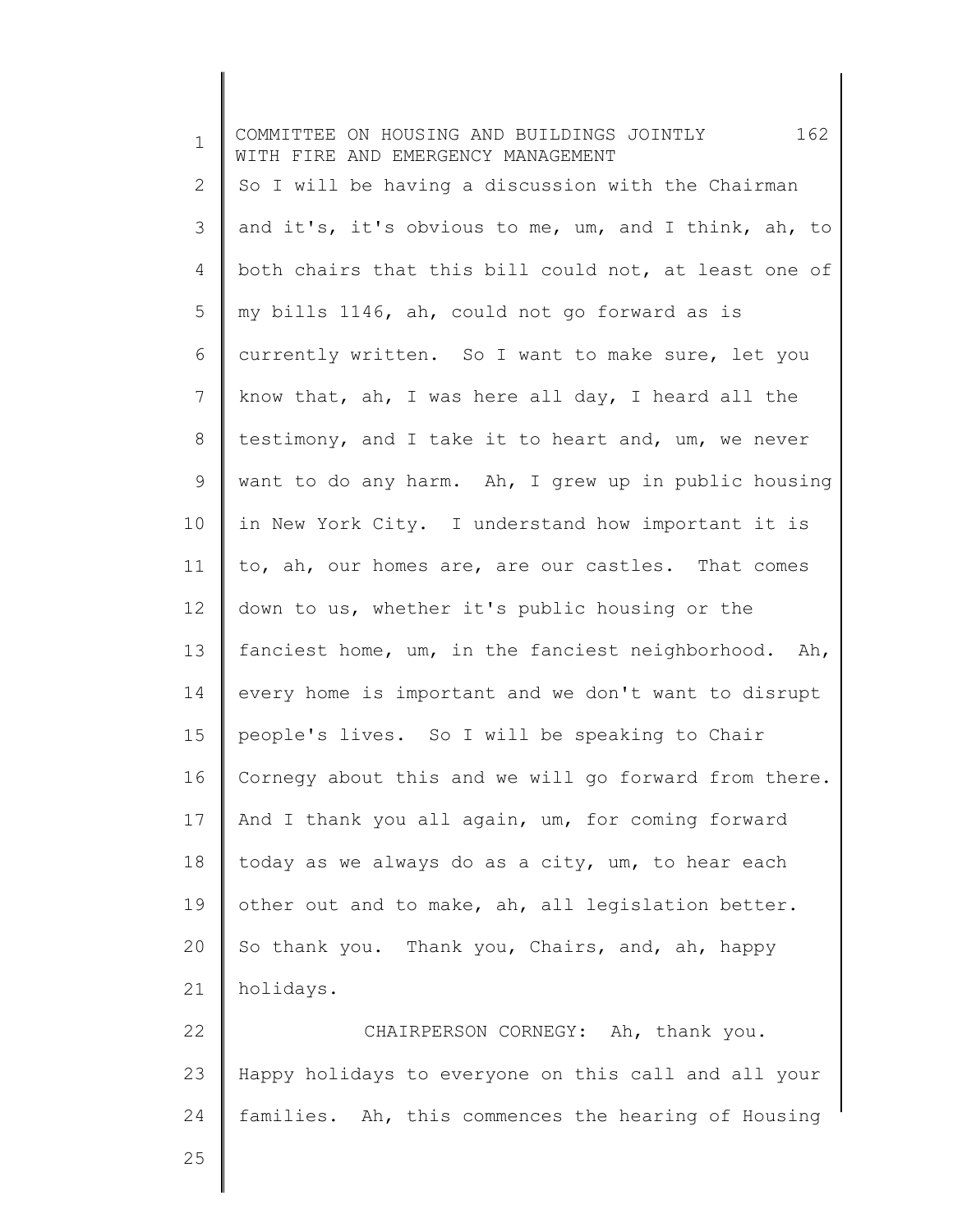| $\mathbf 1$    | COMMITTEE ON HOUSING AND BUILDINGS JOINTLY 163<br>WITH FIRE AND EMERGENCY MANAGEMENT |  |
|----------------|--------------------------------------------------------------------------------------|--|
| $\mathbf{2}$   | and Buildings, ah, scheduled for December 2. Thank                                   |  |
| $\mathfrak{Z}$ | you so much. [gavel]                                                                 |  |
| $\overline{4}$ |                                                                                      |  |
| 5              |                                                                                      |  |
| $\sqrt{6}$     |                                                                                      |  |
| 7              |                                                                                      |  |
| $\,8\,$        |                                                                                      |  |
| $\mathsf 9$    |                                                                                      |  |
| 10             |                                                                                      |  |
| 11             |                                                                                      |  |
| 12             |                                                                                      |  |
| 13             |                                                                                      |  |
| 14             |                                                                                      |  |
| 15             |                                                                                      |  |
| 16             |                                                                                      |  |
| 17             |                                                                                      |  |
| $18\,$         |                                                                                      |  |
| 19             |                                                                                      |  |
| 20             |                                                                                      |  |
| 21             |                                                                                      |  |
| 22             |                                                                                      |  |
| 23             |                                                                                      |  |
| 24             |                                                                                      |  |
| 25             |                                                                                      |  |